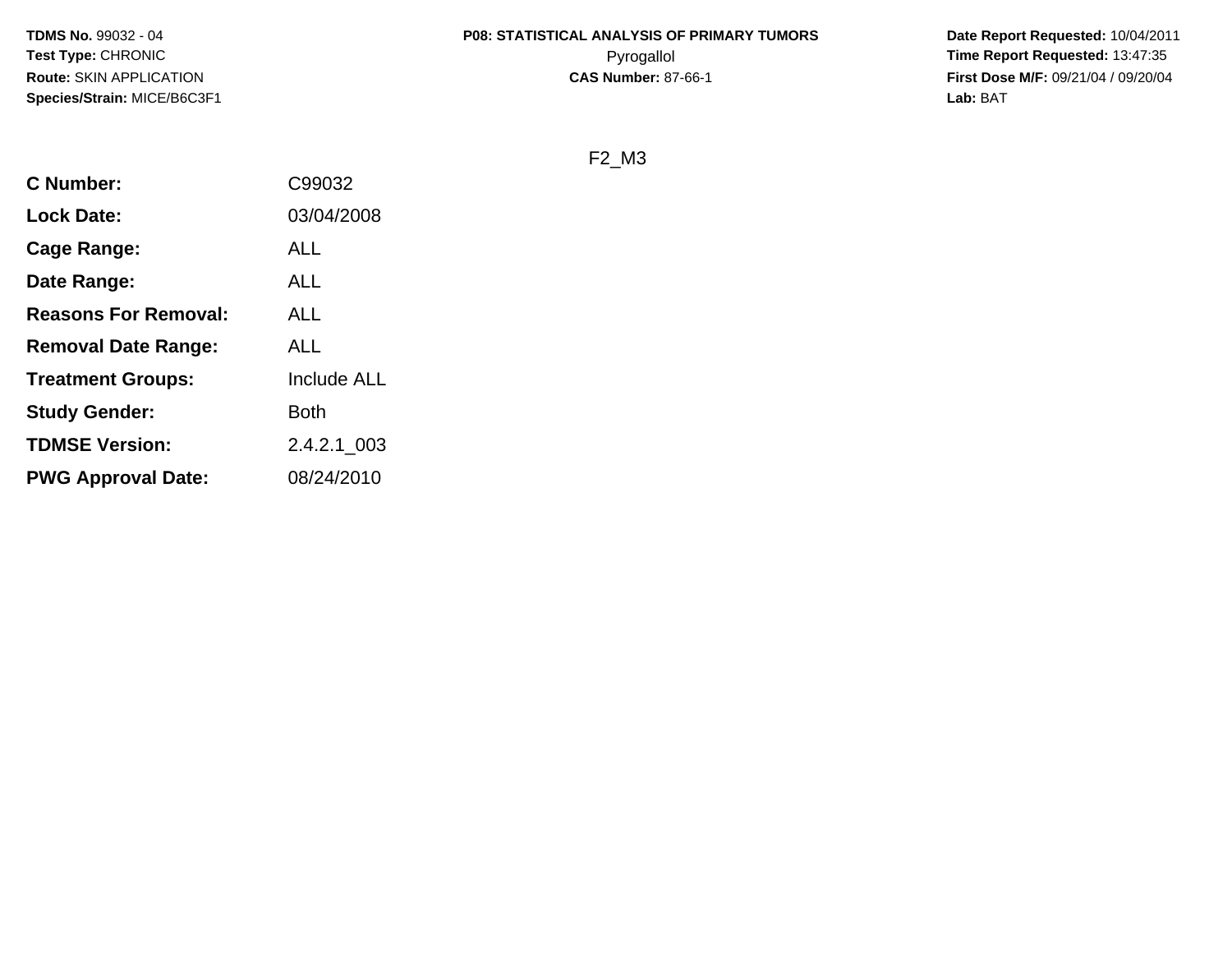**Date Report Requested:** 10/04/2011 Pyrogallol **Pyrogallol Pyrogallol Time Report Requested:** 13:47:35<br>**CAS Number:** 87-66-1 **Time Report Requested:** 13:47:35 **First Dose M/F:** 09/21/04 / 09/20/04<br>**Lab:** BAT **Lab:** BAT

#### **HISTORICAL CONTROL STUDIESFrom May 2011 report**

# **SAME ROUTE**

 99028-06 -- bis(2-Chloroethoxy)methane (SKIN ETHANOL) 97003-08 -- 1,2-Dibromo-2,4-dicyanobutane (SKIN ETHANOL)95003-06 -- Methyl trans-styryl ketone (SKIN ETHANOL)

# **ALL ROUTES**

 99024-08 -- Androstenedione (GAVAGE METHYLCELLULOSE) 99037-06 -- alpha/beta Thujone mixture (GAVAGE METHYLCELLULOSE)99028-06 -- bis(2-Chloroethoxy)methane (SKIN ETHANOL)20011-06 -- 1-Bromopropane (INHALATION AIR) 99027-04 -- Chromium picolinate monohydrate (ORAL FEED)05174-06 -- Cresols (ORAL FEED) 97003-08 -- 1,2-Dibromo-2,4-dicyanobutane (SKIN ETHANOL)99017-06 -- Diethylamine (INHALATION AIR) 99031-04 -- Ginkgo biloba extract (GAVAGE CORN OIL)20005-06 -- Ginseng (GAVAGE WATER) 99007-06 -- Goldenseal root powder (ORAL FEED)88105-04 -- Isoeugenol (GAVAGE CORN OIL) 20007-06 -- Kava kava extract (GAVAGE CORN OIL) 95003-06 -- Methyl trans-styryl ketone (SKIN ETHANOL)20008-04 -- Milk thistle extract (ORAL FEED) 99023-04 -- beta-Myrcene (GAVAGE CORN OIL) 20107-04 -- N,N-Dimethyl-p-toluidine (GAVAGE CORN OIL)20009-04 -- beta-Picoline (ORAL WATER) 99020-06 -- Pulegone (GAVAGE CORN OIL) 20114-06 -- Sodium dichromate dihydrate (VI) (ORAL WATER) 88148-07 -- 3,3',4,4'-Tetrachloroazobenzene (GAVAGE CORN OIL)93025-06 -- Tetralin (INHALATION AIR)88133-08 -- Trimethylolpropane triacrylate (SKIN ACETONE)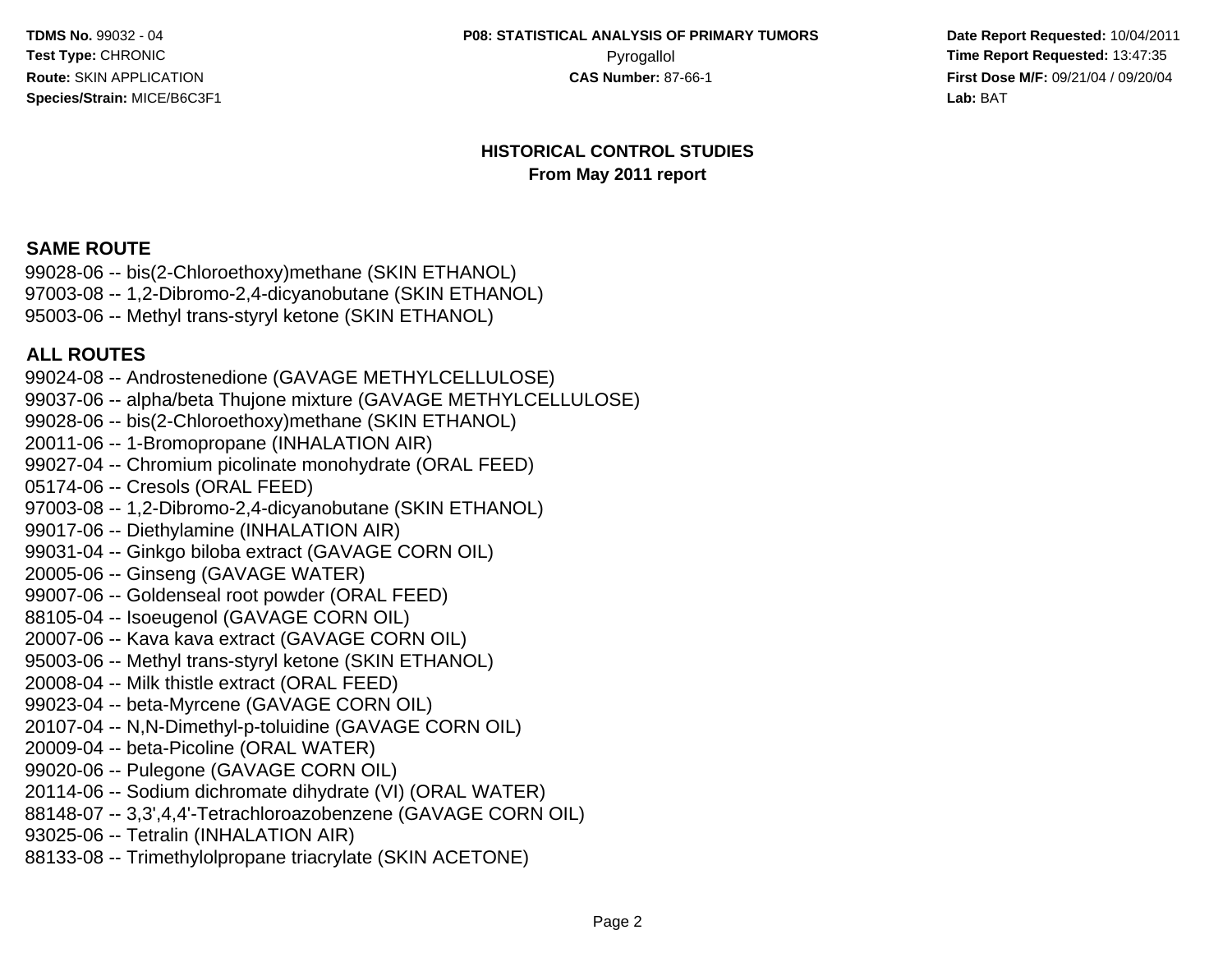**Date Report Requested:** 10/04/2011 **First Dose M/F:** 09/21/04 / 09/20/04<br>**Lab:** BAT **Lab:** BAT

# **FOR ALL DOSES THE TUMOR RATES IN THE FOLLOWING TISSUES/ORGANS ARE BASED ON NUMBER OF TISSUES EXAMINED.IN OTHER TISSUES/ORGANS RATES ARE BASED ON THE NUMBER OF ANIMALS NECROPSIED.**

Adrenal Cortex Adrenal MedullaBone Marrow Islets, PancreaticLiverLung Ovary Pituitary GlandSpleen TestesThyroid Gland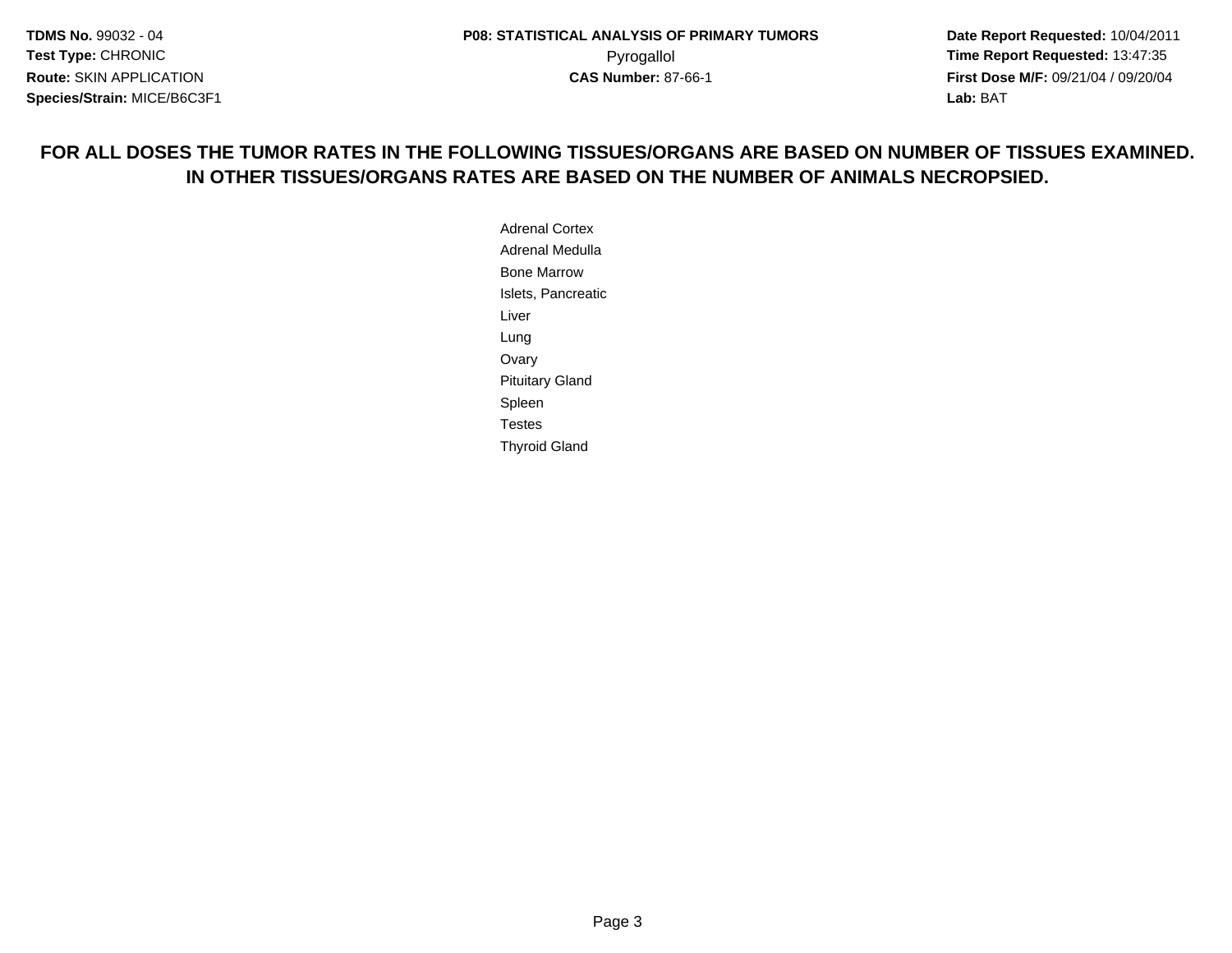**Date Report Requested:** 10/04/2011 Pyrogallol **Time Report Requested:** 13:47:35 **First Dose M/F:** 09/21/04 / 09/20/04<br>**Lab:** BAT **Lab:** BAT

#### **SUMMARY OF STATISTICALLY SIGNIFICANT (P<=.05) RESULTS IN THE ANALYSIS OF PYROGALLOL**

#### **MALE MICE**

#### **Organ**

Adrenal Cortex**Skin** 

#### **FEMALE MICE**

#### **Organ**

Bone MarrowBoneHarderian GlandLiver

LungSkin

All Organs

#### **Morphology**

x Adenoma n and Squamous Cell Papilloma<br>External Squamous Cell Papilloma Squamous Cell Papilloma, Papilloma, Squamous Cell Carcinoma or Keratoacanthoma

#### **Morphology**

 Hemangiosarcoma Hemangiosarcoma Adenoma Hepatocellular Adenoma Hepatocellular Carcinoma Hepatocellular Carcinoma or Hepatoblastoma Hepatocellular Carcinoma or Hepatocellular Adenoma Hepatocellular Carcinoma, Hepatocellular Adenoma, or Hepatoblastoma Alveolar/Bronchiolar Carcinoma Basal or Sq. Cell Carcinoma, Carcinoma, Basosq. Tumor (M or B), Basal Cell Adenoma, Adenoma, Papilloma, Sq Papilloma, Keratoacanthoma, TrichoepitheliomaSquamous Cell Carcinoma Squamous Cell Carcinoma, Basal Cell Carcinoma, Basosquamous Tumor (malignant or NOS), orCarcinoma Squamous Cell Papilloma, Papilloma, Squamous Cell Carcinoma or Keratoacanthoma Histiocytic Sarcoma Malignant Lymphoma: Histiocytic, Lymphocytic, Mixed, NOS, or Undifferentiated Cell TypeBenign Tumors Malignant TumorsMalignant and Benign Tumors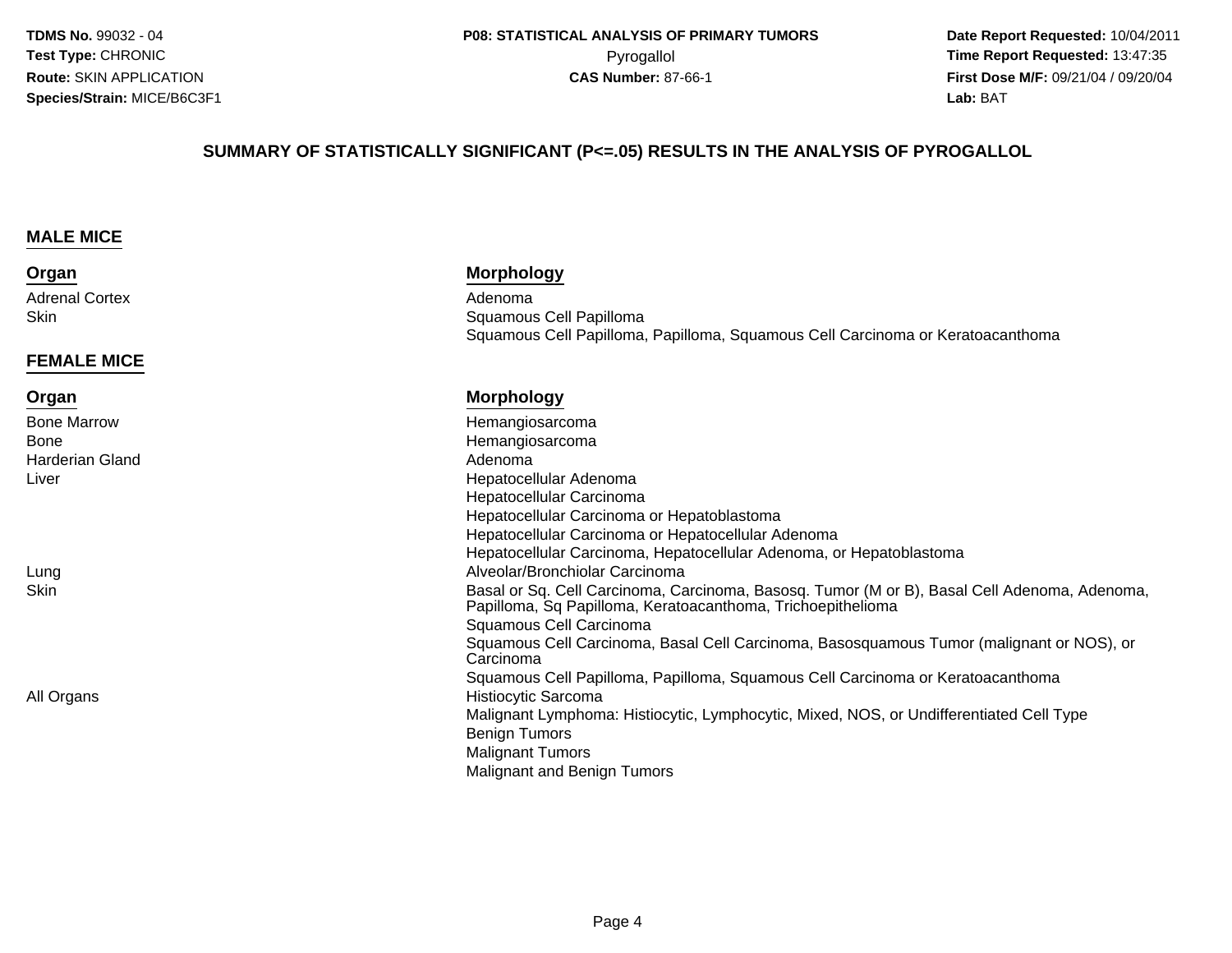|                                  |              |              | <b>Males</b> |              |  |
|----------------------------------|--------------|--------------|--------------|--------------|--|
| <b>DOSE</b>                      | 0 MG/KG      | 5 MG/KG      | 20 MG/KG     | 75 MG/KG     |  |
|                                  |              |              |              |              |  |
| <b>Adrenal Cortex</b><br>Adenoma |              |              |              |              |  |
| <b>TUMOR RATES</b>               |              |              |              |              |  |
| <b>OVERALL</b> (a)               | 9/50 (18%)   | 8/50 (16%)   | 6/50 (12%)   | 3/50(6%)     |  |
| POLY-3 RATE (b)                  | 9/44.93      | 8/44.53      | 6/44.66      | 3/41.21      |  |
| POLY-3 PERCENT (g)               | 20%          | 18%          | 13.4%        | 7.3%         |  |
| <b>TERMINAL (d)</b>              | 9/37(24%)    | 7/36 (19%)   | 5/34(15%)    | 3/31 (10%)   |  |
| <b>FIRST INCIDENCE</b>           | 729 (T)      | 673          | 595          | 729 (T)      |  |
| <b>HC TUMORS SAME ROUTE</b>      | 18/149 (12%) |              |              |              |  |
| <b>HC TUMORS ALL ROUTES</b>      | 65/1095 (6%) |              |              |              |  |
| <b>STATISTICAL TESTS</b>         |              |              |              |              |  |
| POLY <sub>3</sub>                | P=0.064N     | P=0.508N     | $P = 0.290N$ | P=0.080N     |  |
| <b>POLY 1.5</b>                  | P=0.058N     | P=0.508N     | P=0.289N     | P=0.073N     |  |
| POLY <sub>6</sub>                | P=0.072N     | P=0.502N     | P=0.292N     | P=0.088N     |  |
| <b>COCH-ARM / FISHERS</b>        | P=0.047N*    | $P = 0.500N$ | P=0.288N     | $P = 0.061N$ |  |
| <b>MAX-ISO-POLY-3</b>            | P=0.092N     | P=0.400N     | P=0.203N     | P=0.049N*    |  |
| <b>HISTCONT SAME RTE</b>         | $P = 1.000$  | $P = 0.085$  | $P = 1.000$  | $P = 1.000$  |  |
| <b>HISTCONT ALL RTES</b>         | $P=0.272$    | P=0.006**    | $P = 0.069$  | $P = 1.000$  |  |
| <b>CURR VS HC SAME RTE</b>       | $P = 0.237$  |              |              |              |  |
| <b>CURR VS HC ALL RTES</b>       | P<0.001**    |              |              |              |  |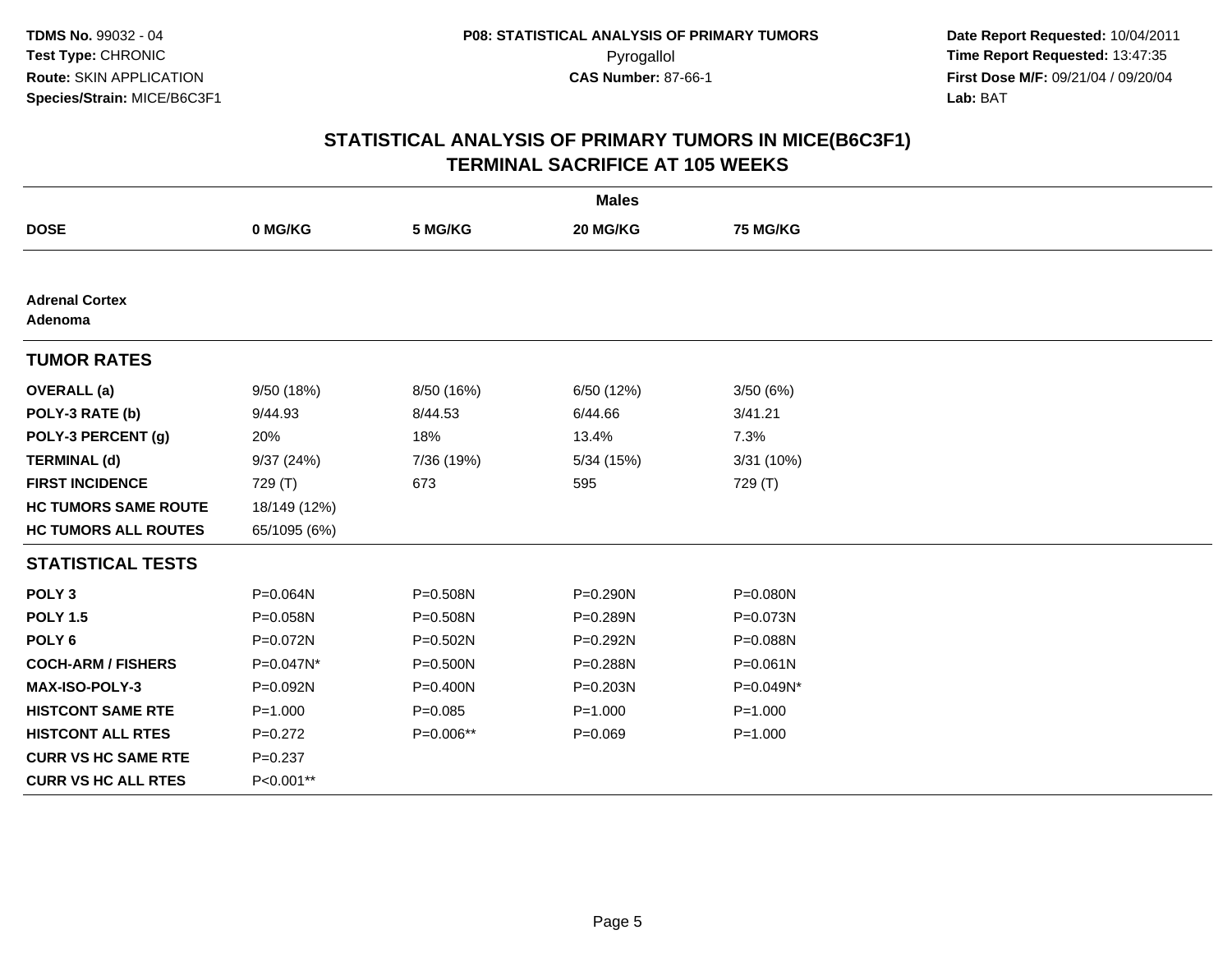|                                                   |             |          | <b>Males</b> |                 |  |
|---------------------------------------------------|-------------|----------|--------------|-----------------|--|
| <b>DOSE</b>                                       | 0 MG/KG     | 5 MG/KG  | 20 MG/KG     | <b>75 MG/KG</b> |  |
|                                                   |             |          |              |                 |  |
| <b>Adrenal Medulla</b><br>Pheochromocytoma Benign |             |          |              |                 |  |
| <b>TUMOR RATES</b>                                |             |          |              |                 |  |
| <b>OVERALL</b> (a)                                | 0/50(0%)    | 0/50(0%) | 0/50(0%)     | 1/50 (2%)       |  |
| POLY-3 RATE (b)                                   | 0/44.93     | 0/44.32  | 0/44.20      | 1/41.63         |  |
| POLY-3 PERCENT (g)                                | 0%          | 0%       | 0%           | 2.4%            |  |
| <b>TERMINAL (d)</b>                               | 0/37(0%)    | 0/36(0%) | 0/34(0%)     | 0/31(0%)        |  |
| <b>FIRST INCIDENCE</b>                            | ---         | ---      | ---          | 605             |  |
| <b>HC TUMORS SAME ROUTE</b>                       | 0/148(0%)   |          |              |                 |  |
| <b>HC TUMORS ALL ROUTES</b>                       | 4/1088 (0%) |          |              |                 |  |
| <b>STATISTICAL TESTS</b>                          |             |          |              |                 |  |
| POLY <sub>3</sub>                                 | (n)         | (n)      | (n)          | (n)             |  |
| <b>POLY 1.5</b>                                   | (n)         | (n)      | (n)          | (n)             |  |
| POLY <sub>6</sub>                                 | (n)         | (n)      | (n)          | (n)             |  |
| <b>COCH-ARM / FISHERS</b>                         | (n)         | (n)      | (n)          | (n)             |  |
| MAX-ISO-POLY-3                                    | (n)         | (n)      | (n)          | (n)             |  |
| <b>HISTCONT SAME RTE</b>                          | (n)         | (n)      | (n)          | (n)             |  |
| <b>HISTCONT ALL RTES</b>                          | (n)         | (n)      | (n)          | (n)             |  |
| <b>CURR VS HC SAME RTE</b>                        | (n)         |          |              |                 |  |
| <b>CURR VS HC ALL RTES</b>                        | (n)         |          |              |                 |  |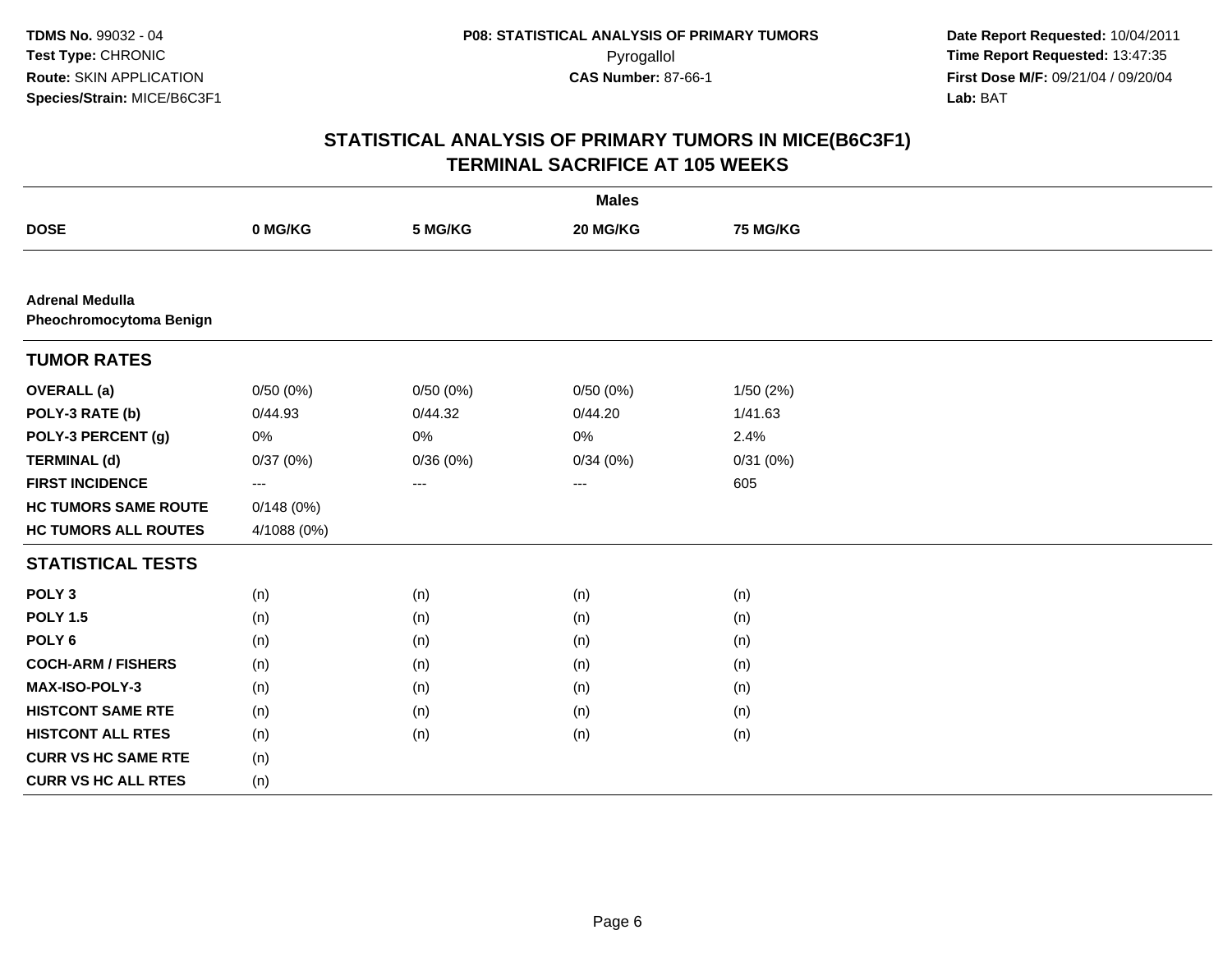|                                       |                   |             | <b>Males</b>           |                 |  |
|---------------------------------------|-------------------|-------------|------------------------|-----------------|--|
| <b>DOSE</b>                           | 0 MG/KG           | 5 MG/KG     | 20 MG/KG               | <b>75 MG/KG</b> |  |
|                                       |                   |             |                        |                 |  |
| <b>Bone Marrow</b><br>Hemangiosarcoma |                   |             |                        |                 |  |
| <b>TUMOR RATES</b>                    |                   |             |                        |                 |  |
| <b>OVERALL</b> (a)                    | 0/50(0%)          | 2/50(4%)    | 0/50(0%)               | 0/50(0%)        |  |
| POLY-3 RATE (b)                       | 0/44.93           | 2/44.34     | 0/44.20                | 0/41.21         |  |
| POLY-3 PERCENT (g)                    | 0%                | 4.5%        | 0%                     | 0%              |  |
| <b>TERMINAL (d)</b>                   | 0/37(0%)          | 1/36(3%)    | 0/34(0%)               | 0/31(0%)        |  |
| <b>FIRST INCIDENCE</b>                | $\qquad \qquad -$ | 724         | $\qquad \qquad \cdots$ | ---             |  |
| <b>HC TUMORS SAME ROUTE</b>           | 2/150(1%)         |             |                        |                 |  |
| <b>HC TUMORS ALL ROUTES</b>           | 11/1096 (1%)      |             |                        |                 |  |
| <b>STATISTICAL TESTS</b>              |                   |             |                        |                 |  |
| POLY <sub>3</sub>                     | P=0.395N          | $P = 0.234$ | (e)                    | (e)             |  |
| <b>POLY 1.5</b>                       | P=0.392N          | $P = 0.235$ | (e)                    | (e)             |  |
| POLY <sub>6</sub>                     | P=0.399N          | $P = 0.235$ | (e)                    | (e)             |  |
| <b>COCH-ARM / FISHERS</b>             | P=0.383N          | $P = 0.247$ | (e)                    | (e)             |  |
| MAX-ISO-POLY-3                        | P=0.287N          | $P = 0.076$ | (e)                    | (e)             |  |
| <b>HISTCONT SAME RTE</b>              | $P=0.765$         | $P = 0.196$ | (e)                    | (e)             |  |
| <b>HISTCONT ALL RTES</b>              | $P = 0.686$       | $P = 0.051$ | (e)                    | (e)             |  |
| <b>CURR VS HC SAME RTE</b>            | $P = 0.289$       |             |                        |                 |  |
| <b>CURR VS HC ALL RTES</b>            | $P = 0.476$       |             |                        |                 |  |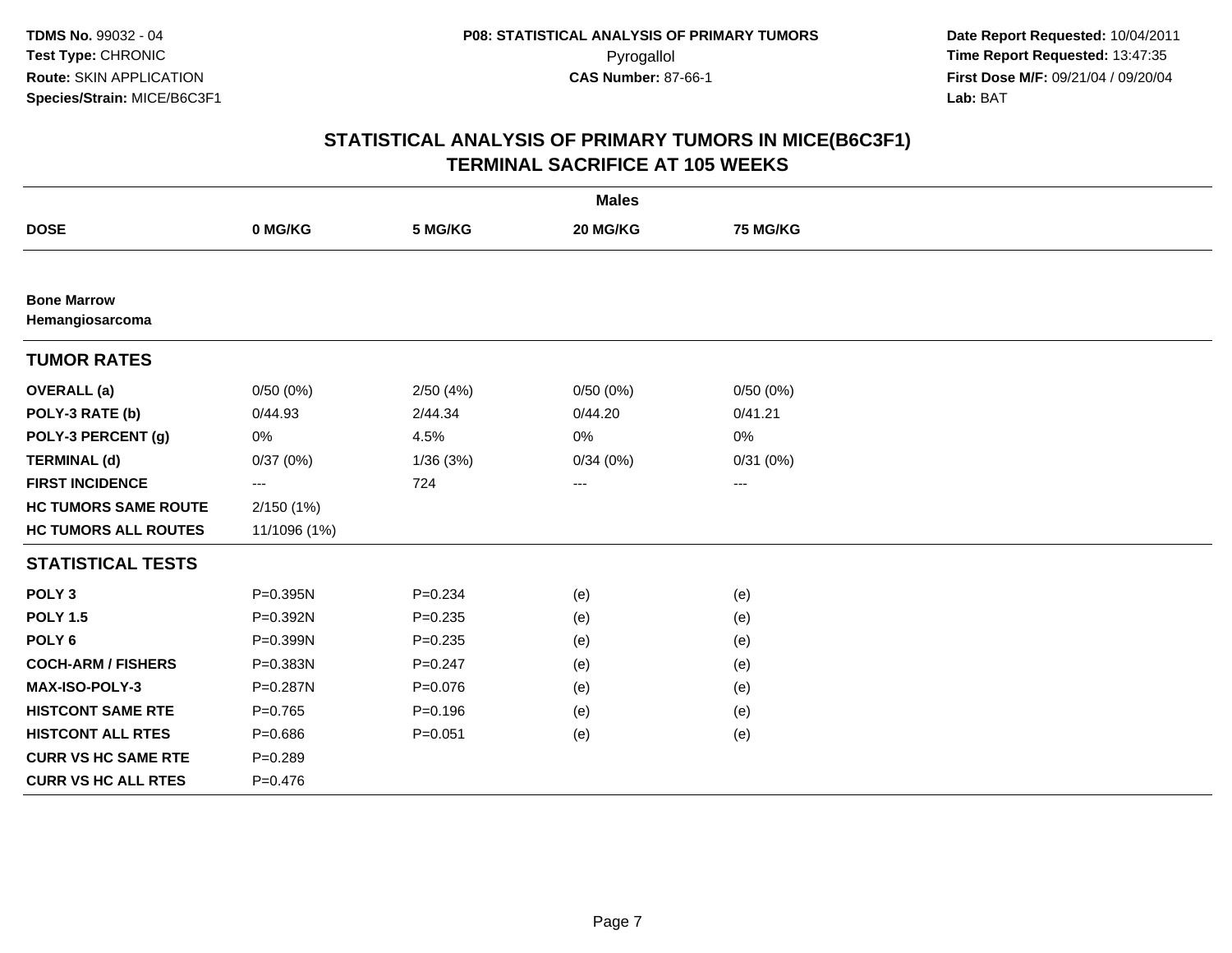| <b>Males</b>                   |             |           |          |          |  |
|--------------------------------|-------------|-----------|----------|----------|--|
| <b>DOSE</b>                    | 0 MG/KG     | 5 MG/KG   | 20 MG/KG | 75 MG/KG |  |
|                                |             |           |          |          |  |
| <b>Bone</b><br>Hemangiosarcoma |             |           |          |          |  |
| <b>TUMOR RATES</b>             | $\#$        | $\#$      | $\#$     | $\#$     |  |
| <b>OVERALL</b> (a)             | 0/50(0%)    | 1/50 (2%) | 0/50(0%) | 0/50(0%) |  |
| POLY-3 RATE (b)                | 0/44.93     | 1/44.34   | 0/44.20  | 0/41.21  |  |
| POLY-3 PERCENT (g)             | 0%          | 2.3%      | 0%       | 0%       |  |
| <b>TERMINAL (d)</b>            | 0/37(0%)    | 0/36(0%)  | 0/34(0%) | 0/31(0%) |  |
| <b>FIRST INCIDENCE</b>         | $---$       | 724       | $\cdots$ | $\cdots$ |  |
| <b>HC TUMORS SAME ROUTE</b>    | 0/150(0%)   |           |          |          |  |
| <b>HC TUMORS ALL ROUTES</b>    | 1/1100 (0%) |           |          |          |  |
| <b>STATISTICAL TESTS</b>       |             |           |          |          |  |
| POLY <sub>3</sub>              | (n)         | (n)       | (n)      | (n)      |  |
| <b>POLY 1.5</b>                | (n)         | (n)       | (n)      | (n)      |  |
| POLY <sub>6</sub>              | (n)         | (n)       | (n)      | (n)      |  |
| <b>COCH-ARM / FISHERS</b>      | (n)         | (n)       | (n)      | (n)      |  |
| MAX-ISO-POLY-3                 | (n)         | (n)       | (n)      | (n)      |  |
| <b>HISTCONT SAME RTE</b>       | (n)         | (n)       | (n)      | (n)      |  |
| <b>HISTCONT ALL RTES</b>       | (n)         | (n)       | (n)      | (n)      |  |
| <b>CURR VS HC SAME RTE</b>     | (n)         |           |          |          |  |
| <b>CURR VS HC ALL RTES</b>     | (n)         |           |          |          |  |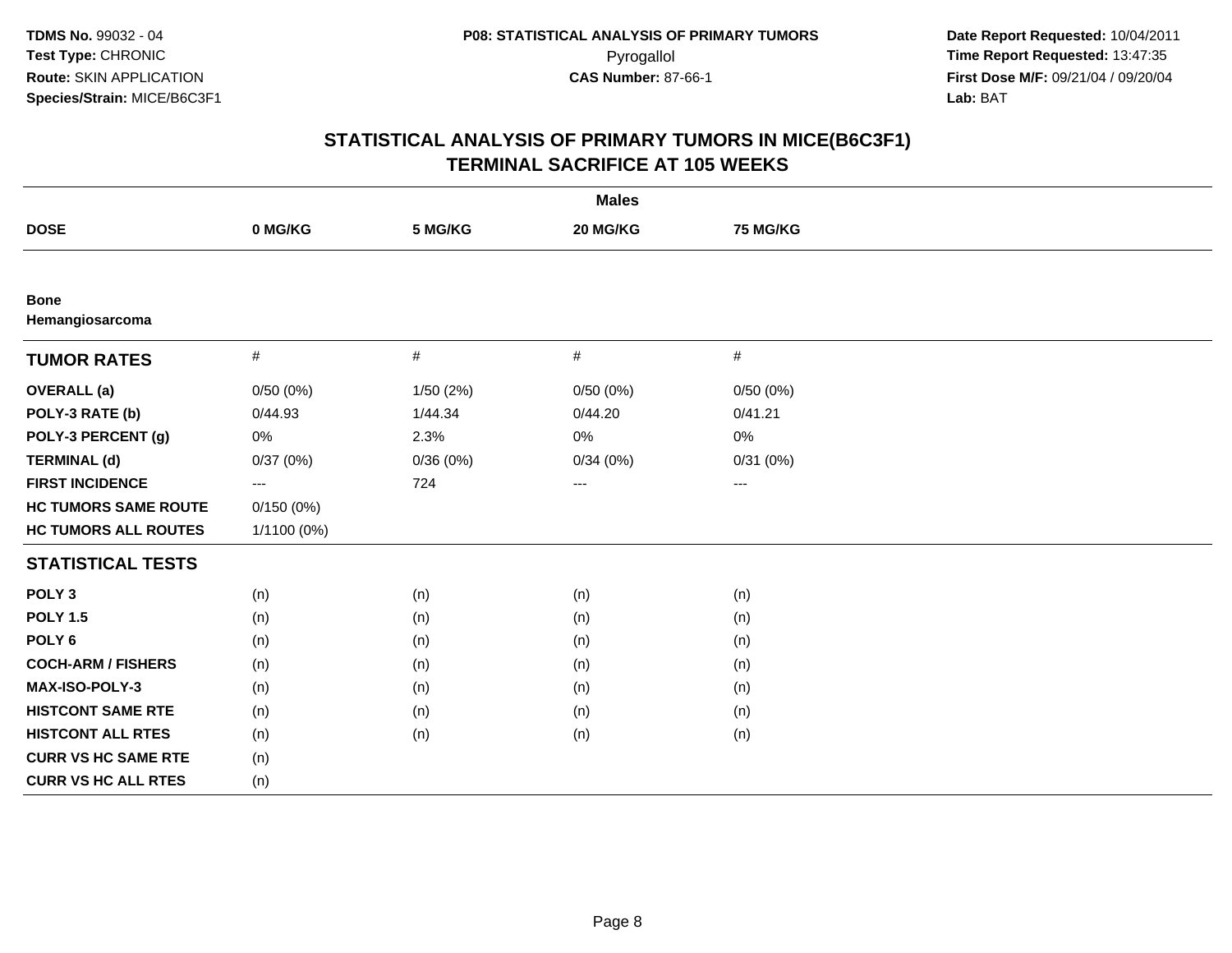|                                   |                |              | <b>Males</b> |                 |
|-----------------------------------|----------------|--------------|--------------|-----------------|
| <b>DOSE</b>                       | 0 MG/KG        | 5 MG/KG      | 20 MG/KG     | <b>75 MG/KG</b> |
|                                   |                |              |              |                 |
| <b>Harderian Gland</b><br>Adenoma |                |              |              |                 |
| <b>TUMOR RATES</b>                | $\#$           | $\#$         | #            | #               |
| <b>OVERALL</b> (a)                | 6/50 (12%)     | 3/50(6%)     | 7/50 (14%)   | 7/50 (14%)      |
| POLY-3 RATE (b)                   | 6/45.27        | 3/44.32      | 7/44.20      | 7/41.71         |
| POLY-3 PERCENT (g)                | 13.3%          | 6.8%         | 15.8%        | 16.8%           |
| <b>TERMINAL (d)</b>               | 5/37 (14%)     | 3/36(8%)     | 7/34 (21%)   | 5/31 (16%)      |
| <b>FIRST INCIDENCE</b>            | 635            | 729 (T)      | 729 (T)      | 633             |
| <b>HC TUMORS SAME ROUTE</b>       | 19/150 (13%)   |              |              |                 |
| <b>HC TUMORS ALL ROUTES</b>       | 143/1100 (13%) |              |              |                 |
| <b>STATISTICAL TESTS</b>          |                |              |              |                 |
| POLY <sub>3</sub>                 | $P = 0.230$    | P=0.252N     | $P=0.482$    | $P=0.437$       |
| <b>POLY 1.5</b>                   | $P = 0.247$    | $P = 0.250N$ | $P=0.490$    | $P = 0.457$     |
| POLY <sub>6</sub>                 | $P = 0.213$    | $P = 0.253N$ | $P=0.468$    | $P=0.416$       |
| <b>COCH-ARM / FISHERS</b>         | $P = 0.282$    | P=0.243N     | $P = 0.500$  | $P = 0.500$     |
| MAX-ISO-POLY-3                    | $P = 0.305$    | P=0.157N     | $P = 0.365$  | $P=0.329$       |
| <b>HISTCONT SAME RTE</b>          | $P=0.495$      | $P = 1.000$  | $P = 0.478$  | $P=0.432$       |
| <b>HISTCONT ALL RTES</b>          | $P = 0.568$    | $P = 1.000$  | $P=0.486$    | $P=0.406$       |
| <b>CURR VS HC SAME RTE</b>        | $P = 0.920$    |              |              |                 |
| <b>CURR VS HC ALL RTES</b>        | $P = 0.813$    |              |              |                 |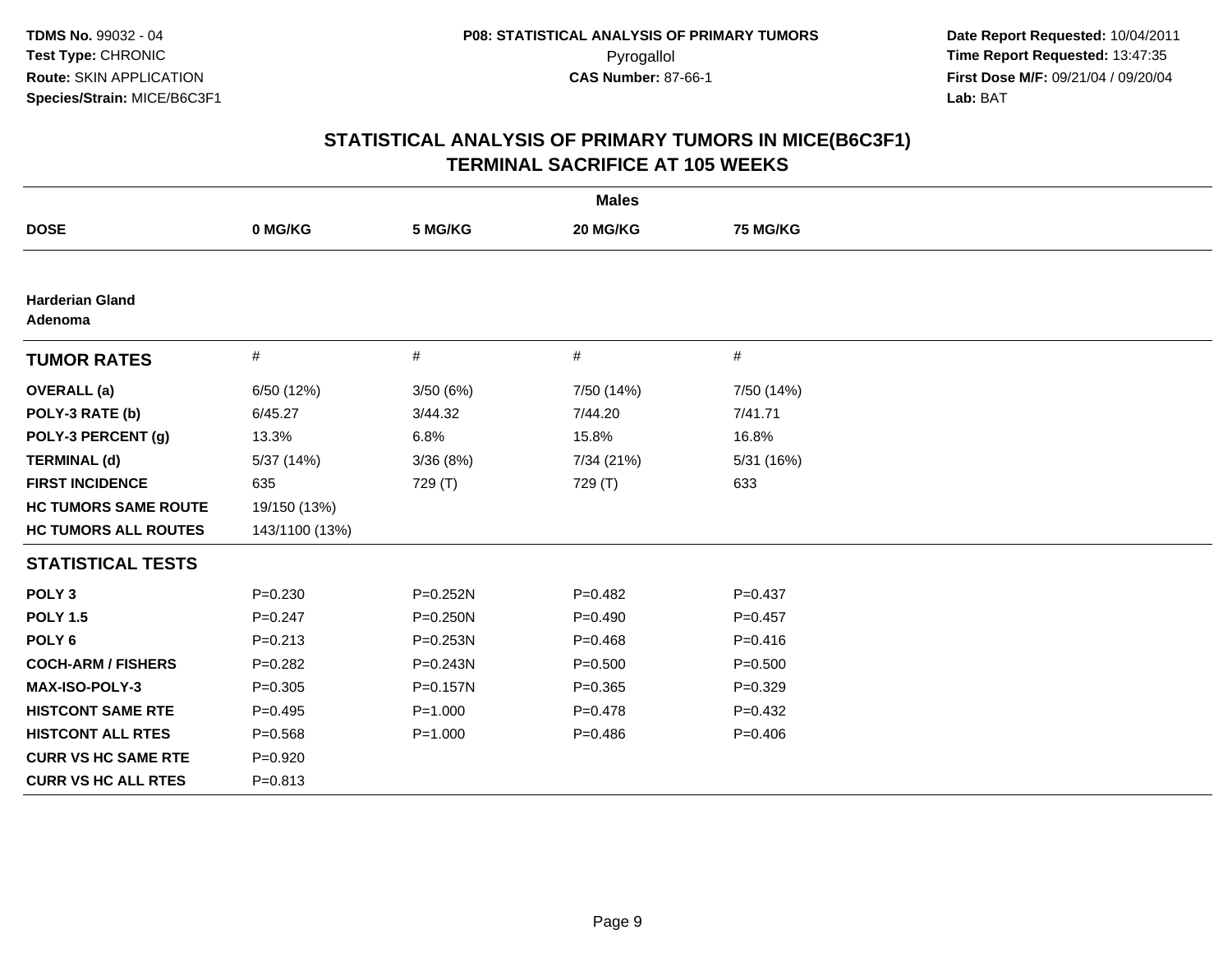| <b>Males</b>                        |              |              |             |                 |  |
|-------------------------------------|--------------|--------------|-------------|-----------------|--|
| <b>DOSE</b>                         | 0 MG/KG      | 5 MG/KG      | 20 MG/KG    | <b>75 MG/KG</b> |  |
|                                     |              |              |             |                 |  |
| <b>Harderian Gland</b><br>Carcinoma |              |              |             |                 |  |
| <b>TUMOR RATES</b>                  | $\#$         | #            | $\#$        | $\#$            |  |
| <b>OVERALL</b> (a)                  | 2/50(4%)     | 2/50(4%)     | 1/50(2%)    | 1/50(2%)        |  |
| POLY-3 RATE (b)                     | 2/45.73      | 2/44.32      | 1/44.39     | 1/41.21         |  |
| POLY-3 PERCENT (g)                  | 4.4%         | 4.5%         | 2.3%        | 2.4%            |  |
| <b>TERMINAL (d)</b>                 | 0/37(0%)     | 2/36(6%)     | 0/34(0%)    | 1/31(3%)        |  |
| <b>FIRST INCIDENCE</b>              | 521          | 729 (T)      | 681         | 729 (T)         |  |
| <b>HC TUMORS SAME ROUTE</b>         | 3/150(2%)    |              |             |                 |  |
| <b>HC TUMORS ALL ROUTES</b>         | 35/1100 (3%) |              |             |                 |  |
| <b>STATISTICAL TESTS</b>            |              |              |             |                 |  |
| POLY <sub>3</sub>                   | P=0.433N     | $P = 0.683$  | P=0.510N    | P=0.536N        |  |
| <b>POLY 1.5</b>                     | P=0.423N     | $P = 0.686$  | P=0.506N    | P=0.524N        |  |
| POLY <sub>6</sub>                   | P=0.444N     | $P = 0.680$  | P=0.516N    | $P = 0.550N$    |  |
| <b>COCH-ARM / FISHERS</b>           | P=0.404N     | $P = 0.691N$ | P=0.500N    | P=0.500N        |  |
| <b>MAX-ISO-POLY-3</b>               | $P=0.491N$   | $P = 0.487$  | P=0.292N    | P=0.320N        |  |
| <b>HISTCONT SAME RTE</b>            | $P=0.579$    | $P = 0.355$  | $P = 1.000$ | $P = 1.000$     |  |
| <b>HISTCONT ALL RTES</b>            | $P = 1.000$  | $P = 1.000$  | $P = 1.000$ | $P = 1.000$     |  |
| <b>CURR VS HC SAME RTE</b>          | $P = 0.518$  |              |             |                 |  |
| <b>CURR VS HC ALL RTES</b>          | $P=0.780$    |              |             |                 |  |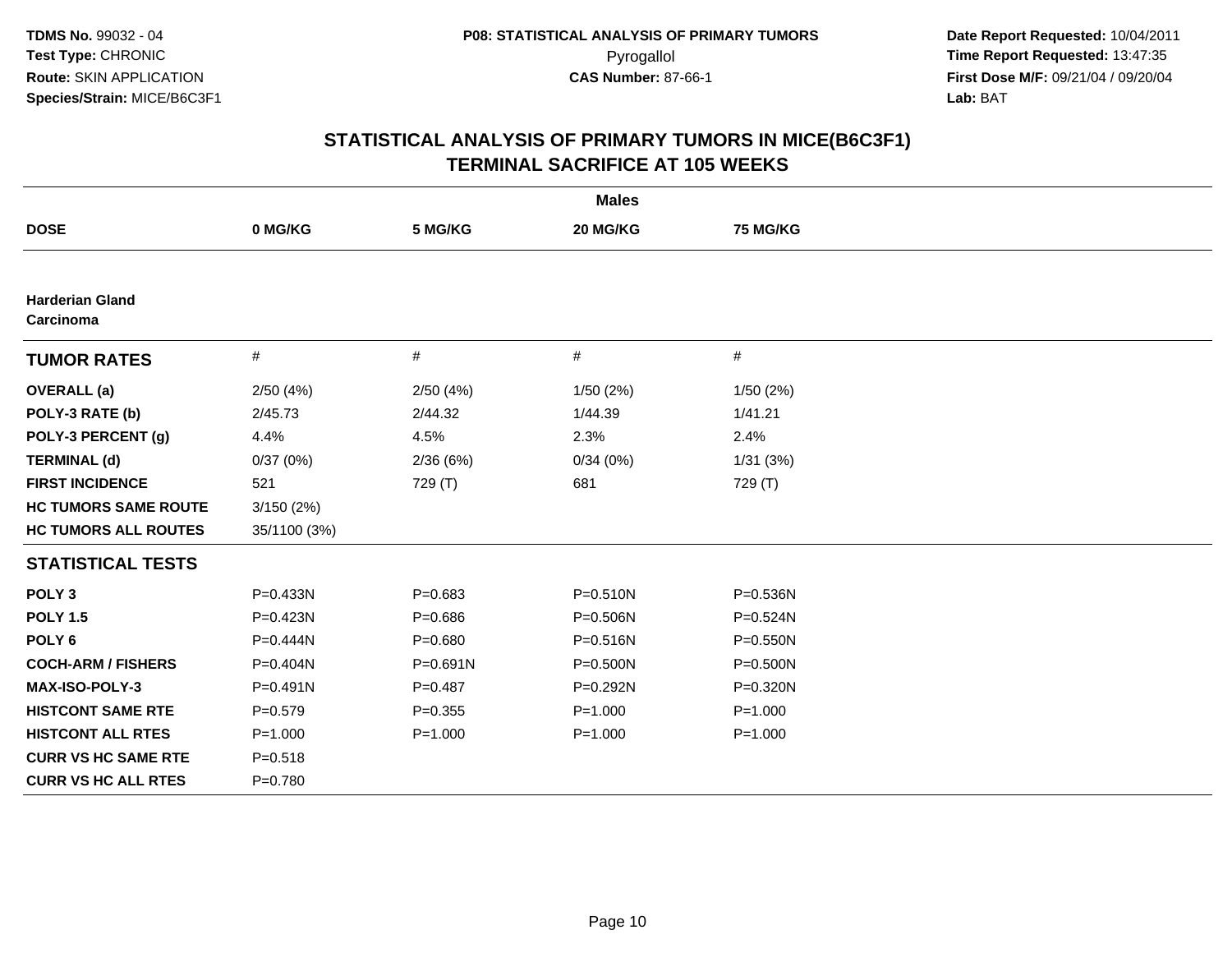| <b>Males</b>                                          |                |              |              |                 |  |  |
|-------------------------------------------------------|----------------|--------------|--------------|-----------------|--|--|
| <b>DOSE</b>                                           | 0 MG/KG        | 5 MG/KG      | 20 MG/KG     | <b>75 MG/KG</b> |  |  |
|                                                       |                |              |              |                 |  |  |
| <b>Harderian Gland</b><br><b>Carcinoma or Adenoma</b> |                |              |              |                 |  |  |
| <b>TUMOR RATES</b>                                    | $\#$           | #            | $\#$         | $\#$            |  |  |
| <b>OVERALL</b> (a)                                    | 8/50 (16%)     | 5/50 (10%)   | 8/50 (16%)   | 8/50 (16%)      |  |  |
| POLY-3 RATE (b)                                       | 8/46.07        | 5/44.32      | 8/44.39      | 8/41.71         |  |  |
| POLY-3 PERCENT (g)                                    | 17.4%          | 11.3%        | 18%          | 19.2%           |  |  |
| <b>TERMINAL (d)</b>                                   | 5/37 (14%)     | 5/36 (14%)   | 7/34 (21%)   | 6/31 (19%)      |  |  |
| <b>FIRST INCIDENCE</b>                                | 521            | 729 (T)      | 681          | 633             |  |  |
| <b>HC TUMORS SAME ROUTE</b>                           | 22/150 (15%)   |              |              |                 |  |  |
| <b>HC TUMORS ALL ROUTES</b>                           | 176/1100 (16%) |              |              |                 |  |  |
| <b>STATISTICAL TESTS</b>                              |                |              |              |                 |  |  |
| POLY <sub>3</sub>                                     | $P = 0.339$    | $P = 0.301N$ | $P = 0.576$  | $P = 0.523$     |  |  |
| <b>POLY 1.5</b>                                       | $P = 0.363$    | P=0.293N     | $P = 0.590$  | $P = 0.551$     |  |  |
| POLY <sub>6</sub>                                     | $P = 0.312$    | P=0.308N     | $P = 0.558$  | $P = 0.491$     |  |  |
| <b>COCH-ARM / FISHERS</b>                             | $P = 0.413$    | $P = 0.277N$ | $P = 0.607N$ | P=0.607N        |  |  |
| MAX-ISO-POLY-3                                        | $P = 0.456$    | P=0.210N     | $P = 0.467$  | $P = 0.415$     |  |  |
| <b>HISTCONT SAME RTE</b>                              | $P = 0.521$    | $P = 1.000$  | $P=0.476$    | $P=0.425$       |  |  |
| <b>HISTCONT ALL RTES</b>                              | $P = 0.663$    | $P = 1.000$  | $P = 1.000$  | $P=0.490$       |  |  |
| <b>CURR VS HC SAME RTE</b>                            | $P = 0.879$    |              |              |                 |  |  |
| <b>CURR VS HC ALL RTES</b>                            | $P=0.937$      |              |              |                 |  |  |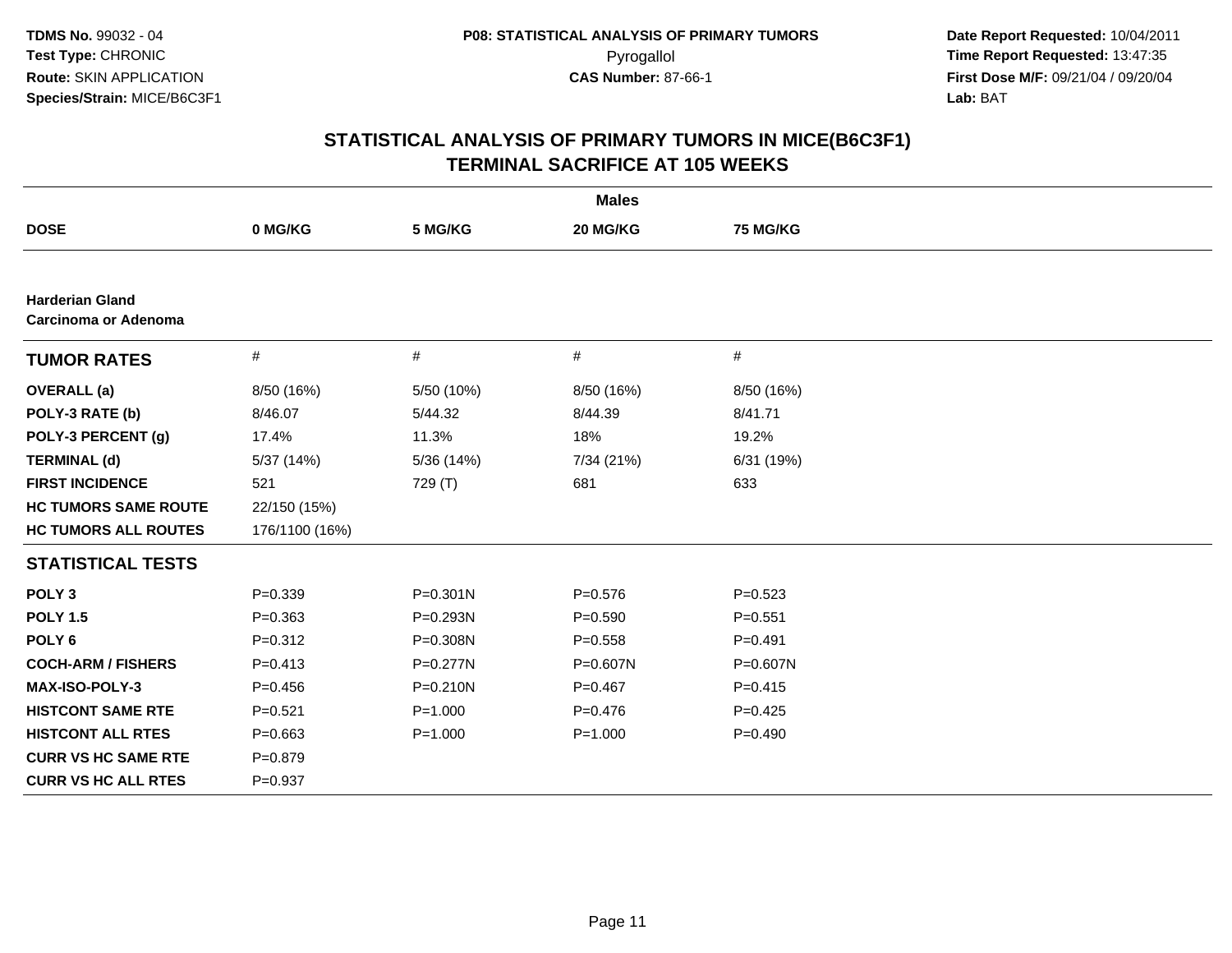|                               |              |          | <b>Males</b>      |                 |  |
|-------------------------------|--------------|----------|-------------------|-----------------|--|
| <b>DOSE</b>                   | 0 MG/KG      | 5 MG/KG  | 20 MG/KG          | <b>75 MG/KG</b> |  |
|                               |              |          |                   |                 |  |
| Islets, Pancreatic<br>Adenoma |              |          |                   |                 |  |
| <b>TUMOR RATES</b>            |              |          |                   |                 |  |
| <b>OVERALL</b> (a)            | 1/50 (2%)    | 0/50(0%) | 0/50(0%)          | 0/50(0%)        |  |
| POLY-3 RATE (b)               | 1/44.93      | 0/44.32  | 0/44.20           | 0/41.21         |  |
| POLY-3 PERCENT (g)            | 2.2%         | $0\%$    | 0%                | 0%              |  |
| <b>TERMINAL (d)</b>           | 1/37(3%)     | 0/36(0%) | 0/34(0%)          | 0/31(0%)        |  |
| <b>FIRST INCIDENCE</b>        | 729 (T)      | $---$    | $\qquad \qquad -$ | $---$           |  |
| <b>HC TUMORS SAME ROUTE</b>   | 2/150(1%)    |          |                   |                 |  |
| <b>HC TUMORS ALL ROUTES</b>   | 20/1093 (2%) |          |                   |                 |  |
| <b>STATISTICAL TESTS</b>      |              |          |                   |                 |  |
| POLY <sub>3</sub>             | (n)          | (n)      | (n)               | (n)             |  |
| <b>POLY 1.5</b>               | (n)          | (n)      | (n)               | (n)             |  |
| POLY <sub>6</sub>             | (n)          | (n)      | (n)               | (n)             |  |
| <b>COCH-ARM / FISHERS</b>     | (n)          | (n)      | (n)               | (n)             |  |
| MAX-ISO-POLY-3                | (n)          | (n)      | (n)               | (n)             |  |
| <b>HISTCONT SAME RTE</b>      | (n)          | (n)      | (n)               | (n)             |  |
| <b>HISTCONT ALL RTES</b>      | (n)          | (n)      | (n)               | (n)             |  |
| <b>CURR VS HC SAME RTE</b>    | (n)          |          |                   |                 |  |
| <b>CURR VS HC ALL RTES</b>    | (n)          |          |                   |                 |  |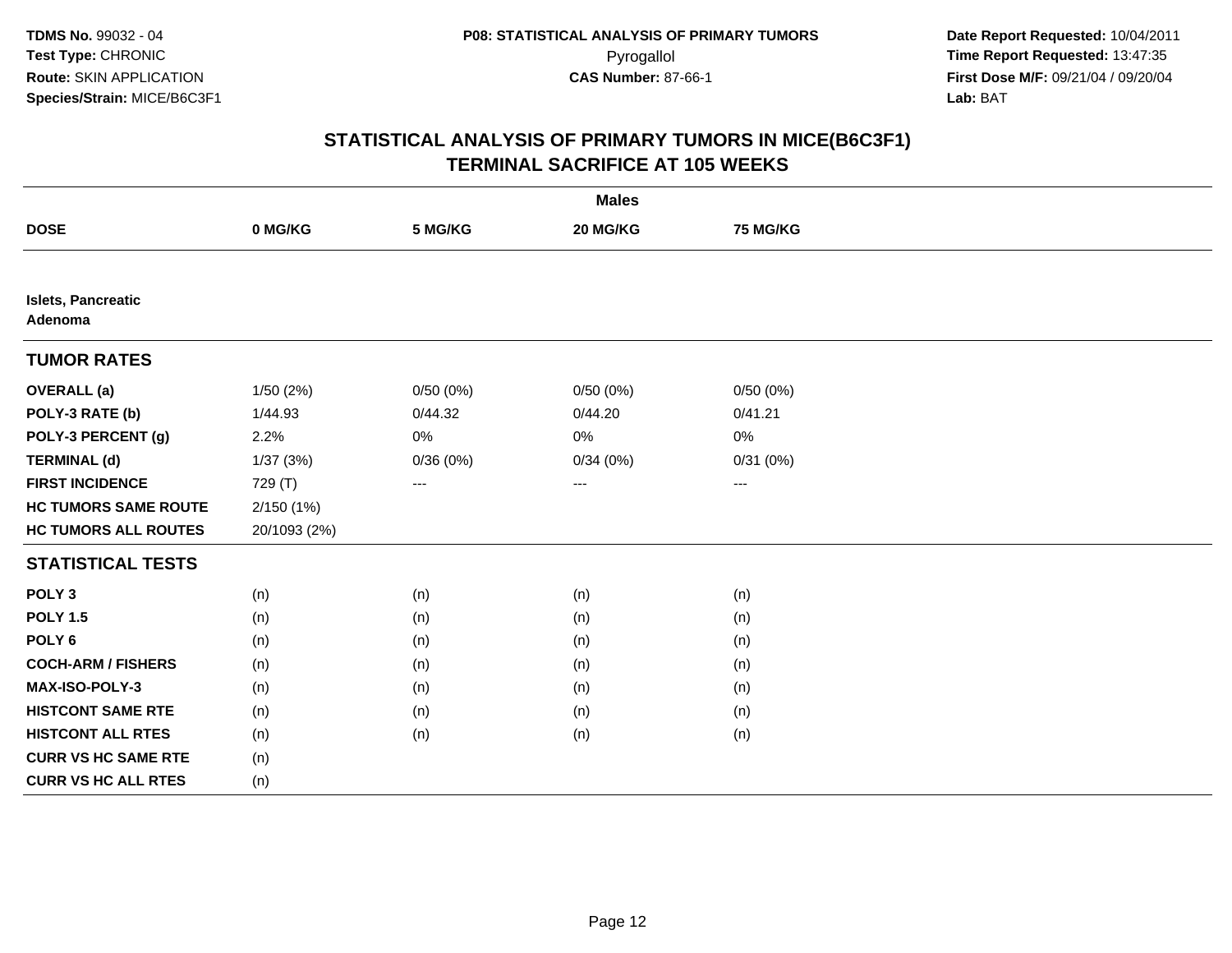|                                                   |              |              | <b>Males</b> |              |  |
|---------------------------------------------------|--------------|--------------|--------------|--------------|--|
| <b>DOSE</b>                                       | 0 MG/KG      | 5 MG/KG      | 20 MG/KG     | 75 MG/KG     |  |
|                                                   |              |              |              |              |  |
| Islets, Pancreatic<br><b>Carcinoma or Adenoma</b> |              |              |              |              |  |
| <b>TUMOR RATES</b>                                |              |              |              |              |  |
| <b>OVERALL</b> (a)                                | 2/50(4%)     | 1/50(2%)     | 0/50(0%)     | 0/50(0%)     |  |
| POLY-3 RATE (b)                                   | 2/44.93      | 1/44.78      | 0/44.20      | 0/41.21      |  |
| POLY-3 PERCENT (g)                                | 4.5%         | 2.2%         | 0%           | 0%           |  |
| <b>TERMINAL (d)</b>                               | 2/37(5%)     | 0/36(0%)     | 0/34(0%)     | 0/31(0%)     |  |
| <b>FIRST INCIDENCE</b>                            | 729 (T)      | 593          | ---          | ---          |  |
| <b>HC TUMORS SAME ROUTE</b>                       | 2/150(1%)    |              |              |              |  |
| <b>HC TUMORS ALL ROUTES</b>                       | 24/1093 (2%) |              |              |              |  |
| <b>STATISTICAL TESTS</b>                          |              |              |              |              |  |
| POLY <sub>3</sub>                                 | $P = 0.211N$ | $P = 0.501N$ | $P = 0.241N$ | $P = 0.257N$ |  |
| <b>POLY 1.5</b>                                   | P=0.209N     | P=0.502N     | P=0.239N     | P=0.250N     |  |
| POLY <sub>6</sub>                                 | $P = 0.215N$ | P=0.498N     | P=0.243N     | P=0.264N     |  |
| <b>COCH-ARM / FISHERS</b>                         | $P = 0.203N$ | $P = 0.500N$ | $P = 0.247N$ | $P = 0.247N$ |  |
| MAX-ISO-POLY-3                                    | P=0.106N     | P=0.282N     | P=0.079N     | P=0.095N     |  |
| <b>HISTCONT SAME RTE</b>                          | $P = 1.000$  | $P = 1.000$  | $P = 1.000$  | $P = 1.000$  |  |
| <b>HISTCONT ALL RTES</b>                          | (h)          | (h)          | (h)          | (h)          |  |
| <b>CURR VS HC SAME RTE</b>                        | $P = 0.316$  |              |              |              |  |
| <b>CURR VS HC ALL RTES</b>                        | $P = 0.418$  |              |              |              |  |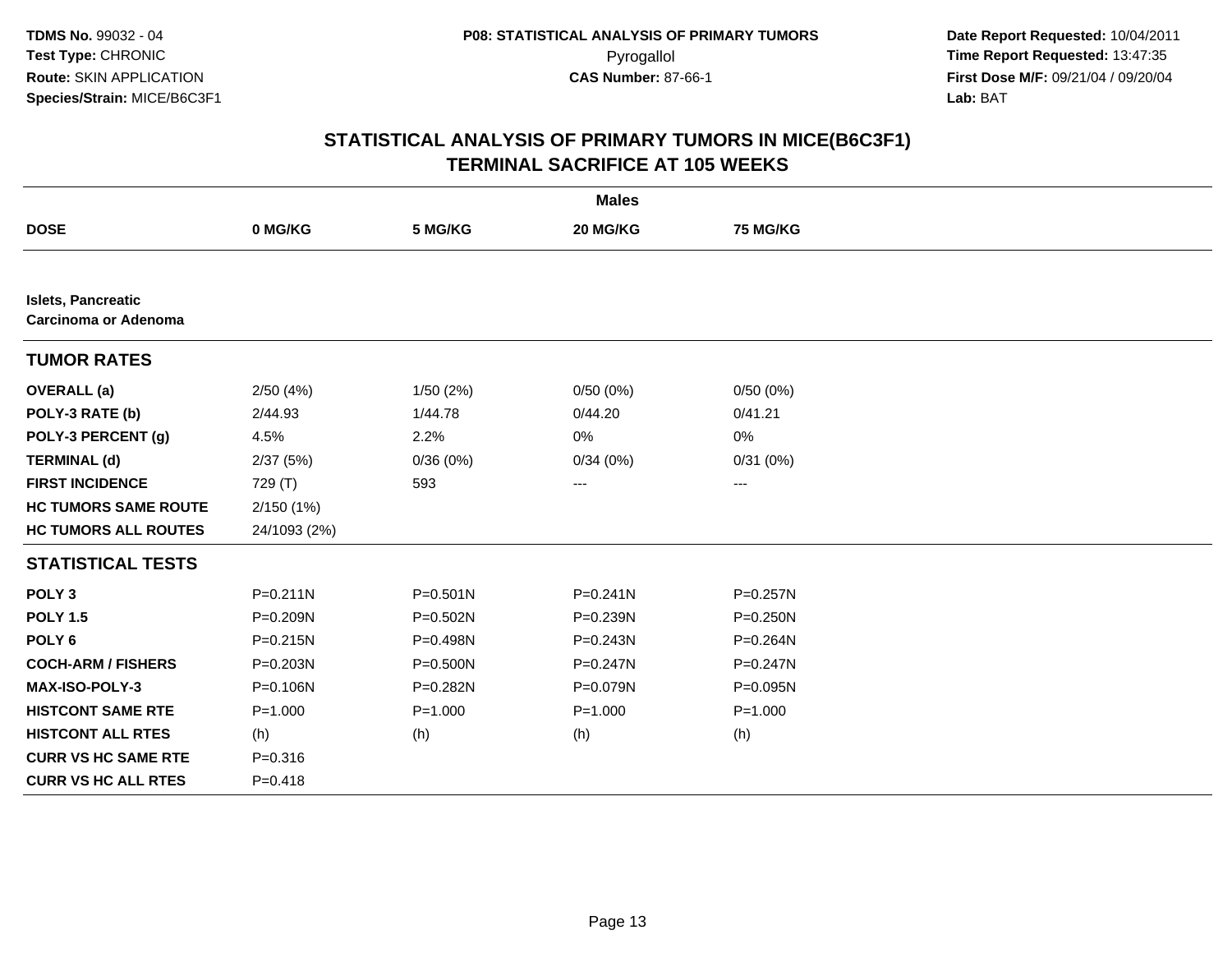| <b>Males</b>                |              |             |              |                 |  |
|-----------------------------|--------------|-------------|--------------|-----------------|--|
| <b>DOSE</b>                 | 0 MG/KG      | 5 MG/KG     | 20 MG/KG     | <b>75 MG/KG</b> |  |
|                             |              |             |              |                 |  |
| Liver<br>Hemangiosarcoma    |              |             |              |                 |  |
| <b>TUMOR RATES</b>          |              |             |              |                 |  |
| <b>OVERALL</b> (a)          | 3/50(6%)     | 5/50 (10%)  | 2/50(4%)     | 2/50(4%)        |  |
| POLY-3 RATE (b)             | 3/45.27      | 5/44.34     | 2/44.20      | 2/41.24         |  |
| POLY-3 PERCENT (g)          | 6.6%         | 11.3%       | 4.5%         | 4.9%            |  |
| <b>TERMINAL (d)</b>         | 2/37(5%)     | 4/36 (11%)  | 2/34(6%)     | 1/31(3%)        |  |
| <b>FIRST INCIDENCE</b>      | 632          | 724         | 729 (T)      | 722             |  |
| <b>HC TUMORS SAME ROUTE</b> | 6/150(4%)    |             |              |                 |  |
| <b>HC TUMORS ALL ROUTES</b> | 54/1099 (5%) |             |              |                 |  |
| <b>STATISTICAL TESTS</b>    |              |             |              |                 |  |
| POLY <sub>3</sub>           | P=0.322N     | $P=0.345$   | $P = 0.511N$ | $P = 0.542N$    |  |
| <b>POLY 1.5</b>             | P=0.309N     | $P = 0.348$ | P=0.506N     | P=0.528N        |  |
| POLY <sub>6</sub>           | P=0.337N     | $P = 0.343$ | P=0.519N     | $P = 0.559N$    |  |
| <b>COCH-ARM / FISHERS</b>   | P=0.283N     | $P = 0.357$ | $P = 0.500N$ | $P = 0.500N$    |  |
| MAX-ISO-POLY-3              | P=0.375N     | $P=0.224$   | P=0.335N     | P=0.368N        |  |
| <b>HISTCONT SAME RTE</b>    | $P=0.502$    | $P = 0.113$ | $P = 1.000$  | $P = 1.000$     |  |
| <b>HISTCONT ALL RTES</b>    | $P = 0.663$  | $P = 0.118$ | $P = 1.000$  | $P = 1.000$     |  |
| <b>CURR VS HC SAME RTE</b>  | $P = 0.603$  |             |              |                 |  |
| <b>CURR VS HC ALL RTES</b>  | $P = 0.758$  |             |              |                 |  |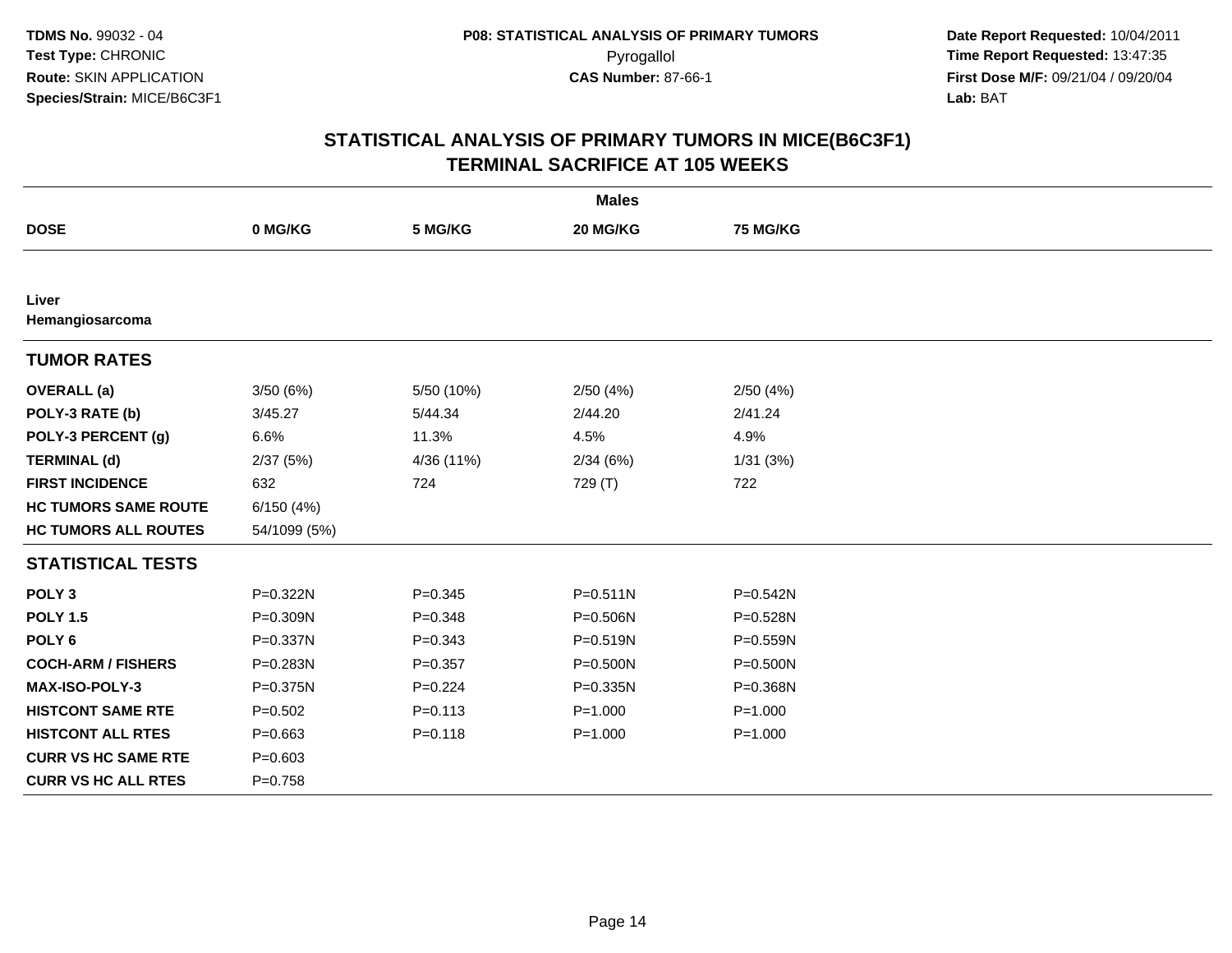|                             |              |              | <b>Males</b> |              |
|-----------------------------|--------------|--------------|--------------|--------------|
| <b>DOSE</b>                 | 0 MG/KG      | 5 MG/KG      | 20 MG/KG     | 75 MG/KG     |
|                             |              |              |              |              |
| Liver<br>Hepatoblastoma     |              |              |              |              |
| <b>TUMOR RATES</b>          |              |              |              |              |
| <b>OVERALL</b> (a)          | 4/50 (8%)    | 1/50(2%)     | 4/50 (8%)    | 3/50 (6%)    |
| POLY-3 RATE (b)             | 4/45.56      | 1/44.32      | 4/44.50      | 3/41.21      |
| POLY-3 PERCENT (g)          | 8.8%         | 2.3%         | 9%           | 7.3%         |
| <b>TERMINAL (d)</b>         | 3/37(8%)     | 1/36(3%)     | 3/34(9%)     | 3/31 (10%)   |
| <b>FIRST INCIDENCE</b>      | 521          | 729 (T)      | 648          | 729 (T)      |
| <b>HC TUMORS SAME ROUTE</b> | 5/150(3%)    |              |              |              |
| <b>HC TUMORS ALL ROUTES</b> | 57/1099 (5%) |              |              |              |
| <b>STATISTICAL TESTS</b>    |              |              |              |              |
| POLY <sub>3</sub>           | $P = 0.517$  | P=0.187N     | $P = 0.630$  | P=0.555N     |
| <b>POLY 1.5</b>             | $P = 0.535$  | P=0.185N     | $P = 0.636$  | $P = 0.536N$ |
| POLY <sub>6</sub>           | $P=0.495$    | P=0.188N     | $P = 0.624$  | P=0.575N     |
| <b>COCH-ARM / FISHERS</b>   | $P = 0.569$  | $P = 0.181N$ | P=0.643N     | $P = 0.500N$ |
| <b>MAX-ISO-POLY-3</b>       | P=0.516N     | P=0.092N     | $P = 0.486$  | P=0.402N     |
| <b>HISTCONT SAME RTE</b>    | $P=0.148$    | $P = 1.000$  | $P=0.082$    | $P = 0.170$  |
| <b>HISTCONT ALL RTES</b>    | $P = 0.632$  | $P = 1.000$  | $P = 0.359$  | $P=0.486$    |
| <b>CURR VS HC SAME RTE</b>  | $P = 0.140$  |              |              |              |
| <b>CURR VS HC ALL RTES</b>  | $P=0.434$    |              |              |              |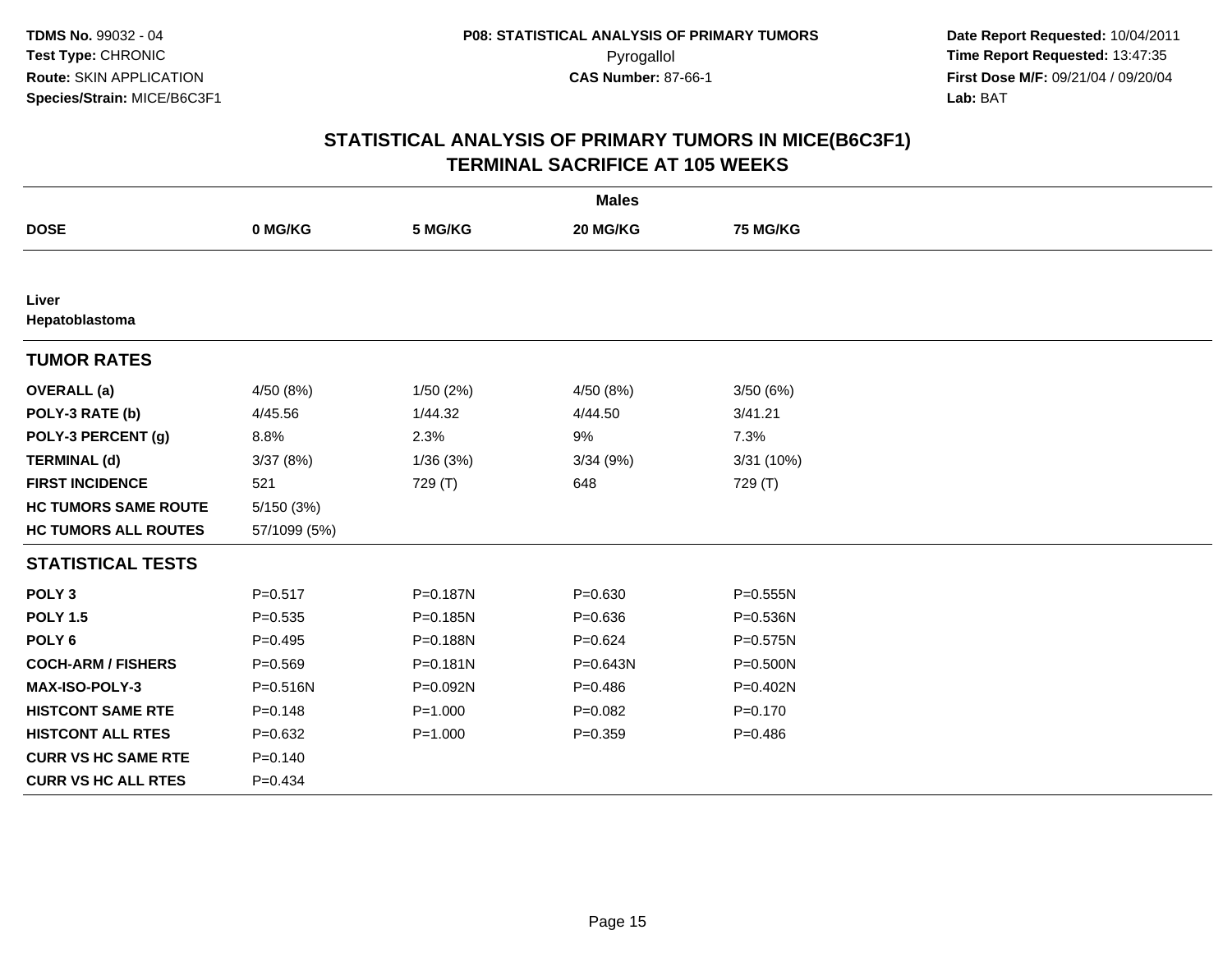|                                 |                |             | <b>Males</b> |              |
|---------------------------------|----------------|-------------|--------------|--------------|
| <b>DOSE</b>                     | 0 MG/KG        | 5 MG/KG     | 20 MG/KG     | 75 MG/KG     |
|                                 |                |             |              |              |
| Liver<br>Hepatocellular Adenoma |                |             |              |              |
| <b>TUMOR RATES</b>              |                |             |              |              |
| <b>OVERALL</b> (a)              | 39/50 (78%)    | 36/50 (72%) | 38/50 (76%)  | 34/50 (68%)  |
| POLY-3 RATE (b)                 | 39/47.44       | 36/46.77    | 38/47.91     | 34/44.69     |
| POLY-3 PERCENT (g)              | 82.2%          | 77%         | 79.3%        | 76.1%        |
| <b>TERMINAL (d)</b>             | 32/37 (87%)    | 28/36 (78%) | 27/34 (79%)  | 25/31 (81%)  |
| <b>FIRST INCIDENCE</b>          | 521            | 502         | 531          | 493          |
| <b>HC TUMORS SAME ROUTE</b>     | 99/150 (66%)   |             |              |              |
| <b>HC TUMORS ALL ROUTES</b>     | 619/1099 (56%) |             |              |              |
| <b>STATISTICAL TESTS</b>        |                |             |              |              |
| POLY <sub>3</sub>               | $P = 0.357N$   | P=0.348N    | P=0.459N     | $P = 0.311N$ |
| <b>POLY 1.5</b>                 | $P = 0.303N$   | P=0.349N    | P=0.476N     | $P = 0.270N$ |
| POLY <sub>6</sub>               | P=0.425N       | P=0.326N    | P=0.438N     | $P = 0.356N$ |
| <b>COCH-ARM / FISHERS</b>       | P=0.198N       | P=0.322N    | P=0.500N     | P=0.184N     |
| <b>MAX-ISO-POLY-3</b>           | P=0.384N       | P=0.258N    | P=0.354N     | P=0.229N     |
| <b>HISTCONT SAME RTE</b>        | $P = 0.161$    | $P = 0.103$ | $P=0.059$    | $P=0.142$    |
| <b>HISTCONT ALL RTES</b>        | $P = 0.080$    | $P=0.057$   | $P=0.032*$   | $P = 0.077$  |
| <b>CURR VS HC SAME RTE</b>      | $P = 0.084$    |             |              |              |
| <b>CURR VS HC ALL RTES</b>      | P=0.003**      |             |              |              |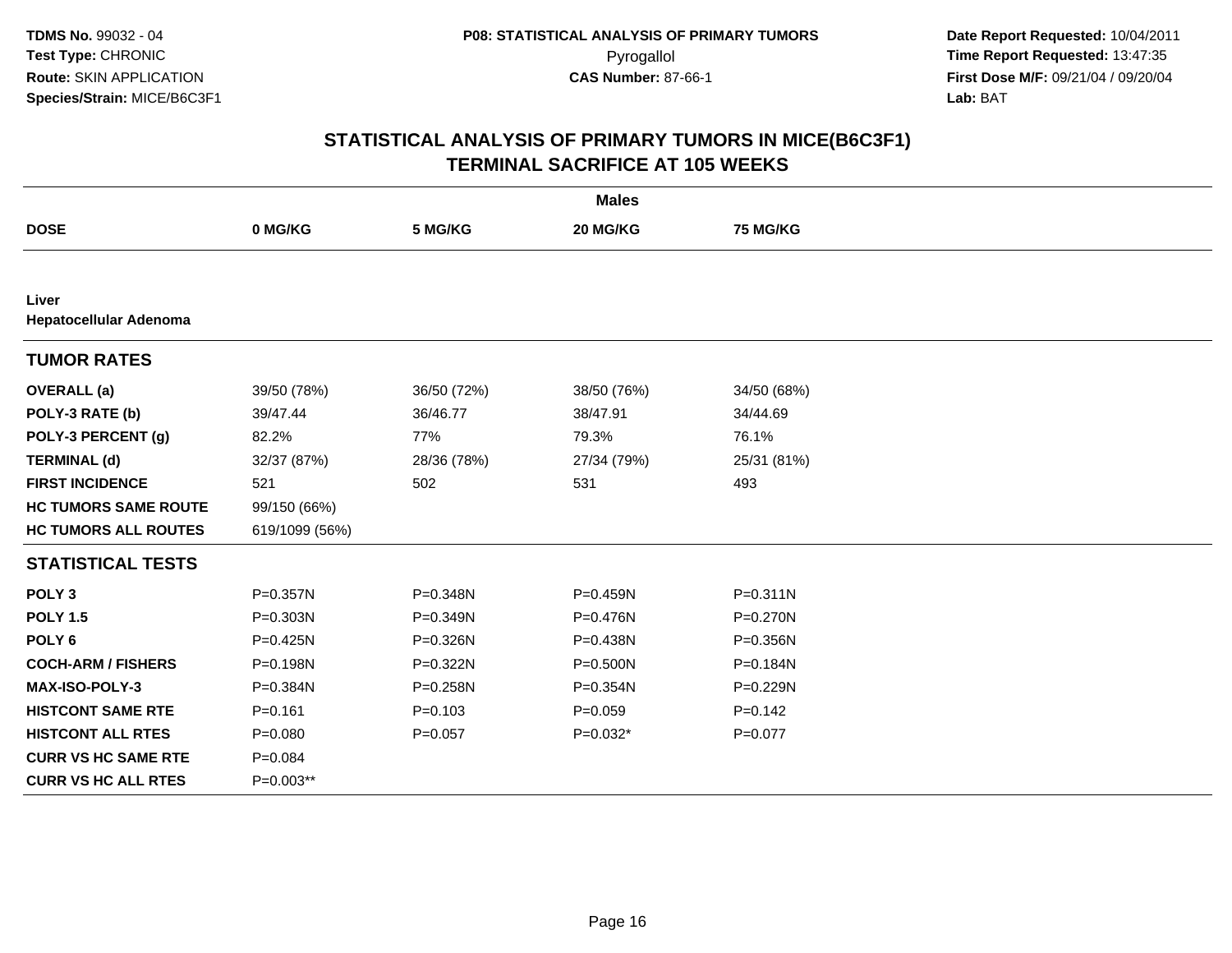|                                          |                |              | <b>Males</b> |             |
|------------------------------------------|----------------|--------------|--------------|-------------|
| <b>DOSE</b>                              | 0 MG/KG        | 5 MG/KG      | 20 MG/KG     | 75 MG/KG    |
|                                          |                |              |              |             |
| Liver<br><b>Hepatocellular Carcinoma</b> |                |              |              |             |
| <b>TUMOR RATES</b>                       |                |              |              |             |
| <b>OVERALL</b> (a)                       | 20/50 (40%)    | 18/50 (36%)  | 20/50 (40%)  | 21/50 (42%) |
| POLY-3 RATE (b)                          | 20/46.58       | 18/45.28     | 20/46.19     | 21/43.98    |
| POLY-3 PERCENT (g)                       | 42.9%          | 39.8%        | 43.3%        | 47.8%       |
| <b>TERMINAL (d)</b>                      | 15/37 (41%)    | 13/36 (36%)  | 12/34 (35%)  | 13/31 (42%) |
| <b>FIRST INCIDENCE</b>                   | 547            | 610          | 548          | 493         |
| <b>HC TUMORS SAME ROUTE</b>              | 59/150 (39%)   |              |              |             |
| <b>HC TUMORS ALL ROUTES</b>              | 379/1099 (35%) |              |              |             |
| <b>STATISTICAL TESTS</b>                 |                |              |              |             |
| POLY <sub>3</sub>                        | $P=0.295$      | $P = 0.461N$ | $P = 0.570$  | $P = 0.401$ |
| <b>POLY 1.5</b>                          | $P = 0.319$    | P=0.449N     | $P=0.574$    | $P=0.429$   |
| POLY <sub>6</sub>                        | $P = 0.271$    | $P = 0.466N$ | $P = 0.566$  | $P = 0.375$ |
| <b>COCH-ARM / FISHERS</b>                | $P = 0.381$    | $P = 0.418N$ | $P = 0.581N$ | $P = 0.500$ |
| <b>MAX-ISO-POLY-3</b>                    | $P=0.444$      | P=0.378N     | $P=0.485$    | $P = 0.326$ |
| <b>HISTCONT SAME RTE</b>                 | $P = 0.456$    | $P = 1.000$  | $P=0.480$    | $P = 0.338$ |
| <b>HISTCONT ALL RTES</b>                 | $P = 0.198$    | $P = 0.416$  | $P = 0.264$  | $P = 0.140$ |
| <b>CURR VS HC SAME RTE</b>               | $P = 0.887$    |              |              |             |
| <b>CURR VS HC ALL RTES</b>               | $P=0.409$      |              |              |             |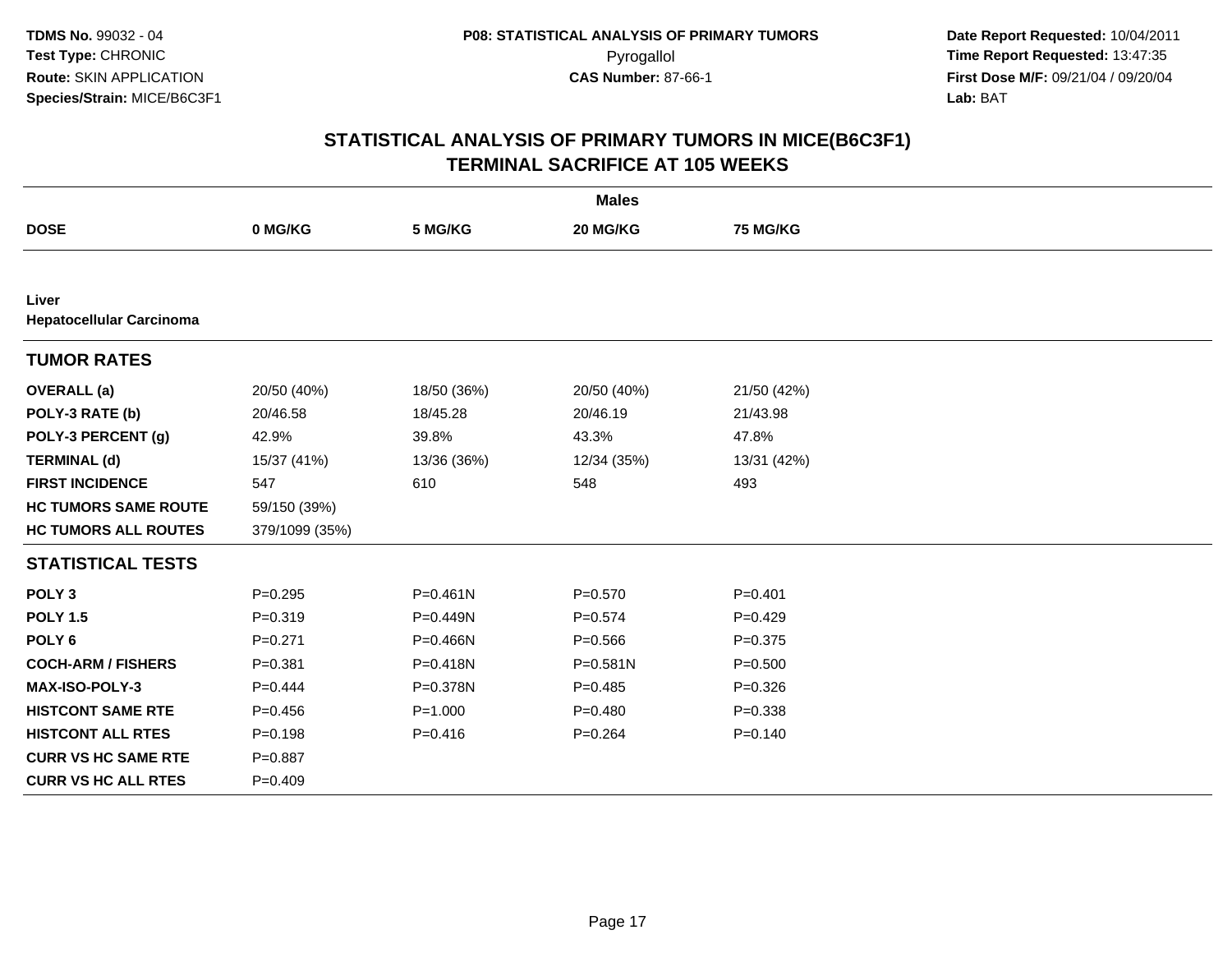|                                                     |                |              | <b>Males</b> |                 |  |
|-----------------------------------------------------|----------------|--------------|--------------|-----------------|--|
| <b>DOSE</b>                                         | 0 MG/KG        | 5 MG/KG      | 20 MG/KG     | <b>75 MG/KG</b> |  |
|                                                     |                |              |              |                 |  |
| Liver<br>Hepatocellular Carcinoma or Hepatoblastoma |                |              |              |                 |  |
| <b>TUMOR RATES</b>                                  |                |              |              |                 |  |
| <b>OVERALL</b> (a)                                  | 21/50 (42%)    | 19/50 (38%)  | 21/50 (42%)  | 24/50 (48%)     |  |
| POLY-3 RATE (b)                                     | 21/47.22       | 19/45.28     | 21/46.19     | 24/43.98        |  |
| POLY-3 PERCENT (g)                                  | 44.5%          | 42%          | 45.5%        | 54.6%           |  |
| <b>TERMINAL (d)</b>                                 | 15/37 (41%)    | 14/36 (39%)  | 13/34 (38%)  | 16/31 (52%)     |  |
| <b>FIRST INCIDENCE</b>                              | 521            | 610          | 548          | 493             |  |
| <b>HC TUMORS SAME ROUTE</b>                         | 63/150 (42%)   |              |              |                 |  |
| <b>HC TUMORS ALL ROUTES</b>                         | 412/1099 (38%) |              |              |                 |  |
| <b>STATISTICAL TESTS</b>                            |                |              |              |                 |  |
| POLY <sub>3</sub>                                   | $P = 0.138$    | P=0.486N     | $P=0.545$    | $P=0.223$       |  |
| <b>POLY 1.5</b>                                     | $P = 0.160$    | $P = 0.465N$ | $P=0.559$    | $P = 0.258$     |  |
| POLY <sub>6</sub>                                   | $P = 0.117$    | $P = 0.501N$ | $P = 0.531$  | $P = 0.191$     |  |
| <b>COCH-ARM / FISHERS</b>                           | $P = 0.218$    | P=0.419N     | $P = 0.580N$ | $P = 0.344$     |  |
| MAX-ISO-POLY-3                                      | $P = 0.225$    | $P = 0.403N$ | $P = 0.461$  | $P = 0.173$     |  |
| <b>HISTCONT SAME RTE</b>                            | $P=0.272$      | $P = 1.000$  | $P = 1.000$  | $P = 0.230$     |  |
| <b>HISTCONT ALL RTES</b>                            | $P=0.119$      | $P = 0.458$  | $P = 0.305$  | $P = 0.075$     |  |
| <b>CURR VS HC SAME RTE</b>                          | $P=0.977$      |              |              |                 |  |
| <b>CURR VS HC ALL RTES</b>                          | $P = 0.539$    |              |              |                 |  |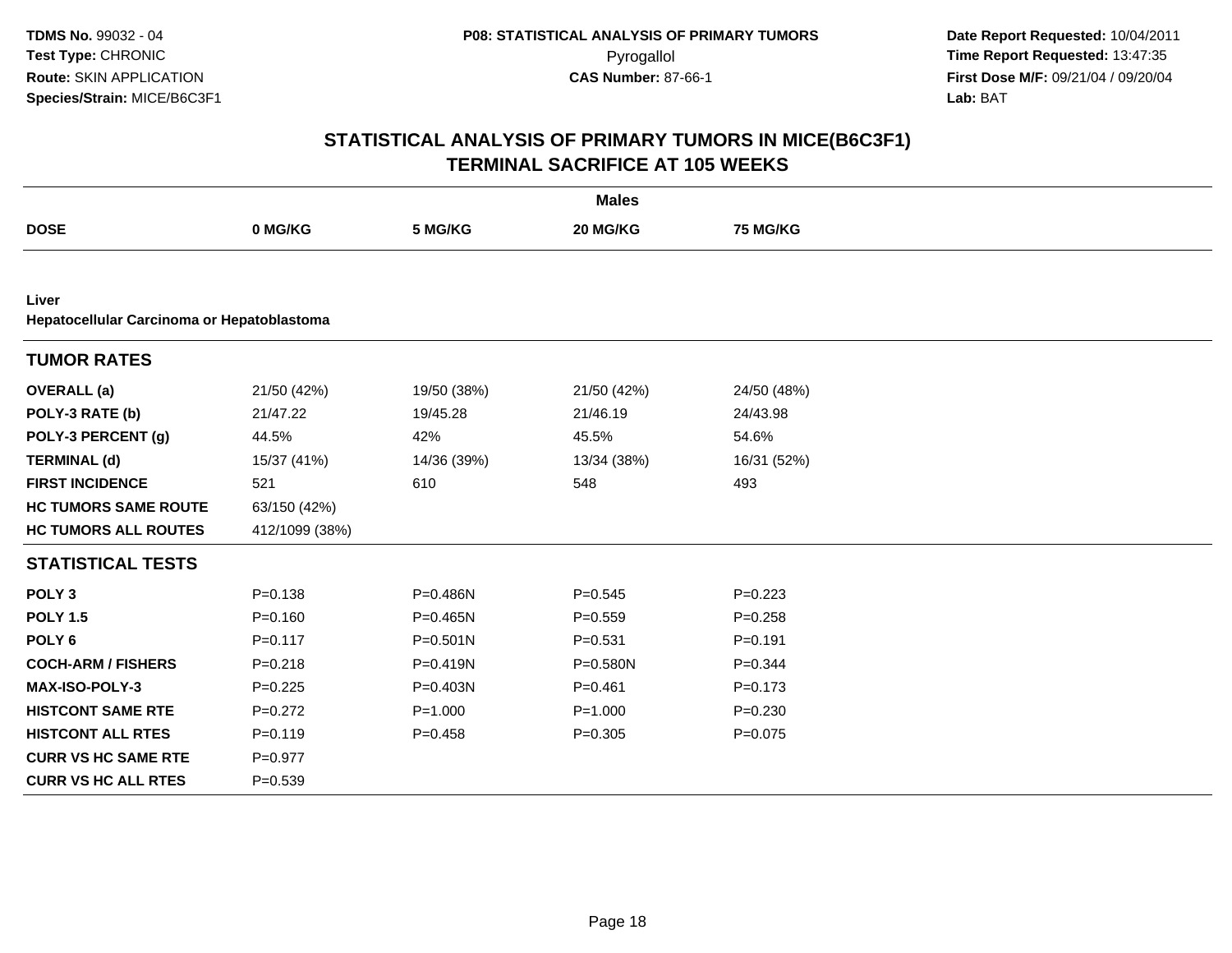|                                                             |                |             | <b>Males</b> |              |  |
|-------------------------------------------------------------|----------------|-------------|--------------|--------------|--|
| <b>DOSE</b>                                                 | 0 MG/KG        | 5 MG/KG     | 20 MG/KG     | 75 MG/KG     |  |
|                                                             |                |             |              |              |  |
| Liver<br>Hepatocellular Carcinoma or Hepatocellular Adenoma |                |             |              |              |  |
| <b>TUMOR RATES</b>                                          |                |             |              |              |  |
| <b>OVERALL</b> (a)                                          | 43/50 (86%)    | 40/50 (80%) | 42/50 (84%)  | 41/50 (82%)  |  |
| POLY-3 RATE (b)                                             | 43/47.92       | 40/47.03    | 42/48.40     | 41/45.66     |  |
| POLY-3 PERCENT (g)                                          | 89.7%          | 85%         | 86.8%        | 89.8%        |  |
| <b>TERMINAL (d)</b>                                         | 34/37 (92%)    | 30/36 (83%) | 29/34 (85%)  | 29/31 (94%)  |  |
| <b>FIRST INCIDENCE</b>                                      | 521            | 502         | 531          | 493          |  |
| <b>HC TUMORS SAME ROUTE</b>                                 | 126/150 (84%)  |             |              |              |  |
| <b>HC TUMORS ALL ROUTES</b>                                 | 801/1099 (73%) |             |              |              |  |
| <b>STATISTICAL TESTS</b>                                    |                |             |              |              |  |
| POLY <sub>3</sub>                                           | $P=0.428$      | P=0.344N    | P=0.443N     | $P = 0.643$  |  |
| <b>POLY 1.5</b>                                             | $P = 0.496$    | P=0.337N    | P=0.466N     | $P = 0.572N$ |  |
| POLY <sub>6</sub>                                           | $P = 0.356$    | P=0.323N    | $P = 0.415N$ | $P = 0.598$  |  |
| <b>COCH-ARM / FISHERS</b>                                   | $P = 0.481N$   | P=0.298N    | $P = 0.500N$ | P=0.393N     |  |
| MAX-ISO-POLY-3                                              | $P = 0.546$    | P=0.236N    | P=0.317N     | $P=0.495$    |  |
| <b>HISTCONT SAME RTE</b>                                    | $P = 0.326$    | $P = 1.000$ | $P = 1.000$  | $P = 0.293$  |  |
| <b>HISTCONT ALL RTES</b>                                    | $P = 0.086$    | $P = 0.166$ | $P=0.112$    | $P = 0.069$  |  |
| <b>CURR VS HC SAME RTE</b>                                  | $P=0.497$      |             |              |              |  |
| <b>CURR VS HC ALL RTES</b>                                  | $P=0.028*$     |             |              |              |  |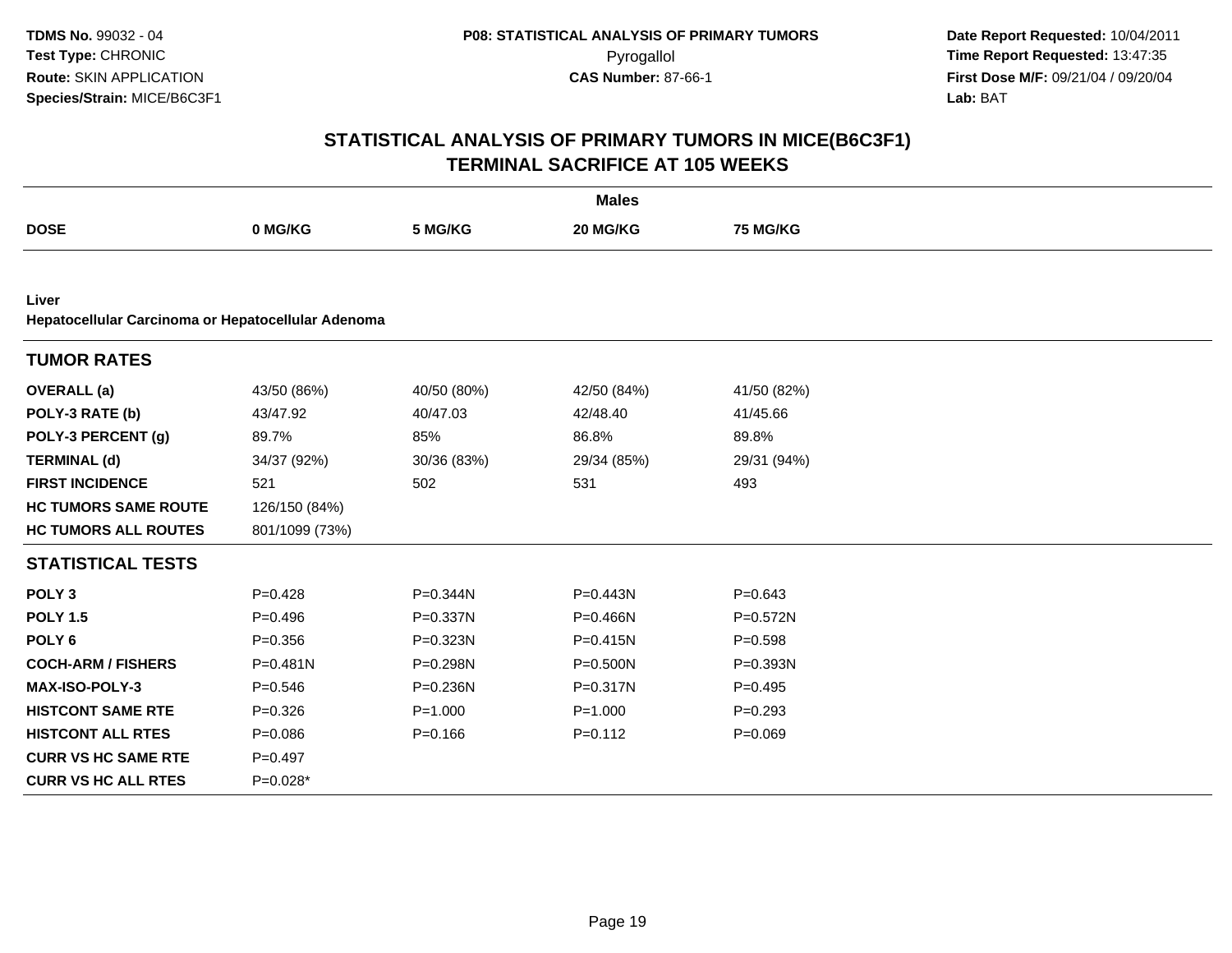|                                                                              |                |              | <b>Males</b> |                 |  |
|------------------------------------------------------------------------------|----------------|--------------|--------------|-----------------|--|
| <b>DOSE</b>                                                                  | 0 MG/KG        | 5 MG/KG      | 20 MG/KG     | <b>75 MG/KG</b> |  |
|                                                                              |                |              |              |                 |  |
| Liver<br>Hepatocellular Carcinoma, Hepatocellular Adenoma, or Hepatoblastoma |                |              |              |                 |  |
|                                                                              |                |              |              |                 |  |
| <b>TUMOR RATES</b>                                                           |                |              |              |                 |  |
| <b>OVERALL</b> (a)                                                           | 43/50 (86%)    | 40/50 (80%)  | 42/50 (84%)  | 41/50 (82%)     |  |
| POLY-3 RATE (b)                                                              | 43/47.92       | 40/47.03     | 42/48.40     | 41/45.66        |  |
| POLY-3 PERCENT (g)                                                           | 89.7%          | 85%          | 86.8%        | 89.8%           |  |
| <b>TERMINAL (d)</b>                                                          | 34/37 (92%)    | 30/36 (83%)  | 29/34 (85%)  | 29/31 (94%)     |  |
| <b>FIRST INCIDENCE</b>                                                       | 521            | 502          | 531          | 493             |  |
| <b>HC TUMORS SAME ROUTE</b>                                                  | 126/150 (84%)  |              |              |                 |  |
| <b>HC TUMORS ALL ROUTES</b>                                                  | 809/1099 (74%) |              |              |                 |  |
| <b>STATISTICAL TESTS</b>                                                     |                |              |              |                 |  |
| POLY <sub>3</sub>                                                            | $P=0.428$      | P=0.344N     | $P = 0.443N$ | $P = 0.643$     |  |
| <b>POLY 1.5</b>                                                              | $P=0.496$      | $P = 0.337N$ | $P = 0.466N$ | $P = 0.572N$    |  |
| POLY <sub>6</sub>                                                            | $P = 0.356$    | P=0.323N     | $P = 0.415N$ | $P = 0.598$     |  |
| <b>COCH-ARM / FISHERS</b>                                                    | P=0.481N       | P=0.298N     | $P = 0.500N$ | P=0.393N        |  |
| <b>MAX-ISO-POLY-3</b>                                                        | $P = 0.546$    | P=0.236N     | $P = 0.317N$ | $P=0.495$       |  |
| <b>HISTCONT SAME RTE</b>                                                     | $P = 0.326$    | $P = 1.000$  | $P = 1.000$  | $P=0.293$       |  |
| <b>HISTCONT ALL RTES</b>                                                     | $P = 0.103$    | $P = 0.188$  | $P = 0.131$  | $P = 0.081$     |  |
| <b>CURR VS HC SAME RTE</b>                                                   | $P=0.497$      |              |              |                 |  |
| <b>CURR VS HC ALL RTES</b>                                                   | P=0.034*       |              |              |                 |  |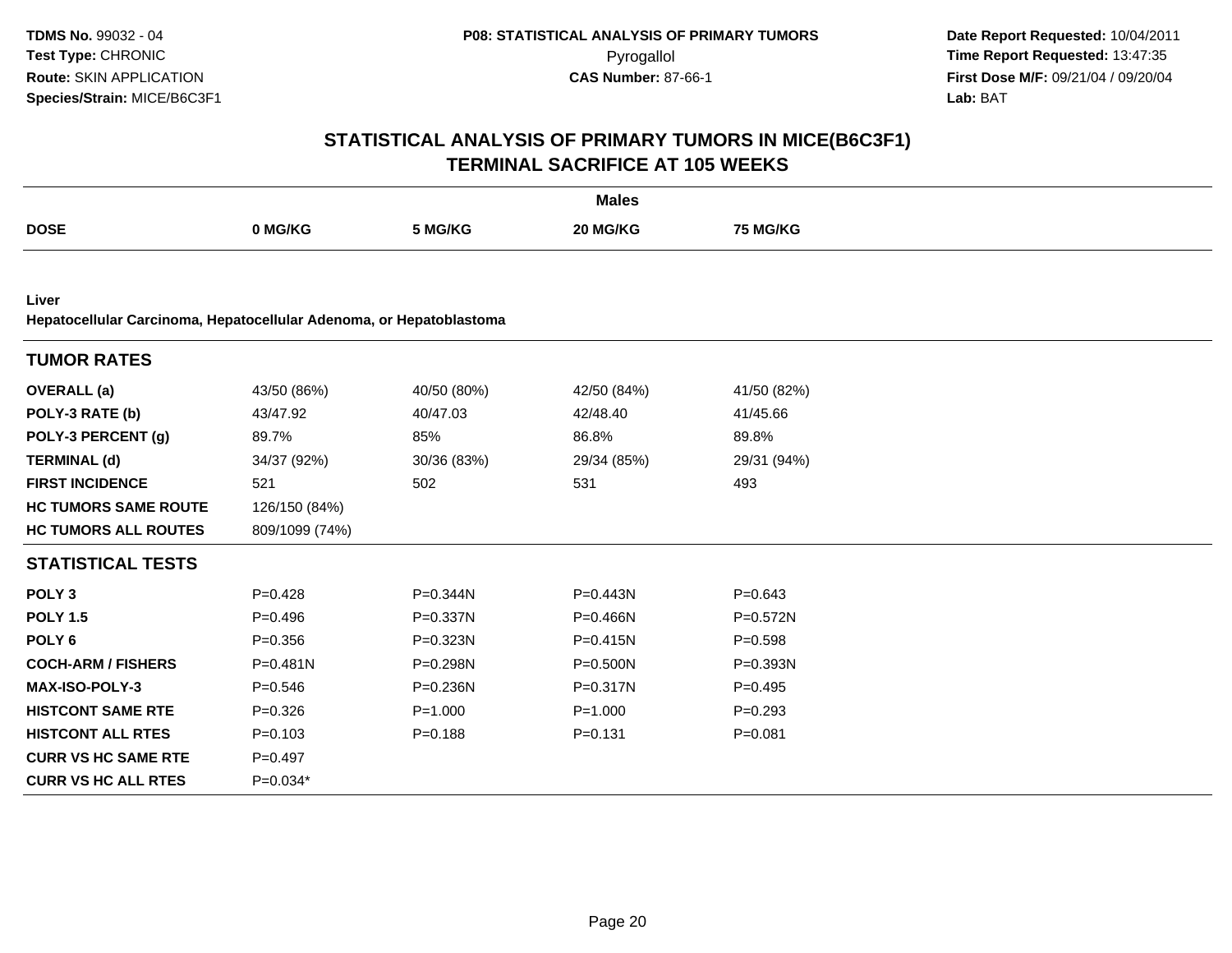|                                      |                |              | <b>Males</b> |              |  |
|--------------------------------------|----------------|--------------|--------------|--------------|--|
| <b>DOSE</b>                          | 0 MG/KG        | 5 MG/KG      | 20 MG/KG     | 75 MG/KG     |  |
|                                      |                |              |              |              |  |
| Lung<br>Alveolar/Bronchiolar Adenoma |                |              |              |              |  |
| <b>TUMOR RATES</b>                   |                |              |              |              |  |
| <b>OVERALL</b> (a)                   | 12/50 (24%)    | 7/50 (14%)   | 8/50 (16%)   | 6/50 (12%)   |  |
| POLY-3 RATE (b)                      | 12/44.93       | 7/44.34      | 8/44.20      | 6/41.39      |  |
| POLY-3 PERCENT (g)                   | 26.7%          | 15.8%        | 18.1%        | 14.5%        |  |
| <b>TERMINAL (d)</b>                  | 12/37 (32%)    | 6/36 (17%)   | 8/34 (24%)   | 5/31 (16%)   |  |
| <b>FIRST INCIDENCE</b>               | 729 (T)        | 724          | 729 (T)      | 681          |  |
| <b>HC TUMORS SAME ROUTE</b>          | 24/150 (16%)   |              |              |              |  |
| <b>HC TUMORS ALL ROUTES</b>          | 160/1100 (15%) |              |              |              |  |
| <b>STATISTICAL TESTS</b>             |                |              |              |              |  |
| POLY <sub>3</sub>                    | P=0.209N       | P=0.157N     | P=0.235N     | $P = 0.127N$ |  |
| <b>POLY 1.5</b>                      | P=0.194N       | P=0.158N     | $P = 0.231N$ | $P = 0.117N$ |  |
| POLY <sub>6</sub>                    | $P=0.227N$     | $P = 0.153N$ | $P = 0.242N$ | $P = 0.139N$ |  |
| <b>COCH-ARM / FISHERS</b>            | $P = 0.165N$   | $P = 0.154N$ | $P = 0.227N$ | P=0.096N     |  |
| <b>MAX-ISO-POLY-3</b>                | P=0.135N       | P=0.104N     | P=0.166N     | P=0.088N     |  |
| <b>HISTCONT SAME RTE</b>             | $P = 1.000$    | $P = 1.000$  | $P = 1.000$  | $P = 1.000$  |  |
| <b>HISTCONT ALL RTES</b>             | $P=0.784$      | $P = 1.000$  | $P=0.454$    | $P = 1.000$  |  |
| <b>CURR VS HC SAME RTE</b>           | $P = 0.187$    |              |              |              |  |
| <b>CURR VS HC ALL RTES</b>           | $P=0.065$      |              |              |              |  |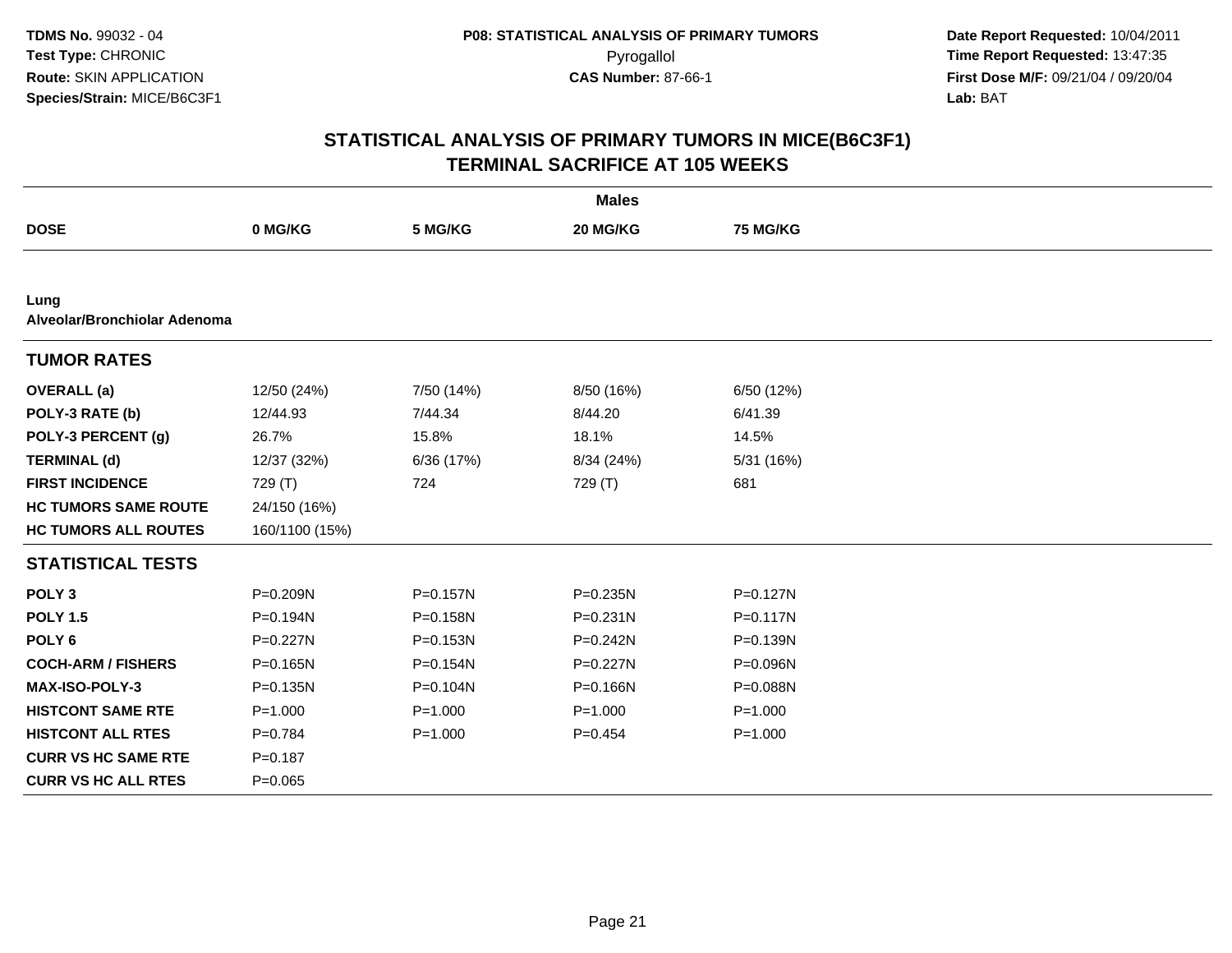|                                        |                |             | <b>Males</b> |                 |  |
|----------------------------------------|----------------|-------------|--------------|-----------------|--|
| <b>DOSE</b>                            | 0 MG/KG        | 5 MG/KG     | 20 MG/KG     | <b>75 MG/KG</b> |  |
|                                        |                |             |              |                 |  |
| Lung<br>Alveolar/Bronchiolar Carcinoma |                |             |              |                 |  |
| <b>TUMOR RATES</b>                     |                |             |              |                 |  |
| <b>OVERALL</b> (a)                     | 4/50 (8%)      | 8/50 (16%)  | 5/50 (10%)   | 8/50 (16%)      |  |
| POLY-3 RATE (b)                        | 4/44.93        | 8/45.84     | 5/44.87      | 8/41.39         |  |
| POLY-3 PERCENT (g)                     | 8.9%           | 17.5%       | 11.1%        | 19.3%           |  |
| <b>TERMINAL (d)</b>                    | 4/37 (11%)     | 4/36 (11%)  | 2/34(6%)     | 7/31 (23%)      |  |
| <b>FIRST INCIDENCE</b>                 | 729 (T)        | 502         | 636          | 681             |  |
| <b>HC TUMORS SAME ROUTE</b>            | 18/150 (12%)   |             |              |                 |  |
| <b>HC TUMORS ALL ROUTES</b>            | 140/1100 (13%) |             |              |                 |  |
| <b>STATISTICAL TESTS</b>               |                |             |              |                 |  |
| POLY <sub>3</sub>                      | $P = 0.204$    | $P = 0.186$ | $P=0.499$    | $P = 0.138$     |  |
| <b>POLY 1.5</b>                        | $P = 0.224$    | $P = 0.181$ | $P = 0.500$  | $P = 0.150$     |  |
| POLY <sub>6</sub>                      | $P = 0.184$    | $P = 0.195$ | $P = 0.500$  | $P = 0.125$     |  |
| <b>COCH-ARM / FISHERS</b>              | $P = 0.265$    | $P = 0.178$ | $P = 0.500$  | $P = 0.178$     |  |
| <b>MAX-ISO-POLY-3</b>                  | $P = 0.153$    | $P = 0.117$ | $P = 0.362$  | $P = 0.089$     |  |
| <b>HISTCONT SAME RTE</b>               | $P = 0.143$    | $P = 0.149$ | $P = 1.000$  | $P = 0.095$     |  |
| <b>HISTCONT ALL RTES</b>               | $P = 0.473$    | $P = 0.351$ | $P = 1.000$  | $P = 0.265$     |  |
| <b>CURR VS HC SAME RTE</b>             | $P = 0.379$    |             |              |                 |  |
| <b>CURR VS HC ALL RTES</b>             | $P = 0.329$    |             |              |                 |  |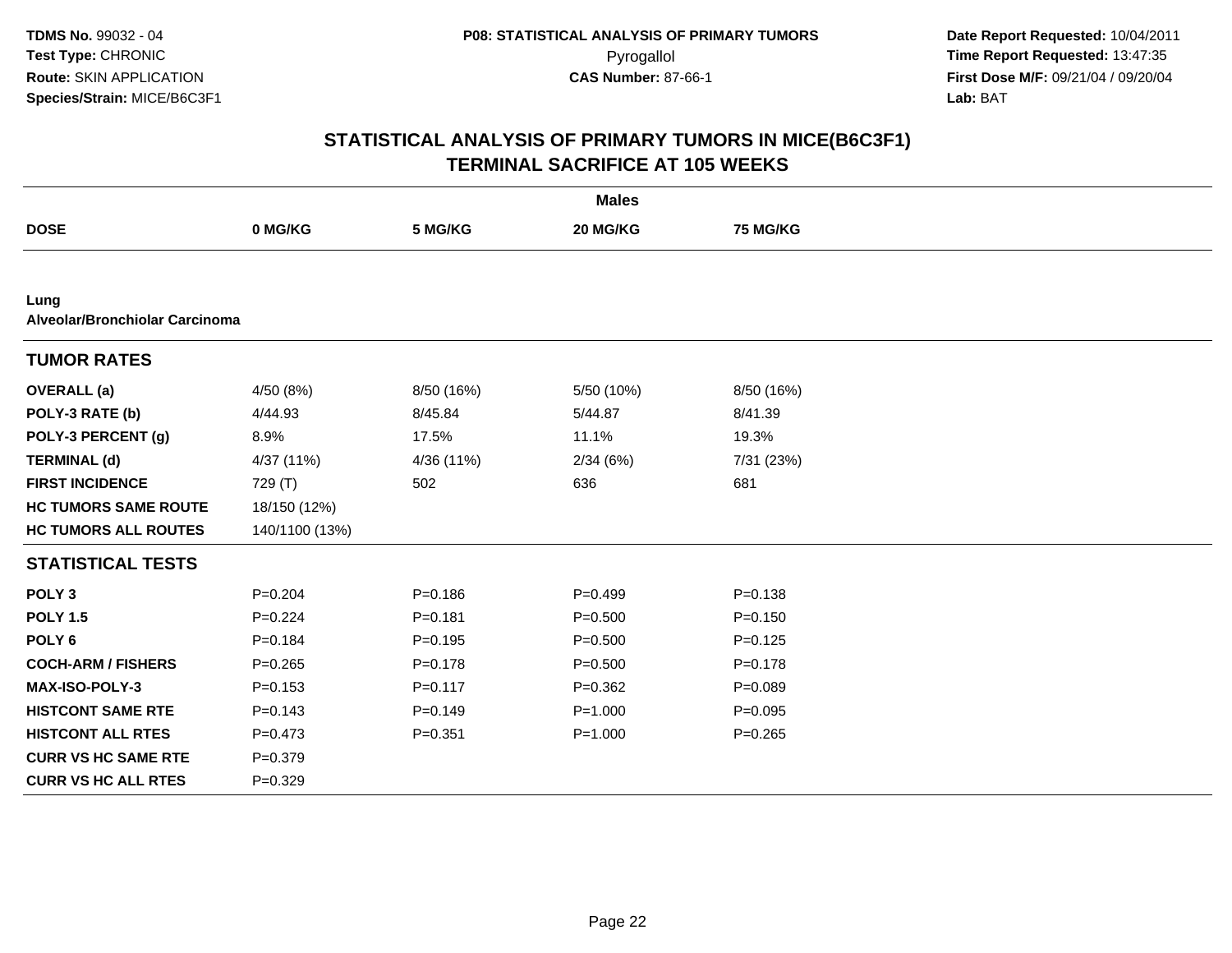|                                                                        |                |              | <b>Males</b> |                 |  |
|------------------------------------------------------------------------|----------------|--------------|--------------|-----------------|--|
| <b>DOSE</b>                                                            | 0 MG/KG        | 5 MG/KG      | 20 MG/KG     | <b>75 MG/KG</b> |  |
|                                                                        |                |              |              |                 |  |
| Lung<br>Alveolar/Bronchiolar Carcinoma or Alveolar/Bronchiolar Adenoma |                |              |              |                 |  |
| <b>TUMOR RATES</b>                                                     |                |              |              |                 |  |
| <b>OVERALL</b> (a)                                                     | 15/50 (30%)    | 14/50 (28%)  | 13/50 (26%)  | 13/50 (26%)     |  |
| POLY-3 RATE (b)                                                        | 15/44.93       | 14/45.84     | 13/44.87     | 13/41.39        |  |
| POLY-3 PERCENT (g)                                                     | 33.4%          | 30.5%        | 29%          | 31.4%           |  |
| <b>TERMINAL (d)</b>                                                    | 15/37 (41%)    | 10/36 (28%)  | 10/34 (29%)  | 12/31 (39%)     |  |
| <b>FIRST INCIDENCE</b>                                                 | 729 (T)        | 502          | 636          | 681             |  |
| <b>HC TUMORS SAME ROUTE</b>                                            | 40/150 (27%)   |              |              |                 |  |
| <b>HC TUMORS ALL ROUTES</b>                                            | 286/1100 (26%) |              |              |                 |  |
| <b>STATISTICAL TESTS</b>                                               |                |              |              |                 |  |
| POLY <sub>3</sub>                                                      | $P = 0.536N$   | P=0.474N     | $P = 0.411N$ | $P = 0.514N$    |  |
| <b>POLY 1.5</b>                                                        | P=0.492N       | P=0.490N     | $P = 0.412N$ | P=0.480N        |  |
| POLY <sub>6</sub>                                                      | $P = 0.532$    | P=0.447N     | P=0.409N     | $P = 0.549N$    |  |
| <b>COCH-ARM / FISHERS</b>                                              | $P = 0.411N$   | $P = 0.500N$ | $P = 0.412N$ | $P = 0.412N$    |  |
| MAX-ISO-POLY-3                                                         | P=0.594N       | P=0.385N     | $P = 0.325N$ | P=0.423N        |  |
| <b>HISTCONT SAME RTE</b>                                               | $P=0.487$      | $P = 1.000$  | $P = 1.000$  | $P=0.468$       |  |
| <b>HISTCONT ALL RTES</b>                                               | $P = 0.604$    | $P=0.444$    | $P = 1.000$  | $P = 0.397$     |  |
| <b>CURR VS HC SAME RTE</b>                                             | $P=0.602$      |              |              |                 |  |
| <b>CURR VS HC ALL RTES</b>                                             | $P = 0.504$    |              |              |                 |  |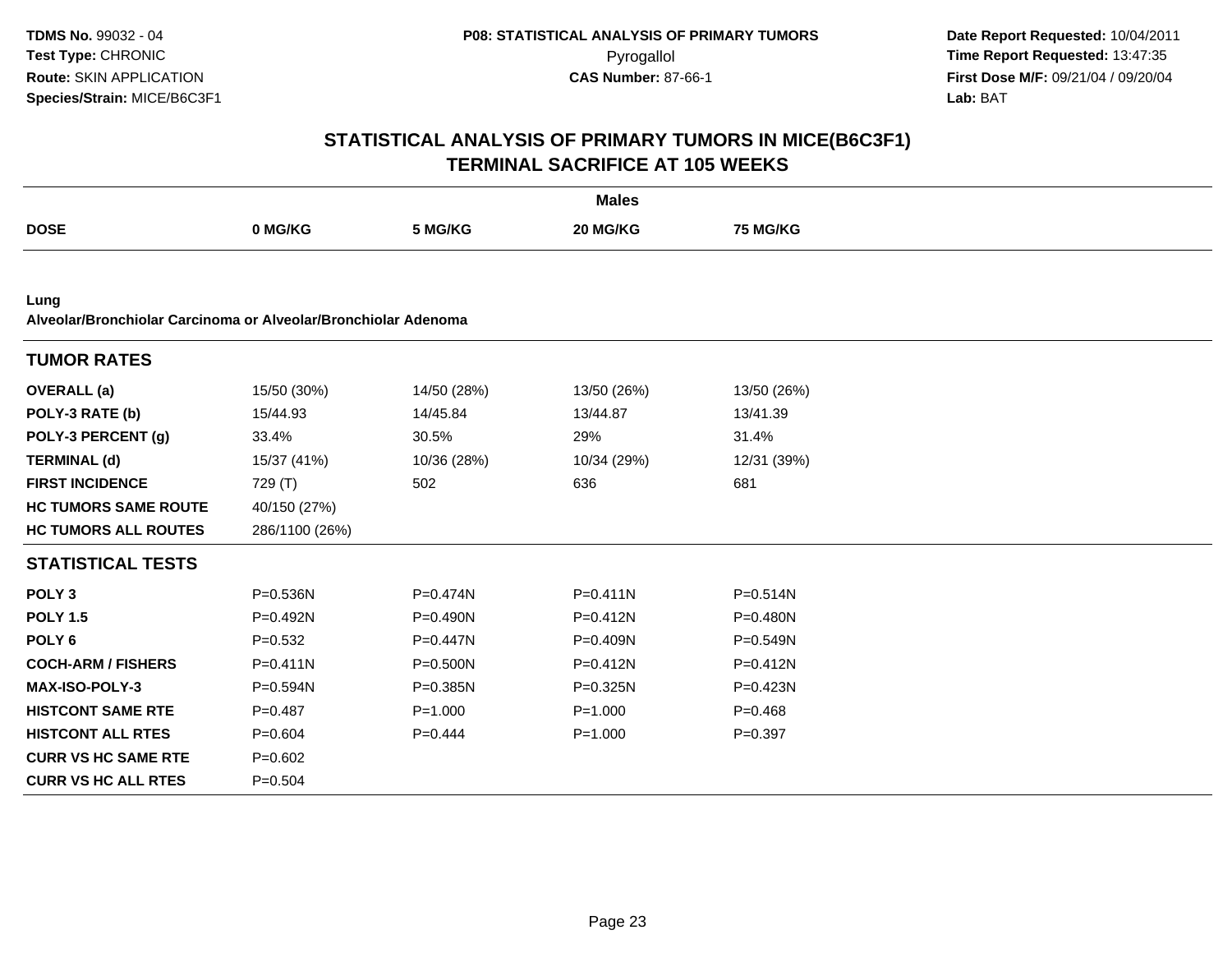|                                                                      |             |          | <b>Males</b>      |          |  |
|----------------------------------------------------------------------|-------------|----------|-------------------|----------|--|
| <b>DOSE</b>                                                          | 0 MG/KG     | 5 MG/KG  | 20 MG/KG          | 75 MG/KG |  |
|                                                                      |             |          |                   |          |  |
| <b>Pituitary Gland: Pars Distalis or Unspecified Site</b><br>Adenoma |             |          |                   |          |  |
| <b>TUMOR RATES</b>                                                   |             |          |                   |          |  |
| <b>OVERALL</b> (a)                                                   | 0/50(0%)    | 0/50(0%) | 0/50(0%)          | 0/50(0%) |  |
| POLY-3 RATE (b)                                                      | 0/44.93     | 0/44.32  | 0/44.20           | 0/41.21  |  |
| POLY-3 PERCENT (g)                                                   | 0%          | 0%       | 0%                | 0%       |  |
| <b>TERMINAL (d)</b>                                                  | 0/37(0%)    | 0/36(0%) | 0/34(0%)          | 0/31(0%) |  |
| <b>FIRST INCIDENCE</b>                                               | ---         | $\cdots$ | $\qquad \qquad -$ | $---$    |  |
| <b>HC TUMORS SAME ROUTE</b>                                          | 1/149(1%)   |          |                   |          |  |
| <b>HC TUMORS ALL ROUTES</b>                                          | 3/1081 (0%) |          |                   |          |  |
| <b>STATISTICAL TESTS</b>                                             |             |          |                   |          |  |
| POLY <sub>3</sub>                                                    | (n)         | (n)      | (n)               | (n)      |  |
| <b>POLY 1.5</b>                                                      | (n)         | (n)      | (n)               | (n)      |  |
| POLY <sub>6</sub>                                                    | (n)         | (n)      | (n)               | (n)      |  |
| <b>COCH-ARM / FISHERS</b>                                            | (n)         | (n)      | (n)               | (n)      |  |
| MAX-ISO-POLY-3                                                       | (n)         | (n)      | (n)               | (n)      |  |
| <b>HISTCONT SAME RTE</b>                                             | (n)         | (n)      | (n)               | (n)      |  |
| <b>HISTCONT ALL RTES</b>                                             | (n)         | (n)      | (n)               | (n)      |  |
| <b>CURR VS HC SAME RTE</b>                                           | (n)         |          |                   |          |  |
| <b>CURR VS HC ALL RTES</b>                                           | (n)         |          |                   |          |  |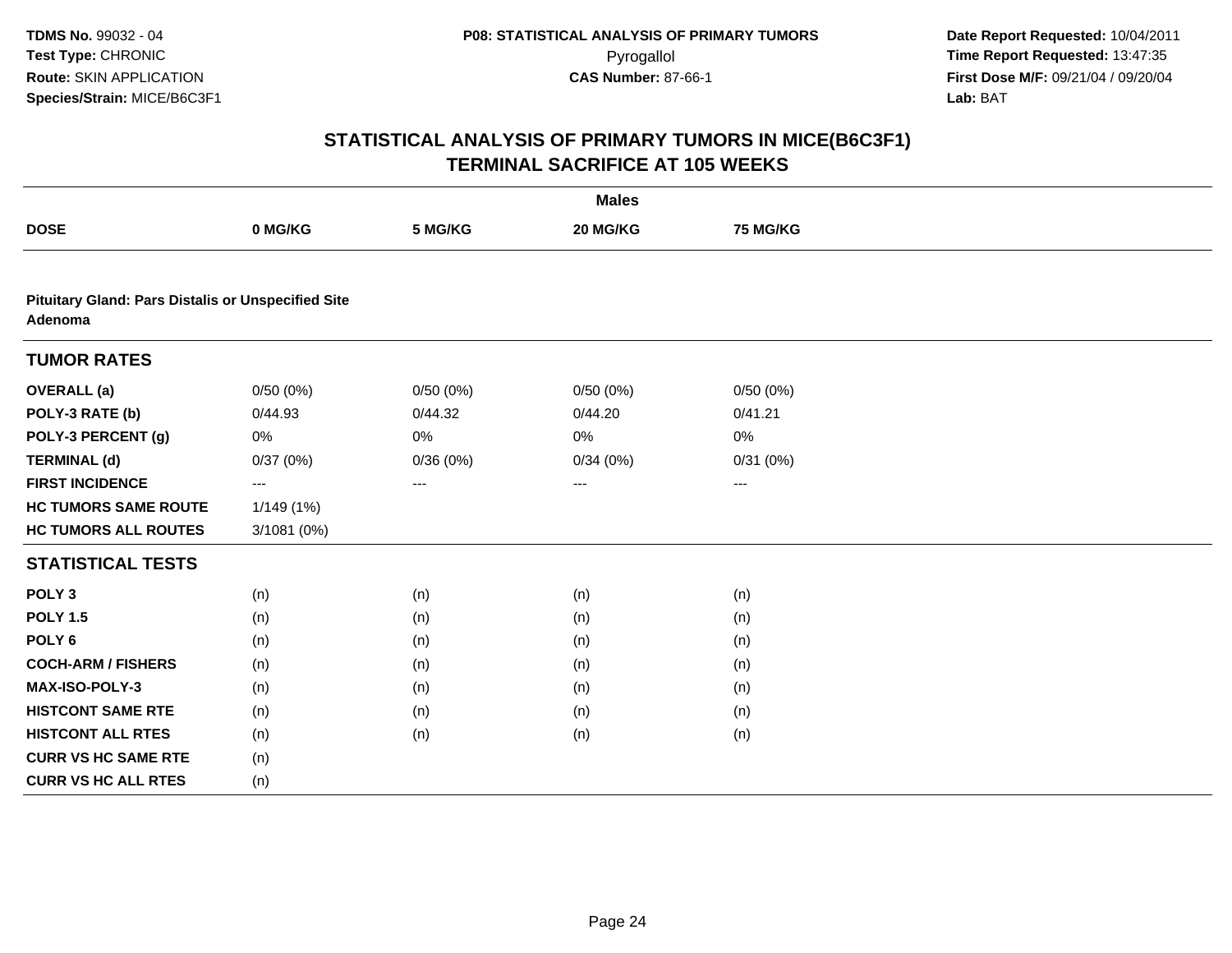# **STATISTICAL ANALYSIS OF PRIMARY TUMORS IN MICE(B6C3F1)TERMINAL SACRIFICE AT 105 WEEKS**

|             |              |         | <b>Males</b>                   |         |
|-------------|--------------|---------|--------------------------------|---------|
| <b>DOSE</b> | <b>MG/KG</b> | 5 MG/KG | <b>G/KG</b><br>20 <sup>1</sup> | 5 MG/KG |

**Skin**

**Basal Cell Carcinoma, Basal Cell Adenoma, Basosquamous Tumor (benign, malignant or NOS), or Trichoepithelioma**

| <b>TUMOR RATES</b>          | $\#$          | #           | #        | #        |
|-----------------------------|---------------|-------------|----------|----------|
| <b>OVERALL</b> (a)          | 0/50(0%)      | 2/50(4%)    | 0/50(0%) | 0/50(0%) |
| POLY-3 RATE (b)             | 0/44.93       | 2/44.56     | 0/44.20  | 0/41.21  |
| POLY-3 PERCENT (g)          | 0%            | 4.5%        | 0%       | 0%       |
| <b>TERMINAL (d)</b>         | 0/37(0%)      | 0/36(0%)    | 0/34(0%) | 0/31(0%) |
| <b>FIRST INCIDENCE</b>      | $---$         | 670         | $---$    | ---      |
| <b>HC TUMORS SAME ROUTE</b> | 0/150(0%)     |             |          |          |
| <b>HC TUMORS ALL ROUTES</b> | $1/1100(0\%)$ |             |          |          |
| <b>STATISTICAL TESTS</b>    |               |             |          |          |
| POLY <sub>3</sub>           | P=0.395N      | $P = 0.235$ | (e)      | (e)      |
| <b>POLY 1.5</b>             | $P = 0.391N$  | $P = 0.235$ | (e)      | (e)      |
| POLY <sub>6</sub>           | P=0.397N      | $P=0.237$   | (e)      | (e)      |
| <b>COCH-ARM / FISHERS</b>   | P=0.383N      | $P = 0.247$ | (e)      | (e)      |
| <b>MAX-ISO-POLY-3</b>       | P=0.288N      | $P = 0.076$ | (e)      | (e)      |
| <b>HISTCONT SAME RTE</b>    | $P=0.428$     | P=0.077     | (e)      | (e)      |
| <b>HISTCONT ALL RTES</b>    | $P = 0.188$   | P<0.001**   | (e)      | (e)      |
| <b>CURR VS HC SAME RTE</b>  | $P = 1.000$   |             |          |          |
| <b>CURR VS HC ALL RTES</b>  | $P = 0.390$   |             |          |          |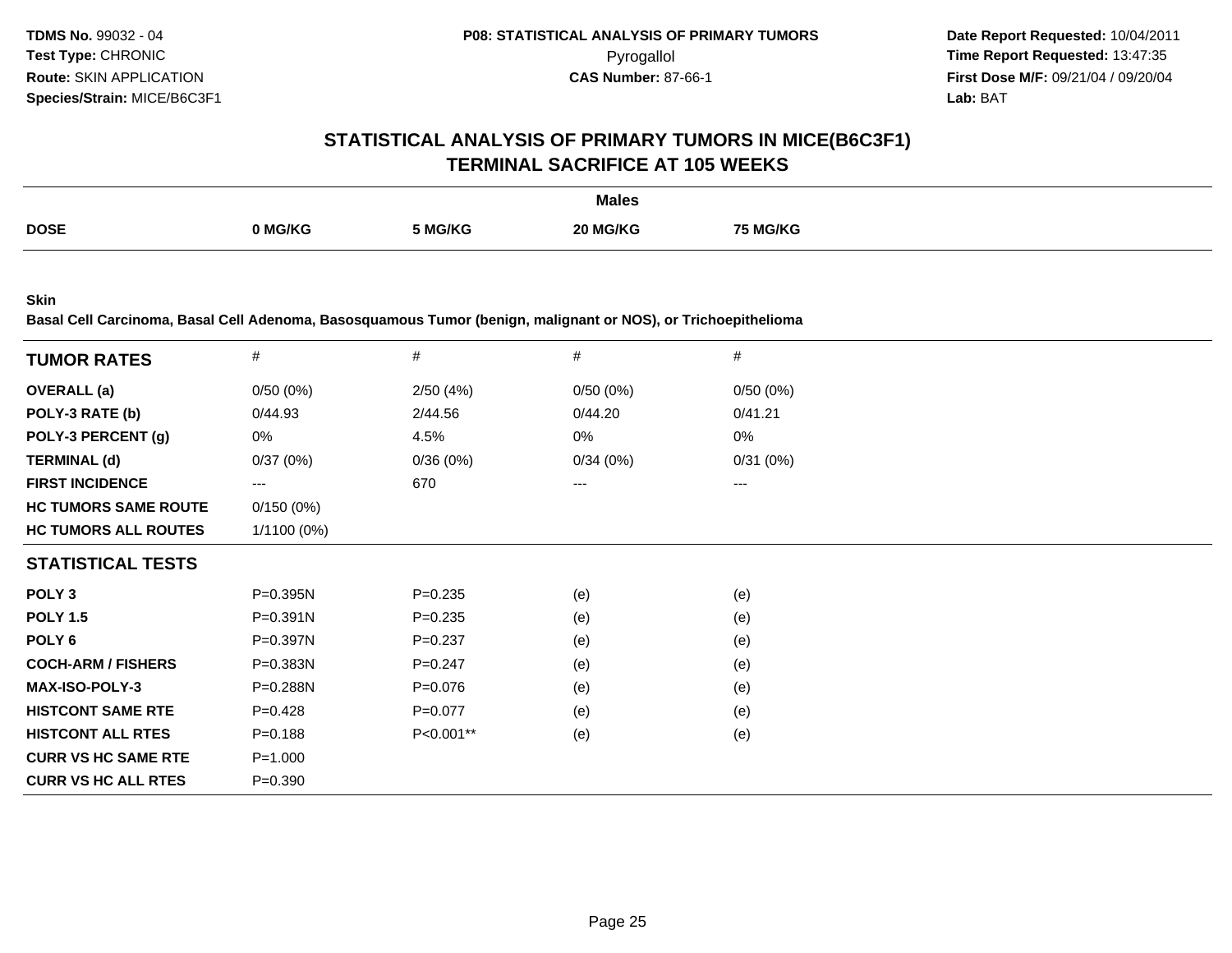# **STATISTICAL ANALYSIS OF PRIMARY TUMORS IN MICE(B6C3F1)TERMINAL SACRIFICE AT 105 WEEKS**

|             |                |         | <b>Males</b> |                 |
|-------------|----------------|---------|--------------|-----------------|
| <b>DOSE</b> |                |         |              |                 |
|             | <b>0 MG/KG</b> | 5 MG/KG | 20 MG/KG     | <b>75 MG/KG</b> |
|             |                |         |              |                 |

**Skin**

**Basal or Sq. Cell Carcinoma, Carcinoma, Basosq. Tumor (M or B), Basal Cell Adenoma, Adenoma, Papilloma, Sq Papilloma, Keratoacanthoma, Trichoepithelioma**

| <b>TUMOR RATES</b>          | #           | #           | #           | #           |
|-----------------------------|-------------|-------------|-------------|-------------|
| <b>OVERALL</b> (a)          | 0/50(0%)    | 2/50(4%)    | $0/50(0\%)$ | 2/50(4%)    |
| POLY-3 RATE (b)             | 0/44.93     | 2/44.56     | 0/44.20     | 2/41.57     |
| POLY-3 PERCENT (g)          | 0%          | 4.5%        | 0%          | 4.8%        |
| <b>TERMINAL (d)</b>         | 0/37(0%)    | 0/36(0%)    | 0/34(0%)    | 1/31(3%)    |
| <b>FIRST INCIDENCE</b>      | ---         | 670         | $---$       | 628         |
| <b>HC TUMORS SAME ROUTE</b> | 0/150(0%)   |             |             |             |
| <b>HC TUMORS ALL ROUTES</b> | 2/1100 (0%) |             |             |             |
| <b>STATISTICAL TESTS</b>    |             |             |             |             |
| POLY <sub>3</sub>           | P=0.270     | $P = 0.235$ | (e)         | $P=0.220$   |
| <b>POLY 1.5</b>             | $P = 0.276$ | $P=0.235$   | (e)         | $P=0.225$   |
| POLY 6                      | $P = 0.264$ | $P=0.237$   | (e)         | $P = 0.215$ |
| <b>COCH-ARM / FISHERS</b>   | $P = 0.291$ | $P=0.247$   | (e)         | $P=0.247$   |
| <b>MAX-ISO-POLY-3</b>       | $P=0.124$   | $P=0.076$   | (e)         | $P=0.076$   |
| <b>HISTCONT SAME RTE</b>    | $P = 0.098$ | $P=0.077$   | (e)         | $P = 0.079$ |
| <b>HISTCONT ALL RTES</b>    | P=0.004**   | P<0.001**   | (e)         | P<0.001**   |
| <b>CURR VS HC SAME RTE</b>  | $P = 1.000$ |             |             |             |
| <b>CURR VS HC ALL RTES</b>  | $P = 0.440$ |             |             |             |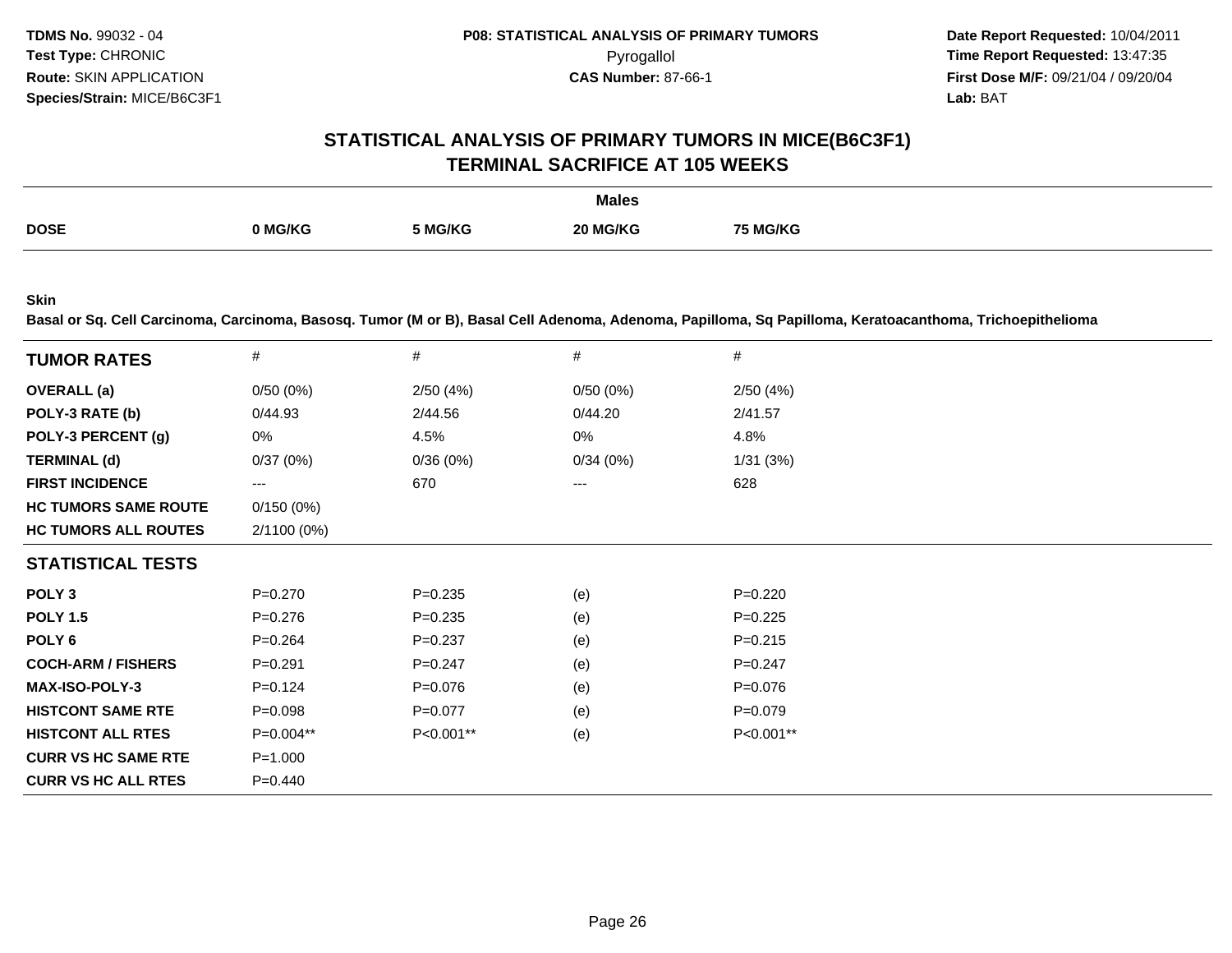# **STATISTICAL ANALYSIS OF PRIMARY TUMORS IN MICE(B6C3F1)TERMINAL SACRIFICE AT 105 WEEKS**

|             |         |         | <b>Males</b> |          |
|-------------|---------|---------|--------------|----------|
| <b>DOSE</b> | ) MG/KG | 5 MG/KG | 20 MG/KG     | 75 MG/KG |

**Skin**

**Fibroma, Fibrosarcoma, Sarcoma, Myxoma, Myxosarcoma, or Fibrous Histiocytoma**

| <b>TUMOR RATES</b>          | $\#$         | $\#$        | #            | #            |
|-----------------------------|--------------|-------------|--------------|--------------|
| <b>OVERALL</b> (a)          | 1/50 (2%)    | 4/50 (8%)   | 1/50(2%)     | 0/50(0%)     |
| POLY-3 RATE (b)             | 1/44.93      | 4/44.49     | 1/44.20      | 0/41.21      |
| POLY-3 PERCENT (g)          | 2.2%         | 9%          | 2.3%         | 0%           |
| <b>TERMINAL (d)</b>         | 1/37 (3%)    | 3/36(8%)    | 1/34(3%)     | 0/31(0%)     |
| <b>FIRST INCIDENCE</b>      | 729 (T)      | 686         | 729 (T)      | $\cdots$     |
| <b>HC TUMORS SAME ROUTE</b> | 1/150(1%)    |             |              |              |
| <b>HC TUMORS ALL ROUTES</b> | 13/1100 (1%) |             |              |              |
| <b>STATISTICAL TESTS</b>    |              |             |              |              |
| POLY <sub>3</sub>           | P=0.140N     | $P = 0.175$ | $P=0.757$    | P=0.517N     |
| <b>POLY 1.5</b>             | P=0.135N     | $P = 0.176$ | $P = 0.759$  | P=0.512N     |
| POLY <sub>6</sub>           | P=0.146N     | $P = 0.177$ | $P = 0.755$  | P=0.523N     |
| <b>COCH-ARM / FISHERS</b>   | $P = 0.126N$ | $P = 0.181$ | $P = 0.753N$ | $P = 0.500N$ |
| <b>MAX-ISO-POLY-3</b>       | $P = 0.142N$ | $P = 0.082$ | P=0.495      | $P = 0.180N$ |
| <b>HISTCONT SAME RTE</b>    | $P = 0.406$  | $P=0.044*$  | $P = 0.495$  | $P = 1.000$  |
| <b>HISTCONT ALL RTES</b>    | $P=0.295$    | P<0.001**   | $P = 1.000$  | $P = 1.000$  |
| <b>CURR VS HC SAME RTE</b>  | $P = 0.415$  |             |              |              |
| <b>CURR VS HC ALL RTES</b>  | $P = 0.620$  |             |              |              |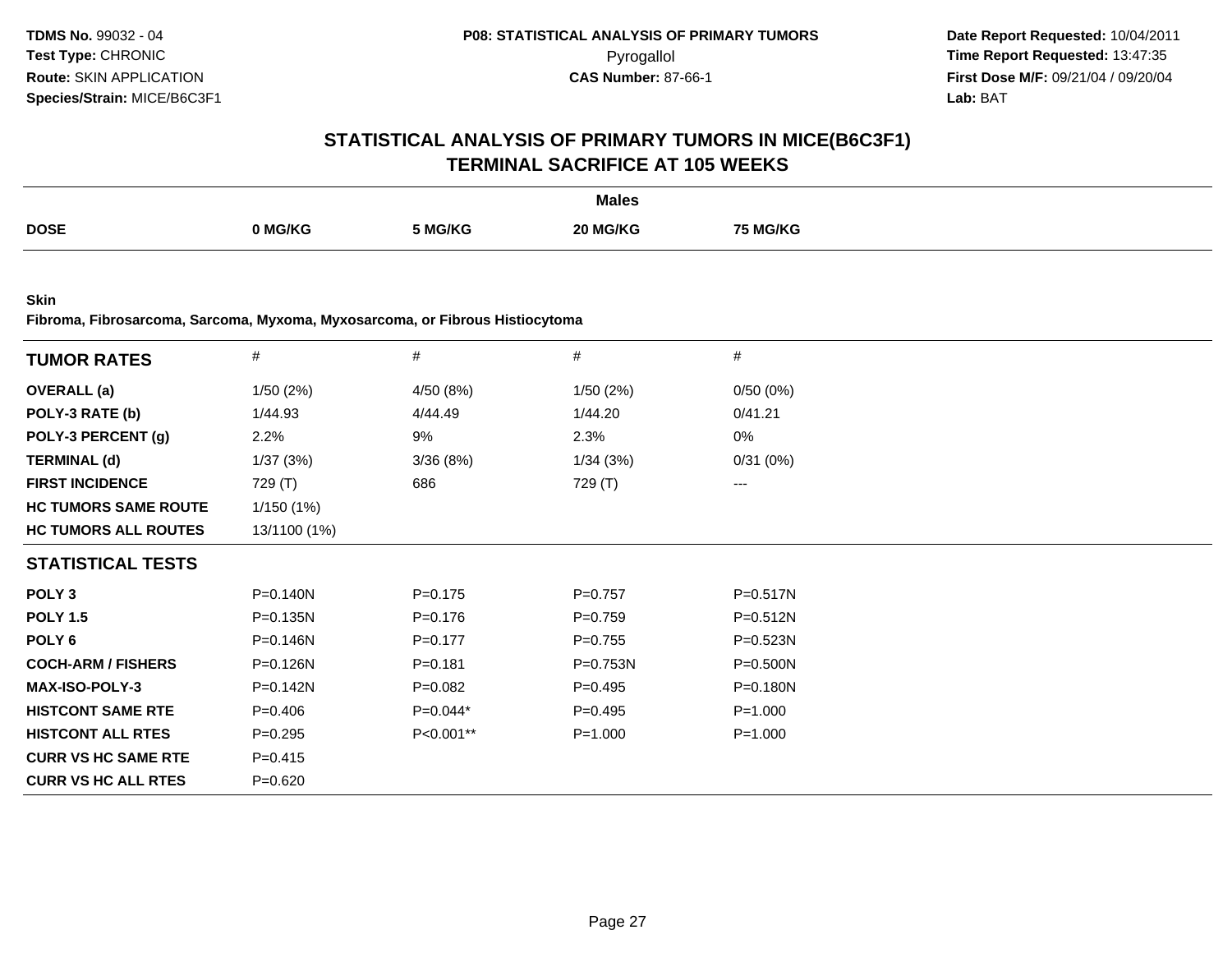|                             | <b>Males</b> |          |          |                        |  |  |
|-----------------------------|--------------|----------|----------|------------------------|--|--|
| <b>DOSE</b>                 | 0 MG/KG      | 5 MG/KG  | 20 MG/KG | 75 MG/KG               |  |  |
|                             |              |          |          |                        |  |  |
| <b>Skin</b><br>Fibrosarcoma |              |          |          |                        |  |  |
| <b>TUMOR RATES</b>          | #            | $\#$     | #        | $\#$                   |  |  |
| <b>OVERALL</b> (a)          | 0/50(0%)     | 0/50(0%) | 0/50(0%) | 0/50(0%)               |  |  |
| POLY-3 RATE (b)             | 0/44.93      | 0/44.32  | 0/44.20  | 0/41.21                |  |  |
| POLY-3 PERCENT (g)          | 0%           | 0%       | 0%       | 0%                     |  |  |
| <b>TERMINAL (d)</b>         | 0/37(0%)     | 0/36(0%) | 0/34(0%) | 0/31(0%)               |  |  |
| <b>FIRST INCIDENCE</b>      | $\cdots$     | ---      | ---      | $\qquad \qquad \cdots$ |  |  |
| <b>HC TUMORS SAME ROUTE</b> | 1/150 (1%)   |          |          |                        |  |  |
| <b>HC TUMORS ALL ROUTES</b> | 3/1100 (0%)  |          |          |                        |  |  |
| <b>STATISTICAL TESTS</b>    |              |          |          |                        |  |  |
| POLY <sub>3</sub>           | (n)          | (n)      | (n)      | (n)                    |  |  |
| <b>POLY 1.5</b>             | (n)          | (n)      | (n)      | (n)                    |  |  |
| POLY <sub>6</sub>           | (n)          | (n)      | (n)      | (n)                    |  |  |
| <b>COCH-ARM / FISHERS</b>   | (n)          | (n)      | (n)      | (n)                    |  |  |
| <b>MAX-ISO-POLY-3</b>       | (n)          | (n)      | (n)      | (n)                    |  |  |
| <b>HISTCONT SAME RTE</b>    | (n)          | (n)      | (n)      | (n)                    |  |  |
| <b>HISTCONT ALL RTES</b>    | (n)          | (n)      | (n)      | (n)                    |  |  |
| <b>CURR VS HC SAME RTE</b>  | (n)          |          |          |                        |  |  |
| <b>CURR VS HC ALL RTES</b>  | (n)          |          |          |                        |  |  |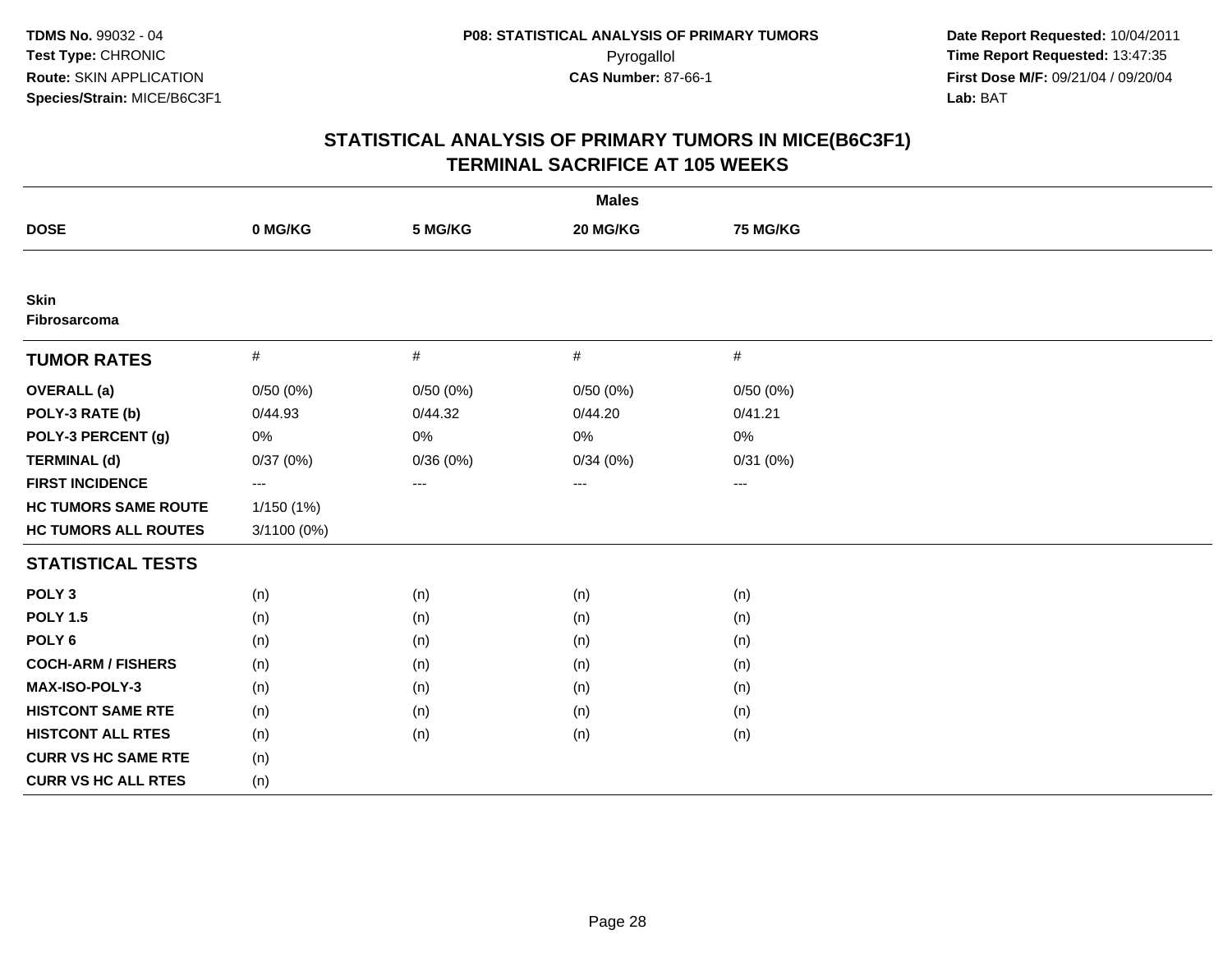|                                                                            |              |             | <b>Males</b> |                 |  |
|----------------------------------------------------------------------------|--------------|-------------|--------------|-----------------|--|
| <b>DOSE</b>                                                                | 0 MG/KG      | 5 MG/KG     | 20 MG/KG     | <b>75 MG/KG</b> |  |
|                                                                            |              |             |              |                 |  |
| <b>Skin</b><br>Fibrosarcoma, Sarcoma, Myxosarcoma, or Fibrous Histiocytoma |              |             |              |                 |  |
| <b>TUMOR RATES</b>                                                         | #            | $\#$        | $\#$         | $\#$            |  |
| <b>OVERALL</b> (a)                                                         | 1/50(2%)     | 4/50 (8%)   | 1/50(2%)     | 0/50(0%)        |  |
| POLY-3 RATE (b)                                                            | 1/44.93      | 4/44.49     | 1/44.20      | 0/41.21         |  |
| POLY-3 PERCENT (g)                                                         | 2.2%         | 9%          | 2.3%         | 0%              |  |
| <b>TERMINAL (d)</b>                                                        | 1/37(3%)     | 3/36(8%)    | 1/34(3%)     | 0/31(0%)        |  |
| <b>FIRST INCIDENCE</b>                                                     | 729 (T)      | 686         | 729 (T)      | ---             |  |
| <b>HC TUMORS SAME ROUTE</b>                                                | 1/150 (1%)   |             |              |                 |  |
| <b>HC TUMORS ALL ROUTES</b>                                                | 12/1100 (1%) |             |              |                 |  |
| <b>STATISTICAL TESTS</b>                                                   |              |             |              |                 |  |
| POLY <sub>3</sub>                                                          | $P = 0.140N$ | $P=0.175$   | $P = 0.757$  | $P = 0.517N$    |  |
| <b>POLY 1.5</b>                                                            | $P = 0.135N$ | $P = 0.176$ | $P=0.759$    | P=0.512N        |  |
| POLY <sub>6</sub>                                                          | $P = 0.146N$ | $P = 0.177$ | $P = 0.755$  | $P = 0.523N$    |  |
| <b>COCH-ARM / FISHERS</b>                                                  | P=0.126N     | $P = 0.181$ | P=0.753N     | P=0.500N        |  |
| MAX-ISO-POLY-3                                                             | P=0.142N     | $P=0.082$   | $P=0.495$    | P=0.180N        |  |
| <b>HISTCONT SAME RTE</b>                                                   | $P=0.406$    | $P=0.044*$  | $P = 0.495$  | $P = 1.000$     |  |
| <b>HISTCONT ALL RTES</b>                                                   | $P=0.252$    | P<0.001**   | $P = 1.000$  | $P = 1.000$     |  |
| <b>CURR VS HC SAME RTE</b>                                                 | $P = 0.415$  |             |              |                 |  |
| <b>CURR VS HC ALL RTES</b>                                                 | $P = 0.562$  |             |              |                 |  |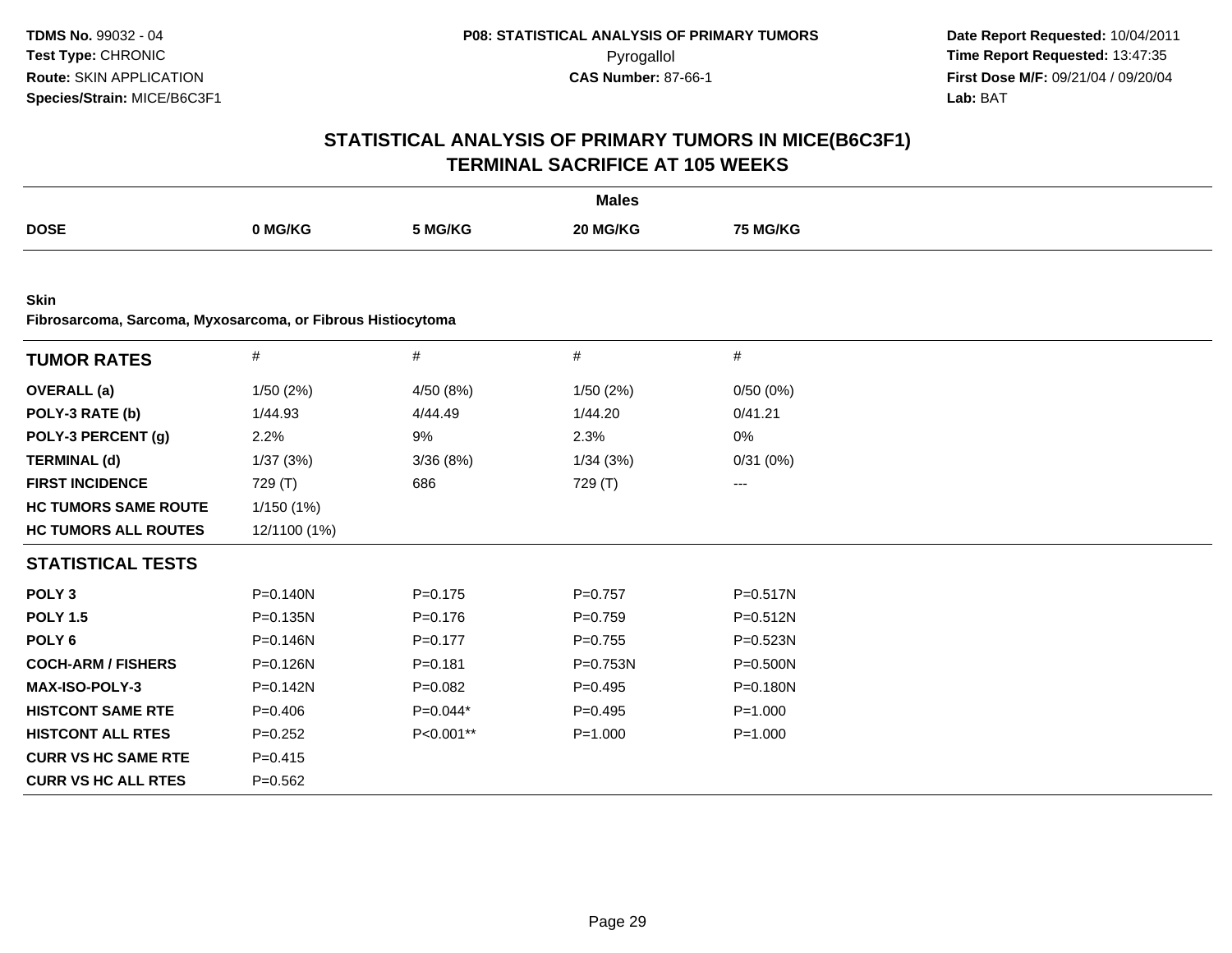|                                            |              |             | <b>Males</b> |                   |  |
|--------------------------------------------|--------------|-------------|--------------|-------------------|--|
| <b>DOSE</b>                                | 0 MG/KG      | 5 MG/KG     | 20 MG/KG     | <b>75 MG/KG</b>   |  |
|                                            |              |             |              |                   |  |
| <b>Skin</b><br><b>Fibrous Histiocytoma</b> |              |             |              |                   |  |
| <b>TUMOR RATES</b>                         | $\#$         | $\#$        | $\#$         | #                 |  |
| <b>OVERALL</b> (a)                         | 1/50(2%)     | 3/50 (6%)   | 1/50(2%)     | 0/50(0%)          |  |
| POLY-3 RATE (b)                            | 1/44.93      | 3/44.49     | 1/44.20      | 0/41.21           |  |
| POLY-3 PERCENT (g)                         | 2.2%         | 6.7%        | 2.3%         | 0%                |  |
| <b>TERMINAL (d)</b>                        | 1/37(3%)     | 2/36(6%)    | 1/34(3%)     | 0/31(0%)          |  |
| <b>FIRST INCIDENCE</b>                     | 729 (T)      | 686         | 729 (T)      | $\qquad \qquad -$ |  |
| <b>HC TUMORS SAME ROUTE</b>                | 0/150(0%)    |             |              |                   |  |
| <b>HC TUMORS ALL ROUTES</b>                | 6/1100 (1%)  |             |              |                   |  |
| <b>STATISTICAL TESTS</b>                   |              |             |              |                   |  |
| POLY <sub>3</sub>                          | P=0.189N     | $P = 0.302$ | $P = 0.757$  | $P = 0.517N$      |  |
| <b>POLY 1.5</b>                            | P=0.183N     | $P = 0.302$ | $P=0.759$    | $P = 0.512N$      |  |
| POLY <sub>6</sub>                          | P=0.195N     | $P = 0.304$ | $P = 0.755$  | P=0.523N          |  |
| <b>COCH-ARM / FISHERS</b>                  | $P = 0.171N$ | $P = 0.309$ | P=0.753N     | $P = 0.500N$      |  |
| <b>MAX-ISO-POLY-3</b>                      | P=0.193N     | $P = 0.152$ | $P=0.495$    | P=0.180N          |  |
| <b>HISTCONT SAME RTE</b>                   | $P = 0.319$  | $P=0.047*$  | $P = 0.240$  | (e)               |  |
| <b>HISTCONT ALL RTES</b>                   | $P=0.193$    | P<0.001**   | $P = 0.307$  | $P = 1.000$       |  |
| <b>CURR VS HC SAME RTE</b>                 | $P = 0.070$  |             |              |                   |  |
| <b>CURR VS HC ALL RTES</b>                 | $P=0.205$    |             |              |                   |  |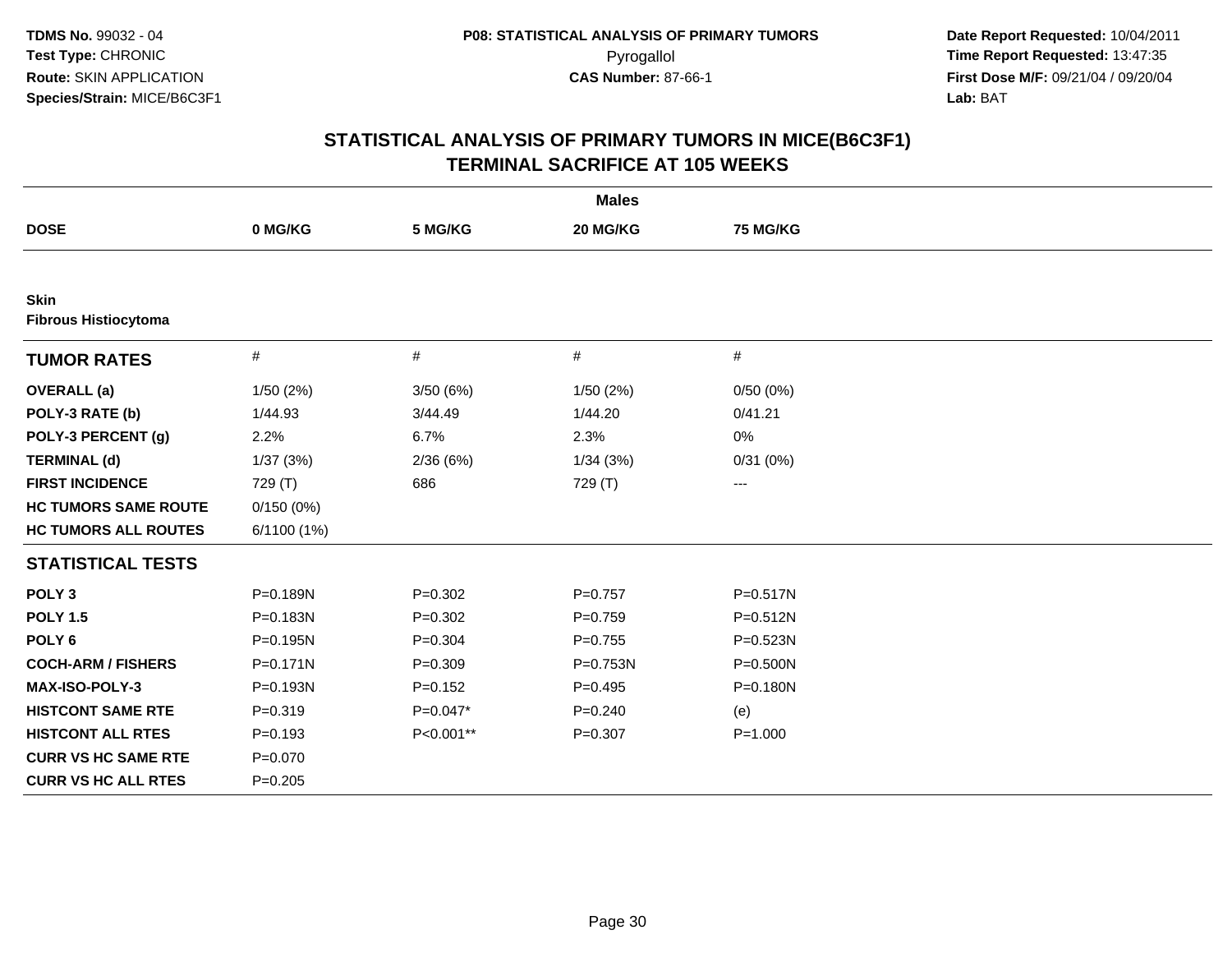|                                               |               |          | <b>Males</b> |          |  |
|-----------------------------------------------|---------------|----------|--------------|----------|--|
| <b>DOSE</b>                                   | 0 MG/KG       | 5 MG/KG  | 20 MG/KG     | 75 MG/KG |  |
|                                               |               |          |              |          |  |
| <b>Skin</b><br><b>Squamous Cell Carcinoma</b> |               |          |              |          |  |
| <b>TUMOR RATES</b>                            | $\#$          | $\#$     | $\#$         | $\#$     |  |
| <b>OVERALL</b> (a)                            | 0/50(0%)      | 0/50(0%) | 0/50(0%)     | 0/50(0%) |  |
| POLY-3 RATE (b)                               | 0/44.93       | 0/44.32  | 0/44.20      | 0/41.21  |  |
| POLY-3 PERCENT (g)                            | 0%            | 0%       | 0%           | 0%       |  |
| <b>TERMINAL (d)</b>                           | 0/37(0%)      | 0/36(0%) | 0/34(0%)     | 0/31(0%) |  |
| <b>FIRST INCIDENCE</b>                        | ---           | ---      | ---          | $---$    |  |
| <b>HC TUMORS SAME ROUTE</b>                   | 0/150(0%)     |          |              |          |  |
| <b>HC TUMORS ALL ROUTES</b>                   | $0/1100(0\%)$ |          |              |          |  |
| <b>STATISTICAL TESTS</b>                      |               |          |              |          |  |
| POLY <sub>3</sub>                             | (n)           | (n)      | (n)          | (n)      |  |
| <b>POLY 1.5</b>                               | (n)           | (n)      | (n)          | (n)      |  |
| POLY <sub>6</sub>                             | (n)           | (n)      | (n)          | (n)      |  |
| <b>COCH-ARM / FISHERS</b>                     | (n)           | (n)      | (n)          | (n)      |  |
| MAX-ISO-POLY-3                                | (n)           | (n)      | (n)          | (n)      |  |
| <b>HISTCONT SAME RTE</b>                      | (n)           | (n)      | (n)          | (n)      |  |
| <b>HISTCONT ALL RTES</b>                      | (n)           | (n)      | (n)          | (n)      |  |
| <b>CURR VS HC SAME RTE</b>                    | (n)           |          |              |          |  |
| <b>CURR VS HC ALL RTES</b>                    | (n)           |          |              |          |  |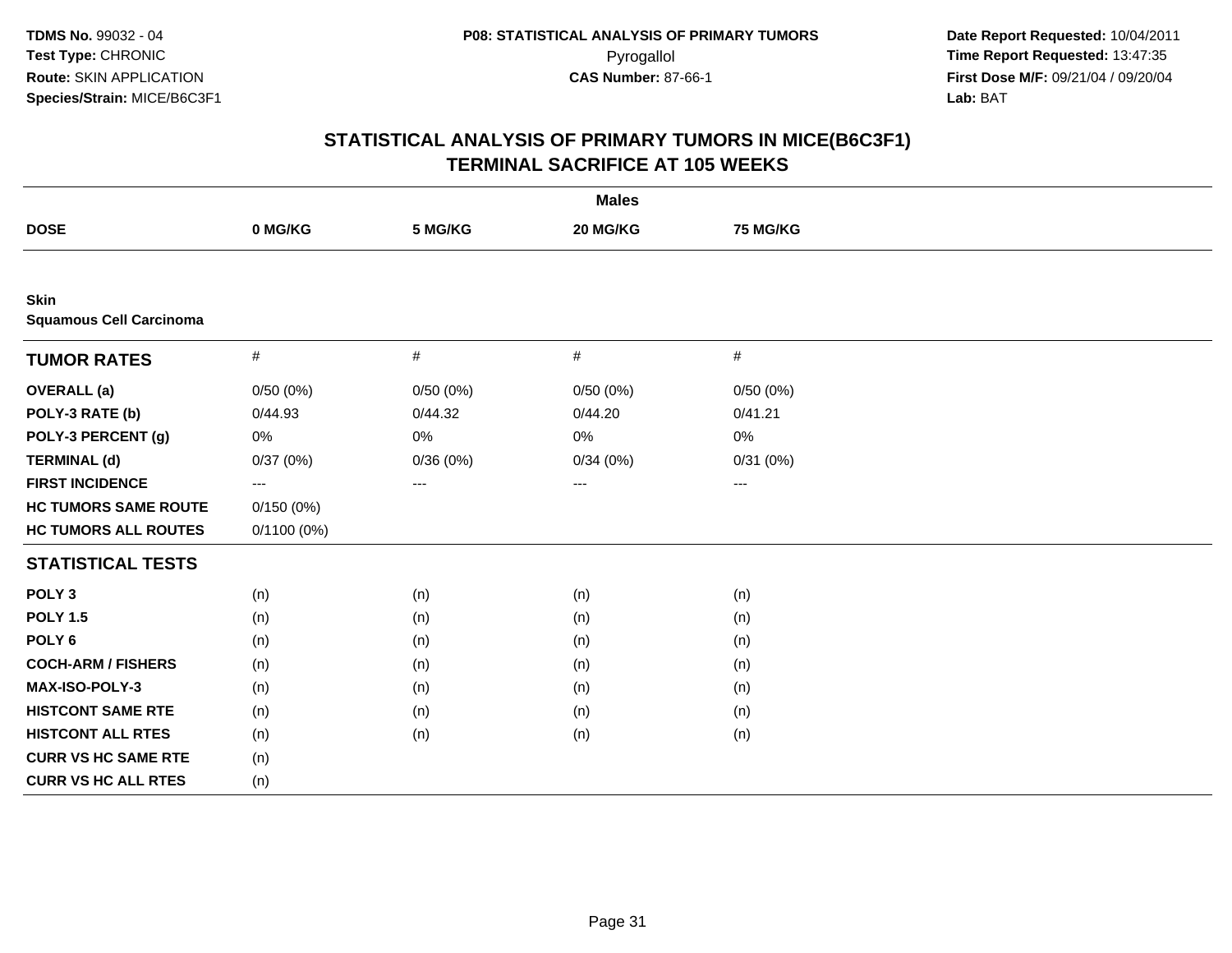# **STATISTICAL ANALYSIS OF PRIMARY TUMORS IN MICE(B6C3F1)TERMINAL SACRIFICE AT 105 WEEKS**

|             |         |         | <b>Males</b> |                 |
|-------------|---------|---------|--------------|-----------------|
| <b>DOSE</b> | າ MG/KG | 5 MG/KG | 20 MG/KG     | <b>75 MG/KG</b> |

**Skin**

**Squamous Cell Carcinoma, Basal Cell Carcinoma, Basosquamous Tumor (malignant or NOS), or Carcinoma**

|                             | $\#$              | #        | #        | #        |
|-----------------------------|-------------------|----------|----------|----------|
| <b>TUMOR RATES</b>          |                   |          |          |          |
| <b>OVERALL</b> (a)          | 0/50(0%)          | 1/50(2%) | 0/50(0%) | 0/50(0%) |
| POLY-3 RATE (b)             | 0/44.93           | 1/44.34  | 0/44.20  | 0/41.21  |
| POLY-3 PERCENT (g)          | 0%                | 2.3%     | 0%       | 0%       |
| <b>TERMINAL (d)</b>         | 0/37(0%)          | 0/36(0%) | 0/34(0%) | 0/31(0%) |
| <b>FIRST INCIDENCE</b>      | $\qquad \qquad -$ | 724      | ---      | $---$    |
| <b>HC TUMORS SAME ROUTE</b> | 0/150(0%)         |          |          |          |
| <b>HC TUMORS ALL ROUTES</b> | $1/1100(0\%)$     |          |          |          |
| <b>STATISTICAL TESTS</b>    |                   |          |          |          |
| POLY <sub>3</sub>           | (n)               | (n)      | (n)      | (n)      |
| <b>POLY 1.5</b>             | (n)               | (n)      | (n)      | (n)      |
| POLY <sub>6</sub>           | (n)               | (n)      | (n)      | (n)      |
| <b>COCH-ARM / FISHERS</b>   | (n)               | (n)      | (n)      | (n)      |
| <b>MAX-ISO-POLY-3</b>       | (n)               | (n)      | (n)      | (n)      |
| <b>HISTCONT SAME RTE</b>    | (n)               | (n)      | (n)      | (n)      |
| <b>HISTCONT ALL RTES</b>    | (n)               | (n)      | (n)      | (n)      |
| <b>CURR VS HC SAME RTE</b>  | (n)               |          |          |          |
| <b>CURR VS HC ALL RTES</b>  | (n)               |          |          |          |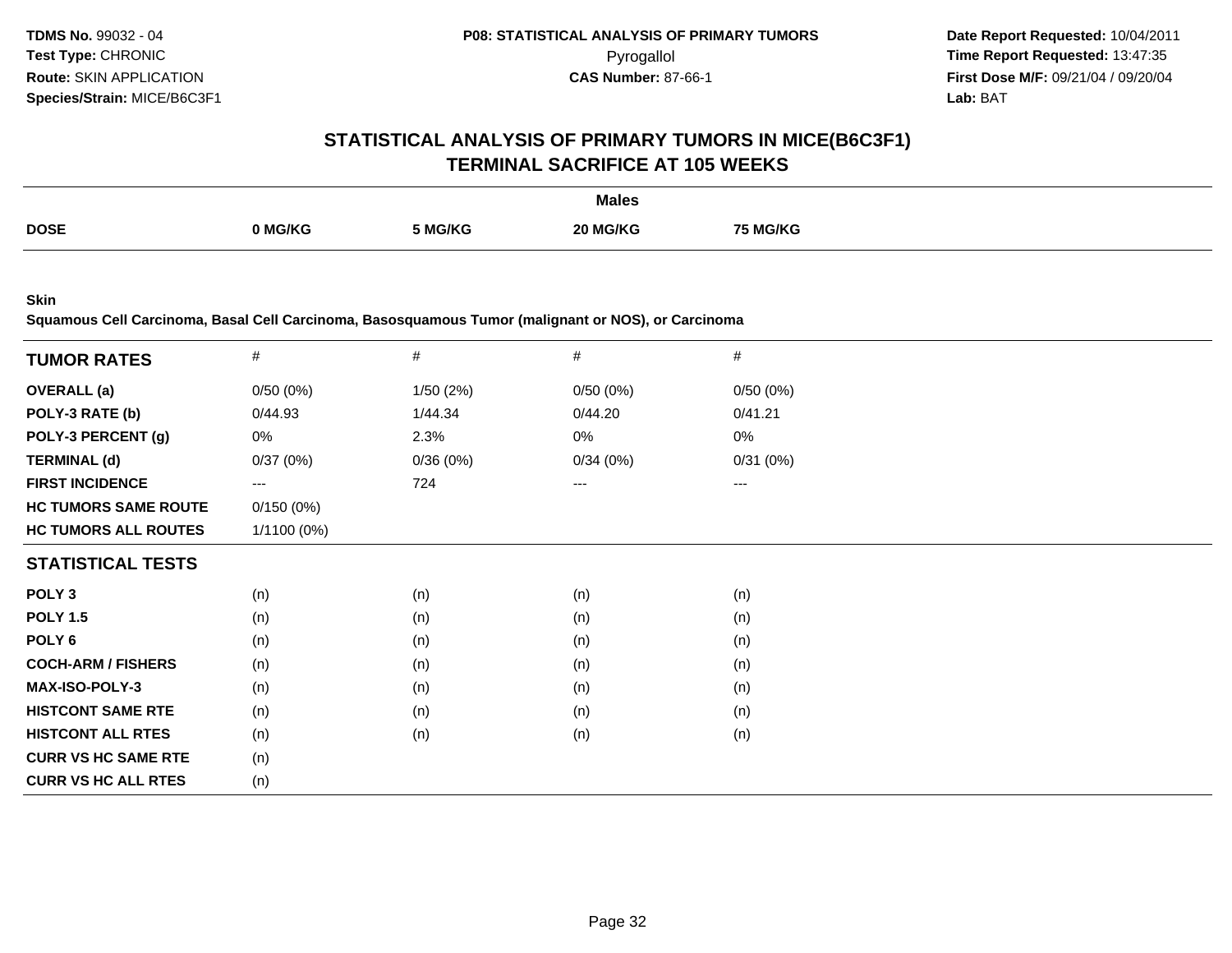| <b>Males</b>                                  |             |          |          |             |  |
|-----------------------------------------------|-------------|----------|----------|-------------|--|
| <b>DOSE</b>                                   | 0 MG/KG     | 5 MG/KG  | 20 MG/KG | 75 MG/KG    |  |
|                                               |             |          |          |             |  |
| <b>Skin</b><br><b>Squamous Cell Papilloma</b> |             |          |          |             |  |
| <b>TUMOR RATES</b>                            | $\#$        | $\#$     | $\#$     | #           |  |
| <b>OVERALL</b> (a)                            | 0/50(0%)    | 0/50(0%) | 0/50(0%) | 2/50(4%)    |  |
| POLY-3 RATE (b)                               | 0/44.93     | 0/44.32  | 0/44.20  | 2/41.57     |  |
| POLY-3 PERCENT (g)                            | 0%          | $0\%$    | 0%       | 4.8%        |  |
| <b>TERMINAL (d)</b>                           | 0/37(0%)    | 0/36(0%) | 0/34(0%) | 1/31(3%)    |  |
| <b>FIRST INCIDENCE</b>                        | ---         | ---      | $---$    | 628         |  |
| <b>HC TUMORS SAME ROUTE</b>                   | 0/150(0%)   |          |          |             |  |
| <b>HC TUMORS ALL ROUTES</b>                   | 1/1100 (0%) |          |          |             |  |
| <b>STATISTICAL TESTS</b>                      |             |          |          |             |  |
| POLY <sub>3</sub>                             | $P=0.037*$  | (e)      | (e)      | $P=0.220$   |  |
| <b>POLY 1.5</b>                               | P=0.038*    | (e)      | (e)      | $P=0.225$   |  |
| POLY <sub>6</sub>                             | $P=0.036*$  | (e)      | (e)      | $P = 0.215$ |  |
| <b>COCH-ARM / FISHERS</b>                     | P=0.042*    | (e)      | (e)      | $P = 0.247$ |  |
| MAX-ISO-POLY-3                                | $P=0.035*$  | (e)      | (e)      | $P = 0.076$ |  |
| <b>HISTCONT SAME RTE</b>                      | $P=0.044*$  | (e)      | (e)      | $P = 0.079$ |  |
| <b>HISTCONT ALL RTES</b>                      | P<0.001**   | (e)      | (e)      | P<0.001**   |  |
| <b>CURR VS HC SAME RTE</b>                    | $P = 1.000$ |          |          |             |  |
| <b>CURR VS HC ALL RTES</b>                    | $P = 0.401$ |          |          |             |  |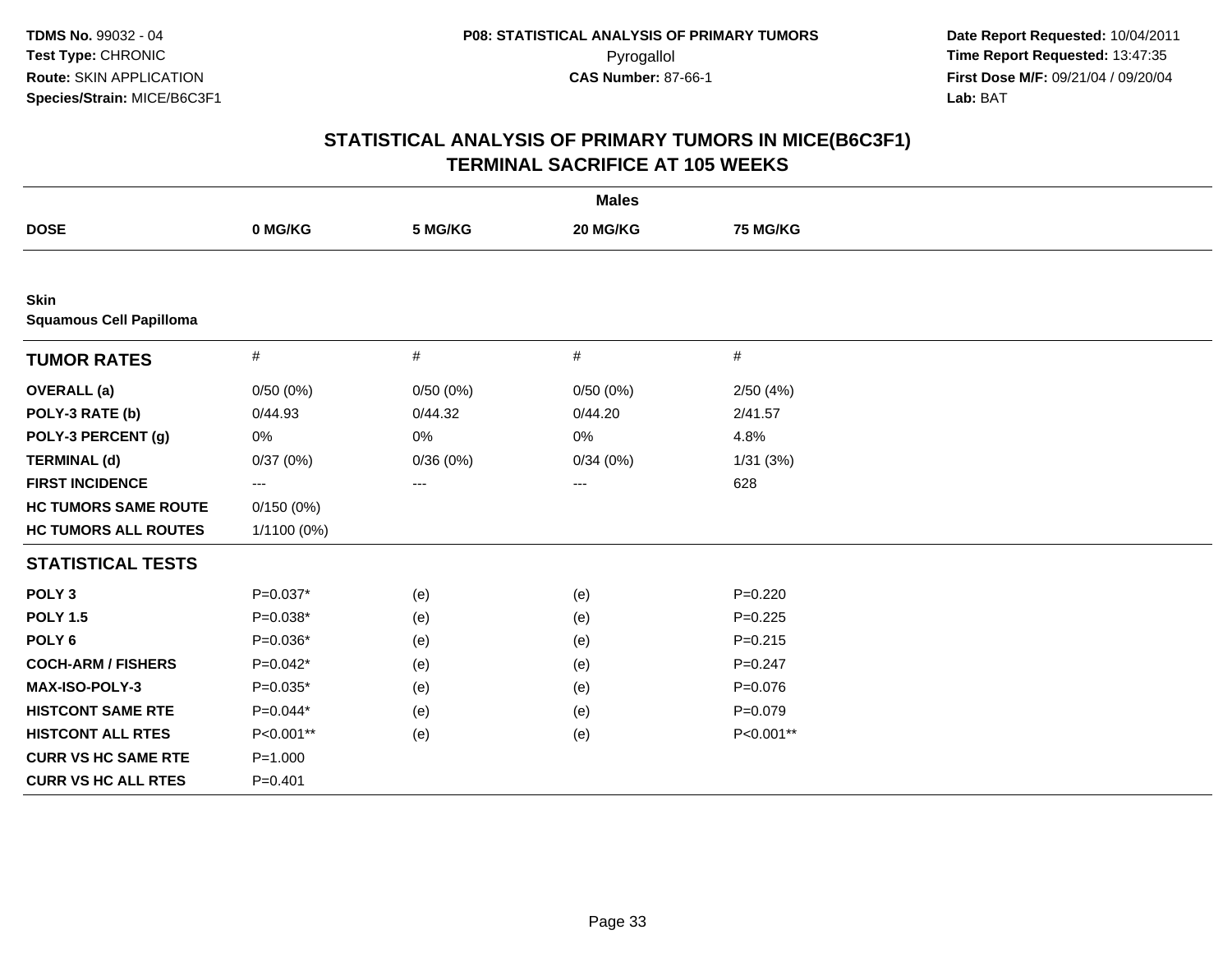# **STATISTICAL ANALYSIS OF PRIMARY TUMORS IN MICE(B6C3F1)TERMINAL SACRIFICE AT 105 WEEKS**

|             |         |       | <b>Males</b> |         |
|-------------|---------|-------|--------------|---------|
| <b>DOSE</b> |         |       | ንበ ኢ         |         |
|             | ) MG/KG | MG/KG | IG/KC        | i MG/KG |
|             | .       |       |              |         |

**Skin**

**Squamous Cell Papilloma, Papilloma, Squamous Cell Carcinoma or Keratoacanthoma**

| <b>TUMOR RATES</b>          | $\#$          | $\#$     | $\#$     | #           |  |
|-----------------------------|---------------|----------|----------|-------------|--|
| <b>OVERALL</b> (a)          | 0/50(0%)      | 0/50(0%) | 0/50(0%) | 2/50(4%)    |  |
| POLY-3 RATE (b)             | 0/44.93       | 0/44.32  | 0/44.20  | 2/41.57     |  |
| POLY-3 PERCENT (g)          | 0%            | 0%       | 0%       | 4.8%        |  |
| <b>TERMINAL (d)</b>         | 0/37(0%)      | 0/36(0%) | 0/34(0%) | 1/31(3%)    |  |
| <b>FIRST INCIDENCE</b>      | ---           | $---$    | ---      | 628         |  |
| <b>HC TUMORS SAME ROUTE</b> | 0/150(0%)     |          |          |             |  |
| <b>HC TUMORS ALL ROUTES</b> | $1/1100(0\%)$ |          |          |             |  |
| <b>STATISTICAL TESTS</b>    |               |          |          |             |  |
| POLY <sub>3</sub>           | P=0.037*      | (e)      | (e)      | $P = 0.220$ |  |
| <b>POLY 1.5</b>             | $P=0.038*$    | (e)      | (e)      | $P=0.225$   |  |
| POLY 6                      | $P=0.036*$    | (e)      | (e)      | $P = 0.215$ |  |
| <b>COCH-ARM / FISHERS</b>   | $P=0.042*$    | (e)      | (e)      | $P = 0.247$ |  |
| <b>MAX-ISO-POLY-3</b>       | $P=0.035*$    | (e)      | (e)      | $P = 0.076$ |  |
| <b>HISTCONT SAME RTE</b>    | $P=0.044*$    | (e)      | (e)      | $P = 0.079$ |  |
| <b>HISTCONT ALL RTES</b>    | P<0.001**     | (e)      | (e)      | P<0.001**   |  |
| <b>CURR VS HC SAME RTE</b>  | $P = 1.000$   |          |          |             |  |
| <b>CURR VS HC ALL RTES</b>  | $P = 0.401$   |          |          |             |  |
|                             |               |          |          |             |  |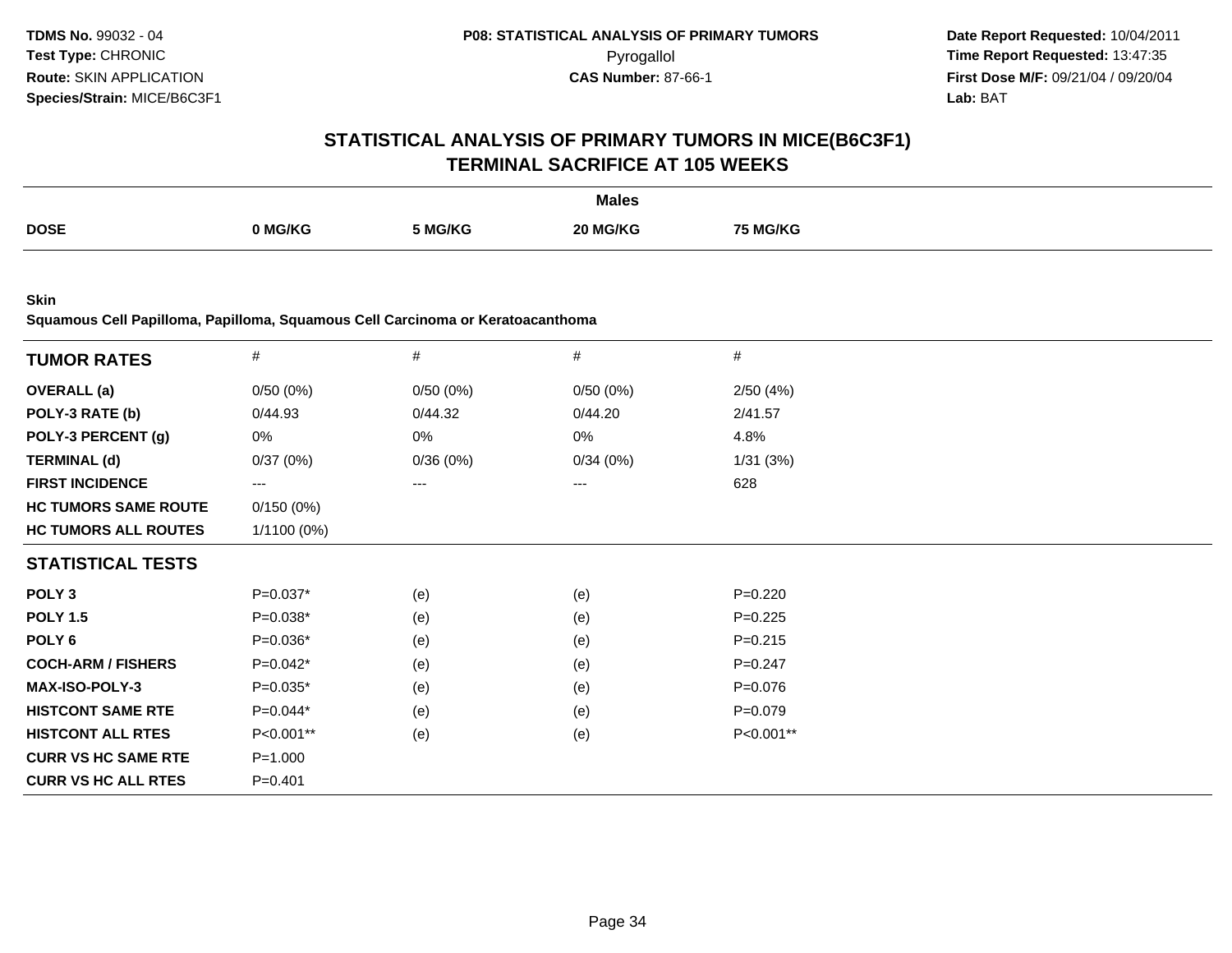| <b>Males</b>                     |              |             |              |             |  |  |  |  |
|----------------------------------|--------------|-------------|--------------|-------------|--|--|--|--|
| <b>DOSE</b>                      | 0 MG/KG      | 5 MG/KG     | 20 MG/KG     | 75 MG/KG    |  |  |  |  |
|                                  |              |             |              |             |  |  |  |  |
| <b>Spleen</b><br>Hemangiosarcoma |              |             |              |             |  |  |  |  |
| <b>TUMOR RATES</b>               |              |             |              |             |  |  |  |  |
| <b>OVERALL</b> (a)               | 1/50(2%)     | 2/49(4%)    | 0/50(0%)     | 1/50(2%)    |  |  |  |  |
| POLY-3 RATE (b)                  | 1/44.93      | 2/43.38     | 0/44.20      | 1/41.44     |  |  |  |  |
| POLY-3 PERCENT (g)               | 2.2%         | 4.6%        | 0%           | 2.4%        |  |  |  |  |
| <b>TERMINAL (d)</b>              | 1/37(3%)     | 2/36(6%)    | 0/34(0%)     | 0/31(0%)    |  |  |  |  |
| <b>FIRST INCIDENCE</b>           | 729 (T)      | 729 (T)     | $--$         | 667         |  |  |  |  |
| <b>HC TUMORS SAME ROUTE</b>      | 7/148 (5%)   |             |              |             |  |  |  |  |
| <b>HC TUMORS ALL ROUTES</b>      | 36/1086 (3%) |             |              |             |  |  |  |  |
| <b>STATISTICAL TESTS</b>         |              |             |              |             |  |  |  |  |
| POLY <sub>3</sub>                | P=0.597N     | $P = 0.488$ | $P = 0.503N$ | $P = 0.743$ |  |  |  |  |
| <b>POLY 1.5</b>                  | P=0.592N     | $P=0.489$   | $P = 0.502N$ | $P=0.748$   |  |  |  |  |
| POLY <sub>6</sub>                | P=0.602N     | $P=0.489$   | $P = 0.505N$ | $P = 0.737$ |  |  |  |  |
| <b>COCH-ARM / FISHERS</b>        | P=0.581N     | $P=0.492$   | $P = 0.500N$ | P=0.753N    |  |  |  |  |
| MAX-ISO-POLY-3                   | P=0.414N     | $P=0.272$   | $P = 0.163N$ | $P = 0.477$ |  |  |  |  |
| <b>HISTCONT SAME RTE</b>         | (h)          | (h)         | (h)          | (h)         |  |  |  |  |
| <b>HISTCONT ALL RTES</b>         | $P = 1.000$  | $P = 1.000$ | $P = 1.000$  | $P = 1.000$ |  |  |  |  |
| <b>CURR VS HC SAME RTE</b>       | $P = 0.391$  |             |              |             |  |  |  |  |
| <b>CURR VS HC ALL RTES</b>       | $P=0.605$    |             |              |             |  |  |  |  |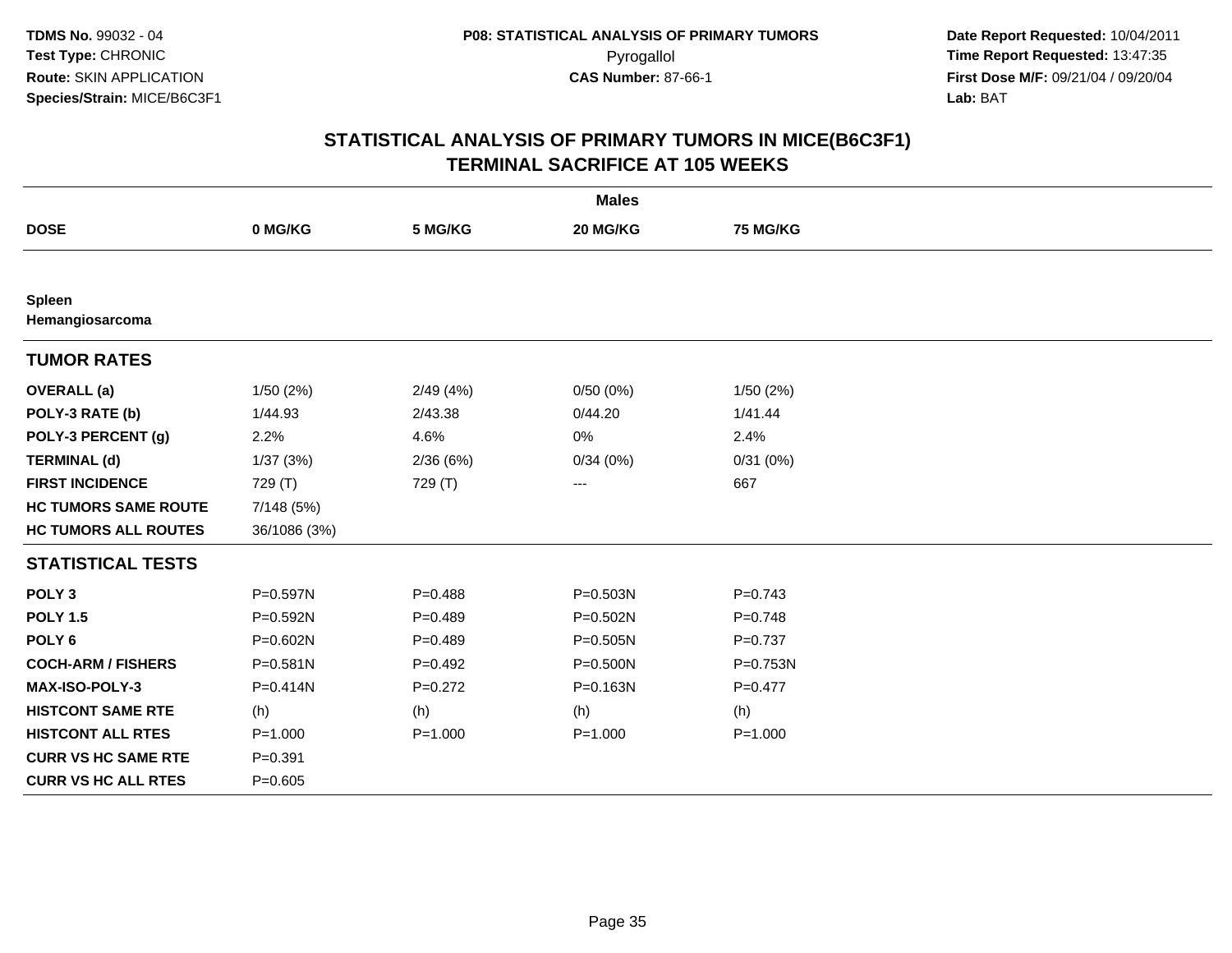| <b>Males</b>                                           |              |           |                   |                 |  |  |  |
|--------------------------------------------------------|--------------|-----------|-------------------|-----------------|--|--|--|
| <b>DOSE</b>                                            | 0 MG/KG      | 5 MG/KG   | 20 MG/KG          | <b>75 MG/KG</b> |  |  |  |
|                                                        |              |           |                   |                 |  |  |  |
| Stomach, Forestomach<br><b>Squamous Cell Papilloma</b> |              |           |                   |                 |  |  |  |
| <b>TUMOR RATES</b>                                     | $\#$         | $\#$      | $\#$              | #               |  |  |  |
| <b>OVERALL</b> (a)                                     | 1/50 (2%)    | 1/50 (2%) | 0/50(0%)          | 0/50(0%)        |  |  |  |
| POLY-3 RATE (b)                                        | 1/44.93      | 1/44.32   | 0/44.20           | 0/41.21         |  |  |  |
| POLY-3 PERCENT (g)                                     | 2.2%         | 2.3%      | 0%                | 0%              |  |  |  |
| <b>TERMINAL (d)</b>                                    | 1/37(3%)     | 1/36(3%)  | 0/34(0%)          | 0/31(0%)        |  |  |  |
| <b>FIRST INCIDENCE</b>                                 | 729 (T)      | 729 (T)   | $\qquad \qquad -$ | $---$           |  |  |  |
| <b>HC TUMORS SAME ROUTE</b>                            | 3/150(2%)    |           |                   |                 |  |  |  |
| <b>HC TUMORS ALL ROUTES</b>                            | 21/1100 (2%) |           |                   |                 |  |  |  |
| <b>STATISTICAL TESTS</b>                               |              |           |                   |                 |  |  |  |
| POLY <sub>3</sub>                                      | (n)          | (n)       | (n)               | (n)             |  |  |  |
| <b>POLY 1.5</b>                                        | (n)          | (n)       | (n)               | (n)             |  |  |  |
| POLY <sub>6</sub>                                      | (n)          | (n)       | (n)               | (n)             |  |  |  |
| <b>COCH-ARM / FISHERS</b>                              | (n)          | (n)       | (n)               | (n)             |  |  |  |
| MAX-ISO-POLY-3                                         | (n)          | (n)       | (n)               | (n)             |  |  |  |
| <b>HISTCONT SAME RTE</b>                               | (n)          | (n)       | (n)               | (n)             |  |  |  |
| <b>HISTCONT ALL RTES</b>                               | (n)          | (n)       | (n)               | (n)             |  |  |  |
| <b>CURR VS HC SAME RTE</b>                             | (n)          |           |                   |                 |  |  |  |
| <b>CURR VS HC ALL RTES</b>                             | (n)          |           |                   |                 |  |  |  |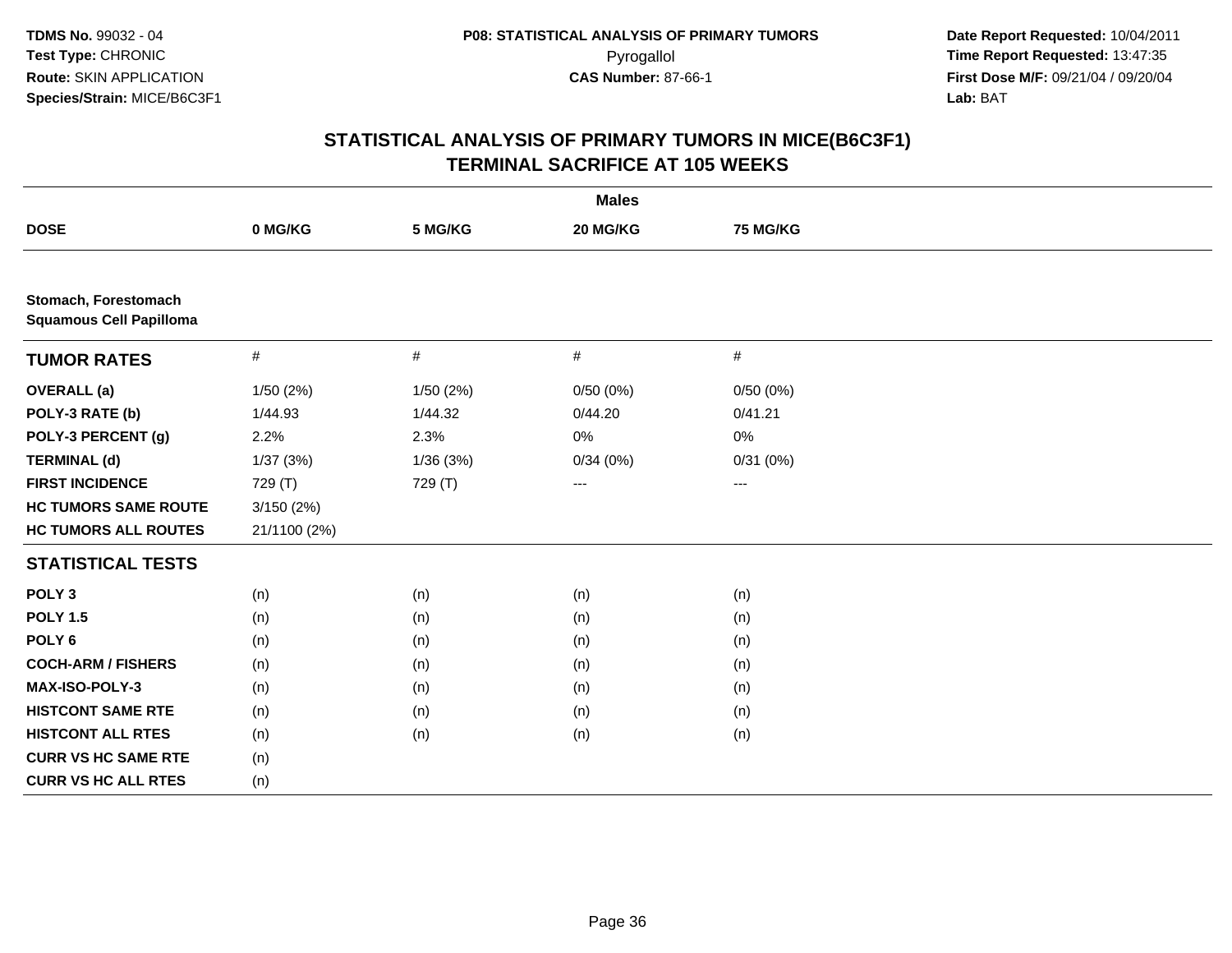|                             |              |          | <b>Males</b> |                 |  |
|-----------------------------|--------------|----------|--------------|-----------------|--|
| <b>DOSE</b>                 | 0 MG/KG      | 5 MG/KG  | 20 MG/KG     | <b>75 MG/KG</b> |  |
|                             |              |          |              |                 |  |
| <b>Testes</b><br>Adenoma    |              |          |              |                 |  |
| <b>TUMOR RATES</b>          |              |          |              |                 |  |
| <b>OVERALL</b> (a)          | 0/50(0%)     | 0/50(0%) | 1/50(2%)     | 2/50(4%)        |  |
| POLY-3 RATE (b)             | 0/44.93      | 0/44.32  | 1/44.66      | 2/41.21         |  |
| POLY-3 PERCENT (g)          | 0%           | 0%       | 2.2%         | 4.9%            |  |
| <b>TERMINAL (d)</b>         | 0/37(0%)     | 0/36(0%) | 0/34(0%)     | 2/31(7%)        |  |
| <b>FIRST INCIDENCE</b>      | ---          | ---      | 595          | 729 (T)         |  |
| <b>HC TUMORS SAME ROUTE</b> | 4/150(3%)    |          |              |                 |  |
| <b>HC TUMORS ALL ROUTES</b> | 11/1100 (1%) |          |              |                 |  |
| <b>STATISTICAL TESTS</b>    |              |          |              |                 |  |
| POLY <sub>3</sub>           | $P=0.082$    | (e)      | $P=0.499$    | $P = 0.218$     |  |
| <b>POLY 1.5</b>             | $P = 0.086$  | (e)      | $P=0.499$    | $P=0.224$       |  |
| POLY <sub>6</sub>           | $P = 0.077$  | (e)      | $P=0.498$    | $P = 0.212$     |  |
| <b>COCH-ARM / FISHERS</b>   | $P = 0.094$  | (e)      | $P = 0.500$  | $P = 0.247$     |  |
| <b>MAX-ISO-POLY-3</b>       | $P = 0.081$  | (e)      | $P = 0.158$  | $P = 0.076$     |  |
| <b>HISTCONT SAME RTE</b>    | $P = 0.320$  | (e)      | $P = 1.000$  | $P=0.454$       |  |
| <b>HISTCONT ALL RTES</b>    | $P=0.049*$   | (e)      | $P = 1.000$  | $P=0.041*$      |  |
| <b>CURR VS HC SAME RTE</b>  | $P = 0.238$  |          |              |                 |  |
| <b>CURR VS HC ALL RTES</b>  | $P = 0.478$  |          |              |                 |  |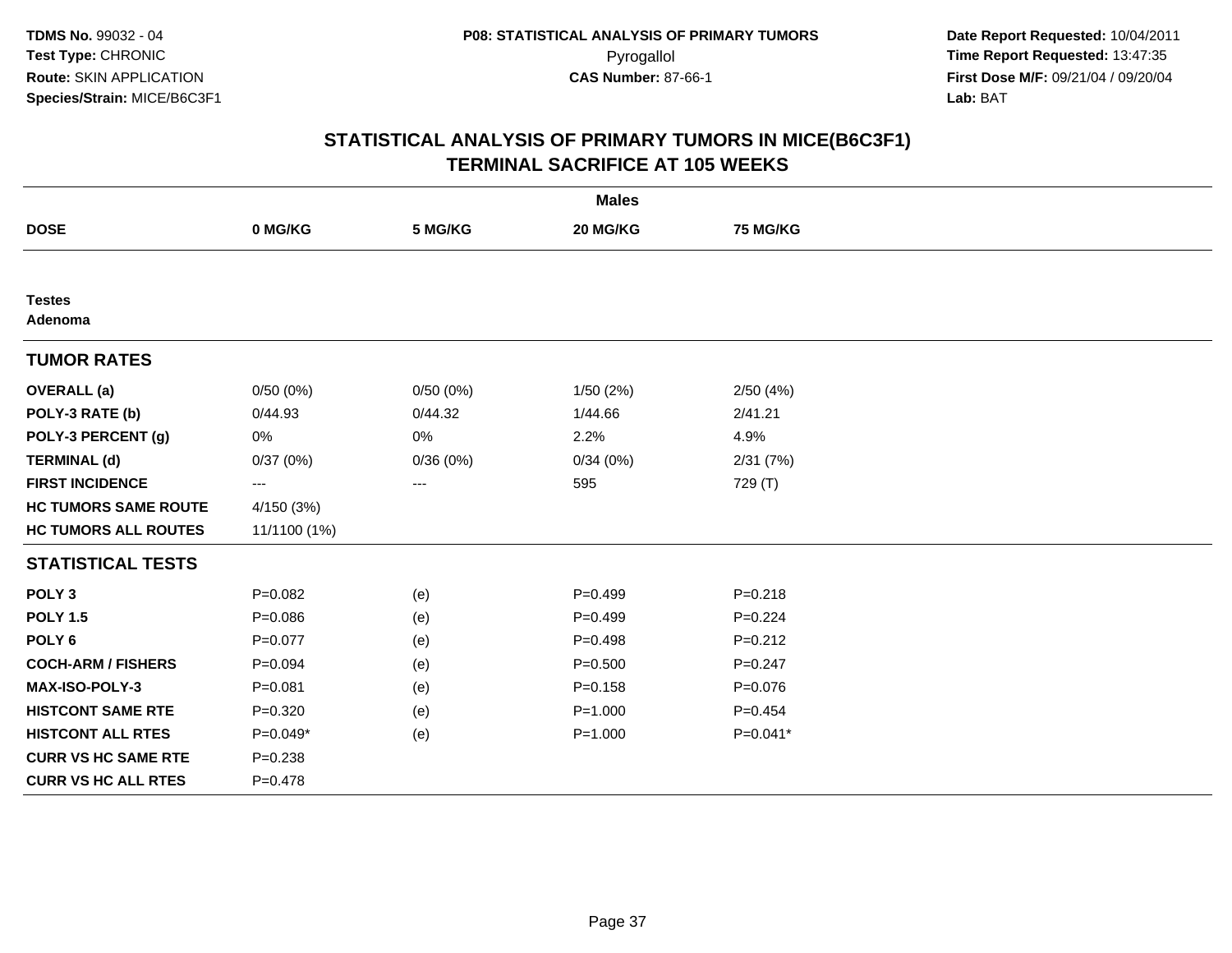|                                                  |             |          | <b>Males</b>      |                 |  |
|--------------------------------------------------|-------------|----------|-------------------|-----------------|--|
| <b>DOSE</b>                                      | 0 MG/KG     | 5 MG/KG  | 20 MG/KG          | <b>75 MG/KG</b> |  |
|                                                  |             |          |                   |                 |  |
| <b>Thyroid Gland: Follicular Cell</b><br>Adenoma |             |          |                   |                 |  |
| <b>TUMOR RATES</b>                               |             |          |                   |                 |  |
| <b>OVERALL</b> (a)                               | 0/50(0%)    | 0/50(0%) | 0/50(0%)          | 0/50(0%)        |  |
| POLY-3 RATE (b)                                  | 0/44.93     | 0/44.32  | 0/44.20           | 0/41.21         |  |
| POLY-3 PERCENT (g)                               | 0%          | $0\%$    | 0%                | 0%              |  |
| <b>TERMINAL (d)</b>                              | 0/37(0%)    | 0/36(0%) | 0/34(0%)          | 0/31(0%)        |  |
| <b>FIRST INCIDENCE</b>                           | ---         | $---$    | $\qquad \qquad -$ | $--$            |  |
| <b>HC TUMORS SAME ROUTE</b>                      | 1/150 (1%)  |          |                   |                 |  |
| <b>HC TUMORS ALL ROUTES</b>                      | 7/1093 (1%) |          |                   |                 |  |
| <b>STATISTICAL TESTS</b>                         |             |          |                   |                 |  |
| POLY <sub>3</sub>                                | (n)         | (n)      | (n)               | (n)             |  |
| <b>POLY 1.5</b>                                  | (n)         | (n)      | (n)               | (n)             |  |
| POLY <sub>6</sub>                                | (n)         | (n)      | (n)               | (n)             |  |
| <b>COCH-ARM / FISHERS</b>                        | (n)         | (n)      | (n)               | (n)             |  |
| MAX-ISO-POLY-3                                   | (n)         | (n)      | (n)               | (n)             |  |
| <b>HISTCONT SAME RTE</b>                         | (n)         | (n)      | (n)               | (n)             |  |
| <b>HISTCONT ALL RTES</b>                         | (n)         | (n)      | (n)               | (n)             |  |
| <b>CURR VS HC SAME RTE</b>                       | (n)         |          |                   |                 |  |
| <b>CURR VS HC ALL RTES</b>                       | (n)         |          |                   |                 |  |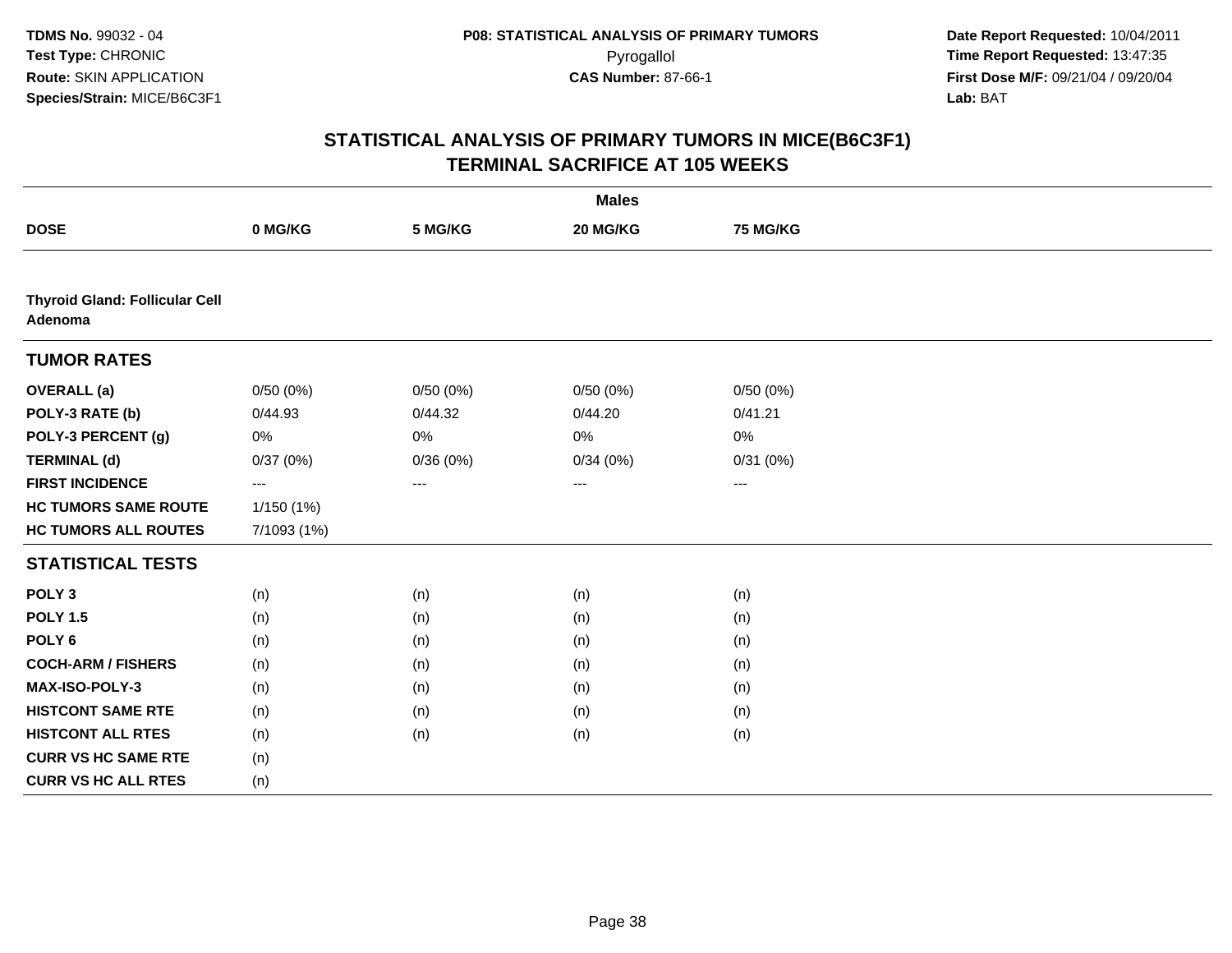| <b>Males</b>                |              |             |             |                 |  |  |
|-----------------------------|--------------|-------------|-------------|-----------------|--|--|
| <b>DOSE</b>                 | 0 MG/KG      | 5 MG/KG     | 20 MG/KG    | <b>75 MG/KG</b> |  |  |
|                             |              |             |             |                 |  |  |
| <b>Tooth</b><br>Odontoma    |              |             |             |                 |  |  |
| <b>TUMOR RATES</b>          | $\#$         | $\#$        | #           | #               |  |  |
| <b>OVERALL</b> (a)          | 1/50(2%)     | 3/50 (6%)   | 3/50(6%)    | 1/50(2%)        |  |  |
| POLY-3 RATE (b)             | 1/44.93      | 3/44.49     | 3/44.74     | 1/41.21         |  |  |
| POLY-3 PERCENT (g)          | 2.2%         | 6.7%        | 6.7%        | 2.4%            |  |  |
| <b>TERMINAL (d)</b>         | 1/37(3%)     | 2/36(6%)    | 2/34(6%)    | 1/31(3%)        |  |  |
| <b>FIRST INCIDENCE</b>      | 729 (T)      | 686         | 564         | 729 (T)         |  |  |
| <b>HC TUMORS SAME ROUTE</b> | 1/150(1%)    |             |             |                 |  |  |
| <b>HC TUMORS ALL ROUTES</b> | 10/1100 (1%) |             |             |                 |  |  |
| <b>STATISTICAL TESTS</b>    |              |             |             |                 |  |  |
| POLY <sub>3</sub>           | P=0.435N     | $P = 0.302$ | $P = 0.304$ | $P=0.741$       |  |  |
| <b>POLY 1.5</b>             | $P = 0.421N$ | $P=0.302$   | $P=0.305$   | $P = 0.748$     |  |  |
| POLY <sub>6</sub>           | $P = 0.451N$ | $P = 0.304$ | $P = 0.302$ | $P = 0.734$     |  |  |
| <b>COCH-ARM / FISHERS</b>   | P=0.393N     | $P = 0.309$ | $P = 0.309$ | P=0.753N        |  |  |
| <b>MAX-ISO-POLY-3</b>       | $P = 0.413$  | $P=0.152$   | $P = 0.153$ | $P=0.475$       |  |  |
| <b>HISTCONT SAME RTE</b>    | $P = 0.206$  | $P = 0.066$ | $P = 0.066$ | $P = 0.473$     |  |  |
| <b>HISTCONT ALL RTES</b>    | $P = 0.176$  | $P=0.013*$  | $P=0.013*$  | $P = 0.471$     |  |  |
| <b>CURR VS HC SAME RTE</b>  | $P=0.441$    |             |             |                 |  |  |
| <b>CURR VS HC ALL RTES</b>  | $P=0.463$    |             |             |                 |  |  |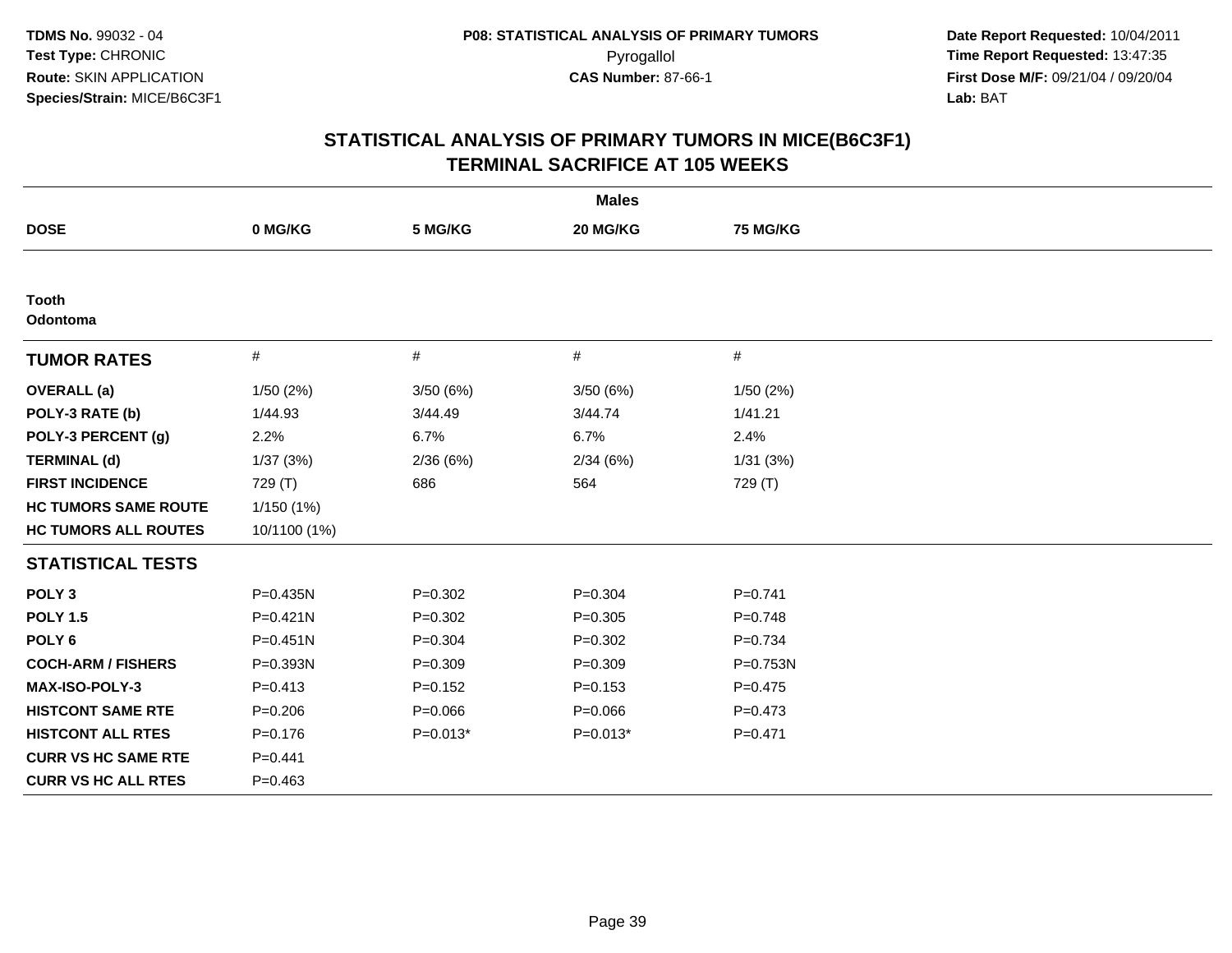| <b>Males</b>                         |                |             |              |              |  |  |
|--------------------------------------|----------------|-------------|--------------|--------------|--|--|
| <b>DOSE</b>                          | 0 MG/KG        | 5 MG/KG     | 20 MG/KG     | 75 MG/KG     |  |  |
|                                      |                |             |              |              |  |  |
| <b>All Organs</b><br>Hemangiosarcoma |                |             |              |              |  |  |
| <b>TUMOR RATES</b>                   | $\#$           | #           | #            | #            |  |  |
| <b>OVERALL</b> (a)                   | 5/50 (10%)     | 6/50 (12%)  | 2/50(4%)     | 3/50(6%)     |  |  |
| POLY-3 RATE (b)                      | 5/45.27        | 6/44.34     | 2/44.20      | 3/41.47      |  |  |
| POLY-3 PERCENT (g)                   | 11%            | 13.5%       | 4.5%         | 7.2%         |  |  |
| <b>TERMINAL (d)</b>                  | 4/37 (11%)     | 5/36 (14%)  | 2/34(6%)     | 1/31(3%)     |  |  |
| <b>FIRST INCIDENCE</b>               | 632            | 724         | 729 (T)      | 667          |  |  |
| <b>HC TUMORS SAME ROUTE</b>          | 17/150 (11%)   |             |              |              |  |  |
| <b>HC TUMORS ALL ROUTES</b>          | 105/1100 (10%) |             |              |              |  |  |
| <b>STATISTICAL TESTS</b>             |                |             |              |              |  |  |
| POLY <sub>3</sub>                    | P=0.285N       | $P=0.485$   | P=0.226N     | P=0.405N     |  |  |
| <b>POLY 1.5</b>                      | P=0.273N       | $P=0.489$   | $P = 0.221N$ | P=0.389N     |  |  |
| POLY <sub>6</sub>                    | P=0.298N       | $P = 0.484$ | P=0.232N     | P=0.423N     |  |  |
| <b>COCH-ARM / FISHERS</b>            | P=0.249N       | $P = 0.500$ | P=0.218N     | $P = 0.357N$ |  |  |
| <b>MAX-ISO-POLY-3</b>                | P=0.263N       | $P = 0.361$ | P=0.129N     | $P = 0.280N$ |  |  |
| <b>HISTCONT SAME RTE</b>             | $P = 1.000$    | $P = 1.000$ | $P = 1.000$  | $P = 1.000$  |  |  |
| <b>HISTCONT ALL RTES</b>             | $P = 1.000$    | $P = 0.315$ | $P = 1.000$  | $P = 1.000$  |  |  |
| <b>CURR VS HC SAME RTE</b>           | $P=0.742$      |             |              |              |  |  |
| <b>CURR VS HC ALL RTES</b>           | $P=0.942$      |             |              |              |  |  |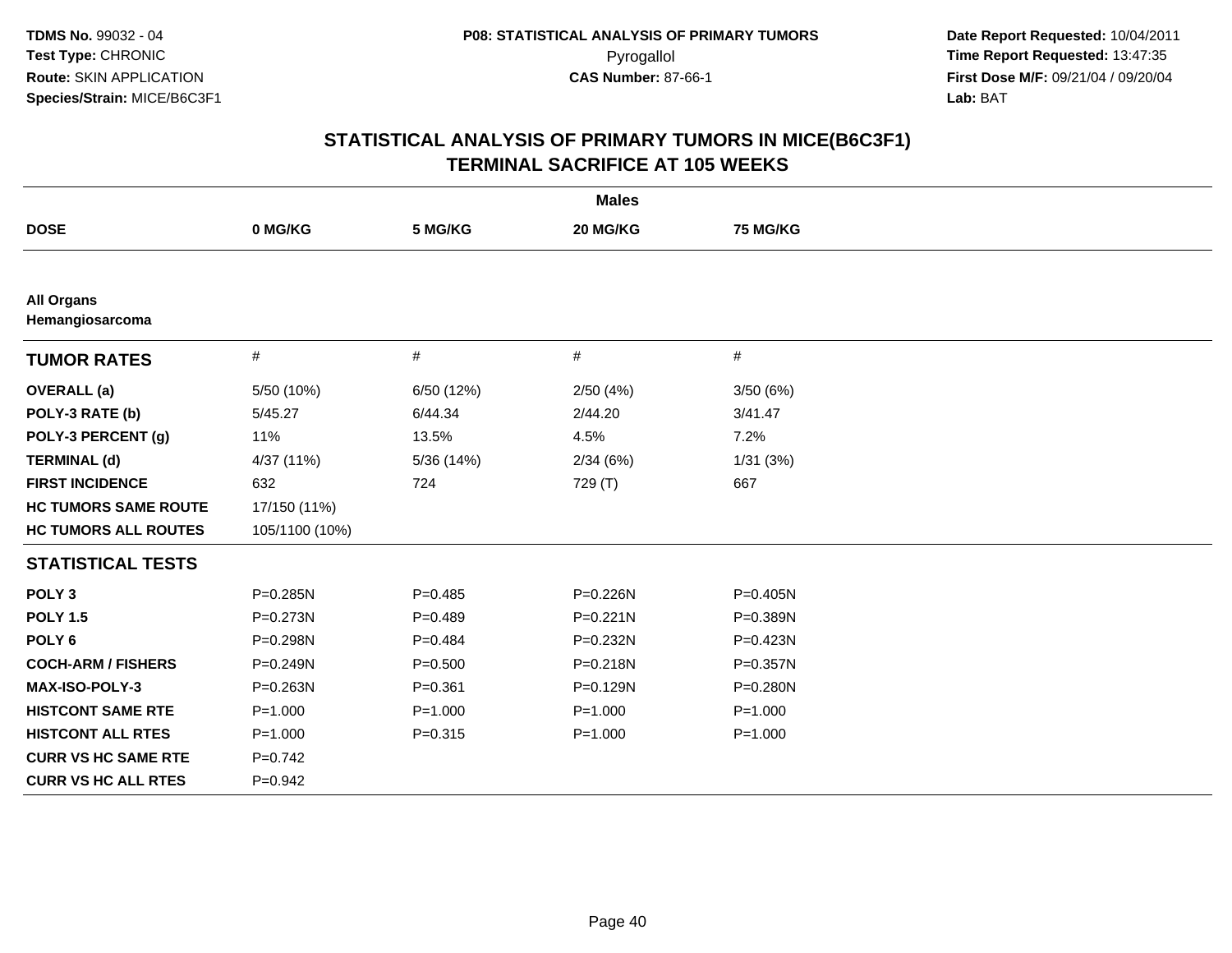| <b>Males</b>                                       |                |             |              |              |  |  |
|----------------------------------------------------|----------------|-------------|--------------|--------------|--|--|
| <b>DOSE</b>                                        | 0 MG/KG        | 5 MG/KG     | 20 MG/KG     | 75 MG/KG     |  |  |
|                                                    |                |             |              |              |  |  |
| <b>All Organs</b><br>Hemangiosarcoma or Hemangioma |                |             |              |              |  |  |
| <b>TUMOR RATES</b>                                 | $\#$           | $\#$        | #            | #            |  |  |
| <b>OVERALL</b> (a)                                 | 6/50 (12%)     | 7/50 (14%)  | 3/50(6%)     | 3/50(6%)     |  |  |
| POLY-3 RATE (b)                                    | 6/45.27        | 7/45.12     | 3/44.20      | 3/41.47      |  |  |
| POLY-3 PERCENT (g)                                 | 13.3%          | 15.5%       | 6.8%         | 7.2%         |  |  |
| <b>TERMINAL (d)</b>                                | 5/37 (14%)     | 5/36 (14%)  | 3/34(9%)     | 1/31(3%)     |  |  |
| <b>FIRST INCIDENCE</b>                             | 632            | 437         | 729 (T)      | 667          |  |  |
| <b>HC TUMORS SAME ROUTE</b>                        | 20/150 (13%)   |             |              |              |  |  |
| <b>HC TUMORS ALL ROUTES</b>                        | 114/1100 (10%) |             |              |              |  |  |
| <b>STATISTICAL TESTS</b>                           |                |             |              |              |  |  |
| POLY <sub>3</sub>                                  | P=0.184N       | $P=0.497$   | P=0.253N     | P=0.287N     |  |  |
| <b>POLY 1.5</b>                                    | P=0.173N       | $P=0.497$   | P=0.248N     | $P = 0.272N$ |  |  |
| POLY <sub>6</sub>                                  | P=0.196N       | $P=0.499$   | $P = 0.261N$ | P=0.303N     |  |  |
| <b>COCH-ARM / FISHERS</b>                          | $P = 0.151N$   | $P = 0.500$ | $P = 0.243N$ | $P = 0.243N$ |  |  |
| MAX-ISO-POLY-3                                     | $P = 0.240N$   | $P = 0.379$ | P=0.158N     | $P = 0.190N$ |  |  |
| <b>HISTCONT SAME RTE</b>                           | $P = 1.000$    | $P = 1.000$ | $P = 1.000$  | $P = 1.000$  |  |  |
| <b>HISTCONT ALL RTES</b>                           | $P = 1.000$    | $P=0.227$   | $P = 1.000$  | $P = 1.000$  |  |  |
| <b>CURR VS HC SAME RTE</b>                         | $P = 0.754$    |             |              |              |  |  |
| <b>CURR VS HC ALL RTES</b>                         | $P = 0.739$    |             |              |              |  |  |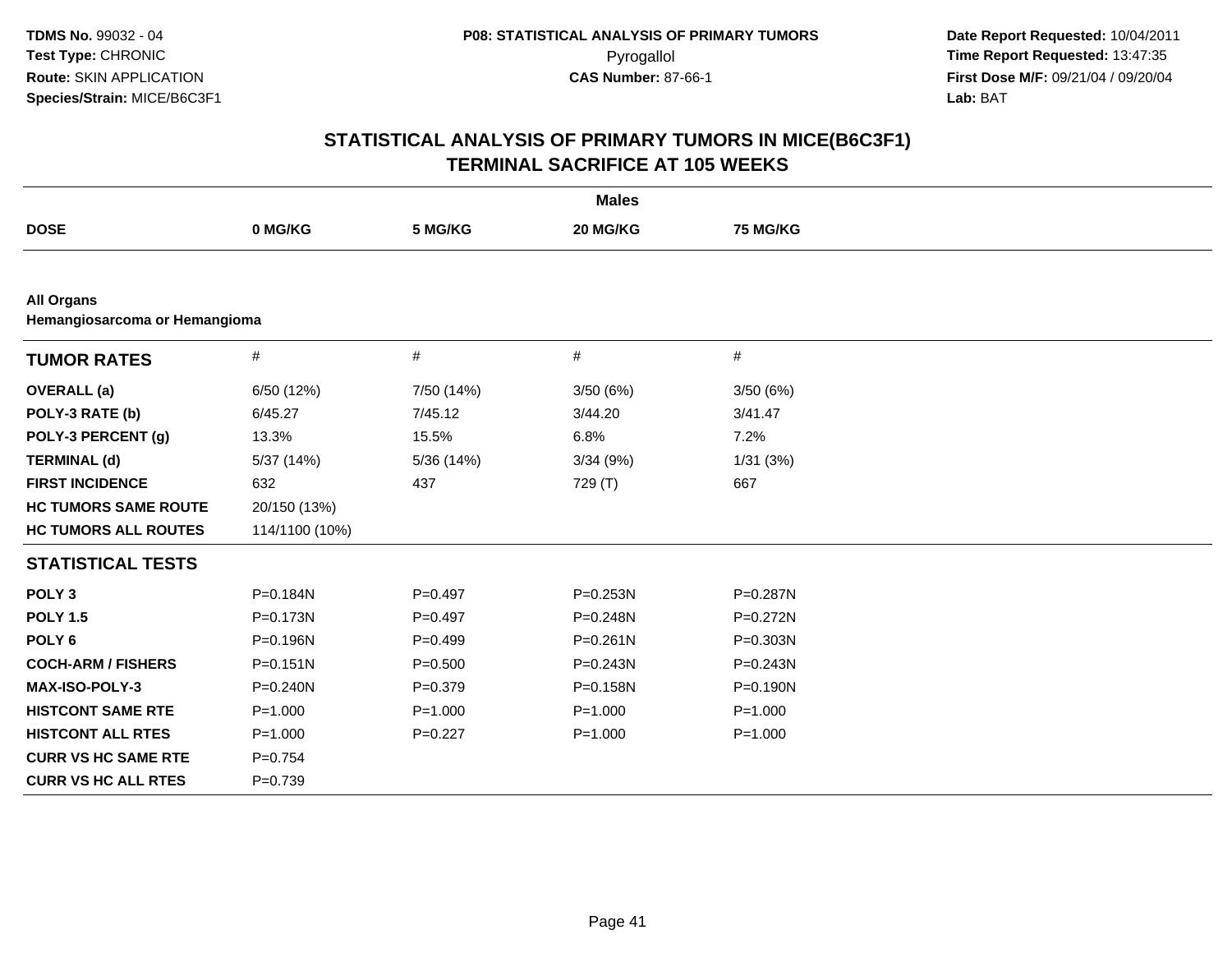| <b>Males</b>                                    |             |                   |             |             |  |  |
|-------------------------------------------------|-------------|-------------------|-------------|-------------|--|--|
| <b>DOSE</b>                                     | 0 MG/KG     | 5 MG/KG           | 20 MG/KG    | 75 MG/KG    |  |  |
|                                                 |             |                   |             |             |  |  |
| <b>All Organs</b><br><b>Histiocytic Sarcoma</b> |             |                   |             |             |  |  |
| <b>TUMOR RATES</b>                              | #           | #                 | $\#$        | $\#$        |  |  |
| <b>OVERALL</b> (a)                              | 1/50(2%)    | 0/50(0%)          | 2/50(4%)    | 2/50(4%)    |  |  |
| POLY-3 RATE (b)                                 | 1/45.27     | 0/44.32           | 2/44.81     | 2/41.21     |  |  |
| POLY-3 PERCENT (g)                              | 2.2%        | 0%                | 4.5%        | 4.9%        |  |  |
| <b>TERMINAL (d)</b>                             | 0/37(0%)    | 0/36(0%)          | 0/34(0%)    | 2/31(7%)    |  |  |
| <b>FIRST INCIDENCE</b>                          | 635         | $\qquad \qquad -$ | 588         | 729 (T)     |  |  |
| <b>HC TUMORS SAME ROUTE</b>                     | 1/150 (1%)  |                   |             |             |  |  |
| <b>HC TUMORS ALL ROUTES</b>                     | 4/1100 (0%) |                   |             |             |  |  |
| <b>STATISTICAL TESTS</b>                        |             |                   |             |             |  |  |
| POLY <sub>3</sub>                               | $P = 0.254$ | $P = 0.504N$      | $P=0.496$   | $P = 0.467$ |  |  |
| <b>POLY 1.5</b>                                 | $P=0.265$   | $P = 0.503N$      | $P=0.498$   | $P = 0.478$ |  |  |
| POLY <sub>6</sub>                               | $P = 0.241$ | $P = 0.505N$      | $P = 0.494$ | $P=0.454$   |  |  |
| <b>COCH-ARM / FISHERS</b>                       | $P = 0.284$ | $P = 0.500N$      | $P = 0.500$ | $P = 0.500$ |  |  |
| <b>MAX-ISO-POLY-3</b>                           | $P=0.265$   | P=0.164N          | $P=0.279$   | $P = 0.263$ |  |  |
| <b>HISTCONT SAME RTE</b>                        | $P=0.119$   | $P = 1.000$       | $P = 0.137$ | $P = 0.132$ |  |  |
| <b>HISTCONT ALL RTES</b>                        | P<0.001**   | $P = 1.000$       | P<0.001**   | P<0.001**   |  |  |
| <b>CURR VS HC SAME RTE</b>                      | $P=0.443$   |                   |             |             |  |  |
| <b>CURR VS HC ALL RTES</b>                      | $P = 0.083$ |                   |             |             |  |  |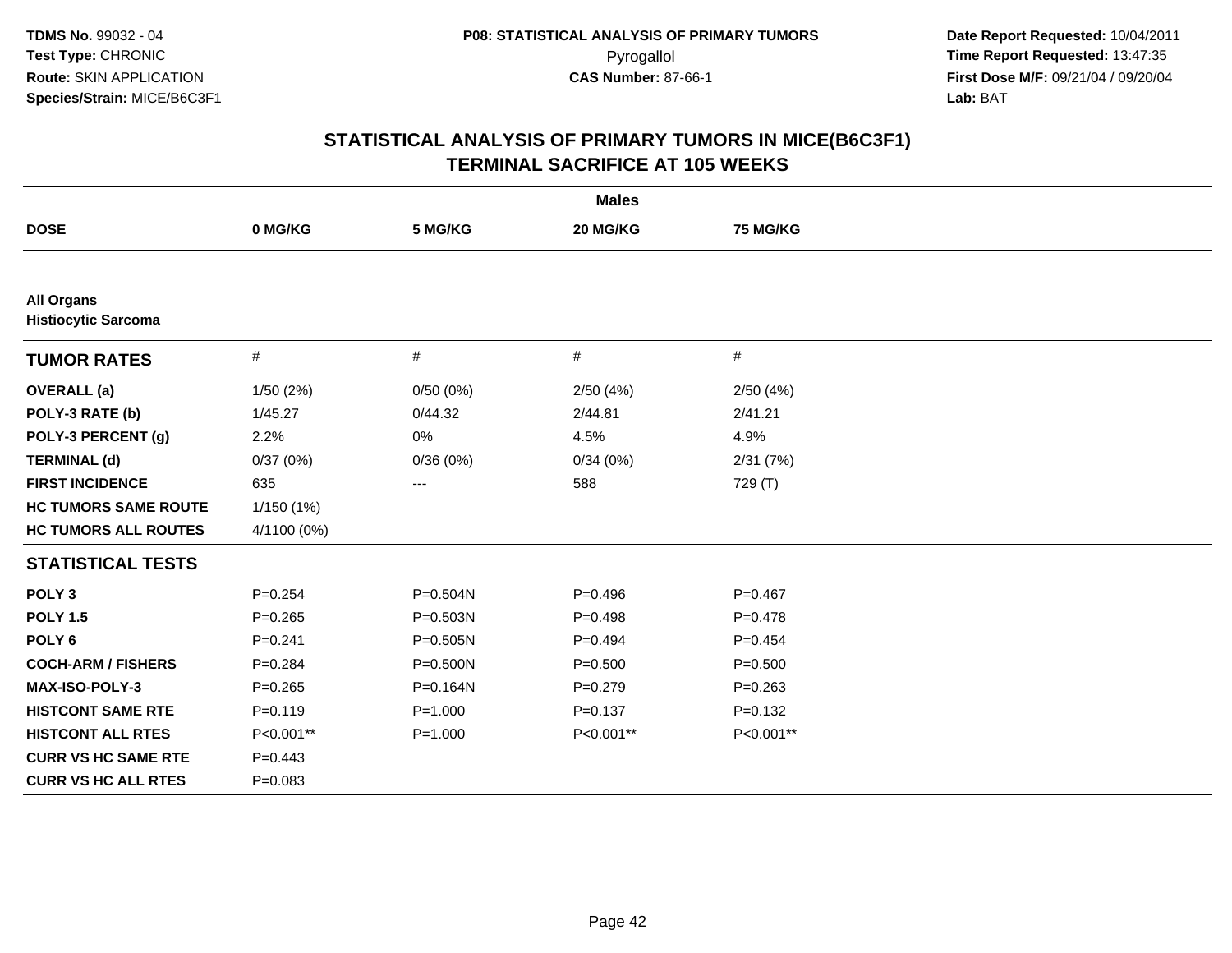# **STATISTICAL ANALYSIS OF PRIMARY TUMORS IN MICE(B6C3F1)TERMINAL SACRIFICE AT 105 WEEKS**

|             |       |         | <b>Males</b> |         |
|-------------|-------|---------|--------------|---------|
| <b>DOSE</b> | MG/KG | 5 MG/KG |              | MG/KG ' |

**All Organs**

**Malignant Lymphoma: Histiocytic, Lymphocytic, Mixed, NOS, or Undifferentiated Cell Type**

| <b>TUMOR RATES</b>          | $\#$         | $\#$        | #           | $\#$        |  |
|-----------------------------|--------------|-------------|-------------|-------------|--|
| <b>OVERALL</b> (a)          | 2/50(4%)     | 3/50(6%)    | 3/50(6%)    | 3/50(6%)    |  |
| POLY-3 RATE (b)             | 2/45.71      | 3/44.53     | 3/44.86     | 3/42.13     |  |
| POLY-3 PERCENT (g)          | 4.4%         | 6.7%        | 6.7%        | 7.1%        |  |
| <b>TERMINAL (d)</b>         | 1/37(3%)     | 2/36(6%)    | 1/34(3%)    | 1/31(3%)    |  |
| <b>FIRST INCIDENCE</b>      | 437          | 673         | 567         | 446         |  |
| <b>HC TUMORS SAME ROUTE</b> | 5/150(3%)    |             |             |             |  |
| <b>HC TUMORS ALL ROUTES</b> | 46/1100 (4%) |             |             |             |  |
| <b>STATISTICAL TESTS</b>    |              |             |             |             |  |
| POLY <sub>3</sub>           | $P = 0.467$  | $P = 0.488$ | $P = 0.491$ | $P = 0.463$ |  |
| <b>POLY 1.5</b>             | $P = 0.481$  | $P = 0.491$ | $P = 0.495$ | $P=0.475$   |  |
| POLY 6                      | $P = 0.451$  | $P=0.489$   | $P = 0.488$ | $P = 0.451$ |  |
| <b>COCH-ARM / FISHERS</b>   | $P = 0.510$  | $P = 0.500$ | $P = 0.500$ | $P = 0.500$ |  |
| <b>MAX-ISO-POLY-3</b>       | $P=0.491$    | $P = 0.315$ | $P = 0.318$ | $P = 0.298$ |  |
| <b>HISTCONT SAME RTE</b>    | $P = 0.366$  | $P = 0.349$ | $P = 0.352$ | $P = 0.326$ |  |
| <b>HISTCONT ALL RTES</b>    | $P = 0.404$  | $P = 0.367$ | $P = 0.372$ | $P = 0.331$ |  |
| <b>CURR VS HC SAME RTE</b>  | $P = 0.890$  |             |             |             |  |
| <b>CURR VS HC ALL RTES</b>  | $P = 0.915$  |             |             |             |  |
|                             |              |             |             |             |  |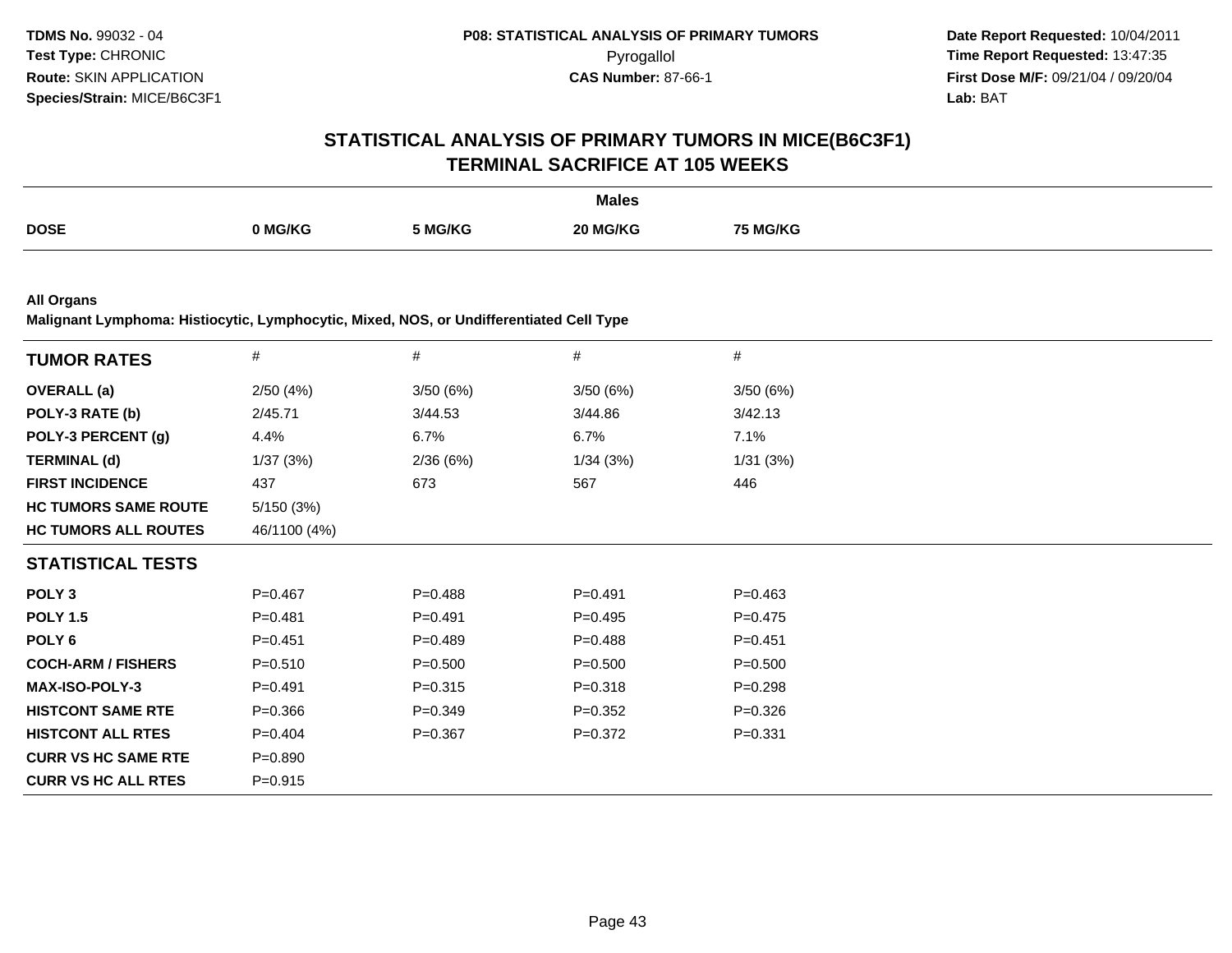| <b>Males</b>                              |                |             |             |                 |  |  |
|-------------------------------------------|----------------|-------------|-------------|-----------------|--|--|
| <b>DOSE</b>                               | 0 MG/KG        | 5 MG/KG     | 20 MG/KG    | <b>75 MG/KG</b> |  |  |
|                                           |                |             |             |                 |  |  |
| <b>All Organs</b><br><b>Benign Tumors</b> |                |             |             |                 |  |  |
| <b>TUMOR RATES</b>                        | $\#$           | $\#$        | #           | #               |  |  |
| <b>OVERALL</b> (a)                        | 42/50 (84%)    | 43/50 (86%) | 42/50 (84%) | 40/50 (80%)     |  |  |
| POLY-3 RATE (b)                           | 42/47.78       | 43/47.58    | 42/48.25    | 40/45.03        |  |  |
| POLY-3 PERCENT (g)                        | 87.9%          | 90.4%       | 87.1%       | 88.8%           |  |  |
| <b>TERMINAL (d)</b>                       | 34/37 (92%)    | 33/36 (92%) | 30/34 (88%) | 29/31 (94%)     |  |  |
| <b>FIRST INCIDENCE</b>                    | 521            | 437         | 531         | 493             |  |  |
| <b>HC TUMORS SAME ROUTE</b>               | 118/150 (79%)  |             |             |                 |  |  |
| <b>HC TUMORS ALL ROUTES</b>               | 763/1100 (69%) |             |             |                 |  |  |
| <b>STATISTICAL TESTS</b>                  |                |             |             |                 |  |  |
| POLY <sub>3</sub>                         | $P = 0.589$    | $P = 0.475$ | P=0.576N    | $P = 0.580$     |  |  |
| <b>POLY 1.5</b>                           | P=0.483N       | $P=0.472$   | P=0.590N    | P=0.599N        |  |  |
| POLY <sub>6</sub>                         | $P=0.492$      | $P = 0.497$ | P=0.556N    | $P = 0.507$     |  |  |
| <b>COCH-ARM / FISHERS</b>                 | $P = 0.277N$   | $P = 0.500$ | P=0.607N    | $P = 0.398N$    |  |  |
| <b>MAX-ISO-POLY-3</b>                     | $P = 0.655N$   | $P = 0.339$ | P=0.446N    | $P=0.439$       |  |  |
| <b>HISTCONT SAME RTE</b>                  | $P = 0.183$    | $P = 0.073$ | $P = 0.194$ | $P = 0.116$     |  |  |
| <b>HISTCONT ALL RTES</b>                  | $P=0.052$      | $P=0.022*$  | $P = 0.051$ | $P=0.042*$      |  |  |
| <b>CURR VS HC SAME RTE</b>                | $P = 0.369$    |             |             |                 |  |  |
| <b>CURR VS HC ALL RTES</b>                | $P=0.024*$     |             |             |                 |  |  |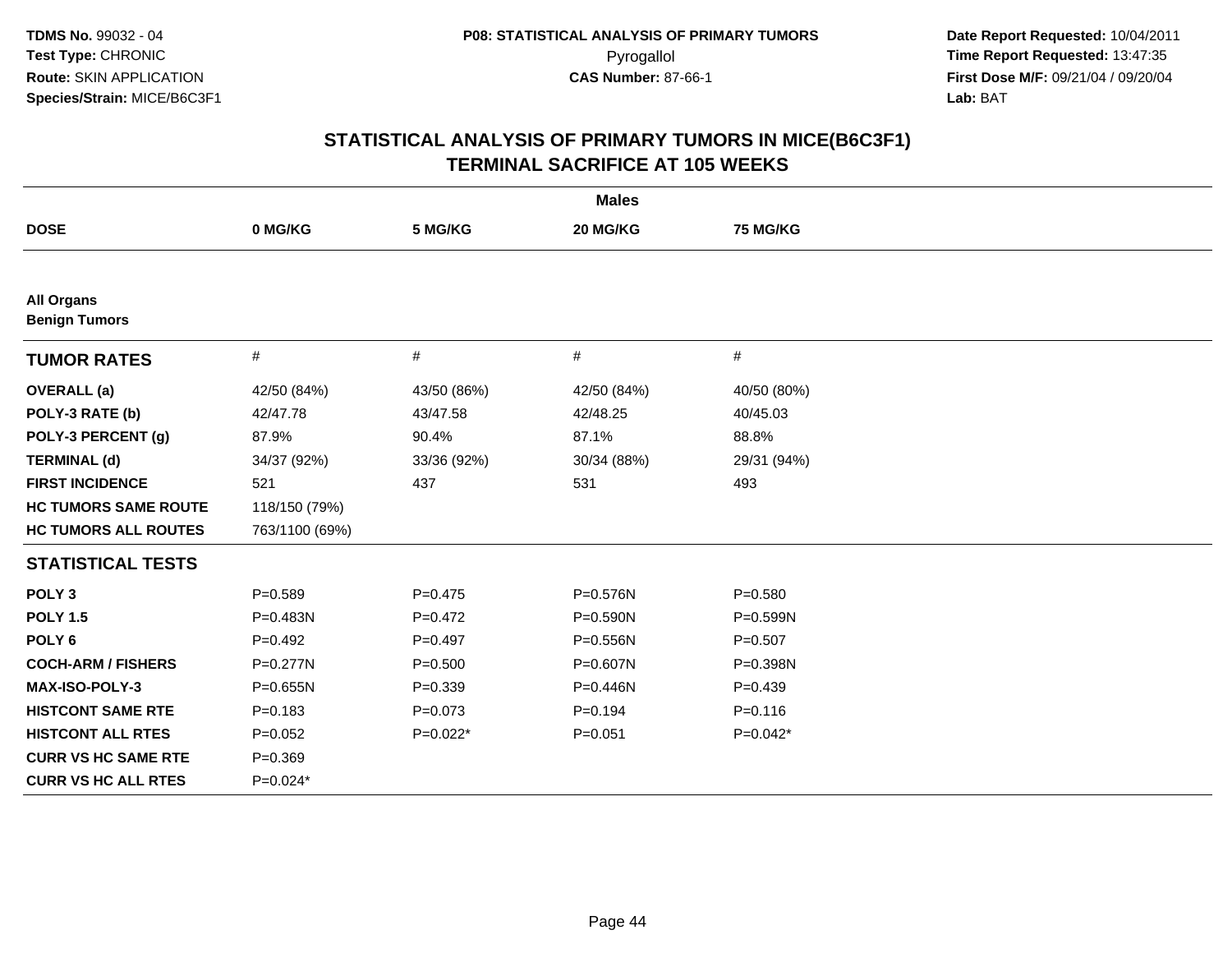| <b>Males</b>                                 |                |             |              |             |  |  |
|----------------------------------------------|----------------|-------------|--------------|-------------|--|--|
| <b>DOSE</b>                                  | 0 MG/KG        | 5 MG/KG     | 20 MG/KG     | 75 MG/KG    |  |  |
|                                              |                |             |              |             |  |  |
| <b>All Organs</b><br><b>Malignant Tumors</b> |                |             |              |             |  |  |
| <b>TUMOR RATES</b>                           | $\#$           | #           | #            | #           |  |  |
| <b>OVERALL</b> (a)                           | 33/50 (66%)    | 32/50 (64%) | 27/50 (54%)  | 33/50 (66%) |  |  |
| POLY-3 RATE (b)                              | 33/48.51       | 32/47.62    | 27/47.09     | 33/45.14    |  |  |
| POLY-3 PERCENT (g)                           | 68%            | 67.2%       | 57.3%        | 73.1%       |  |  |
| <b>TERMINAL (d)</b>                          | 24/37 (65%)    | 21/36 (58%) | 16/34 (47%)  | 22/31 (71%) |  |  |
| <b>FIRST INCIDENCE</b>                       | 437            | 502         | 548          | 446         |  |  |
| <b>HC TUMORS SAME ROUTE</b>                  | 90/150 (60%)   |             |              |             |  |  |
| <b>HC TUMORS ALL ROUTES</b>                  | 646/1100 (59%) |             |              |             |  |  |
| <b>STATISTICAL TESTS</b>                     |                |             |              |             |  |  |
| POLY <sub>3</sub>                            | $P = 0.273$    | P=0.552N    | P=0.189N     | $P = 0.375$ |  |  |
| <b>POLY 1.5</b>                              | $P = 0.329$    | P=0.546N    | $P = 0.175N$ | $P=0.440$   |  |  |
| POLY <sub>6</sub>                            | $P = 0.217$    | P=0.533N    | $P = 0.201N$ | $P = 0.316$ |  |  |
| <b>COCH-ARM / FISHERS</b>                    | $P=0.456$      | P=0.500N    | $P = 0.154N$ | P=0.583N    |  |  |
| <b>MAX-ISO-POLY-3</b>                        | $P = 0.305$    | P=0.464N    | $P = 0.140N$ | $P=0.298$   |  |  |
| <b>HISTCONT SAME RTE</b>                     | $P = 0.271$    | $P=0.329$   | $P = 1.000$  | $P = 0.172$ |  |  |
| <b>HISTCONT ALL RTES</b>                     | $P = 0.229$    | $P = 0.260$ | $P = 1.000$  | $P = 0.106$ |  |  |
| <b>CURR VS HC SAME RTE</b>                   | $P = 0.511$    |             |              |             |  |  |
| <b>CURR VS HC ALL RTES</b>                   | $P = 0.317$    |             |              |             |  |  |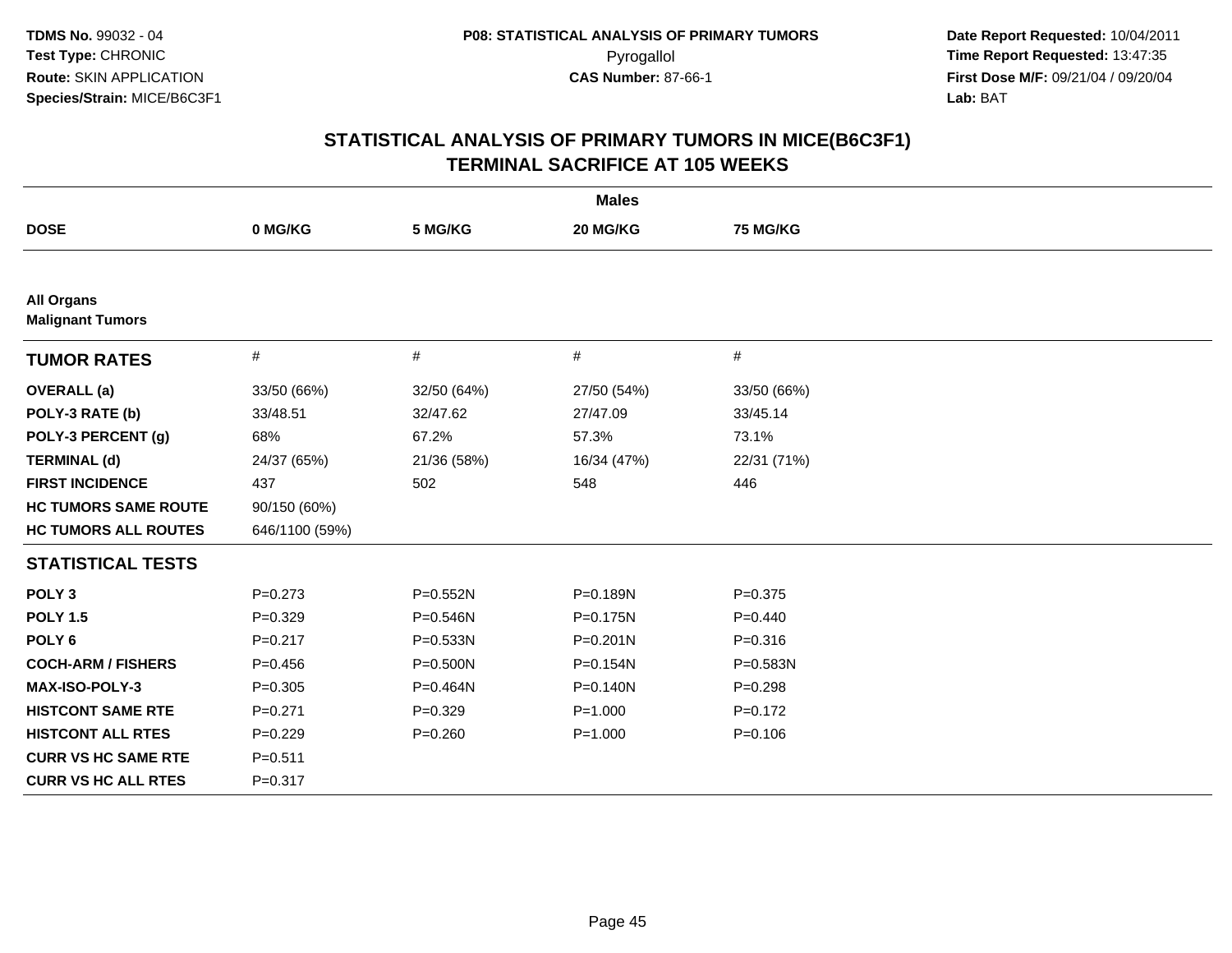| <b>Males</b>                                            |                |              |              |              |  |  |
|---------------------------------------------------------|----------------|--------------|--------------|--------------|--|--|
| <b>DOSE</b>                                             | 0 MG/KG        | 5 MG/KG      | 20 MG/KG     | 75 MG/KG     |  |  |
|                                                         |                |              |              |              |  |  |
| <b>All Organs</b><br><b>Malignant and Benign Tumors</b> |                |              |              |              |  |  |
| <b>TUMOR RATES</b>                                      | $\#$           | #            | #            | #            |  |  |
| <b>OVERALL</b> (a)                                      | 47/50 (94%)    | 47/50 (94%)  | 46/50 (92%)  | 45/50 (90%)  |  |  |
| POLY-3 RATE (b)                                         | 47/49.04       | 47/48.41     | 46/49.27     | 45/46.58     |  |  |
| POLY-3 PERCENT (g)                                      | 95.8%          | 97.1%        | 93.4%        | 96.6%        |  |  |
| <b>TERMINAL (d)</b>                                     | 36/37 (97%)    | 35/36 (97%)  | 31/34 (91%)  | 31/31 (100%) |  |  |
| <b>FIRST INCIDENCE</b>                                  | 437            | 437          | 531          | 446          |  |  |
| <b>HC TUMORS SAME ROUTE</b>                             | 142/150 (95%)  |              |              |              |  |  |
| <b>HC TUMORS ALL ROUTES</b>                             | 983/1100 (89%) |              |              |              |  |  |
| <b>STATISTICAL TESTS</b>                                |                |              |              |              |  |  |
| POLY <sub>3</sub>                                       | $P = 0.586$    | $P = 0.594$  | P=0.459N     | $P = 0.664$  |  |  |
| <b>POLY 1.5</b>                                         | P=0.550N       | $P = 0.598$  | P=0.486N     | $P = 0.660N$ |  |  |
| POLY <sub>6</sub>                                       | $P=0.439$      | $P = 0.644$  | P=0.407N     | $P = 0.558$  |  |  |
| <b>COCH-ARM / FISHERS</b>                               | P=0.272N       | $P = 0.661N$ | $P = 0.500N$ | $P = 0.357N$ |  |  |
| MAX-ISO-POLY-3                                          | P=0.545N       | $P = 0.354$  | P=0.284N     | $P=0.405$    |  |  |
| <b>HISTCONT SAME RTE</b>                                | $P=0.565$      | $P=0.440$    | $P = 1.000$  | $P = 1.000$  |  |  |
| <b>HISTCONT ALL RTES</b>                                | $P=0.253$      | $P = 0.144$  | $P = 0.363$  | $P=0.179$    |  |  |
| <b>CURR VS HC SAME RTE</b>                              | $P=0.882$      |              |              |              |  |  |
| <b>CURR VS HC ALL RTES</b>                              | $P = 0.220$    |              |              |              |  |  |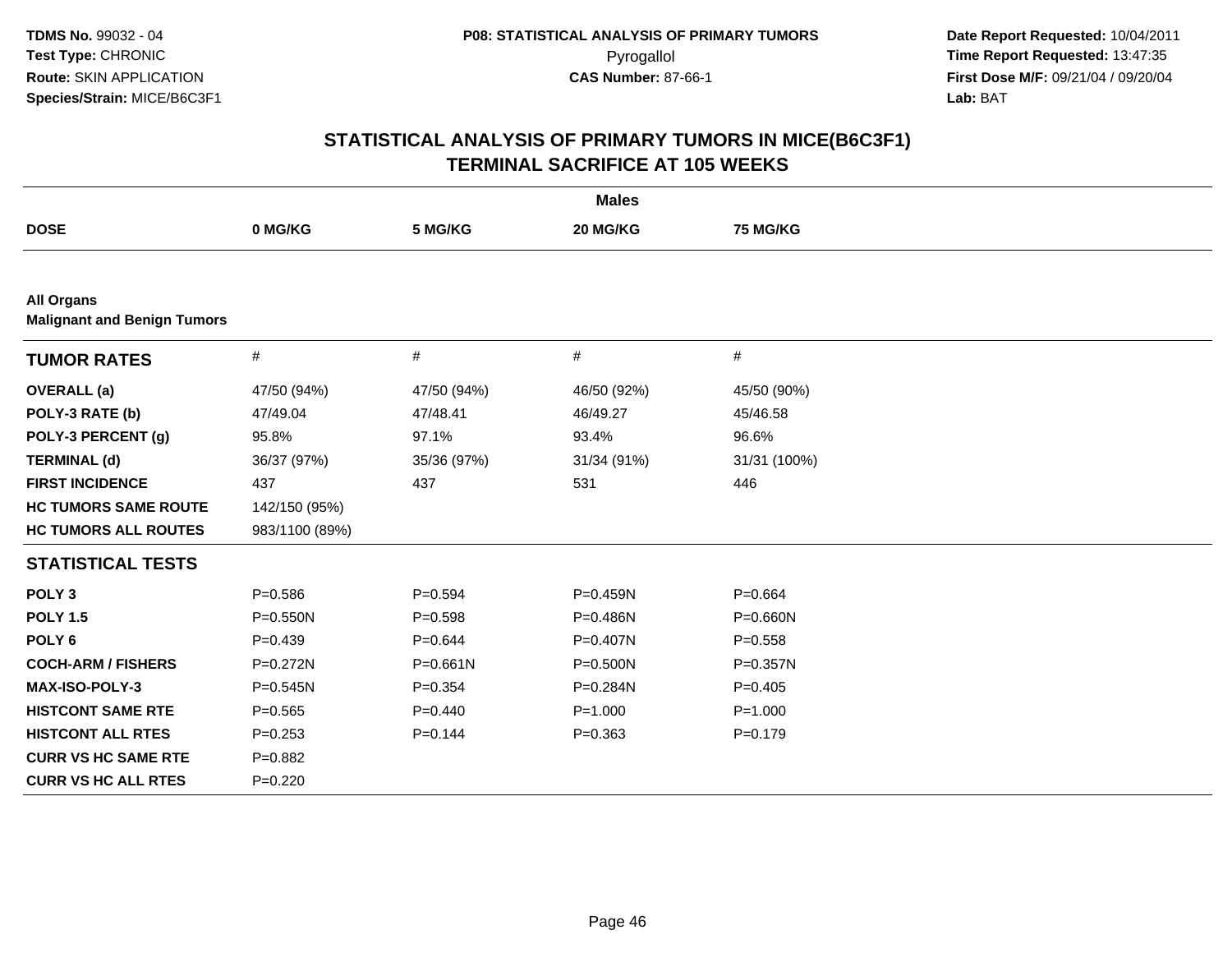| <b>Females</b>                   |             |          |          |                        |  |  |
|----------------------------------|-------------|----------|----------|------------------------|--|--|
| <b>DOSE</b>                      | 0 MG/KG     | 5 MG/KG  | 20 MG/KG | <b>75 MG/KG</b>        |  |  |
|                                  |             |          |          |                        |  |  |
| <b>Adrenal Cortex</b><br>Adenoma |             |          |          |                        |  |  |
| <b>TUMOR RATES</b>               |             |          |          |                        |  |  |
| <b>OVERALL</b> (a)               | 1/50 (2%)   | 0/50(0%) | 0/50(0%) | 0/50(0%)               |  |  |
| POLY-3 RATE (b)                  | 1/43.16     | 0/42.77  | 0/45.81  | 0/31.78                |  |  |
| POLY-3 PERCENT (g)               | 2.3%        | 0%       | 0%       | 0%                     |  |  |
| <b>TERMINAL (d)</b>              | 0/33(0%)    | 0/30(0%) | 0/36(0%) | 0/17(0%)               |  |  |
| <b>FIRST INCIDENCE</b>           | 557         | ---      | ---      | $\qquad \qquad \cdots$ |  |  |
| <b>HC TUMORS SAME ROUTE</b>      | 0/150(0%)   |          |          |                        |  |  |
| <b>HC TUMORS ALL ROUTES</b>      | 4/1143 (0%) |          |          |                        |  |  |
| <b>STATISTICAL TESTS</b>         |             |          |          |                        |  |  |
| POLY <sub>3</sub>                | (n)         | (n)      | (n)      | (n)                    |  |  |
| <b>POLY 1.5</b>                  | (n)         | (n)      | (n)      | (n)                    |  |  |
| POLY <sub>6</sub>                | (n)         | (n)      | (n)      | (n)                    |  |  |
| <b>COCH-ARM / FISHERS</b>        | (n)         | (n)      | (n)      | (n)                    |  |  |
| MAX-ISO-POLY-3                   | (n)         | (n)      | (n)      | (n)                    |  |  |
| <b>HISTCONT SAME RTE</b>         | (n)         | (n)      | (n)      | (n)                    |  |  |
| <b>HISTCONT ALL RTES</b>         | (n)         | (n)      | (n)      | (n)                    |  |  |
| <b>CURR VS HC SAME RTE</b>       | (n)         |          |          |                        |  |  |
| <b>CURR VS HC ALL RTES</b>       | (n)         |          |          |                        |  |  |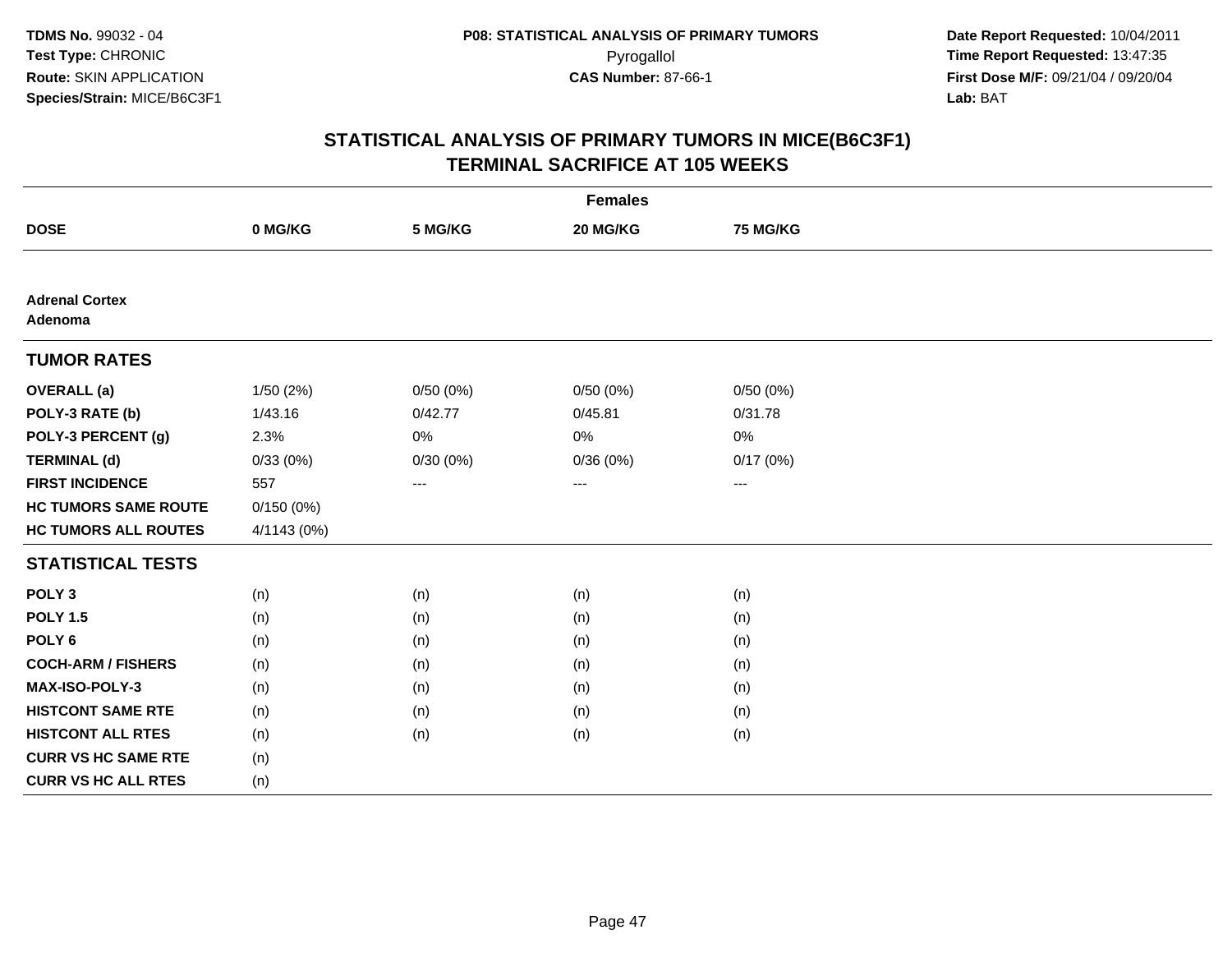| <b>Females</b>                                           |              |              |              |                 |  |
|----------------------------------------------------------|--------------|--------------|--------------|-----------------|--|
| <b>DOSE</b>                                              | 0 MG/KG      | 5 MG/KG      | 20 MG/KG     | <b>75 MG/KG</b> |  |
|                                                          |              |              |              |                 |  |
| <b>Adrenal Medulla</b><br><b>Pheochromocytoma Benign</b> |              |              |              |                 |  |
| <b>TUMOR RATES</b>                                       |              |              |              |                 |  |
| <b>OVERALL</b> (a)                                       | 2/50(4%)     | 2/50(4%)     | 1/50(2%)     | 0/50(0%)        |  |
| POLY-3 RATE (b)                                          | 2/42.61      | 2/42.77      | 1/45.81      | 0/31.78         |  |
| POLY-3 PERCENT (g)                                       | 4.7%         | 4.7%         | 2.2%         | 0%              |  |
| <b>TERMINAL (d)</b>                                      | 2/33(6%)     | 2/30(7%)     | 1/36(3%)     | 0/17(0%)        |  |
| <b>FIRST INCIDENCE</b>                                   | 729 (T)      | 729 (T)      | 729 (T)      | ---             |  |
| <b>HC TUMORS SAME ROUTE</b>                              | 2/150(1%)    |              |              |                 |  |
| <b>HC TUMORS ALL ROUTES</b>                              | 10/1141 (1%) |              |              |                 |  |
| <b>STATISTICAL TESTS</b>                                 |              |              |              |                 |  |
| POLY <sub>3</sub>                                        | $P = 0.205N$ | P=0.693N     | P=0.475N     | P=0.308N        |  |
| <b>POLY 1.5</b>                                          | P=0.186N     | P=0.688N     | $P = 0.481N$ | $P = 0.277N$    |  |
| POLY <sub>6</sub>                                        | P=0.225N     | $P = 0.685$  | P=0.471N     | P=0.349N        |  |
| <b>COCH-ARM / FISHERS</b>                                | $P = 0.152N$ | $P = 0.691N$ | $P = 0.500N$ | $P = 0.247N$    |  |
| <b>MAX-ISO-POLY-3</b>                                    | P=0.278N     | P=0.498N     | P=0.267N     | P=0.142N        |  |
| <b>HISTCONT SAME RTE</b>                                 | $P=0.629$    | $P = 0.258$  | $P = 1.000$  | $P = 1.000$     |  |
| <b>HISTCONT ALL RTES</b>                                 | $P=0.502$    | $P=0.050*$   | $P = 0.476$  | $P = 1.000$     |  |
| <b>CURR VS HC SAME RTE</b>                               | $P = 0.274$  |              |              |                 |  |
| <b>CURR VS HC ALL RTES</b>                               | $P=0.029*$   |              |              |                 |  |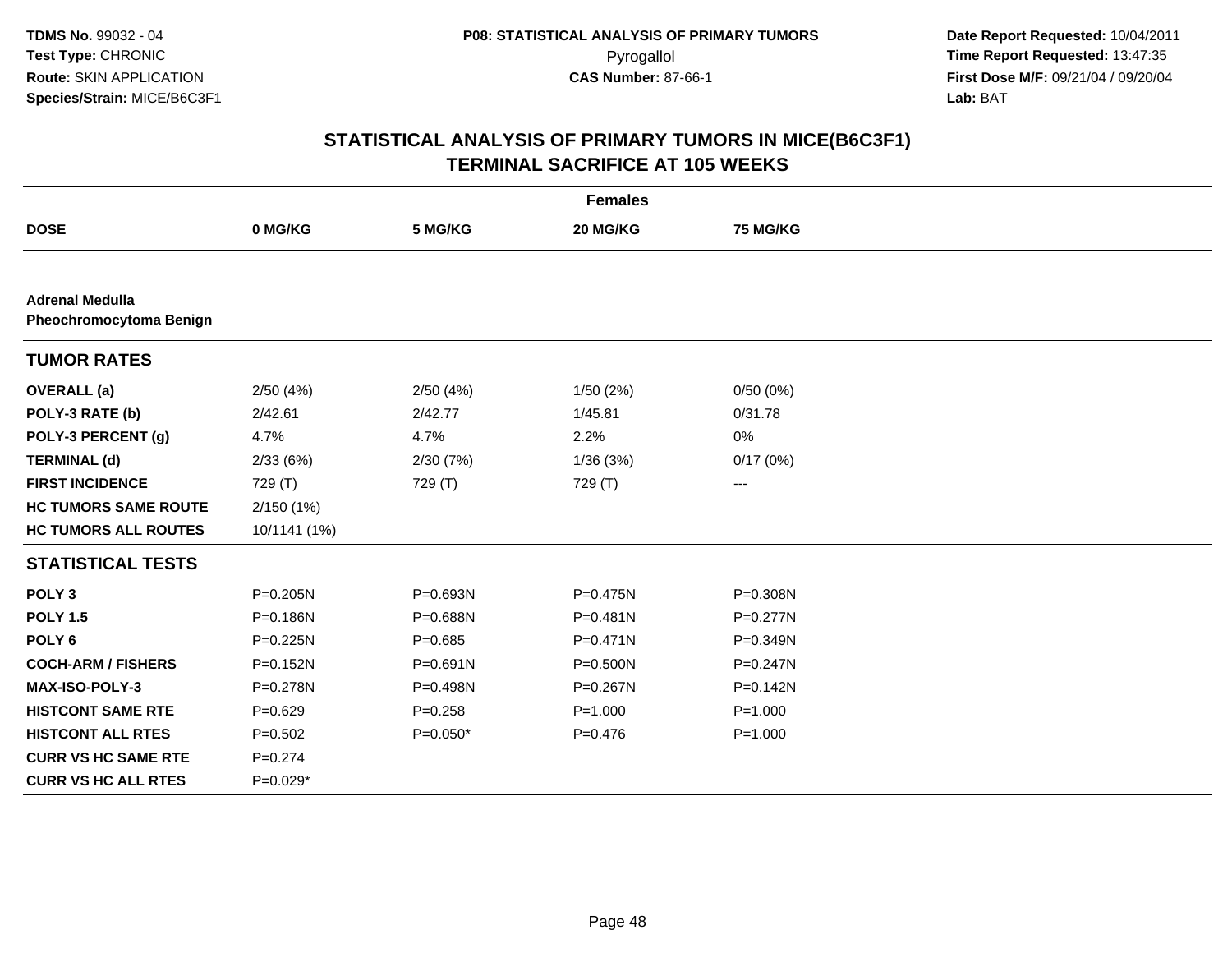| <b>Females</b>                        |              |              |              |              |  |
|---------------------------------------|--------------|--------------|--------------|--------------|--|
| <b>DOSE</b>                           | 0 MG/KG      | 5 MG/KG      | 20 MG/KG     | 75 MG/KG     |  |
|                                       |              |              |              |              |  |
| <b>Bone Marrow</b><br>Hemangiosarcoma |              |              |              |              |  |
| <b>TUMOR RATES</b>                    |              |              |              |              |  |
| <b>OVERALL</b> (a)                    | 3/50(6%)     | 0/50(0%)     | 2/50(4%)     | 0/50(0%)     |  |
| POLY-3 RATE (b)                       | 3/43.44      | 0/42.77      | 2/45.81      | 0/31.78      |  |
| POLY-3 PERCENT (g)                    | 6.9%         | 0%           | 4.4%         | 0%           |  |
| <b>TERMINAL (d)</b>                   | 1/33(3%)     | 0/30(0%)     | 2/36(6%)     | 0/17(0%)     |  |
| <b>FIRST INCIDENCE</b>                | 488          | ---          | 729 (T)      | ---          |  |
| <b>HC TUMORS SAME ROUTE</b>           | 2/150 (1%)   |              |              |              |  |
| <b>HC TUMORS ALL ROUTES</b>           | 7/1145 (1%)  |              |              |              |  |
| <b>STATISTICAL TESTS</b>              |              |              |              |              |  |
| POLY <sub>3</sub>                     | P=0.263N     | $P = 0.121N$ | P=0.476N     | P=0.185N     |  |
| <b>POLY 1.5</b>                       | $P = 0.236N$ | $P = 0.118N$ | $P = 0.480N$ | P=0.154N     |  |
| POLY <sub>6</sub>                     | P=0.290N     | P=0.128N     | P=0.476N     | P=0.228N     |  |
| <b>COCH-ARM / FISHERS</b>             | $P = 0.191N$ | $P = 0.121N$ | $P = 0.500N$ | $P = 0.121N$ |  |
| MAX-ISO-POLY-3                        | P=0.128N     | P=0.040N*    | P=0.307N     | P=0.097N     |  |
| <b>HISTCONT SAME RTE</b>              | $P = 0.510$  | $P = 1.000$  | $P = 0.196$  | $P = 1.000$  |  |
| <b>HISTCONT ALL RTES</b>              | $P=0.272$    | $P = 1.000$  | $P=0.003**$  | $P = 1.000$  |  |
| <b>CURR VS HC SAME RTE</b>            | P=0.041*     |              |              |              |  |
| <b>CURR VS HC ALL RTES</b>            | P<0.001**    |              |              |              |  |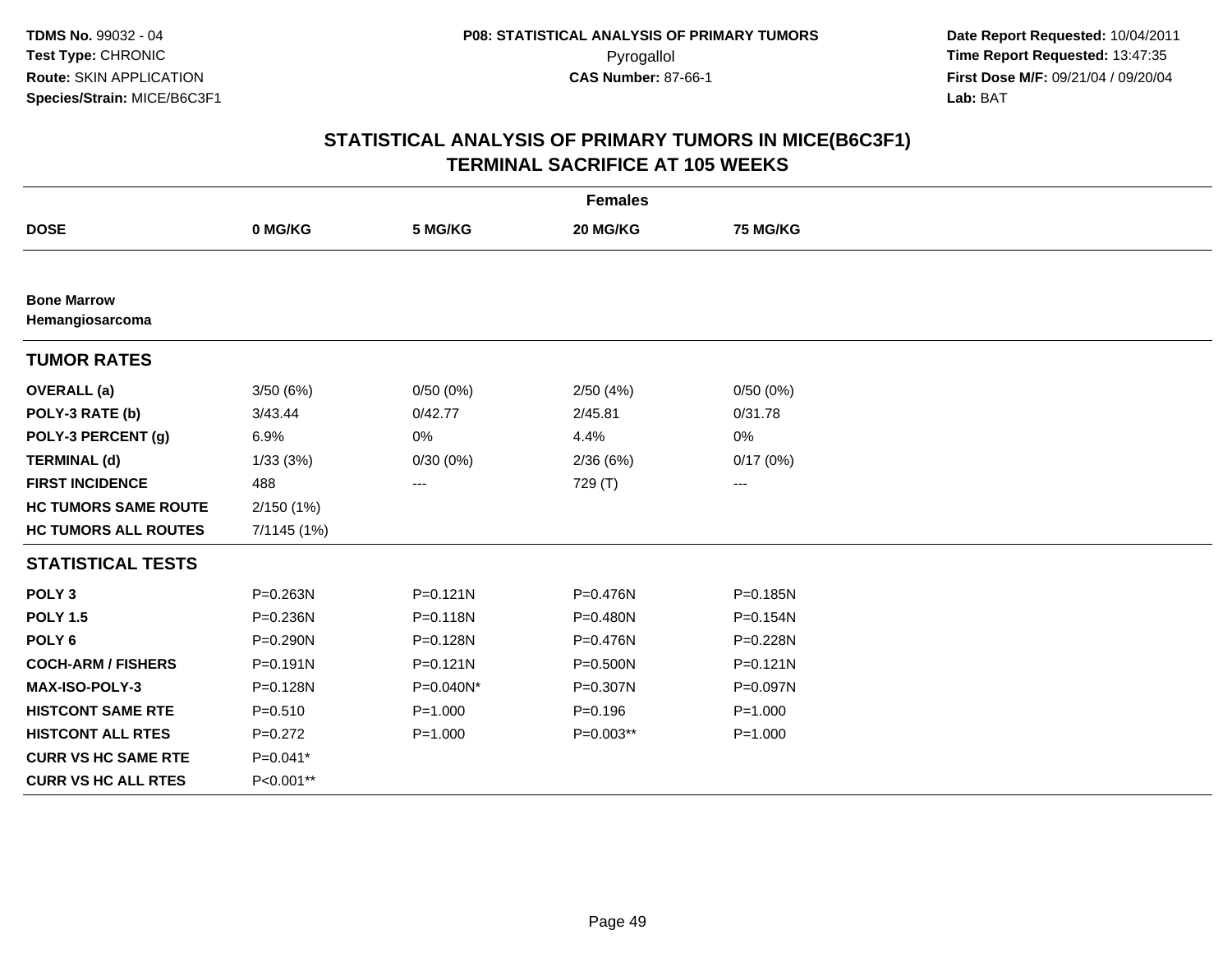| <b>Females</b>                 |              |              |              |                        |  |
|--------------------------------|--------------|--------------|--------------|------------------------|--|
| <b>DOSE</b>                    | 0 MG/KG      | 5 MG/KG      | 20 MG/KG     | 75 MG/KG               |  |
|                                |              |              |              |                        |  |
| <b>Bone</b><br>Hemangiosarcoma |              |              |              |                        |  |
| <b>TUMOR RATES</b>             | #            | $\#$         | $\#$         | $\#$                   |  |
| <b>OVERALL</b> (a)             | 3/50(6%)     | 0/50(0%)     | 3/50(6%)     | 0/50(0%)               |  |
| POLY-3 RATE (b)                | 3/43.44      | 0/42.77      | 3/46.33      | 0/31.78                |  |
| POLY-3 PERCENT (g)             | 6.9%         | 0%           | 6.5%         | 0%                     |  |
| <b>TERMINAL (d)</b>            | 1/33(3%)     | 0/30(0%)     | 2/36(6%)     | 0/17(0%)               |  |
| <b>FIRST INCIDENCE</b>         | 488          | ---          | 573          | $\qquad \qquad \cdots$ |  |
| <b>HC TUMORS SAME ROUTE</b>    | 0/150(0%)    |              |              |                        |  |
| <b>HC TUMORS ALL ROUTES</b>    | 2/1148 (0%)  |              |              |                        |  |
| <b>STATISTICAL TESTS</b>       |              |              |              |                        |  |
| POLY <sub>3</sub>              | P=0.289N     | $P = 0.121N$ | P=0.632N     | P=0.185N               |  |
| <b>POLY 1.5</b>                | $P = 0.251N$ | $P = 0.118N$ | P=0.639N     | P=0.154N               |  |
| POLY <sub>6</sub>              | P=0.333N     | P=0.128N     | P=0.629N     | P=0.228N               |  |
| <b>COCH-ARM / FISHERS</b>      | P=0.192N     | $P = 0.121N$ | $P = 0.661N$ | $P = 0.121N$           |  |
| <b>MAX-ISO-POLY-3</b>          | P=0.159N     | P=0.040N*    | P=0.468N     | P=0.097N               |  |
| <b>HISTCONT SAME RTE</b>       | $P=0.320$    | (e)          | $P=0.047*$   | (e)                    |  |
| <b>HISTCONT ALL RTES</b>       | $P = 0.084$  | $P = 1.000$  | P<0.001**    | $P = 1.000$            |  |
| <b>CURR VS HC SAME RTE</b>     | P=0.002**    |              |              |                        |  |
| <b>CURR VS HC ALL RTES</b>     | P<0.001**    |              |              |                        |  |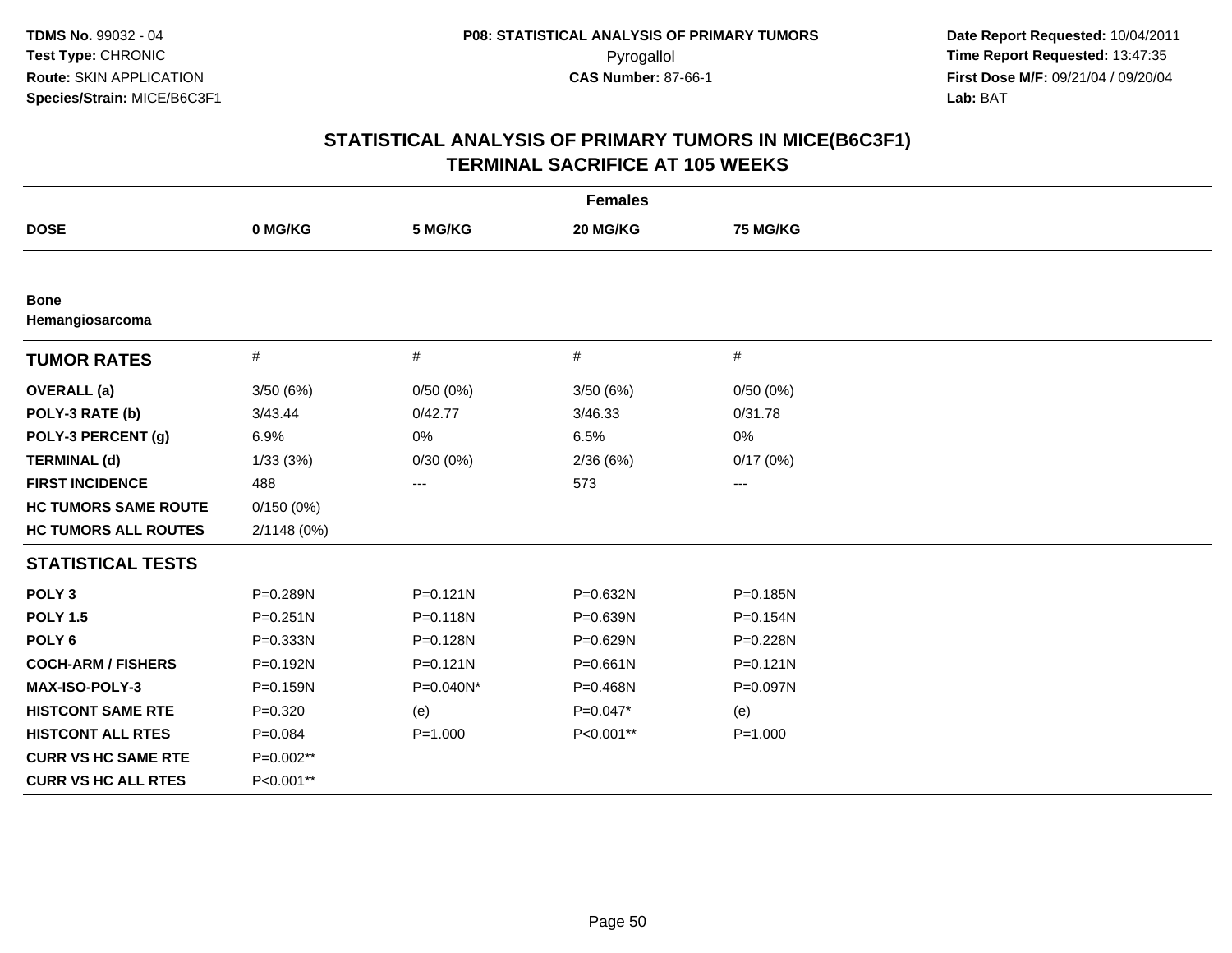| <b>Females</b>                    |                |             |             |                 |  |
|-----------------------------------|----------------|-------------|-------------|-----------------|--|
| <b>DOSE</b>                       | 0 MG/KG        | 5 MG/KG     | 20 MG/KG    | <b>75 MG/KG</b> |  |
|                                   |                |             |             |                 |  |
| <b>Harderian Gland</b><br>Adenoma |                |             |             |                 |  |
| <b>TUMOR RATES</b>                | $\#$           | $\#$        | #           | #               |  |
| <b>OVERALL</b> (a)                | 1/50(2%)       | 4/50 (8%)   | 4/50 (8%)   | 5/50 (10%)      |  |
| POLY-3 RATE (b)                   | 1/42.61        | 4/43.04     | 4/45.81     | 5/33.02         |  |
| POLY-3 PERCENT (g)                | 2.4%           | 9.3%        | 8.7%        | 15.1%           |  |
| <b>TERMINAL (d)</b>               | 1/33(3%)       | 3/30 (10%)  | 4/36 (11%)  | 1/17(6%)        |  |
| <b>FIRST INCIDENCE</b>            | 729 (T)        | 654         | 729 (T)     | 604             |  |
| <b>HC TUMORS SAME ROUTE</b>       | 13/150 (9%)    |             |             |                 |  |
| <b>HC TUMORS ALL ROUTES</b>       | 115/1148 (10%) |             |             |                 |  |
| <b>STATISTICAL TESTS</b>          |                |             |             |                 |  |
| POLY <sub>3</sub>                 | $P = 0.088$    | $P = 0.181$ | $P = 0.201$ | $P = 0.053$     |  |
| <b>POLY 1.5</b>                   | $P = 0.118$    | $P = 0.184$ | $P = 0.196$ | $P = 0.070$     |  |
| POLY <sub>6</sub>                 | $P = 0.064$    | $P = 0.173$ | $P = 0.204$ | $P=0.039*$      |  |
| <b>COCH-ARM / FISHERS</b>         | $P=0.182$      | $P = 0.181$ | $P = 0.181$ | $P=0.102$       |  |
| MAX-ISO-POLY-3                    | $P = 0.076$    | $P = 0.086$ | $P = 0.105$ | P=0.034*        |  |
| <b>HISTCONT SAME RTE</b>          | $P=0.202$      | $P = 1.000$ | $P = 1.000$ | $P = 0.201$     |  |
| <b>HISTCONT ALL RTES</b>          | $P = 0.524$    | $P = 1.000$ | $P = 1.000$ | $P = 0.339$     |  |
| <b>CURR VS HC SAME RTE</b>        | $P = 0.120$    |             |             |                 |  |
| <b>CURR VS HC ALL RTES</b>        | $P = 0.078$    |             |             |                 |  |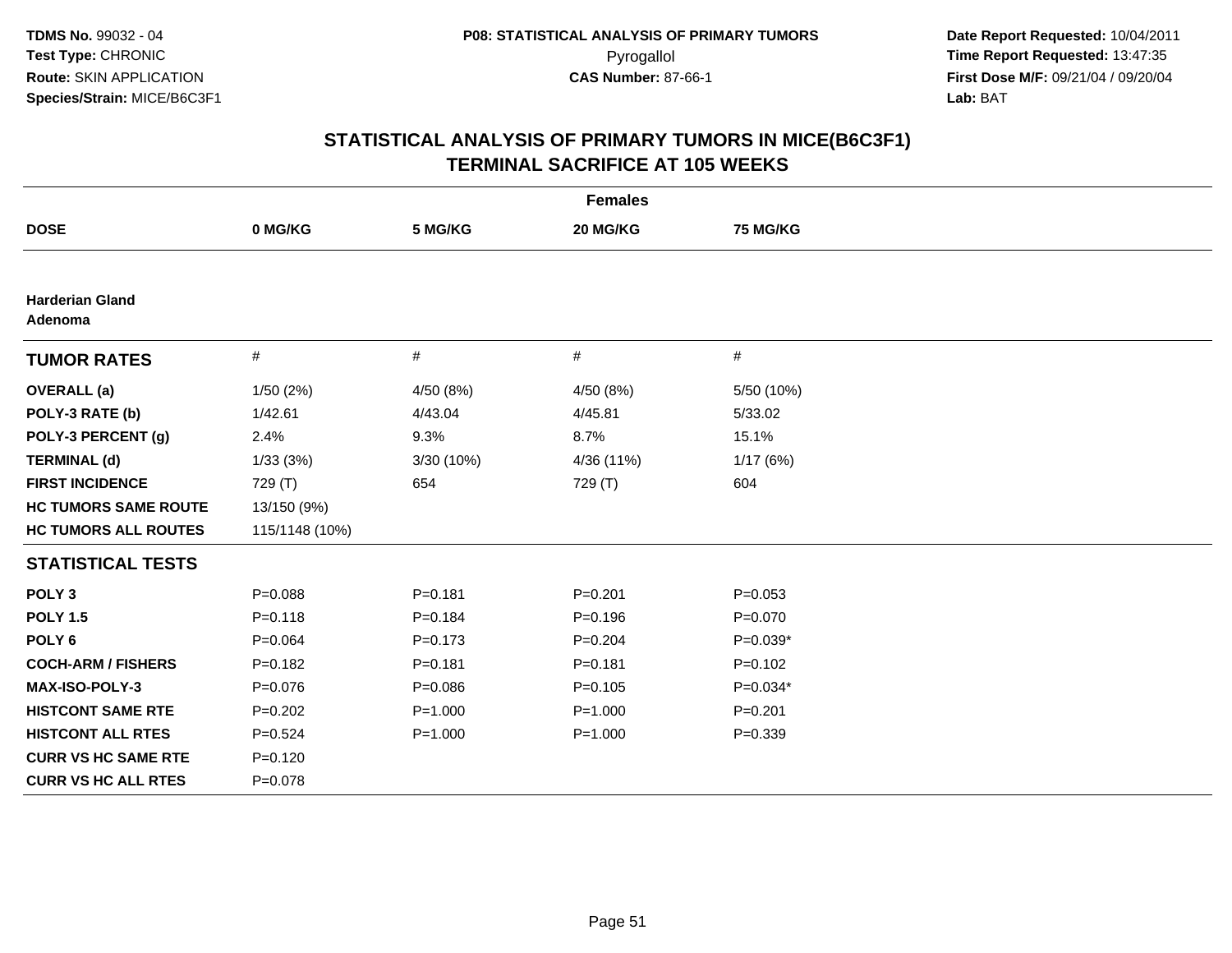| <b>Females</b>                      |              |             |             |                 |  |
|-------------------------------------|--------------|-------------|-------------|-----------------|--|
| <b>DOSE</b>                         | 0 MG/KG      | 5 MG/KG     | 20 MG/KG    | <b>75 MG/KG</b> |  |
|                                     |              |             |             |                 |  |
| <b>Harderian Gland</b><br>Carcinoma |              |             |             |                 |  |
| <b>TUMOR RATES</b>                  | $\#$         | #           | $\#$        | $\#$            |  |
| <b>OVERALL</b> (a)                  | 2/50(4%)     | 4/50 (8%)   | 4/50 (8%)   | 2/50(4%)        |  |
| POLY-3 RATE (b)                     | 2/42.61      | 4/43.12     | 4/46.54     | 2/32.40         |  |
| POLY-3 PERCENT (g)                  | 4.7%         | 9.3%        | 8.6%        | 6.2%            |  |
| <b>TERMINAL (d)</b>                 | 2/33(6%)     | 2/30(7%)    | 2/36(6%)    | 0/17(0%)        |  |
| <b>FIRST INCIDENCE</b>              | 729 (T)      | 644         | 597         | 604             |  |
| <b>HC TUMORS SAME ROUTE</b>         | 2/150(1%)    |             |             |                 |  |
| <b>HC TUMORS ALL ROUTES</b>         | 24/1148 (2%) |             |             |                 |  |
| <b>STATISTICAL TESTS</b>            |              |             |             |                 |  |
| POLY <sub>3</sub>                   | P=0.572N     | $P = 0.342$ | $P = 0.379$ | $P = 0.591$     |  |
| <b>POLY 1.5</b>                     | $P = 0.513N$ | $P = 0.346$ | $P = 0.367$ | $P = 0.635$     |  |
| POLY <sub>6</sub>                   | $P = 0.555$  | $P = 0.331$ | $P = 0.388$ | $P = 0.537$     |  |
| <b>COCH-ARM / FISHERS</b>           | $P = 0.411N$ | $P = 0.339$ | $P = 0.339$ | P=0.691N        |  |
| <b>MAX-ISO-POLY-3</b>               | $P = 0.505$  | $P = 0.206$ | $P = 0.243$ | $P = 0.401$     |  |
| <b>HISTCONT SAME RTE</b>            | $P=0.262$    | $P = 0.068$ | $P = 0.069$ | $P = 0.213$     |  |
| <b>HISTCONT ALL RTES</b>            | $P=0.035*$   | P<0.001**   | P<0.001**   | $P = 0.119$     |  |
| <b>CURR VS HC SAME RTE</b>          | $P=0.271$    |             |             |                 |  |
| <b>CURR VS HC ALL RTES</b>          | $P = 0.339$  |             |             |                 |  |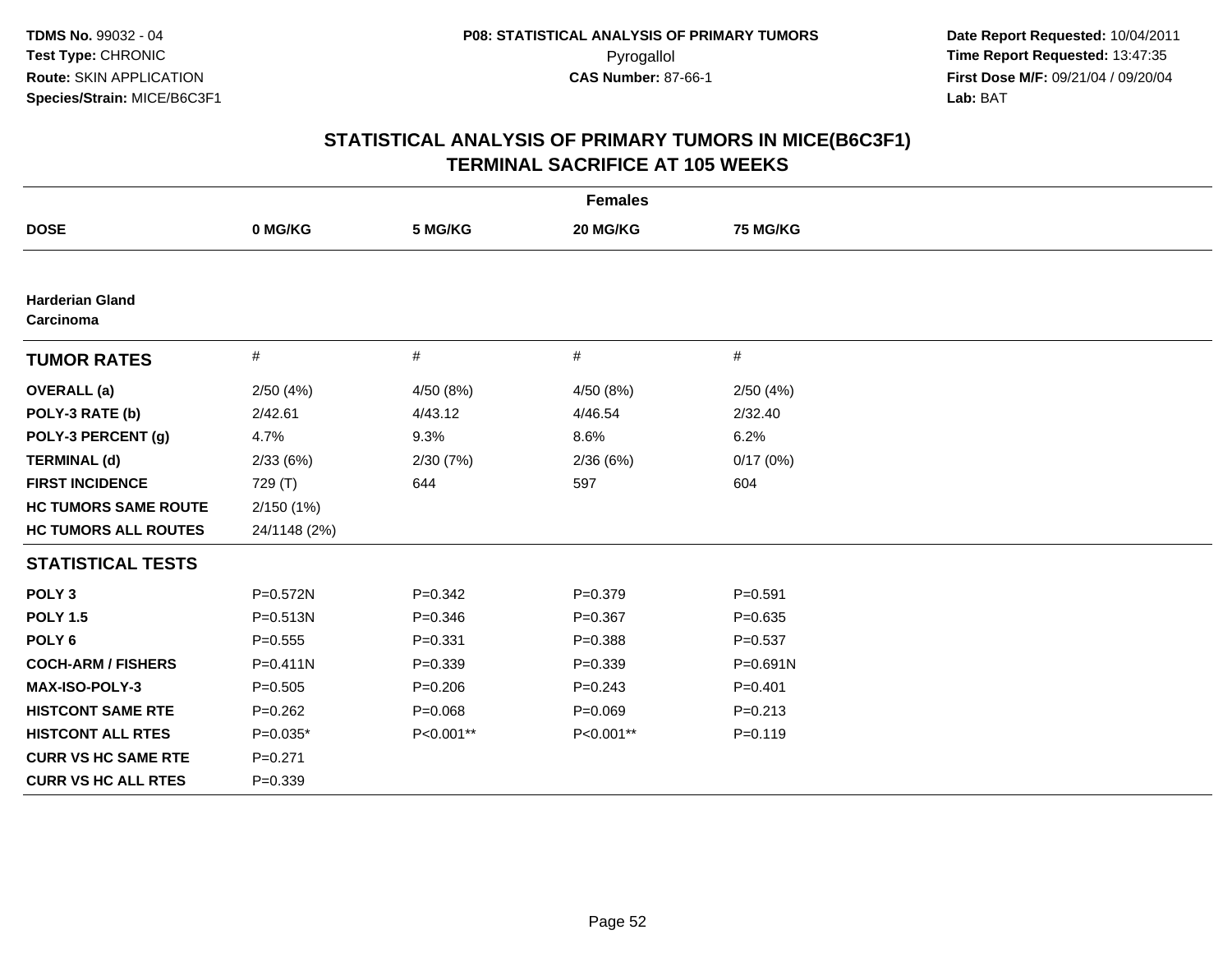| <b>Females</b>                                 |                |             |             |                 |  |  |
|------------------------------------------------|----------------|-------------|-------------|-----------------|--|--|
| <b>DOSE</b>                                    | 0 MG/KG        | 5 MG/KG     | 20 MG/KG    | <b>75 MG/KG</b> |  |  |
|                                                |                |             |             |                 |  |  |
| <b>Harderian Gland</b><br>Carcinoma or Adenoma |                |             |             |                 |  |  |
| <b>TUMOR RATES</b>                             | $\#$           | $\#$        | $\#$        | $\#$            |  |  |
| <b>OVERALL</b> (a)                             | 3/50(6%)       | 8/50 (16%)  | 8/50 (16%)  | 6/50 (12%)      |  |  |
| POLY-3 RATE (b)                                | 3/42.61        | 8/43.40     | 8/46.54     | 6/33.45         |  |  |
| POLY-3 PERCENT (g)                             | 7%             | 18.4%       | 17.2%       | 17.9%           |  |  |
| <b>TERMINAL (d)</b>                            | 3/33 (9%)      | 5/30 (17%)  | 6/36 (17%)  | 1/17(6%)        |  |  |
| <b>FIRST INCIDENCE</b>                         | 729 (T)        | 644         | 597         | 604             |  |  |
| <b>HC TUMORS SAME ROUTE</b>                    | 15/150 (10%)   |             |             |                 |  |  |
| <b>HC TUMORS ALL ROUTES</b>                    | 139/1148 (12%) |             |             |                 |  |  |
| <b>STATISTICAL TESTS</b>                       |                |             |             |                 |  |  |
| POLY <sub>3</sub>                              | $P=0.282$      | $P=0.102$   | $P = 0.128$ | $P = 0.137$     |  |  |
| <b>POLY 1.5</b>                                | $P = 0.361$    | $P=0.105$   | $P=0.120$   | $P = 0.174$     |  |  |
| POLY <sub>6</sub>                              | $P = 0.212$    | $P = 0.096$ | $P = 0.135$ | $P = 0.102$     |  |  |
| <b>COCH-ARM / FISHERS</b>                      | $P=0.507$      | $P = 0.100$ | $P=0.100$   | $P = 0.243$     |  |  |
| <b>MAX-ISO-POLY-3</b>                          | $P = 0.214$    | $P=0.057$   | $P = 0.081$ | $P = 0.096$     |  |  |
| <b>HISTCONT SAME RTE</b>                       | $P = 0.321$    | $P=0.157$   | $P = 0.186$ | $P=0.222$       |  |  |
| <b>HISTCONT ALL RTES</b>                       | $P=0.344$      | $P=0.205$   | $P = 0.268$ | $P = 0.307$     |  |  |
| <b>CURR VS HC SAME RTE</b>                     | $P = 0.498$    |             |             |                 |  |  |
| <b>CURR VS HC ALL RTES</b>                     | $P = 0.250$    |             |             |                 |  |  |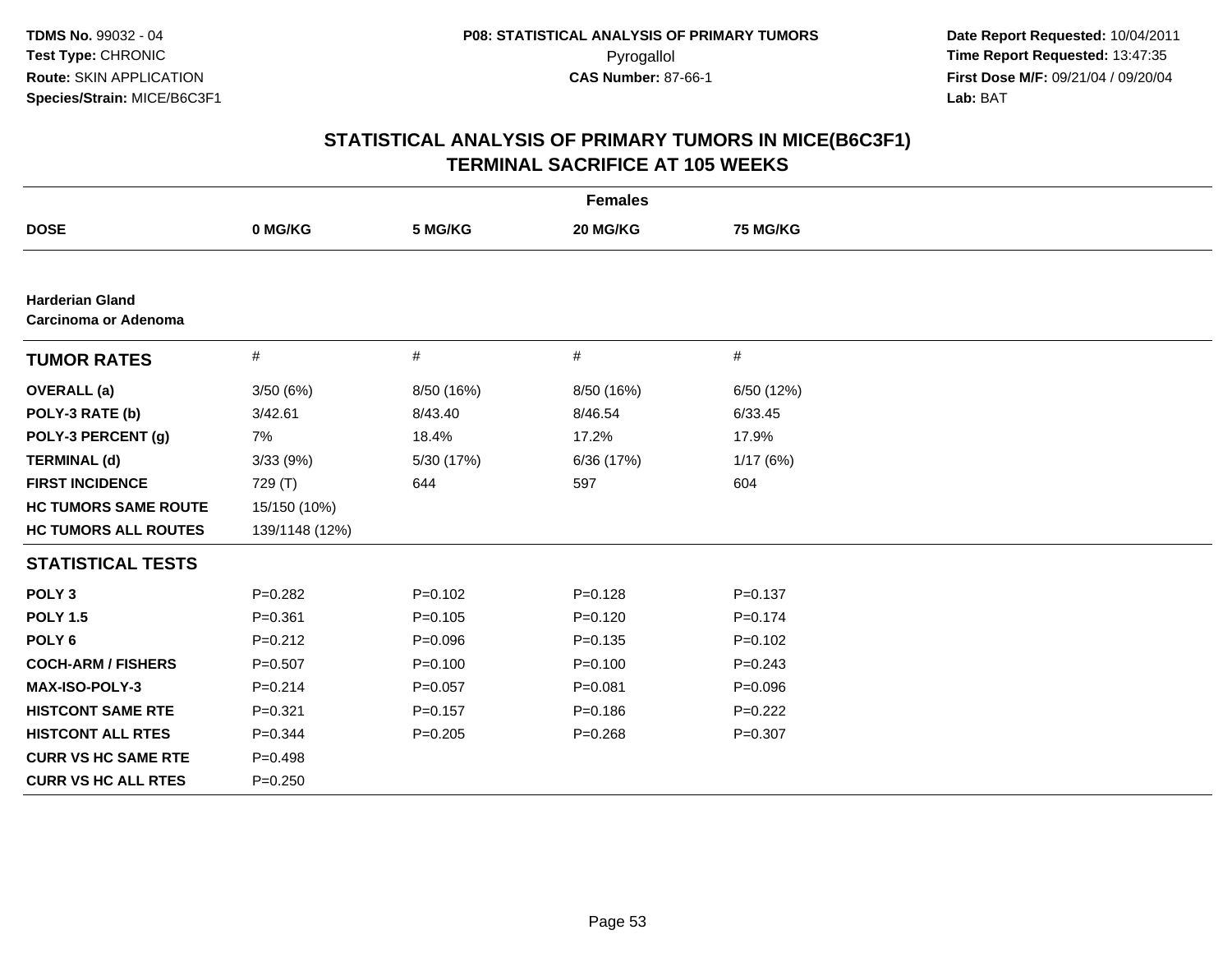| <b>Females</b>                |              |             |             |                 |  |
|-------------------------------|--------------|-------------|-------------|-----------------|--|
| <b>DOSE</b>                   | 0 MG/KG      | 5 MG/KG     | 20 MG/KG    | <b>75 MG/KG</b> |  |
|                               |              |             |             |                 |  |
| Islets, Pancreatic<br>Adenoma |              |             |             |                 |  |
| <b>TUMOR RATES</b>            |              |             |             |                 |  |
| <b>OVERALL</b> (a)            | 1/50(2%)     | 3/50(6%)    | 0/50(0%)    | 0/50(0%)        |  |
| POLY-3 RATE (b)               | 1/42.61      | 3/42.81     | 0/45.81     | 0/31.78         |  |
| POLY-3 PERCENT (g)            | 2.4%         | 7%          | 0%          | $0\%$           |  |
| <b>TERMINAL (d)</b>           | 1/33(3%)     | 2/30 (7%)   | 0/36(0%)    | 0/17(0%)        |  |
| <b>FIRST INCIDENCE</b>        | 729 (T)      | 718         | ---         | ---             |  |
| <b>HC TUMORS SAME ROUTE</b>   | 1/150 (1%)   |             |             |                 |  |
| <b>HC TUMORS ALL ROUTES</b>   | 10/1135 (1%) |             |             |                 |  |
| <b>STATISTICAL TESTS</b>      |              |             |             |                 |  |
| POLY <sub>3</sub>             | P=0.198N     | $P = 0.307$ | P=0.486N    | P=0.557N        |  |
| <b>POLY 1.5</b>               | P=0.186N     | $P = 0.311$ | P=0.489N    | $P = 0.534N$    |  |
| POLY <sub>6</sub>             | P=0.208N     | $P = 0.296$ | P=0.484N    | P=0.586N        |  |
| <b>COCH-ARM / FISHERS</b>     | P=0.165N     | $P = 0.309$ | P=0.500N    | $P = 0.500N$    |  |
| <b>MAX-ISO-POLY-3</b>         | P=0.232N     | $P = 0.155$ | P=0.158N    | P=0.228N        |  |
| <b>HISTCONT SAME RTE</b>      | $P = 0.571$  | $P = 0.066$ | $P = 1.000$ | $P = 1.000$     |  |
| <b>HISTCONT ALL RTES</b>      | $P=0.472$    | P<0.001**   | $P = 1.000$ | $P = 1.000$     |  |
| <b>CURR VS HC SAME RTE</b>    | $P = 0.343$  |             |             |                 |  |
| <b>CURR VS HC ALL RTES</b>    | $P = 0.401$  |             |             |                 |  |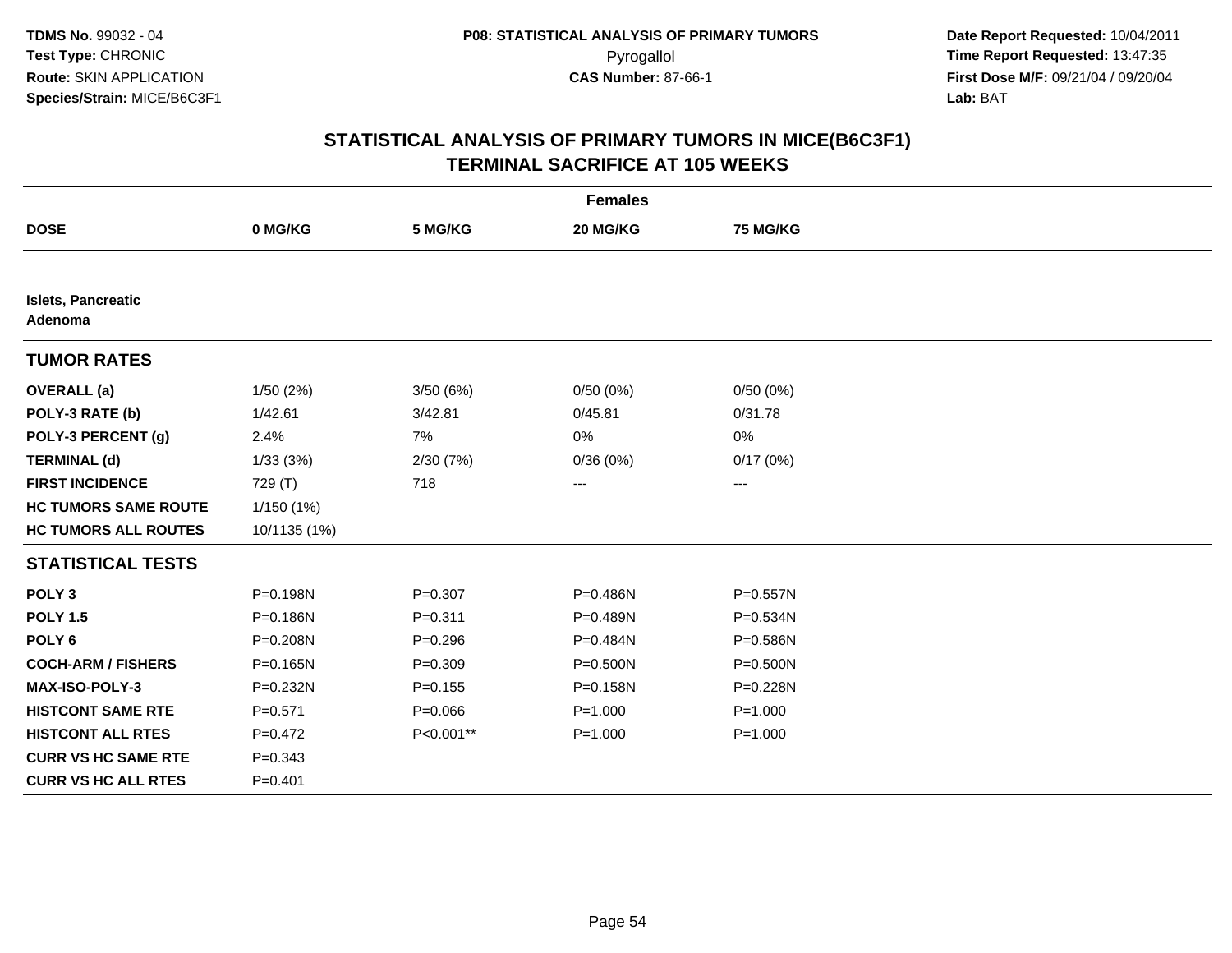| <b>Females</b>                                    |              |             |              |             |  |
|---------------------------------------------------|--------------|-------------|--------------|-------------|--|
| <b>DOSE</b>                                       | 0 MG/KG      | 5 MG/KG     | 20 MG/KG     | 75 MG/KG    |  |
|                                                   |              |             |              |             |  |
| <b>Islets, Pancreatic</b><br>Carcinoma or Adenoma |              |             |              |             |  |
| <b>TUMOR RATES</b>                                |              |             |              |             |  |
| <b>OVERALL</b> (a)                                | 1/50(2%)     | 3/50(6%)    | 0/50(0%)     | 0/50(0%)    |  |
| POLY-3 RATE (b)                                   | 1/42.61      | 3/42.81     | 0/45.81      | 0/31.78     |  |
| POLY-3 PERCENT (g)                                | 2.4%         | 7%          | 0%           | 0%          |  |
| <b>TERMINAL (d)</b>                               | 1/33(3%)     | 2/30(7%)    | 0/36(0%)     | 0/17(0%)    |  |
| <b>FIRST INCIDENCE</b>                            | 729 (T)      | 718         | ---          | ---         |  |
| <b>HC TUMORS SAME ROUTE</b>                       | 1/150 (1%)   |             |              |             |  |
| <b>HC TUMORS ALL ROUTES</b>                       | 13/1135 (1%) |             |              |             |  |
| <b>STATISTICAL TESTS</b>                          |              |             |              |             |  |
| POLY <sub>3</sub>                                 | P=0.198N     | $P = 0.307$ | P=0.486N     | P=0.557N    |  |
| <b>POLY 1.5</b>                                   | P=0.186N     | $P = 0.311$ | P=0.489N     | P=0.534N    |  |
| POLY <sub>6</sub>                                 | P=0.208N     | $P = 0.296$ | P=0.484N     | P=0.586N    |  |
| <b>COCH-ARM / FISHERS</b>                         | $P = 0.165N$ | $P=0.309$   | $P = 0.500N$ | P=0.500N    |  |
| <b>MAX-ISO-POLY-3</b>                             | P=0.232N     | $P=0.155$   | $P = 0.158N$ | P=0.228N    |  |
| <b>HISTCONT SAME RTE</b>                          | $P = 0.571$  | $P = 0.066$ | $P = 1.000$  | $P = 1.000$ |  |
| <b>HISTCONT ALL RTES</b>                          | $P = 0.560$  | P<0.001**   | $P = 1.000$  | $P = 1.000$ |  |
| <b>CURR VS HC SAME RTE</b>                        | $P = 0.343$  |             |              |             |  |
| <b>CURR VS HC ALL RTES</b>                        | $P = 0.557$  |             |              |             |  |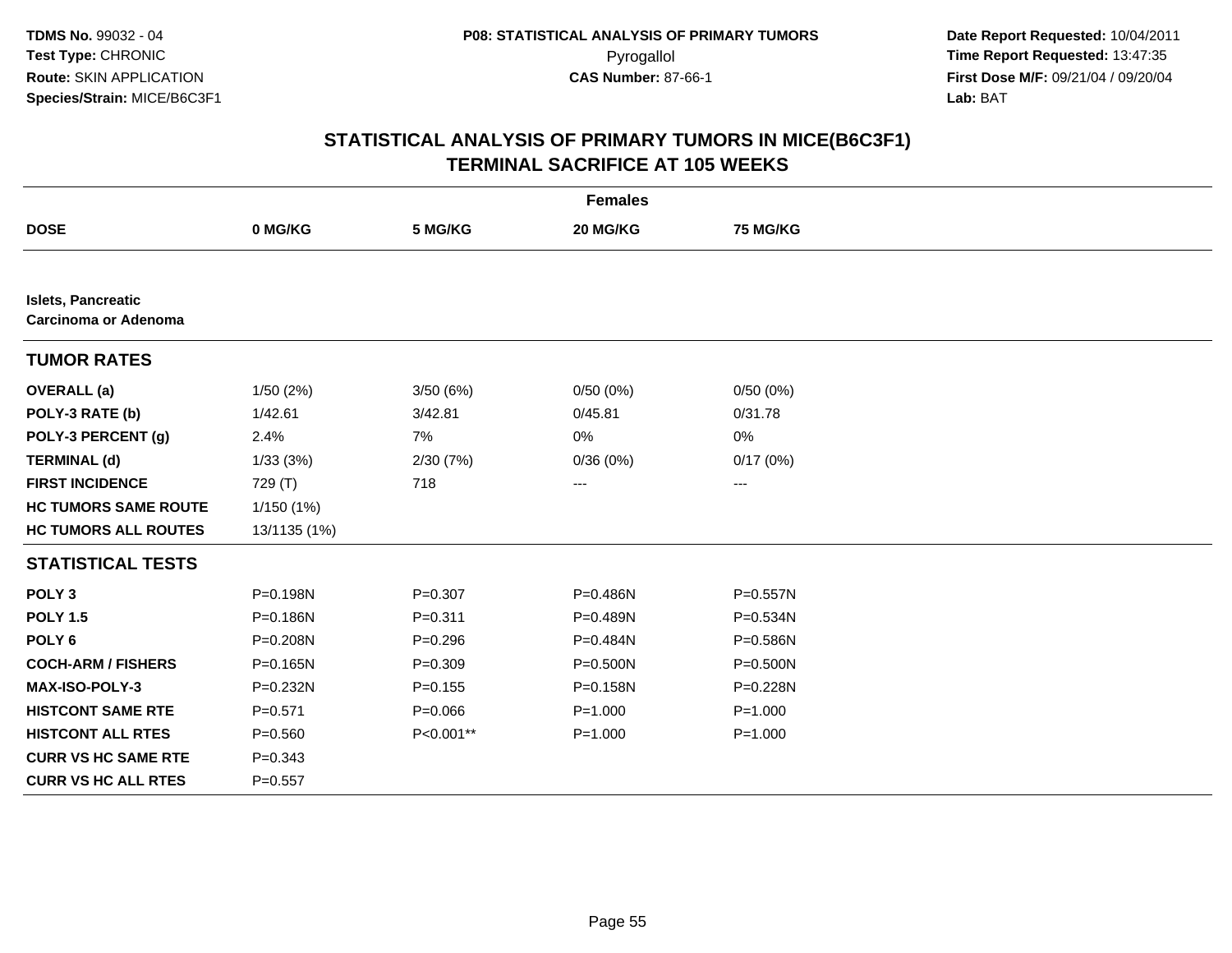| <b>Females</b>              |              |             |             |              |  |
|-----------------------------|--------------|-------------|-------------|--------------|--|
| <b>DOSE</b>                 | 0 MG/KG      | 5 MG/KG     | 20 MG/KG    | 75 MG/KG     |  |
|                             |              |             |             |              |  |
| Liver<br>Hemangiosarcoma    |              |             |             |              |  |
| <b>TUMOR RATES</b>          |              |             |             |              |  |
| <b>OVERALL</b> (a)          | 1/50(2%)     | 4/50 (8%)   | 2/50(4%)    | 1/50 (2%)    |  |
| POLY-3 RATE (b)             | 1/43.18      | 4/43.45     | 2/46.01     | 1/31.78      |  |
| POLY-3 PERCENT (g)          | 2.3%         | 9.2%        | 4.4%        | 3.2%         |  |
| <b>TERMINAL (d)</b>         | 0/33(0%)     | 2/30(7%)    | 1/36(3%)    | 1/17(6%)     |  |
| <b>FIRST INCIDENCE</b>      | 550          | 611         | 678         | 729 (T)      |  |
| <b>HC TUMORS SAME ROUTE</b> | 4/150 (3%)   |             |             |              |  |
| <b>HC TUMORS ALL ROUTES</b> | 12/1145 (1%) |             |             |              |  |
| <b>STATISTICAL TESTS</b>    |              |             |             |              |  |
| POLY <sub>3</sub>           | P=0.449N     | $P = 0.180$ | $P = 0.522$ | $P = 0.688$  |  |
| <b>POLY 1.5</b>             | $P = 0.401N$ | $P = 0.183$ | $P = 0.517$ | $P = 0.720$  |  |
| POLY <sub>6</sub>           | P=0.503N     | $P=0.172$   | $P = 0.524$ | $P = 0.645$  |  |
| <b>COCH-ARM / FISHERS</b>   | P=0.325N     | $P = 0.181$ | $P = 0.500$ | $P = 0.753N$ |  |
| MAX-ISO-POLY-3              | $P = 0.462$  | $P = 0.085$ | $P = 0.304$ | $P = 0.424$  |  |
| <b>HISTCONT SAME RTE</b>    | $P=0.428$    | $P=0.067$   | $P = 1.000$ | $P = 1.000$  |  |
| <b>HISTCONT ALL RTES</b>    | $P = 0.167$  | P<0.001**   | $P = 0.052$ | $P = 0.415$  |  |
| <b>CURR VS HC SAME RTE</b>  | $P = 0.834$  |             |             |              |  |
| <b>CURR VS HC ALL RTES</b>  | $P = 0.510$  |             |             |              |  |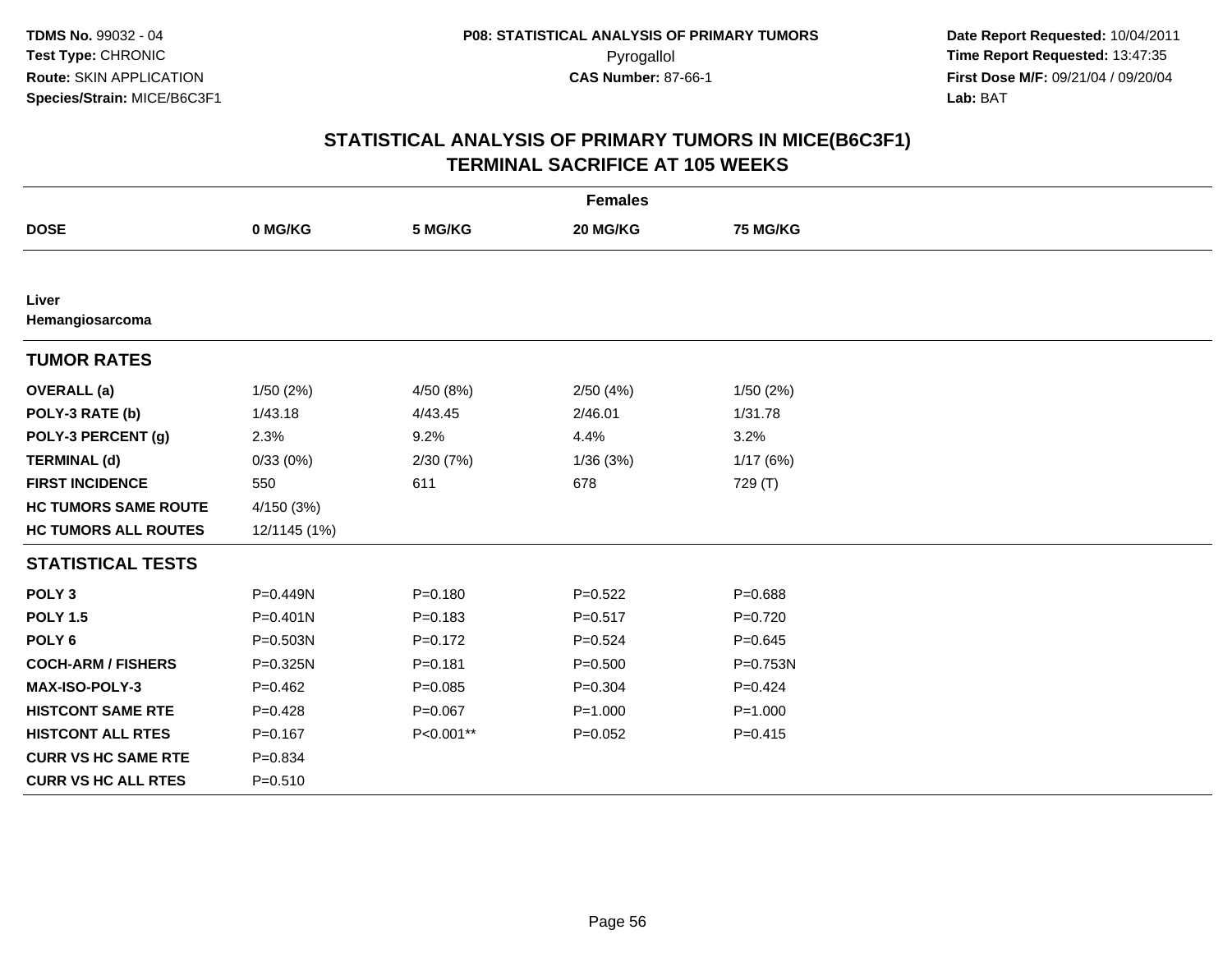| <b>Females</b>              |             |          |          |                          |  |
|-----------------------------|-------------|----------|----------|--------------------------|--|
| <b>DOSE</b>                 | 0 MG/KG     | 5 MG/KG  | 20 MG/KG | <b>75 MG/KG</b>          |  |
|                             |             |          |          |                          |  |
| Liver<br>Hepatoblastoma     |             |          |          |                          |  |
| <b>TUMOR RATES</b>          |             |          |          |                          |  |
| <b>OVERALL</b> (a)          | 1/50(2%)    | 1/50(2%) | 1/50(2%) | 0/50(0%)                 |  |
| POLY-3 RATE (b)             | 1/42.61     | 1/42.77  | 1/45.81  | 0/31.78                  |  |
| POLY-3 PERCENT (g)          | 2.4%        | 2.3%     | 2.2%     | 0%                       |  |
| <b>TERMINAL (d)</b>         | 0/33(0%)    | 1/30(3%) | 1/36(3%) | 0/17(0%)                 |  |
| <b>FIRST INCIDENCE</b>      | 728         | 729 (T)  | 729 (T)  | $\hspace{0.05cm} \ldots$ |  |
| <b>HC TUMORS SAME ROUTE</b> | 1/150(1%)   |          |          |                          |  |
| <b>HC TUMORS ALL ROUTES</b> | 3/1145 (0%) |          |          |                          |  |
| <b>STATISTICAL TESTS</b>    |             |          |          |                          |  |
| POLY <sub>3</sub>           | (n)         | (n)      | (n)      | (n)                      |  |
| <b>POLY 1.5</b>             | (n)         | (n)      | (n)      | (n)                      |  |
| POLY <sub>6</sub>           | (n)         | (n)      | (n)      | (n)                      |  |
| <b>COCH-ARM / FISHERS</b>   | (n)         | (n)      | (n)      | (n)                      |  |
| MAX-ISO-POLY-3              | (n)         | (n)      | (n)      | (n)                      |  |
| <b>HISTCONT SAME RTE</b>    | (n)         | (n)      | (n)      | (n)                      |  |
| <b>HISTCONT ALL RTES</b>    | (n)         | (n)      | (n)      | (n)                      |  |
| <b>CURR VS HC SAME RTE</b>  | (n)         |          |          |                          |  |
| <b>CURR VS HC ALL RTES</b>  | (n)         |          |          |                          |  |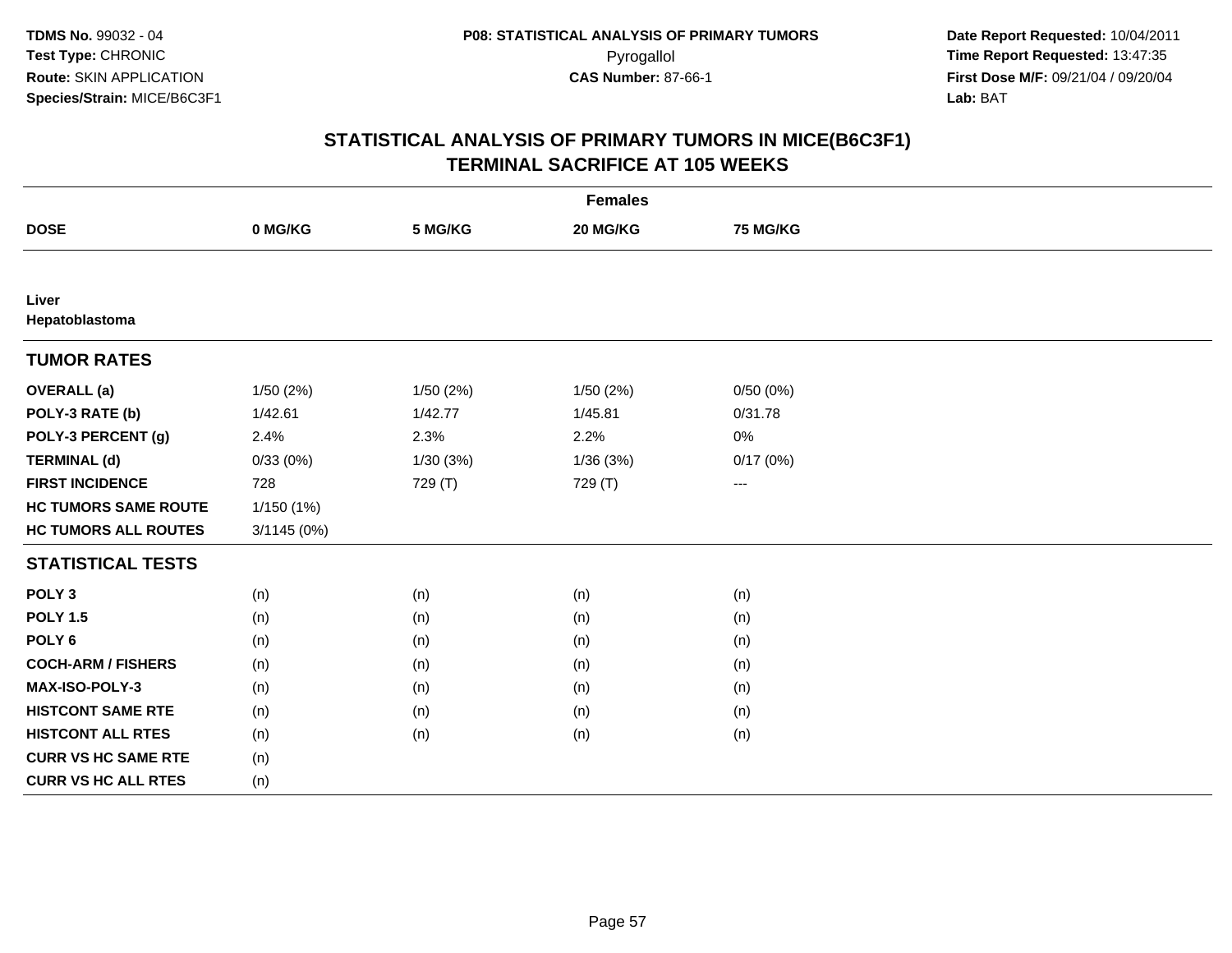| <b>Females</b>                         |                |             |             |             |  |
|----------------------------------------|----------------|-------------|-------------|-------------|--|
| <b>DOSE</b>                            | 0 MG/KG        | 5 MG/KG     | 20 MG/KG    | 75 MG/KG    |  |
|                                        |                |             |             |             |  |
| Liver<br><b>Hepatocellular Adenoma</b> |                |             |             |             |  |
| <b>TUMOR RATES</b>                     |                |             |             |             |  |
| <b>OVERALL</b> (a)                     | 30/50 (60%)    | 35/50 (70%) | 34/50 (68%) | 15/50 (30%) |  |
| POLY-3 RATE (b)                        | 30/44.22       | 35/46.76    | 34/46.84    | 15/34.16    |  |
| POLY-3 PERCENT (g)                     | 67.8%          | 74.9%       | 72.6%       | 43.9%       |  |
| <b>TERMINAL (d)</b>                    | 25/33 (76%)    | 24/30 (80%) | 28/36 (78%) | 8/17 (47%)  |  |
| <b>FIRST INCIDENCE</b>                 | 557            | 542         | 597         | 487         |  |
| <b>HC TUMORS SAME ROUTE</b>            | 83/150 (55%)   |             |             |             |  |
| <b>HC TUMORS ALL ROUTES</b>            | 350/1145 (31%) |             |             |             |  |
| <b>STATISTICAL TESTS</b>               |                |             |             |             |  |
| POLY <sub>3</sub>                      | P=0.004N**     | $P = 0.298$ | $P = 0.391$ | P=0.022N*   |  |
| <b>POLY 1.5</b>                        | P<0.001N**     | $P=0.278$   | $P=0.364$   | P=0.007N**  |  |
| POLY <sub>6</sub>                      | P=0.026N*      | $P=0.294$   | $P = 0.396$ | P=0.075N    |  |
| <b>COCH-ARM / FISHERS</b>              | P<0.001N**     | $P = 0.201$ | $P = 0.266$ | P=0.002N**  |  |
| <b>MAX-ISO-POLY-3</b>                  | P=0.007N**     | $P=0.227$   | $P=0.309$   | P=0.022N*   |  |
| <b>HISTCONT SAME RTE</b>               | $P = 0.608$    | $P=0.085$   | $P = 0.111$ | $P = 1.000$ |  |
| <b>HISTCONT ALL RTES</b>               | $P=0.179$      | P=0.004**   | P=0.005**   | $P = 0.317$ |  |
| <b>CURR VS HC SAME RTE</b>             | $P = 0.391$    |             |             |             |  |
| <b>CURR VS HC ALL RTES</b>             | P<0.001**      |             |             |             |  |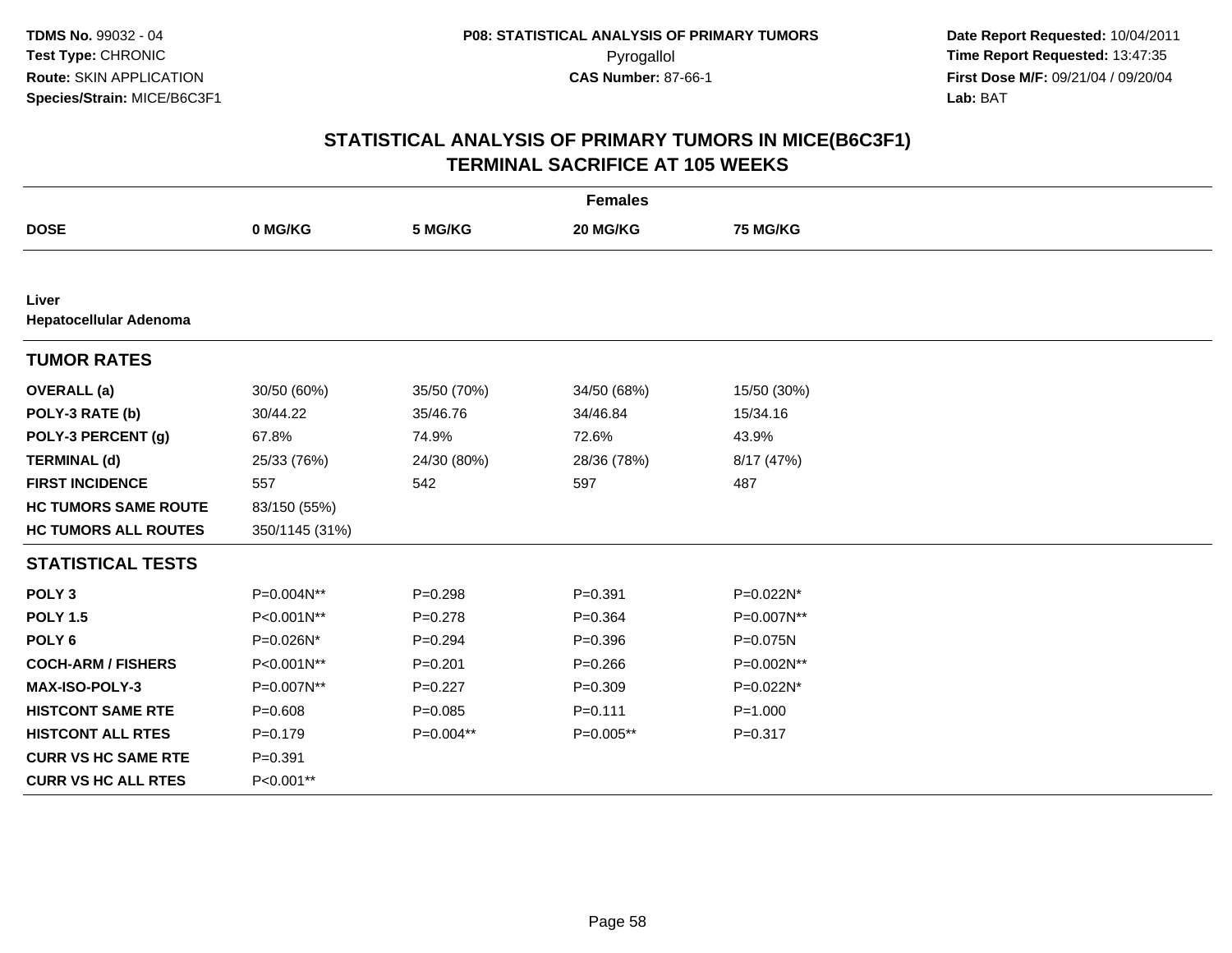| <b>Females</b>                           |                |             |             |             |  |
|------------------------------------------|----------------|-------------|-------------|-------------|--|
| <b>DOSE</b>                              | 0 MG/KG        | 5 MG/KG     | 20 MG/KG    | 75 MG/KG    |  |
|                                          |                |             |             |             |  |
| Liver<br><b>Hepatocellular Carcinoma</b> |                |             |             |             |  |
| <b>TUMOR RATES</b>                       |                |             |             |             |  |
| <b>OVERALL</b> (a)                       | 17/50 (34%)    | 26/50 (52%) | 20/50 (40%) | 8/50 (16%)  |  |
| POLY-3 RATE (b)                          | 17/44.56       | 26/46.22    | 20/47.33    | 8/34.22     |  |
| POLY-3 PERCENT (g)                       | 38.2%          | 56.3%       | 42.3%       | 23.4%       |  |
| <b>TERMINAL (d)</b>                      | 11/33 (33%)    | 15/30 (50%) | 16/36 (44%) | 2/17(12%)   |  |
| <b>FIRST INCIDENCE</b>                   | 557            | 582         | 542         | 487         |  |
| <b>HC TUMORS SAME ROUTE</b>              | 34/150 (23%)   |             |             |             |  |
| <b>HC TUMORS ALL ROUTES</b>              | 127/1145 (11%) |             |             |             |  |
| <b>STATISTICAL TESTS</b>                 |                |             |             |             |  |
| POLY <sub>3</sub>                        | P=0.020N*      | $P = 0.061$ | $P=0.425$   | P=0.124N    |  |
| <b>POLY 1.5</b>                          | P=0.007N**     | $P = 0.061$ | $P=0.407$   | P=0.072N    |  |
| POLY <sub>6</sub>                        | P=0.055N       | $P = 0.058$ | $P=0.428$   | P=0.214N    |  |
| <b>COCH-ARM / FISHERS</b>                | P<0.001N**     | $P=0.053$   | $P = 0.339$ | P=0.032N*   |  |
| <b>MAX-ISO-POLY-3</b>                    | P=0.033N*      | $P=0.041*$  | $P = 0.347$ | P=0.105N    |  |
| <b>HISTCONT SAME RTE</b>                 | $P=0.446$      | $P = 0.068$ | $P = 0.173$ | $P = 1.000$ |  |
| <b>HISTCONT ALL RTES</b>                 | $P=0.076$      | P<0.001**   | P<0.001**   | $P=0.164$   |  |
| <b>CURR VS HC SAME RTE</b>               | $P = 0.327$    |             |             |             |  |
| <b>CURR VS HC ALL RTES</b>               | P<0.001**      |             |             |             |  |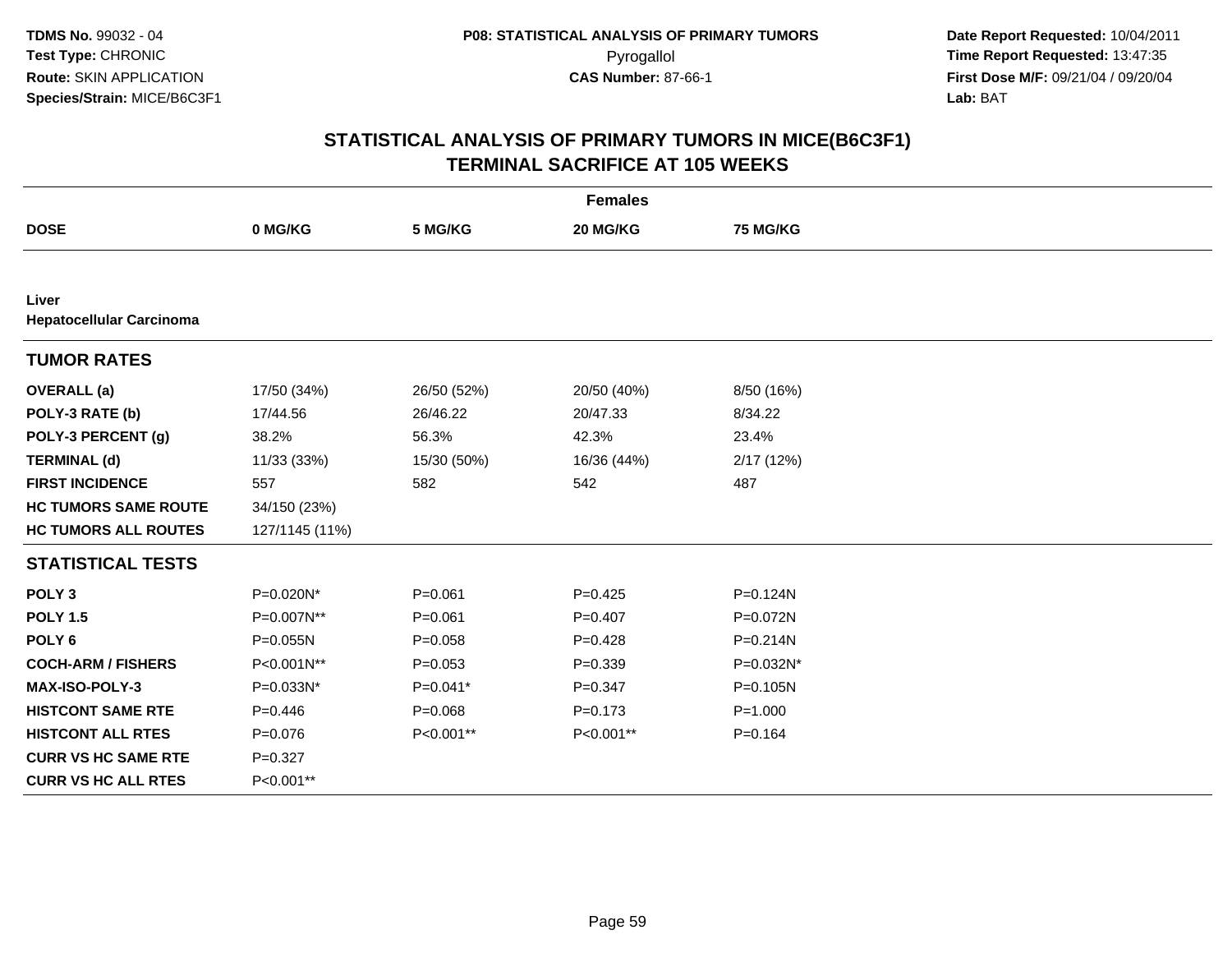|                                                     |                |             | <b>Females</b> |                 |  |
|-----------------------------------------------------|----------------|-------------|----------------|-----------------|--|
| <b>DOSE</b>                                         | 0 MG/KG        | 5 MG/KG     | 20 MG/KG       | <b>75 MG/KG</b> |  |
|                                                     |                |             |                |                 |  |
| Liver<br>Hepatocellular Carcinoma or Hepatoblastoma |                |             |                |                 |  |
| <b>TUMOR RATES</b>                                  |                |             |                |                 |  |
| <b>OVERALL</b> (a)                                  | 18/50 (36%)    | 26/50 (52%) | 20/50 (40%)    | 8/50 (16%)      |  |
| POLY-3 RATE (b)                                     | 18/44.56       | 26/46.22    | 20/47.33       | 8/34.22         |  |
| POLY-3 PERCENT (g)                                  | 40.4%          | 56.3%       | 42.3%          | 23.4%           |  |
| <b>TERMINAL (d)</b>                                 | 11/33 (33%)    | 15/30 (50%) | 16/36 (44%)    | 2/17(12%)       |  |
| <b>FIRST INCIDENCE</b>                              | 557            | 582         | 542            | 487             |  |
| <b>HC TUMORS SAME ROUTE</b>                         | 35/150 (23%)   |             |                |                 |  |
| <b>HC TUMORS ALL ROUTES</b>                         | 130/1145 (11%) |             |                |                 |  |
| <b>STATISTICAL TESTS</b>                            |                |             |                |                 |  |
| POLY <sub>3</sub>                                   | P=0.015N*      | $P=0.093$   | $P = 0.512$    | P=0.087N        |  |
| <b>POLY 1.5</b>                                     | P=0.005N**     | $P = 0.093$ | $P=0.492$      | P=0.047N*       |  |
| POLY <sub>6</sub>                                   | P=0.043N*      | $P = 0.089$ | $P = 0.516$    | P=0.162N        |  |
| <b>COCH-ARM / FISHERS</b>                           | P<0.001N**     | $P=0.079$   | $P = 0.418$    | P=0.020N*       |  |
| MAX-ISO-POLY-3                                      | P=0.024N*      | $P = 0.065$ | $P=0.428$      | P=0.076N        |  |
| <b>HISTCONT SAME RTE</b>                            | $P=0.455$      | $P = 0.070$ | $P = 0.181$    | $P = 1.000$     |  |
| <b>HISTCONT ALL RTES</b>                            | $P=0.082$      | P<0.001**   | P<0.001**      | $P = 0.177$     |  |
| <b>CURR VS HC SAME RTE</b>                          | $P = 0.276$    |             |                |                 |  |
| <b>CURR VS HC ALL RTES</b>                          | P<0.001**      |             |                |                 |  |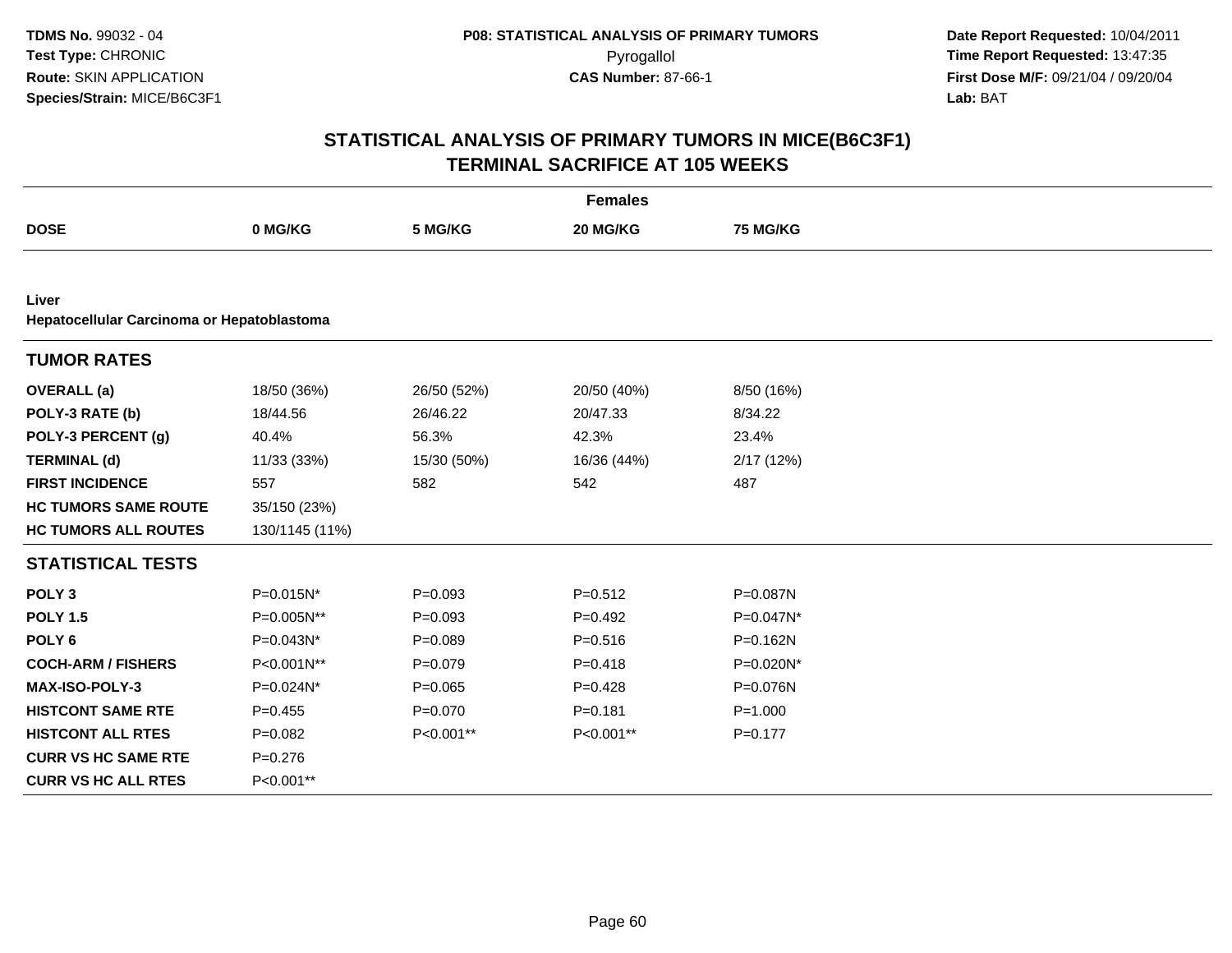|                                                             |                |             | <b>Females</b> |                 |  |
|-------------------------------------------------------------|----------------|-------------|----------------|-----------------|--|
| <b>DOSE</b>                                                 | 0 MG/KG        | 5 MG/KG     | 20 MG/KG       | <b>75 MG/KG</b> |  |
|                                                             |                |             |                |                 |  |
| Liver<br>Hepatocellular Carcinoma or Hepatocellular Adenoma |                |             |                |                 |  |
| <b>TUMOR RATES</b>                                          |                |             |                |                 |  |
| <b>OVERALL</b> (a)                                          | 35/50 (70%)    | 42/50 (84%) | 39/50 (78%)    | 19/50 (38%)     |  |
| POLY-3 RATE (b)                                             | 35/45.19       | 42/48.63    | 39/47.71       | 19/35.29        |  |
| POLY-3 PERCENT (g)                                          | 77.5%          | 86.4%       | 81.8%          | 53.8%           |  |
| <b>TERMINAL (d)</b>                                         | 26/33 (79%)    | 25/30 (83%) | 31/36 (86%)    | 9/17 (53%)      |  |
| <b>FIRST INCIDENCE</b>                                      | 557            | 542         | 542            | 487             |  |
| <b>HC TUMORS SAME ROUTE</b>                                 | 92/150 (61%)   |             |                |                 |  |
| <b>HC TUMORS ALL ROUTES</b>                                 | 409/1145 (36%) |             |                |                 |  |
| <b>STATISTICAL TESTS</b>                                    |                |             |                |                 |  |
| POLY <sub>3</sub>                                           | P<0.001N**     | $P = 0.188$ | $P = 0.395$    | P=0.015N*       |  |
| <b>POLY 1.5</b>                                             | P<0.001N**     | $P = 0.146$ | $P = 0.364$    | P=0.004N**      |  |
| POLY <sub>6</sub>                                           | P=0.013N*      | $P = 0.230$ | $P = 0.389$    | P=0.064N        |  |
| <b>COCH-ARM / FISHERS</b>                                   | P<0.001N**     | $P=0.077$   | $P=0.247$      | P<0.001N**      |  |
| <b>MAX-ISO-POLY-3</b>                                       | P<0.001N**     | $P = 0.130$ | $P = 0.301$    | P=0.015N*       |  |
| <b>HISTCONT SAME RTE</b>                                    | $P = 0.529$    | $P = 0.083$ | $P = 0.130$    | $P = 1.000$     |  |
| <b>HISTCONT ALL RTES</b>                                    | $P = 0.126$    | P<0.001**   | $P=0.003**$    | $P=0.243$       |  |
| <b>CURR VS HC SAME RTE</b>                                  | $P = 0.281$    |             |                |                 |  |
| <b>CURR VS HC ALL RTES</b>                                  | P<0.001**      |             |                |                 |  |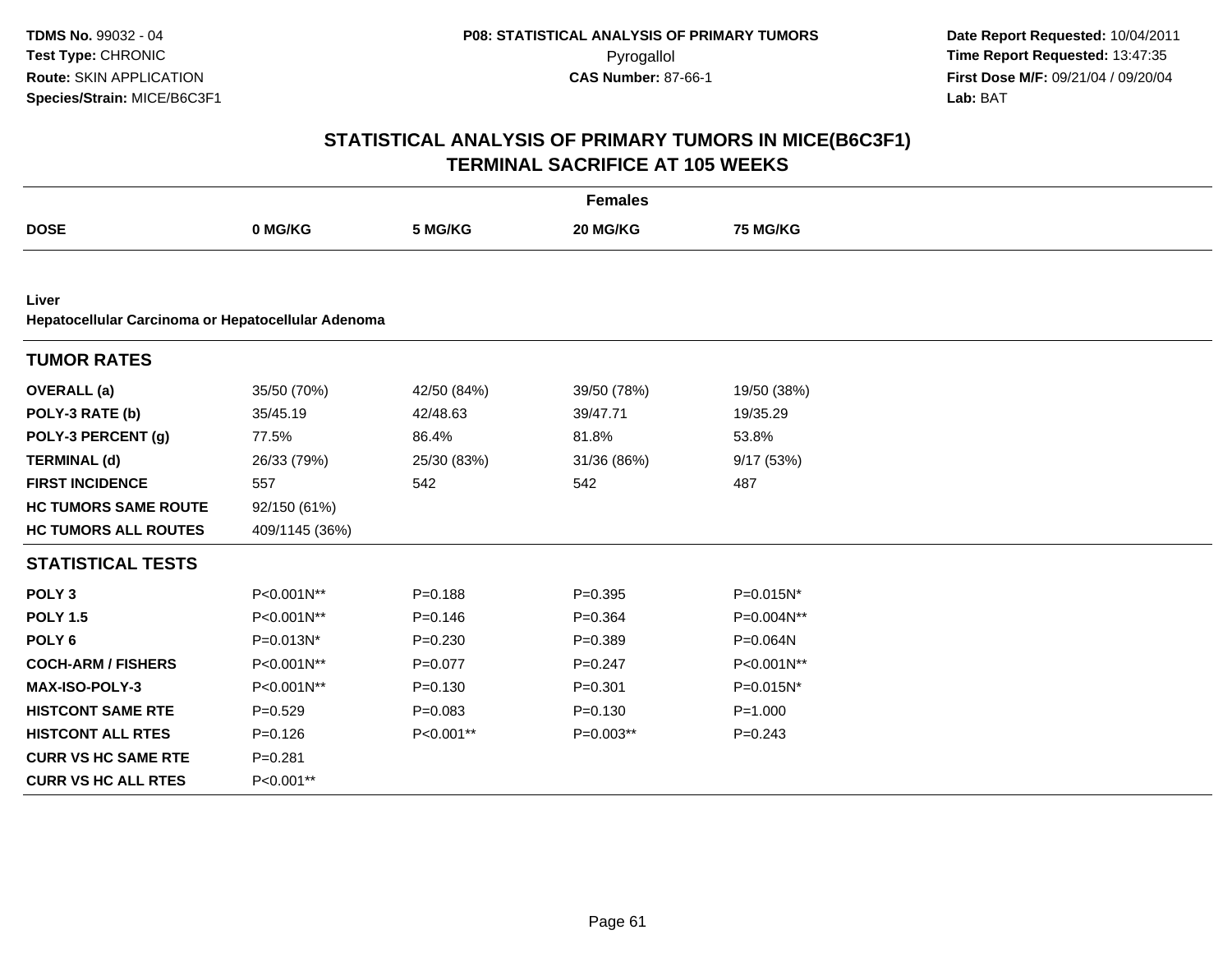|                                                                     |                |             | <b>Females</b> |                 |
|---------------------------------------------------------------------|----------------|-------------|----------------|-----------------|
| <b>DOSE</b>                                                         | 0 MG/KG        | 5 MG/KG     | 20 MG/KG       | <b>75 MG/KG</b> |
|                                                                     |                |             |                |                 |
| Liver                                                               |                |             |                |                 |
| Hepatocellular Carcinoma, Hepatocellular Adenoma, or Hepatoblastoma |                |             |                |                 |
| <b>TUMOR RATES</b>                                                  |                |             |                |                 |
| <b>OVERALL</b> (a)                                                  | 35/50 (70%)    | 42/50 (84%) | 39/50 (78%)    | 19/50 (38%)     |
| POLY-3 RATE (b)                                                     | 35/45.19       | 42/48.63    | 39/47.71       | 19/35.29        |
| POLY-3 PERCENT (g)                                                  | 77.5%          | 86.4%       | 81.8%          | 53.8%           |
| <b>TERMINAL (d)</b>                                                 | 26/33 (79%)    | 25/30 (83%) | 31/36 (86%)    | 9/17(53%)       |
| <b>FIRST INCIDENCE</b>                                              | 557            | 542         | 542            | 487             |
| <b>HC TUMORS SAME ROUTE</b>                                         | 92/150 (61%)   |             |                |                 |
| <b>HC TUMORS ALL ROUTES</b>                                         | 409/1145 (36%) |             |                |                 |
| <b>STATISTICAL TESTS</b>                                            |                |             |                |                 |
| POLY <sub>3</sub>                                                   | P<0.001N**     | $P = 0.188$ | $P = 0.395$    | P=0.015N*       |
| <b>POLY 1.5</b>                                                     | P<0.001N**     | $P = 0.146$ | $P = 0.364$    | P=0.004N**      |
| POLY <sub>6</sub>                                                   | P=0.013N*      | $P = 0.230$ | $P = 0.389$    | P=0.064N        |
| <b>COCH-ARM / FISHERS</b>                                           | P<0.001N**     | $P = 0.077$ | $P = 0.247$    | P<0.001N**      |
| MAX-ISO-POLY-3                                                      | P<0.001N**     | $P = 0.130$ | $P = 0.301$    | P=0.015N*       |
| <b>HISTCONT SAME RTE</b>                                            | $P=0.529$      | $P = 0.083$ | $P = 0.130$    | $P = 1.000$     |
| <b>HISTCONT ALL RTES</b>                                            | $P = 0.126$    | P<0.001**   | P=0.003**      | $P = 0.243$     |
| <b>CURR VS HC SAME RTE</b>                                          | $P = 0.281$    |             |                |                 |
| <b>CURR VS HC ALL RTES</b>                                          | P<0.001**      |             |                |                 |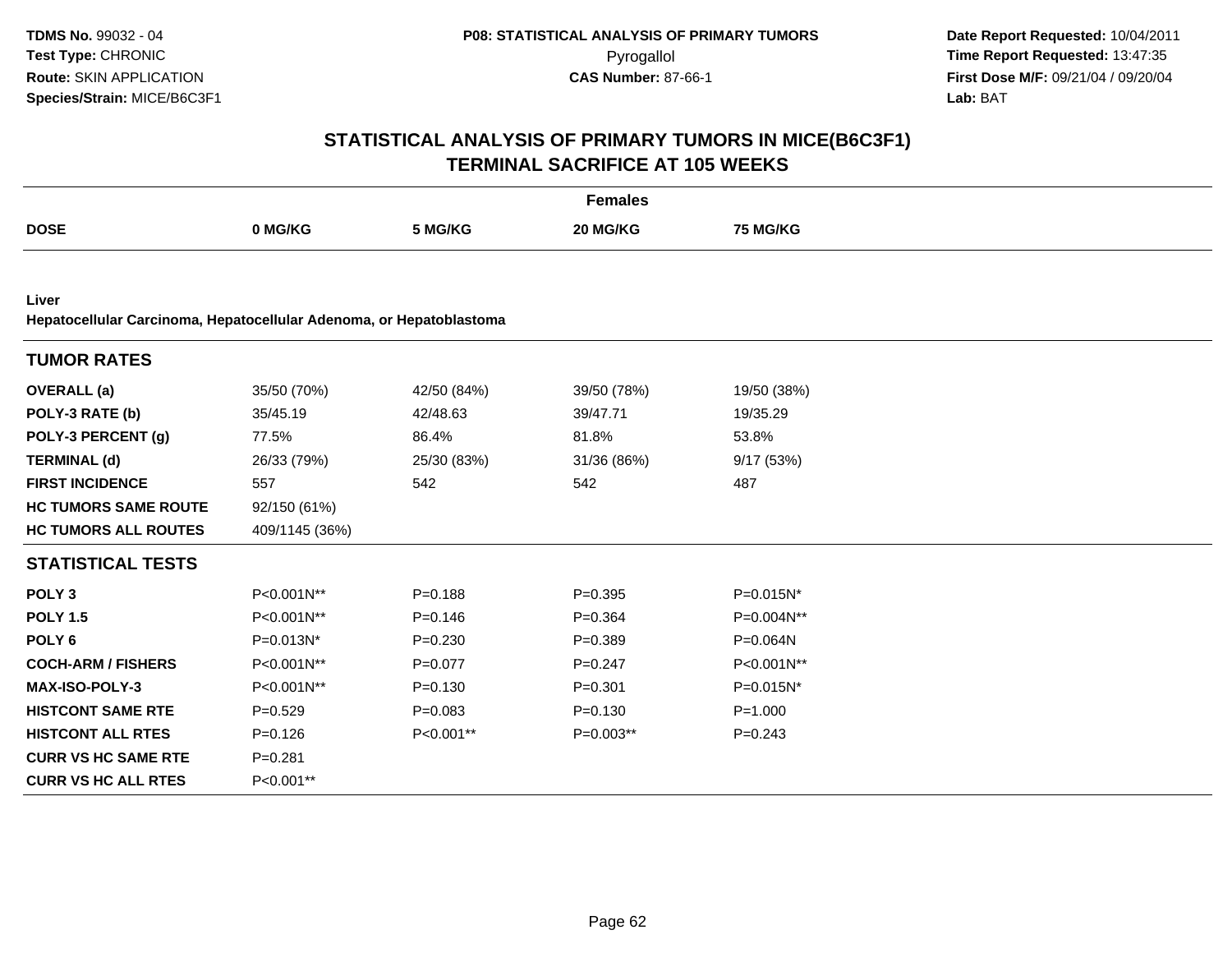|                                      |              |              | <b>Females</b> |                 |  |
|--------------------------------------|--------------|--------------|----------------|-----------------|--|
| <b>DOSE</b>                          | 0 MG/KG      | 5 MG/KG      | 20 MG/KG       | <b>75 MG/KG</b> |  |
|                                      |              |              |                |                 |  |
| Lung<br>Alveolar/Bronchiolar Adenoma |              |              |                |                 |  |
| <b>TUMOR RATES</b>                   |              |              |                |                 |  |
| <b>OVERALL</b> (a)                   | 2/50(4%)     | 1/50(2%)     | 2/50(4%)       | 2/50(4%)        |  |
| POLY-3 RATE (b)                      | 2/43.31      | 1/42.81      | 2/45.81        | 2/32.22         |  |
| POLY-3 PERCENT (g)                   | 4.6%         | 2.3%         | 4.4%           | 6.2%            |  |
| <b>TERMINAL (d)</b>                  | 1/33(3%)     | 0/30(0%)     | 2/36(6%)       | 1/17(6%)        |  |
| <b>FIRST INCIDENCE</b>               | 488          | 718          | 729 (T)        | 604             |  |
| <b>HC TUMORS SAME ROUTE</b>          | 4/150 (3%)   |              |                |                 |  |
| <b>HC TUMORS ALL ROUTES</b>          | 58/1146 (5%) |              |                |                 |  |
| <b>STATISTICAL TESTS</b>             |              |              |                |                 |  |
| POLY <sub>3</sub>                    | $P=0.409$    | P=0.504N     | P=0.674N       | $P = 0.582$     |  |
| <b>POLY 1.5</b>                      | $P = 0.456$  | P=0.498N     | P=0.678N       | $P = 0.630$     |  |
| POLY <sub>6</sub>                    | $P = 0.360$  | P=0.516N     | P=0.673N       | $P = 0.523$     |  |
| <b>COCH-ARM / FISHERS</b>            | $P = 0.539$  | $P = 0.500N$ | $P = 0.691N$   | $P = 0.691N$    |  |
| MAX-ISO-POLY-3                       | $P = 0.506$  | $P = 0.285N$ | P=0.477N       | $P=0.395$       |  |
| <b>HISTCONT SAME RTE</b>             | $P = 0.155$  | $P = 1.000$  | $P = 1.000$    | $P=0.269$       |  |
| <b>HISTCONT ALL RTES</b>             | $P=0.721$    | $P = 1.000$  | $P = 1.000$    | $P = 1.000$     |  |
| <b>CURR VS HC SAME RTE</b>           | $P = 0.590$  |              |                |                 |  |
| <b>CURR VS HC ALL RTES</b>           | $P=0.785$    |              |                |                 |  |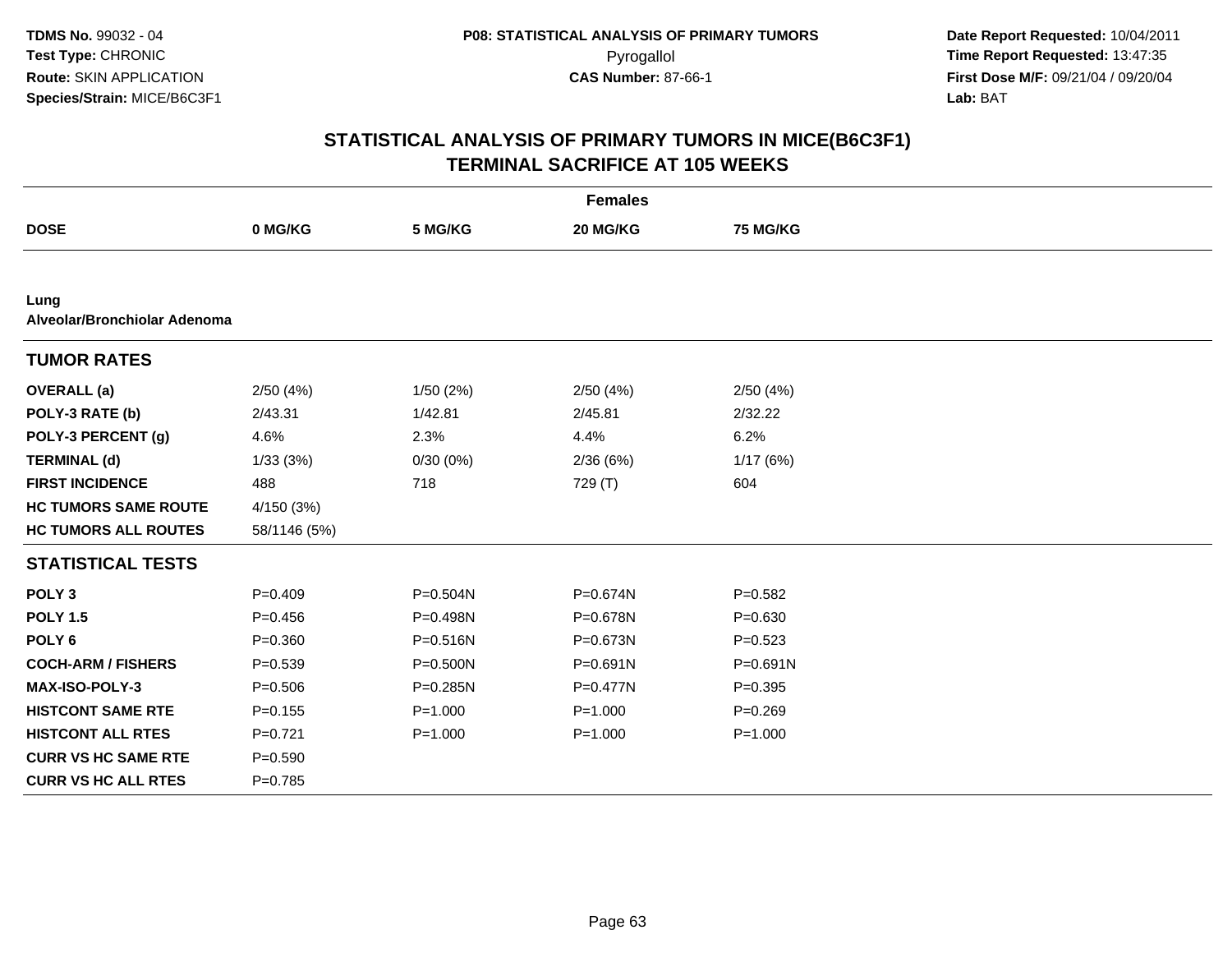|                                        |              |             | <b>Females</b> |                 |  |
|----------------------------------------|--------------|-------------|----------------|-----------------|--|
| <b>DOSE</b>                            | 0 MG/KG      | 5 MG/KG     | 20 MG/KG       | <b>75 MG/KG</b> |  |
|                                        |              |             |                |                 |  |
| Lung<br>Alveolar/Bronchiolar Carcinoma |              |             |                |                 |  |
| <b>TUMOR RATES</b>                     |              |             |                |                 |  |
| <b>OVERALL</b> (a)                     | 2/50(4%)     | 7/50 (14%)  | 4/50 (8%)      | 3/50 (6%)       |  |
| POLY-3 RATE (b)                        | 2/42.67      | 7/43.43     | 4/46.01        | 3/32.13         |  |
| POLY-3 PERCENT (g)                     | 4.7%         | 16.1%       | 8.7%           | 9.3%            |  |
| <b>TERMINAL (d)</b>                    | 1/33(3%)     | 4/30 (13%)  | 3/36(8%)       | 2/17(12%)       |  |
| <b>FIRST INCIDENCE</b>                 | 715          | 634         | 678            | 632             |  |
| <b>HC TUMORS SAME ROUTE</b>            | 10/150 (7%)  |             |                |                 |  |
| <b>HC TUMORS ALL ROUTES</b>            | 42/1146 (4%) |             |                |                 |  |
| <b>STATISTICAL TESTS</b>               |              |             |                |                 |  |
| POLY <sub>3</sub>                      | P=0.569N     | $P=0.082$   | $P = 0.373$    | $P = 0.374$     |  |
| <b>POLY 1.5</b>                        | $P = 0.501N$ | $P = 0.084$ | $P = 0.363$    | $P=0.425$       |  |
| POLY <sub>6</sub>                      | $P = 0.524$  | $P=0.076$   | $P = 0.378$    | $P = 0.314$     |  |
| <b>COCH-ARM / FISHERS</b>              | P=0.388N     | $P = 0.080$ | $P = 0.339$    | $P = 0.500$     |  |
| <b>MAX-ISO-POLY-3</b>                  | $P = 0.337$  | $P=0.041*$  | $P = 0.236$    | $P=0.246$       |  |
| <b>HISTCONT SAME RTE</b>               | $P = 0.393$  | $P=0.047*$  | $P = 1.000$    | $P = 0.485$     |  |
| <b>HISTCONT ALL RTES</b>               | $P = 0.131$  | P<0.001**   | $P=0.095$      | $P=0.164$       |  |
| <b>CURR VS HC SAME RTE</b>             | $P = 0.512$  |             |                |                 |  |
| <b>CURR VS HC ALL RTES</b>             | $P = 0.844$  |             |                |                 |  |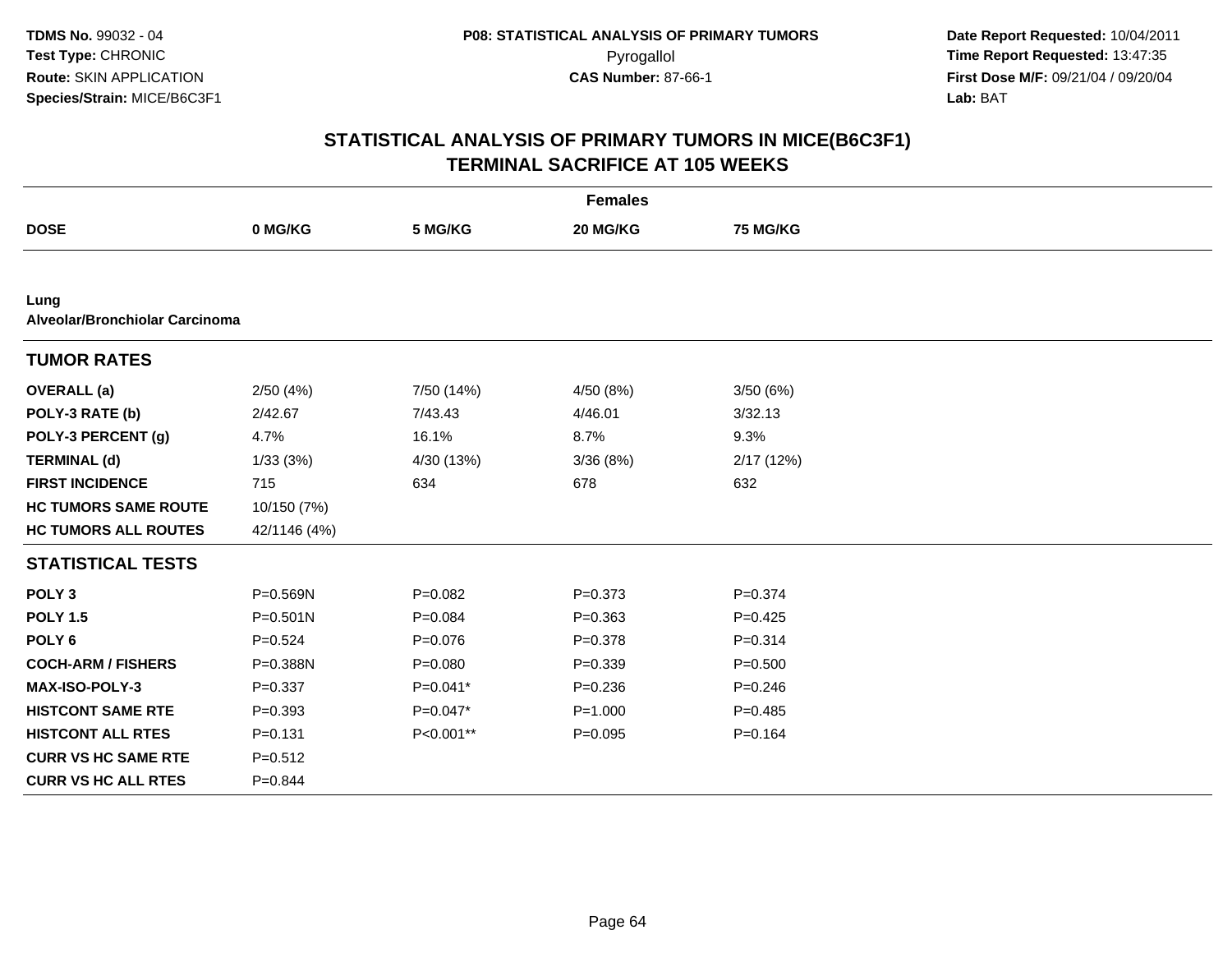|                                                                        |              |             | <b>Females</b> |             |  |
|------------------------------------------------------------------------|--------------|-------------|----------------|-------------|--|
| <b>DOSE</b>                                                            | 0 MG/KG      | 5 MG/KG     | 20 MG/KG       | 75 MG/KG    |  |
|                                                                        |              |             |                |             |  |
| Lung<br>Alveolar/Bronchiolar Carcinoma or Alveolar/Bronchiolar Adenoma |              |             |                |             |  |
| <b>TUMOR RATES</b>                                                     |              |             |                |             |  |
| <b>OVERALL</b> (a)                                                     | 4/50 (8%)    | 7/50 (14%)  | 6/50 (12%)     | 5/50 (10%)  |  |
| POLY-3 RATE (b)                                                        | 4/43.37      | 7/43.43     | 6/46.01        | 5/32.56     |  |
| POLY-3 PERCENT (g)                                                     | 9.2%         | 16.1%       | 13%            | 15.4%       |  |
| <b>TERMINAL (d)</b>                                                    | 2/33(6%)     | 4/30 (13%)  | 5/36 (14%)     | 3/17 (18%)  |  |
| <b>FIRST INCIDENCE</b>                                                 | 488          | 634         | 678            | 604         |  |
| <b>HC TUMORS SAME ROUTE</b>                                            | 14/150 (9%)  |             |                |             |  |
| <b>HC TUMORS ALL ROUTES</b>                                            | 96/1146 (8%) |             |                |             |  |
| <b>STATISTICAL TESTS</b>                                               |              |             |                |             |  |
| POLY <sub>3</sub>                                                      | $P=0.410$    | $P = 0.260$ | $P = 0.407$    | $P = 0.326$ |  |
| <b>POLY 1.5</b>                                                        | $P = 0.497$  | $P = 0.268$ | $P = 0.399$    | $P=0.395$   |  |
| POLY <sub>6</sub>                                                      | $P = 0.321$  | $P = 0.245$ | $P = 0.411$    | $P=0.252$   |  |
| <b>COCH-ARM / FISHERS</b>                                              | P=0.523N     | $P = 0.262$ | $P = 0.370$    | $P = 0.500$ |  |
| MAX-ISO-POLY-3                                                         | $P = 0.419$  | $P = 0.168$ | $P = 0.291$    | $P = 0.240$ |  |
| <b>HISTCONT SAME RTE</b>                                               | $P = 0.226$  | $P=0.079$   | $P=0.229$      | $P = 0.151$ |  |
| <b>HISTCONT ALL RTES</b>                                               | $P=0.172$    | $P=0.065$   | $P=0.221$      | $P = 0.178$ |  |
| <b>CURR VS HC SAME RTE</b>                                             | $P = 0.826$  |             |                |             |  |
| <b>CURR VS HC ALL RTES</b>                                             | $P=0.994$    |             |                |             |  |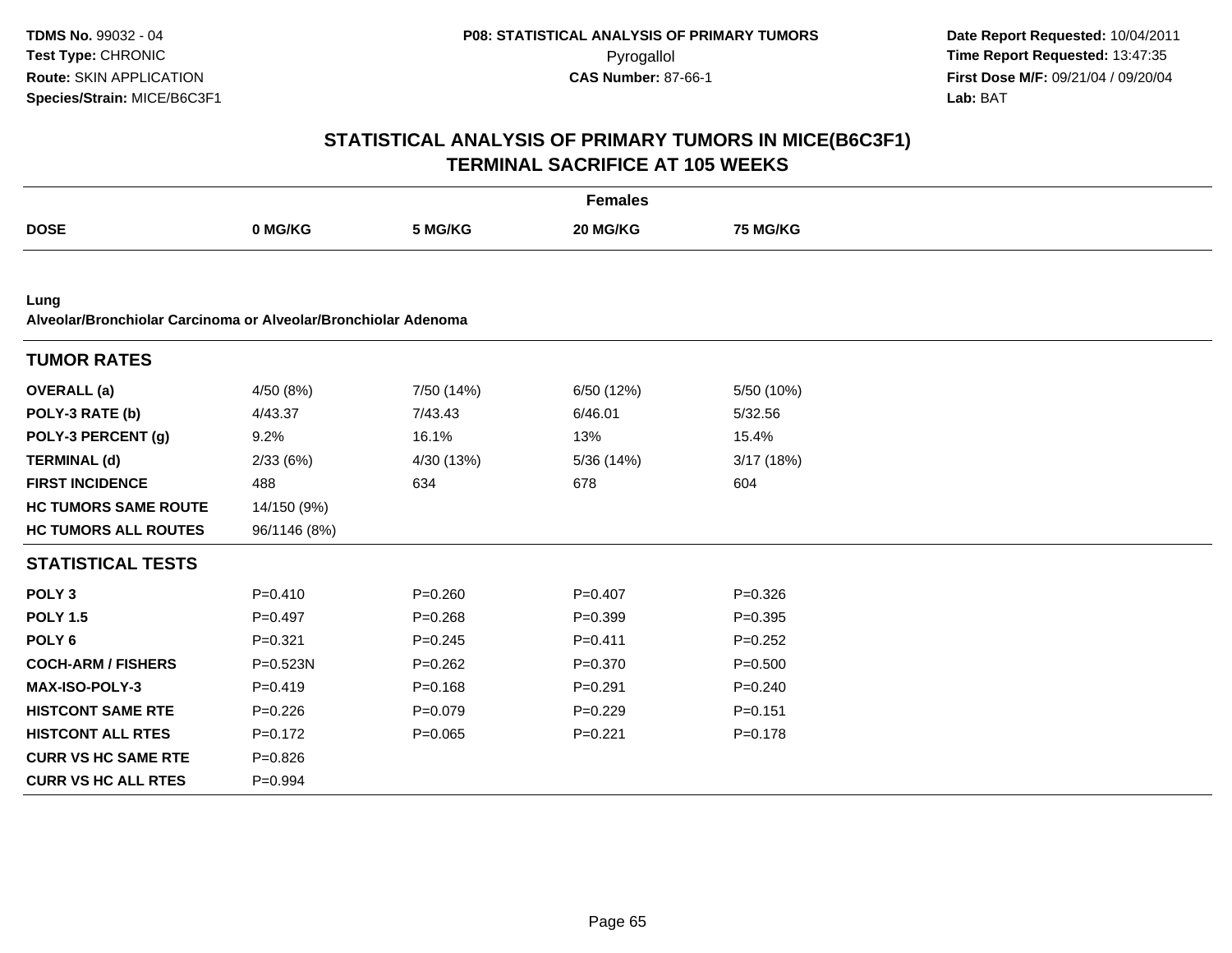|                             |              |              | <b>Females</b> |              |  |
|-----------------------------|--------------|--------------|----------------|--------------|--|
| <b>DOSE</b>                 | 0 MG/KG      | 5 MG/KG      | 20 MG/KG       | 75 MG/KG     |  |
|                             |              |              |                |              |  |
| Ovary<br>Cystadenoma        |              |              |                |              |  |
| <b>TUMOR RATES</b>          |              |              |                |              |  |
| <b>OVERALL</b> (a)          | 2/50(4%)     | 0/50(0%)     | 1/50(2%)       | 1/50(2%)     |  |
| POLY-3 RATE (b)             | 2/42.61      | 0/42.77      | 1/45.81        | 1/32.13      |  |
| POLY-3 PERCENT (g)          | 4.7%         | 0%           | 2.2%           | 3.1%         |  |
| <b>TERMINAL (d)</b>         | 2/33(6%)     | 0/30(0%)     | 1/36(3%)       | 0/17(0%)     |  |
| <b>FIRST INCIDENCE</b>      | 729 (T)      | ---          | 729 (T)        | 632          |  |
| <b>HC TUMORS SAME ROUTE</b> | 6/149(4%)    |              |                |              |  |
| <b>HC TUMORS ALL ROUTES</b> | 53/1129 (5%) |              |                |              |  |
| <b>STATISTICAL TESTS</b>    |              |              |                |              |  |
| POLY <sub>3</sub>           | $P=0.624$    | P=0.236N     | P=0.475N       | P=0.596N     |  |
| <b>POLY 1.5</b>             | $P=0.655$    | P=0.234N     | $P = 0.481N$   | $P = 0.557N$ |  |
| POLY <sub>6</sub>           | $P = 0.592$  | $P = 0.243N$ | $P = 0.471N$   | P=0.642N     |  |
| <b>COCH-ARM / FISHERS</b>   | P=0.649N     | $P = 0.247N$ | $P = 0.500N$   | P=0.500N     |  |
| <b>MAX-ISO-POLY-3</b>       | $P = 0.395N$ | P=0.076N     | P=0.267N       | P=0.382N     |  |
| <b>HISTCONT SAME RTE</b>    | (h)          | (h)          | (h)            | (h)          |  |
| <b>HISTCONT ALL RTES</b>    | (h)          | (h)          | (h)            | (h)          |  |
| <b>CURR VS HC SAME RTE</b>  | $P=0.929$    |              |                |              |  |
| <b>CURR VS HC ALL RTES</b>  | $P = 0.888$  |              |                |              |  |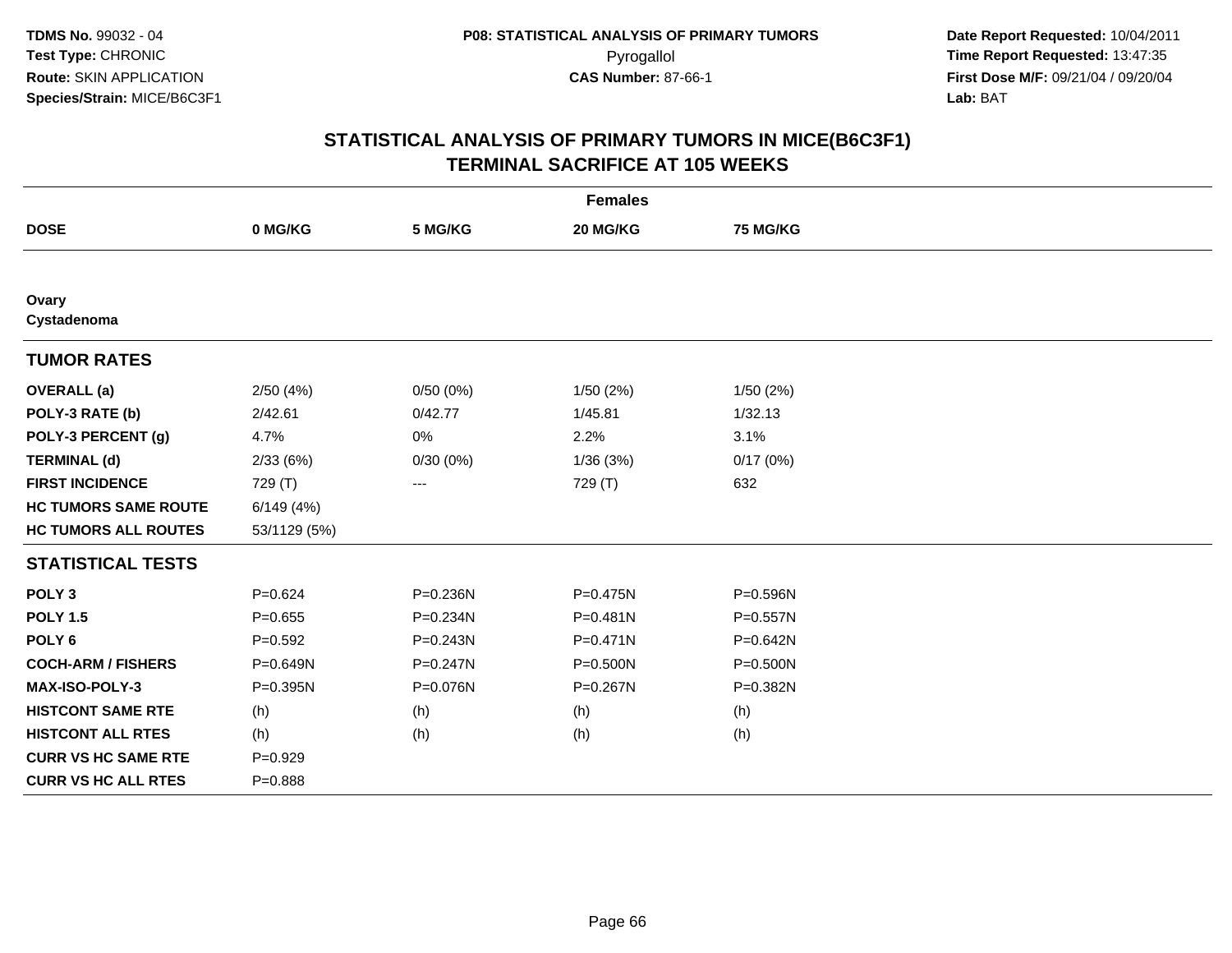|                             |             |             | <b>Females</b> |                 |  |
|-----------------------------|-------------|-------------|----------------|-----------------|--|
| <b>DOSE</b>                 | 0 MG/KG     | 5 MG/KG     | 20 MG/KG       | <b>75 MG/KG</b> |  |
|                             |             |             |                |                 |  |
| Ovary<br>Hemangiosarcoma    |             |             |                |                 |  |
| <b>TUMOR RATES</b>          |             |             |                |                 |  |
| <b>OVERALL</b> (a)          | 1/50(2%)    | 4/50 (8%)   | 1/50(2%)       | 0/50(0%)        |  |
| POLY-3 RATE (b)             | 1/42.61     | 4/43.66     | 1/45.89        | 0/31.78         |  |
| POLY-3 PERCENT (g)          | 2.4%        | 9.2%        | 2.2%           | 0%              |  |
| <b>TERMINAL (d)</b>         | 1/33(3%)    | 2/30(7%)    | 0/36(0%)       | 0/17(0%)        |  |
| <b>FIRST INCIDENCE</b>      | 729 (T)     | 544         | 710            | $\cdots$        |  |
| <b>HC TUMORS SAME ROUTE</b> | 0/149(0%)   |             |                |                 |  |
| <b>HC TUMORS ALL ROUTES</b> | 3/1129 (0%) |             |                |                 |  |
| <b>STATISTICAL TESTS</b>    |             |             |                |                 |  |
| POLY <sub>3</sub>           | P=0.179N    | $P = 0.186$ | P=0.744N       | $P = 0.557N$    |  |
| <b>POLY 1.5</b>             | P=0.157N    | $P = 0.187$ | P=0.748N       | $P = 0.534N$    |  |
| POLY <sub>6</sub>           | P=0.205N    | $P = 0.180$ | $P = 0.741N$   | P=0.586N        |  |
| <b>COCH-ARM / FISHERS</b>   | P=0.126N    | $P = 0.181$ | P=0.753N       | $P = 0.500N$    |  |
| MAX-ISO-POLY-3              | P=0.225N    | $P = 0.090$ | P=0.479N       | P=0.228N        |  |
| <b>HISTCONT SAME RTE</b>    | $P=0.405$   | $P=0.036*$  | $P = 0.241$    | (e)             |  |
| <b>HISTCONT ALL RTES</b>    | $P = 0.164$ | P<0.001**   | $P = 0.116$    | $P = 1.000$     |  |
| <b>CURR VS HC SAME RTE</b>  | P=0.021*    |             |                |                 |  |
| <b>CURR VS HC ALL RTES</b>  | $P=0.037*$  |             |                |                 |  |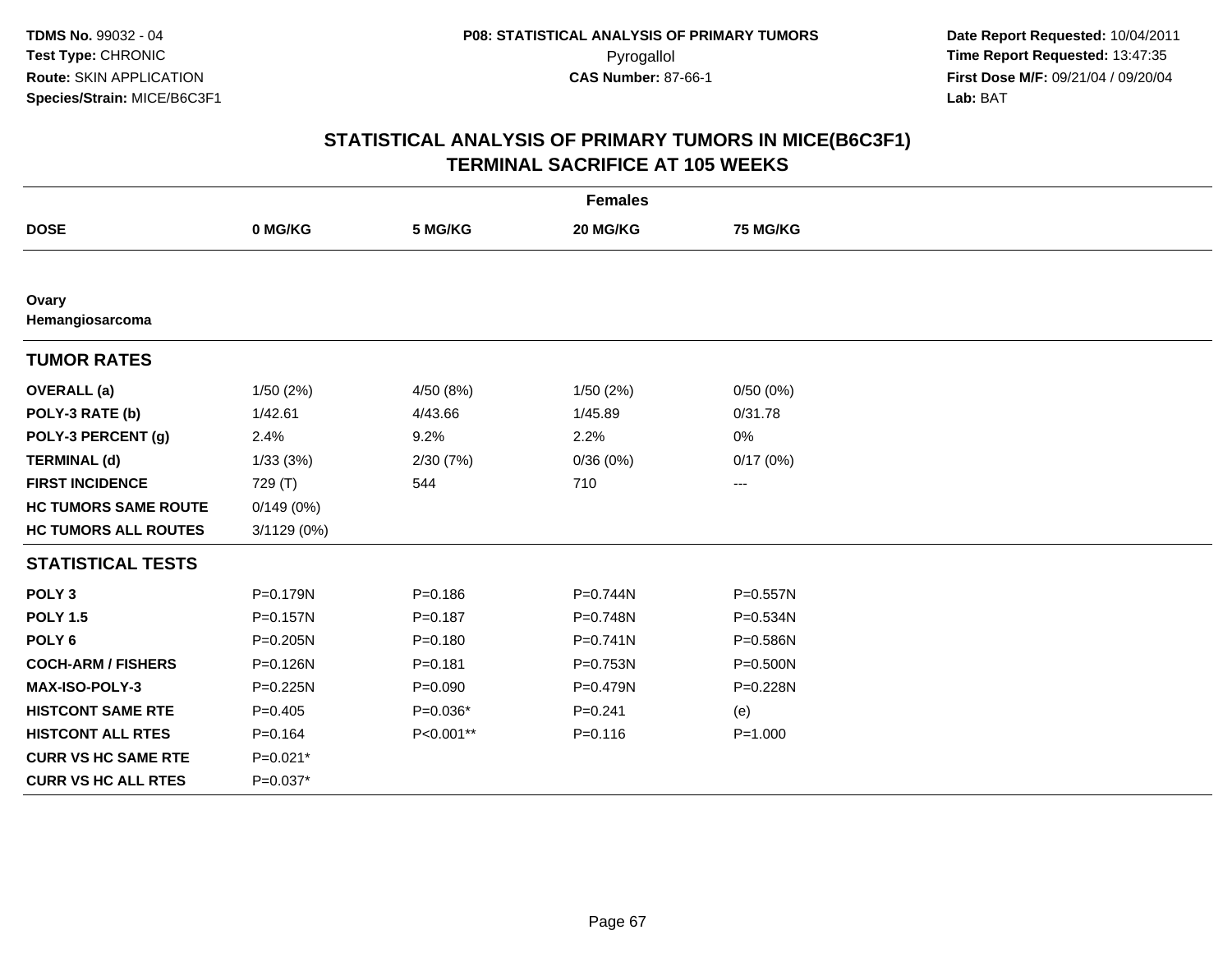|                                                                      |              |             | <b>Females</b> |              |  |
|----------------------------------------------------------------------|--------------|-------------|----------------|--------------|--|
| <b>DOSE</b>                                                          | 0 MG/KG      | 5 MG/KG     | 20 MG/KG       | 75 MG/KG     |  |
|                                                                      |              |             |                |              |  |
| <b>Pituitary Gland: Pars Distalis or Unspecified Site</b><br>Adenoma |              |             |                |              |  |
| <b>TUMOR RATES</b>                                                   |              |             |                |              |  |
| <b>OVERALL</b> (a)                                                   | 4/50 (8%)    | 6/49 (12%)  | 10/50 (20%)    | 2/50(4%)     |  |
| POLY-3 RATE (b)                                                      | 4/42.61      | 6/42.24     | 10/46.41       | 2/31.97      |  |
| POLY-3 PERCENT (g)                                                   | 9.4%         | 14.2%       | 21.6%          | 6.3%         |  |
| <b>TERMINAL (d)</b>                                                  | 4/33 (12%)   | 6/30 (20%)  | 8/36 (22%)     | 1/17(6%)     |  |
| <b>FIRST INCIDENCE</b>                                               | 729 (T)      | 729 (T)     | 580            | 682          |  |
| <b>HC TUMORS SAME ROUTE</b>                                          | 14/146 (10%) |             |                |              |  |
| <b>HC TUMORS ALL ROUTES</b>                                          | 72/1125 (6%) |             |                |              |  |
| <b>STATISTICAL TESTS</b>                                             |              |             |                |              |  |
| POLY <sub>3</sub>                                                    | P=0.338N     | $P = 0.363$ | $P=0.099$      | P=0.476N     |  |
| <b>POLY 1.5</b>                                                      | $P = 0.246N$ | $P = 0.369$ | $P = 0.091$    | $P = 0.417N$ |  |
| POLY <sub>6</sub>                                                    | P=0.457N     | $P = 0.347$ | $P = 0.104$    | $P = 0.549N$ |  |
| <b>COCH-ARM / FISHERS</b>                                            | P=0.136N     | $P=0.357$   | $P = 0.074$    | $P = 0.339N$ |  |
| <b>MAX-ISO-POLY-3</b>                                                | P=0.286N     | $P = 0.247$ | $P = 0.064$    | $P = 0.335N$ |  |
| <b>HISTCONT SAME RTE</b>                                             | $P=0.477$    | $P = 0.151$ | $P=0.033*$     | $P = 1.000$  |  |
| <b>HISTCONT ALL RTES</b>                                             | $P = 0.319$  | $P = 0.086$ | P<0.001**      | $P = 1.000$  |  |
| <b>CURR VS HC SAME RTE</b>                                           | $P = 0.803$  |             |                |              |  |
| <b>CURR VS HC ALL RTES</b>                                           | $P = 0.581$  |             |                |              |  |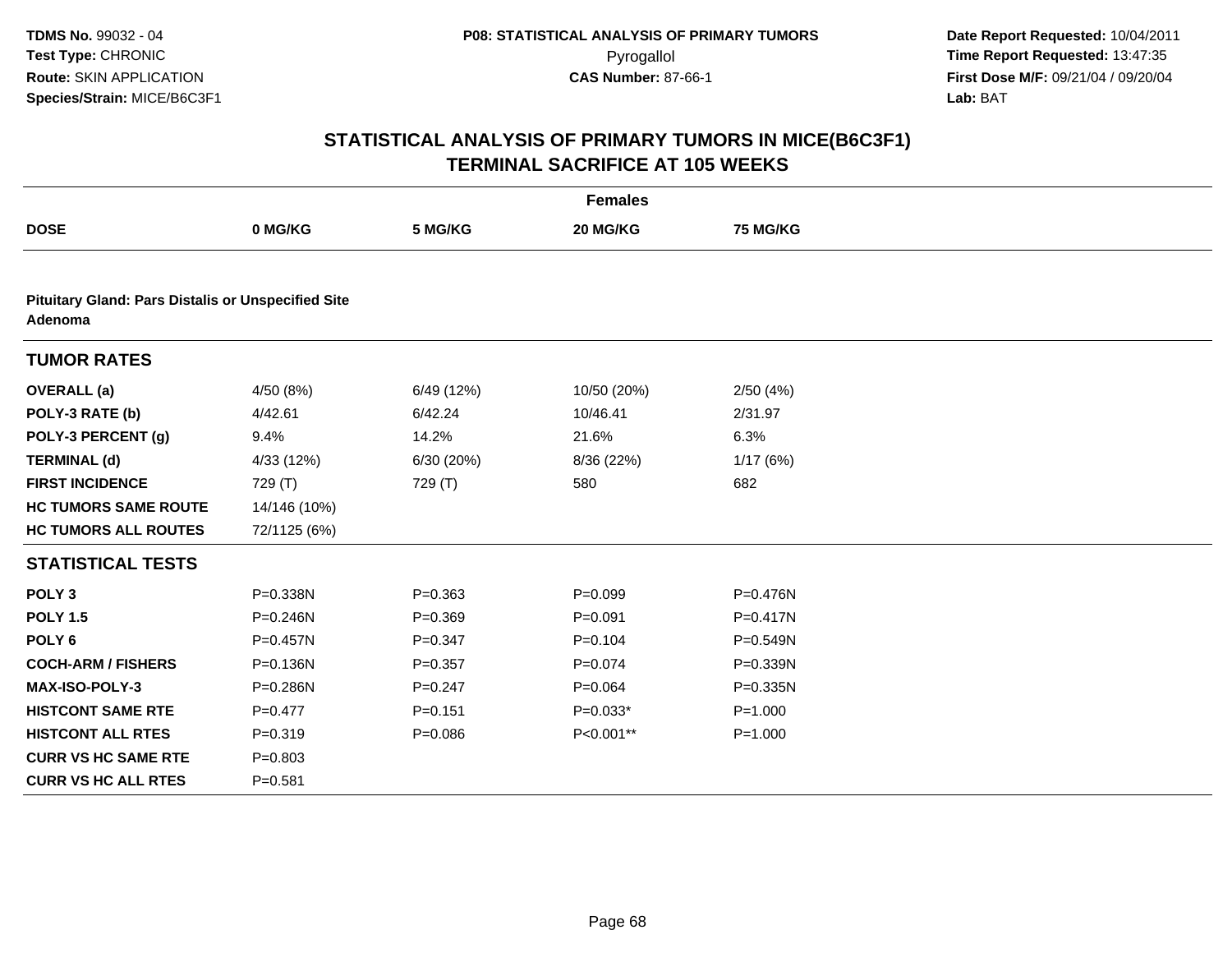# **STATISTICAL ANALYSIS OF PRIMARY TUMORS IN MICE(B6C3F1)TERMINAL SACRIFICE AT 105 WEEKS**

|             |         |         | Females       |         |
|-------------|---------|---------|---------------|---------|
| <b>DOSE</b> | າ MG/KG | 5 MG/KG | 1G/KC<br>20 M | i MG/KG |

**Skin**

**Basal Cell Carcinoma, Basal Cell Adenoma, Basosquamous Tumor (benign, malignant or NOS), or Trichoepithelioma**

| <b>TUMOR RATES</b>          | $\#$        | $\#$     | $\#$     | $\#$     |
|-----------------------------|-------------|----------|----------|----------|
| <b>OVERALL</b> (a)          | 0/50(0%)    | 0/50(0%) | 0/50(0%) | 0/50(0%) |
| POLY-3 RATE (b)             | 0/42.61     | 0/42.77  | 0/45.81  | 0/31.78  |
| POLY-3 PERCENT (g)          | 0%          | 0%       | 0%       | 0%       |
| <b>TERMINAL (d)</b>         | 0/33(0%)    | 0/30(0%) | 0/36(0%) | 0/17(0%) |
| <b>FIRST INCIDENCE</b>      | $--$        | ---      | ---      | ---      |
| <b>HC TUMORS SAME ROUTE</b> | 1/150 (1%)  |          |          |          |
| <b>HC TUMORS ALL ROUTES</b> | 4/1148 (0%) |          |          |          |
| <b>STATISTICAL TESTS</b>    |             |          |          |          |
| POLY <sub>3</sub>           | (n)         | (n)      | (n)      | (n)      |
| <b>POLY 1.5</b>             | (n)         | (n)      | (n)      | (n)      |
| POLY <sub>6</sub>           | (n)         | (n)      | (n)      | (n)      |
| <b>COCH-ARM / FISHERS</b>   | (n)         | (n)      | (n)      | (n)      |
| <b>MAX-ISO-POLY-3</b>       | (n)         | (n)      | (n)      | (n)      |
| <b>HISTCONT SAME RTE</b>    | (n)         | (n)      | (n)      | (n)      |
| <b>HISTCONT ALL RTES</b>    | (n)         | (n)      | (n)      | (n)      |
| <b>CURR VS HC SAME RTE</b>  | (n)         |          |          |          |
| <b>CURR VS HC ALL RTES</b>  | (n)         |          |          |          |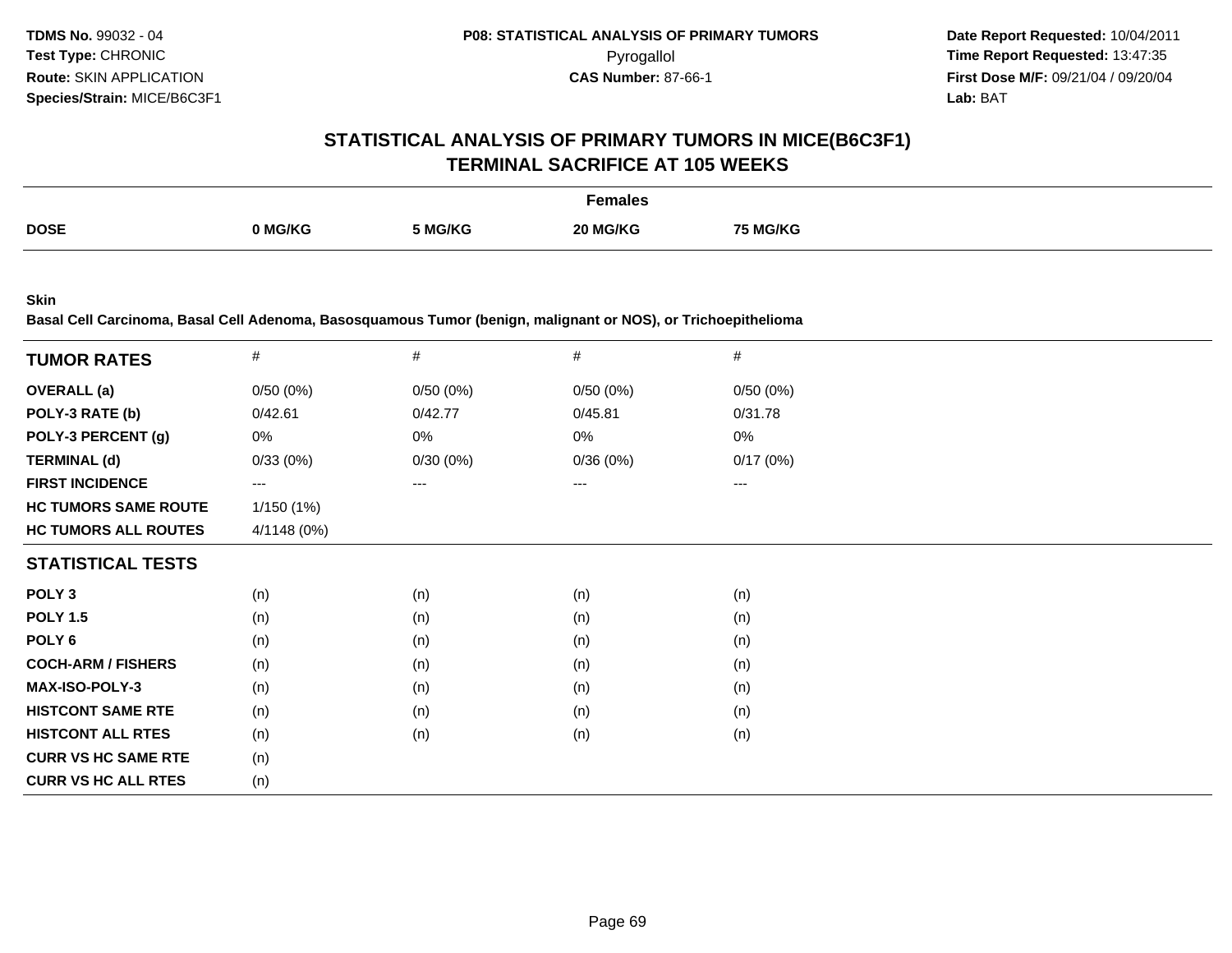## **STATISTICAL ANALYSIS OF PRIMARY TUMORS IN MICE(B6C3F1)TERMINAL SACRIFICE AT 105 WEEKS**

|             |         |         | <sup>=</sup> emales |          |
|-------------|---------|---------|---------------------|----------|
| <b>DOSE</b> | ባ MG/KG | 5 MG/KG | 20 MG/KG            | 75 MG/KG |

**Skin**

**Basal or Sq. Cell Carcinoma, Carcinoma, Basosq. Tumor (M or B), Basal Cell Adenoma, Adenoma, Papilloma, Sq Papilloma, Keratoacanthoma, Trichoepithelioma**

| <b>TUMOR RATES</b>          | $\#$        | #        | #        | #           |
|-----------------------------|-------------|----------|----------|-------------|
| <b>OVERALL</b> (a)          | 0/50(0%)    | 0/50(0%) | 0/50(0%) | 4/50 (8%)   |
| POLY-3 RATE (b)             | 0/42.61     | 0/42.77  | 0/45.81  | 4/32.78     |
| POLY-3 PERCENT (g)          | 0%          | 0%       | 0%       | 12.2%       |
| <b>TERMINAL (d)</b>         | 0/33(0%)    | 0/30(0%) | 0/36(0%) | 2/17(12%)   |
| <b>FIRST INCIDENCE</b>      | ---         | ---      | $---$    | 575         |
| <b>HC TUMORS SAME ROUTE</b> | 1/150(1%)   |          |          |             |
| <b>HC TUMORS ALL ROUTES</b> | 7/1148 (1%) |          |          |             |
| <b>STATISTICAL TESTS</b>    |             |          |          |             |
| POLY <sub>3</sub>           | P<0.001**   | (e)      | (e)      | $P=0.033*$  |
| <b>POLY 1.5</b>             | $P<0.001**$ | (e)      | (e)      | $P=0.043*$  |
| POLY <sub>6</sub>           | P<0.001**   | (e)      | (e)      | $P=0.025*$  |
| <b>COCH-ARM / FISHERS</b>   | P=0.002**   | (e)      | (e)      | $P = 0.059$ |
| <b>MAX-ISO-POLY-3</b>       | P<0.001**   | (e)      | (e)      | $P=0.018*$  |
| <b>HISTCONT SAME RTE</b>    | $P = 0.053$ | (e)      | (e)      | $P = 0.055$ |
| <b>HISTCONT ALL RTES</b>    | P<0.001**   | (e)      | (e)      | P<0.001**   |
| <b>CURR VS HC SAME RTE</b>  | $P = 0.591$ |          |          |             |
| <b>CURR VS HC ALL RTES</b>  | $P = 0.642$ |          |          |             |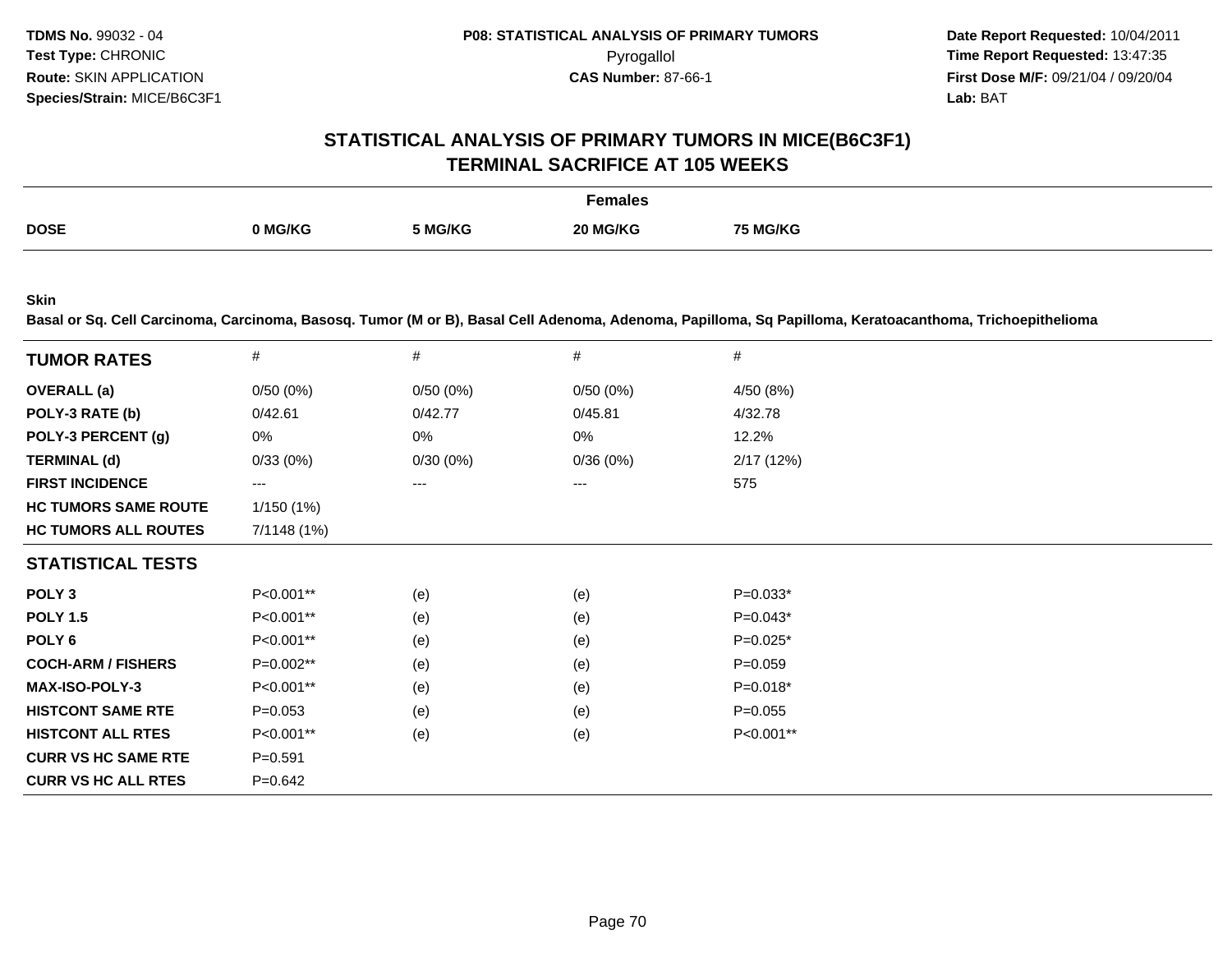# **STATISTICAL ANALYSIS OF PRIMARY TUMORS IN MICE(B6C3F1)TERMINAL SACRIFICE AT 105 WEEKS**

|             |              |         | Females    |         |
|-------------|--------------|---------|------------|---------|
| <b>DOSE</b> | <b>MG/KG</b> | 5 MG/KG | $20$ MG/KG | 5 MG/KG |

**Skin**

**Fibroma, Fibrosarcoma, Sarcoma, Myxoma, Myxosarcoma, or Fibrous Histiocytoma**

| <b>TUMOR RATES</b>          | $\#$         | $\#$        | #           | #            |
|-----------------------------|--------------|-------------|-------------|--------------|
|                             |              |             |             |              |
| <b>OVERALL (a)</b>          | 1/50(2%)     | 1/50(2%)    | 3/50(6%)    | 0/50(0%)     |
| POLY-3 RATE (b)             | 1/42.61      | 1/42.77     | 3/46.11     | 0/31.78      |
| POLY-3 PERCENT (g)          | 2.4%         | 2.3%        | 6.5%        | 0%           |
| <b>TERMINAL (d)</b>         | 1/33(3%)     | 1/30(3%)    | 1/36(3%)    | 0/17(0%)     |
| <b>FIRST INCIDENCE</b>      | 729 (T)      | 729 (T)     | 663         | $---$        |
| <b>HC TUMORS SAME ROUTE</b> | 2/150(1%)    |             |             |              |
| <b>HC TUMORS ALL ROUTES</b> | 61/1148 (5%) |             |             |              |
| <b>STATISTICAL TESTS</b>    |              |             |             |              |
| POLY <sub>3</sub>           | P=0.437N     | P=0.760N    | $P = 0.334$ | P=0.557N     |
| <b>POLY 1.5</b>             | P=0.386N     | P=0.757N    | $P = 0.326$ | P=0.534N     |
| POLY 6                      | $P = 0.499N$ | $P=0.755$   | $P = 0.340$ | $P = 0.586N$ |
| <b>COCH-ARM / FISHERS</b>   | P=0.311N     | P=0.753N    | $P = 0.309$ | P=0.500N     |
| <b>MAX-ISO-POLY-3</b>       | $P = 0.358N$ | $P=0.498N$  | $P = 0.183$ | $P=0.228N$   |
| <b>HISTCONT SAME RTE</b>    | $P=0.449$    | $P = 1.000$ | $P = 0.080$ | $P = 1.000$  |
| <b>HISTCONT ALL RTES</b>    | $P = 1.000$  | $P = 1.000$ | $P = 1.000$ | $P = 1.000$  |
| <b>CURR VS HC SAME RTE</b>  | $P = 0.739$  |             |             |              |
| <b>CURR VS HC ALL RTES</b>  | $P = 0.351$  |             |             |              |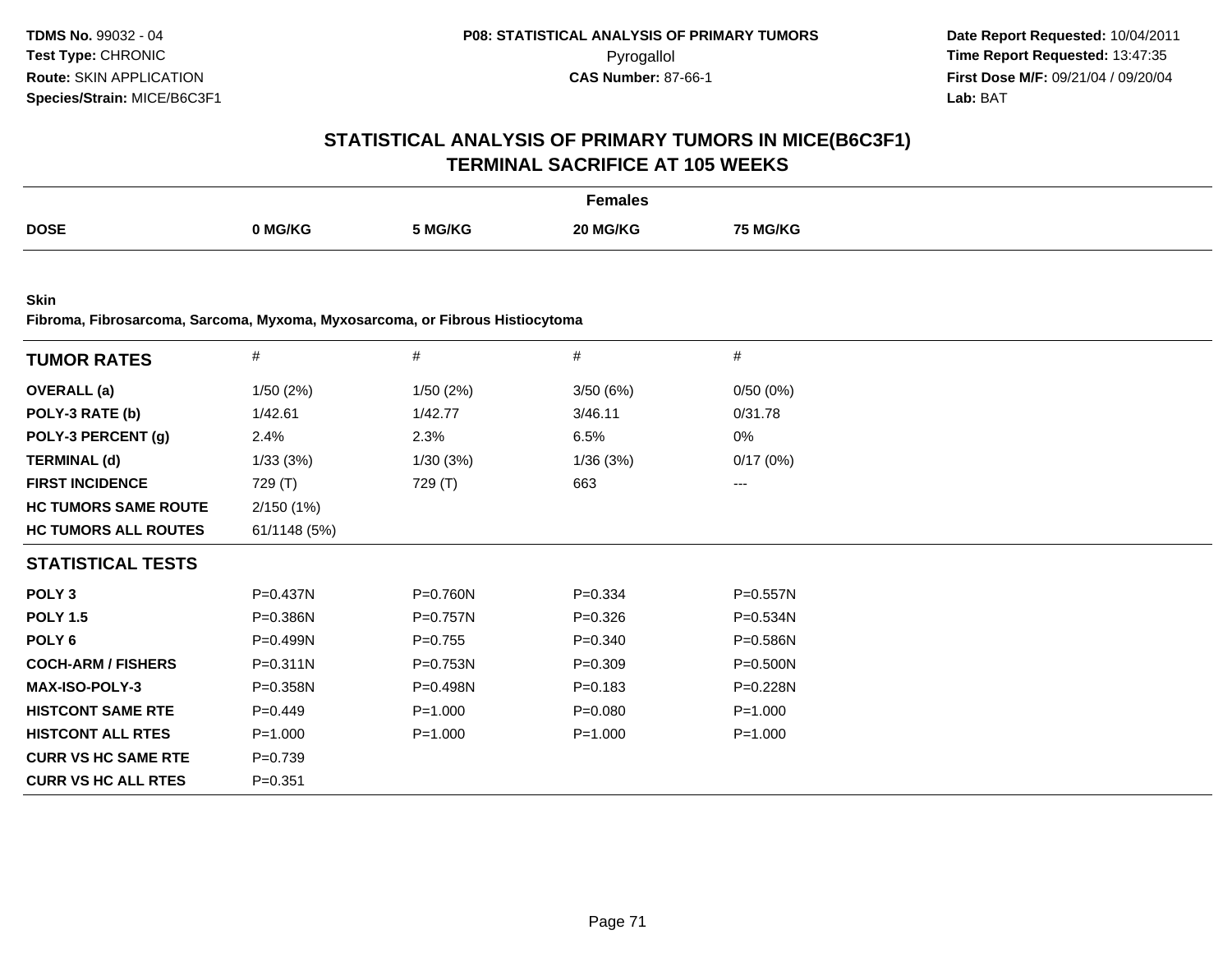| <b>Females</b>                     |              |             |             |                 |  |  |  |
|------------------------------------|--------------|-------------|-------------|-----------------|--|--|--|
| <b>DOSE</b>                        | 0 MG/KG      | 5 MG/KG     | 20 MG/KG    | <b>75 MG/KG</b> |  |  |  |
|                                    |              |             |             |                 |  |  |  |
| <b>Skin</b><br><b>Fibrosarcoma</b> |              |             |             |                 |  |  |  |
| <b>TUMOR RATES</b>                 | $\#$         | #           | $\#$        | #               |  |  |  |
| <b>OVERALL</b> (a)                 | 1/50(2%)     | 0/50(0%)    | 2/50(4%)    | 0/50(0%)        |  |  |  |
| POLY-3 RATE (b)                    | 1/42.61      | 0/42.77     | 2/45.86     | 0/31.78         |  |  |  |
| POLY-3 PERCENT (g)                 | 2.4%         | 0%          | 4.4%        | 0%              |  |  |  |
| <b>TERMINAL (d)</b>                | 1/33(3%)     | 0/30(0%)    | 1/36(3%)    | 0/17(0%)        |  |  |  |
| <b>FIRST INCIDENCE</b>             | 729 (T)      | ---         | 718         | $--$            |  |  |  |
| <b>HC TUMORS SAME ROUTE</b>        | 1/150 (1%)   |             |             |                 |  |  |  |
| <b>HC TUMORS ALL ROUTES</b>        | 27/1148 (2%) |             |             |                 |  |  |  |
| <b>STATISTICAL TESTS</b>           |              |             |             |                 |  |  |  |
| POLY <sub>3</sub>                  | P=0.540N     | P=0.499N    | $P = 0.526$ | P=0.557N        |  |  |  |
| <b>POLY 1.5</b>                    | P=0.503N     | P=0.497N    | $P = 0.519$ | P=0.534N        |  |  |  |
| POLY <sub>6</sub>                  | $P = 0.581N$ | P=0.505N    | $P=0.529$   | P=0.586N        |  |  |  |
| <b>COCH-ARM / FISHERS</b>          | P=0.442N     | P=0.500N    | $P = 0.500$ | $P = 0.500N$    |  |  |  |
| <b>MAX-ISO-POLY-3</b>              | P=0.435N     | P=0.158N    | $P = 0.308$ | P=0.228N        |  |  |  |
| <b>HISTCONT SAME RTE</b>           | $P = 0.419$  | $P = 1.000$ | $P = 0.134$ | $P = 1.000$     |  |  |  |
| <b>HISTCONT ALL RTES</b>           | $P = 0.778$  | $P = 1.000$ | $P = 0.373$ | $P = 1.000$     |  |  |  |
| <b>CURR VS HC SAME RTE</b>         | $P = 0.333$  |             |             |                 |  |  |  |
| <b>CURR VS HC ALL RTES</b>         | $P=0.922$    |             |             |                 |  |  |  |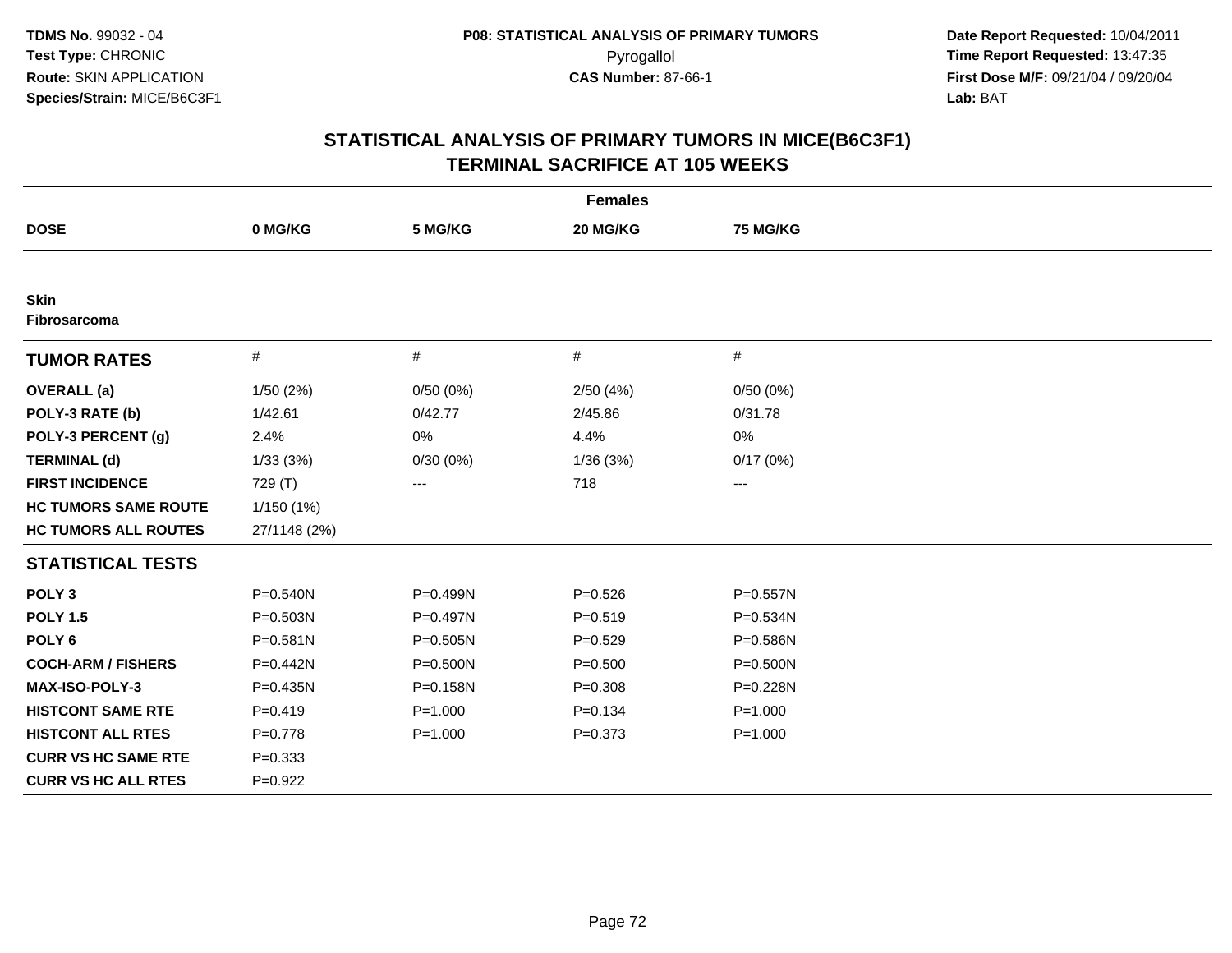| <b>Females</b>                                                             |              |             |             |              |  |  |
|----------------------------------------------------------------------------|--------------|-------------|-------------|--------------|--|--|
| <b>DOSE</b>                                                                | 0 MG/KG      | 5 MG/KG     | 20 MG/KG    | 75 MG/KG     |  |  |
|                                                                            |              |             |             |              |  |  |
| <b>Skin</b><br>Fibrosarcoma, Sarcoma, Myxosarcoma, or Fibrous Histiocytoma |              |             |             |              |  |  |
| <b>TUMOR RATES</b>                                                         | #            | $\#$        | $\#$        | #            |  |  |
| <b>OVERALL</b> (a)                                                         | 1/50 (2%)    | 1/50(2%)    | 3/50(6%)    | 0/50(0%)     |  |  |
| POLY-3 RATE (b)                                                            | 1/42.61      | 1/42.77     | 3/46.11     | 0/31.78      |  |  |
| POLY-3 PERCENT (g)                                                         | 2.4%         | 2.3%        | 6.5%        | 0%           |  |  |
| <b>TERMINAL (d)</b>                                                        | 1/33(3%)     | 1/30(3%)    | 1/36(3%)    | 0/17(0%)     |  |  |
| <b>FIRST INCIDENCE</b>                                                     | 729 (T)      | 729 (T)     | 663         | ---          |  |  |
| <b>HC TUMORS SAME ROUTE</b>                                                | 2/150(1%)    |             |             |              |  |  |
| <b>HC TUMORS ALL ROUTES</b>                                                | 61/1148 (5%) |             |             |              |  |  |
| <b>STATISTICAL TESTS</b>                                                   |              |             |             |              |  |  |
| POLY <sub>3</sub>                                                          | $P = 0.437N$ | P=0.760N    | $P = 0.334$ | $P = 0.557N$ |  |  |
| <b>POLY 1.5</b>                                                            | P=0.386N     | P=0.757N    | $P = 0.326$ | $P = 0.534N$ |  |  |
| POLY <sub>6</sub>                                                          | P=0.499N     | $P = 0.755$ | $P = 0.340$ | P=0.586N     |  |  |
| <b>COCH-ARM / FISHERS</b>                                                  | $P = 0.311N$ | P=0.753N    | $P = 0.309$ | $P = 0.500N$ |  |  |
| MAX-ISO-POLY-3                                                             | $P = 0.358N$ | P=0.498N    | $P = 0.183$ | P=0.228N     |  |  |
| <b>HISTCONT SAME RTE</b>                                                   | $P=0.449$    | $P = 1.000$ | $P = 0.080$ | $P = 1.000$  |  |  |
| <b>HISTCONT ALL RTES</b>                                                   | $P = 1.000$  | $P = 1.000$ | $P = 1.000$ | $P = 1.000$  |  |  |
| <b>CURR VS HC SAME RTE</b>                                                 | $P = 0.739$  |             |             |              |  |  |
| <b>CURR VS HC ALL RTES</b>                                                 | $P = 0.351$  |             |             |              |  |  |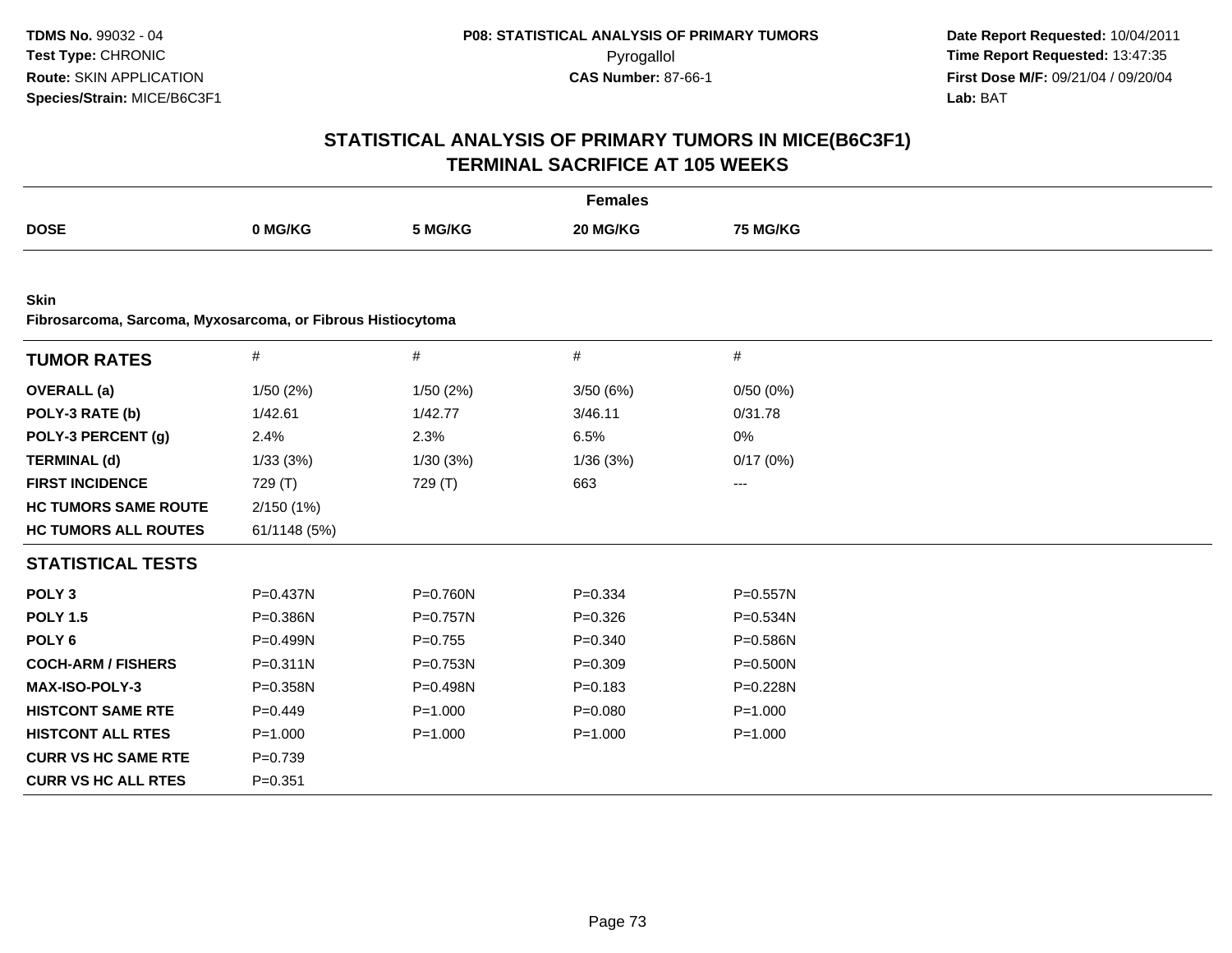| <b>Females</b>                             |             |          |          |                 |  |  |
|--------------------------------------------|-------------|----------|----------|-----------------|--|--|
| <b>DOSE</b>                                | 0 MG/KG     | 5 MG/KG  | 20 MG/KG | <b>75 MG/KG</b> |  |  |
|                                            |             |          |          |                 |  |  |
| <b>Skin</b><br><b>Fibrous Histiocytoma</b> |             |          |          |                 |  |  |
| <b>TUMOR RATES</b>                         | $\#$        | $\#$     | $\#$     | #               |  |  |
| <b>OVERALL</b> (a)                         | 0/50(0%)    | 0/50(0%) | 0/50(0%) | 0/50(0%)        |  |  |
| POLY-3 RATE (b)                            | 0/42.61     | 0/42.77  | 0/45.81  | 0/31.78         |  |  |
| POLY-3 PERCENT (g)                         | $0\%$       | 0%       | 0%       | 0%              |  |  |
| <b>TERMINAL (d)</b>                        | 0/33(0%)    | 0/30(0%) | 0/36(0%) | 0/17(0%)        |  |  |
| <b>FIRST INCIDENCE</b>                     | ---         | ---      | ---      | $--$            |  |  |
| <b>HC TUMORS SAME ROUTE</b>                | 0/150(0%)   |          |          |                 |  |  |
| <b>HC TUMORS ALL ROUTES</b>                | 4/1148 (0%) |          |          |                 |  |  |
| <b>STATISTICAL TESTS</b>                   |             |          |          |                 |  |  |
| POLY <sub>3</sub>                          | (n)         | (n)      | (n)      | (n)             |  |  |
| <b>POLY 1.5</b>                            | (n)         | (n)      | (n)      | (n)             |  |  |
| POLY <sub>6</sub>                          | (n)         | (n)      | (n)      | (n)             |  |  |
| <b>COCH-ARM / FISHERS</b>                  | (n)         | (n)      | (n)      | (n)             |  |  |
| MAX-ISO-POLY-3                             | (n)         | (n)      | (n)      | (n)             |  |  |
| <b>HISTCONT SAME RTE</b>                   | (n)         | (n)      | (n)      | (n)             |  |  |
| <b>HISTCONT ALL RTES</b>                   | (n)         | (n)      | (n)      | (n)             |  |  |
| <b>CURR VS HC SAME RTE</b>                 | (n)         |          |          |                 |  |  |
| <b>CURR VS HC ALL RTES</b>                 | (n)         |          |          |                 |  |  |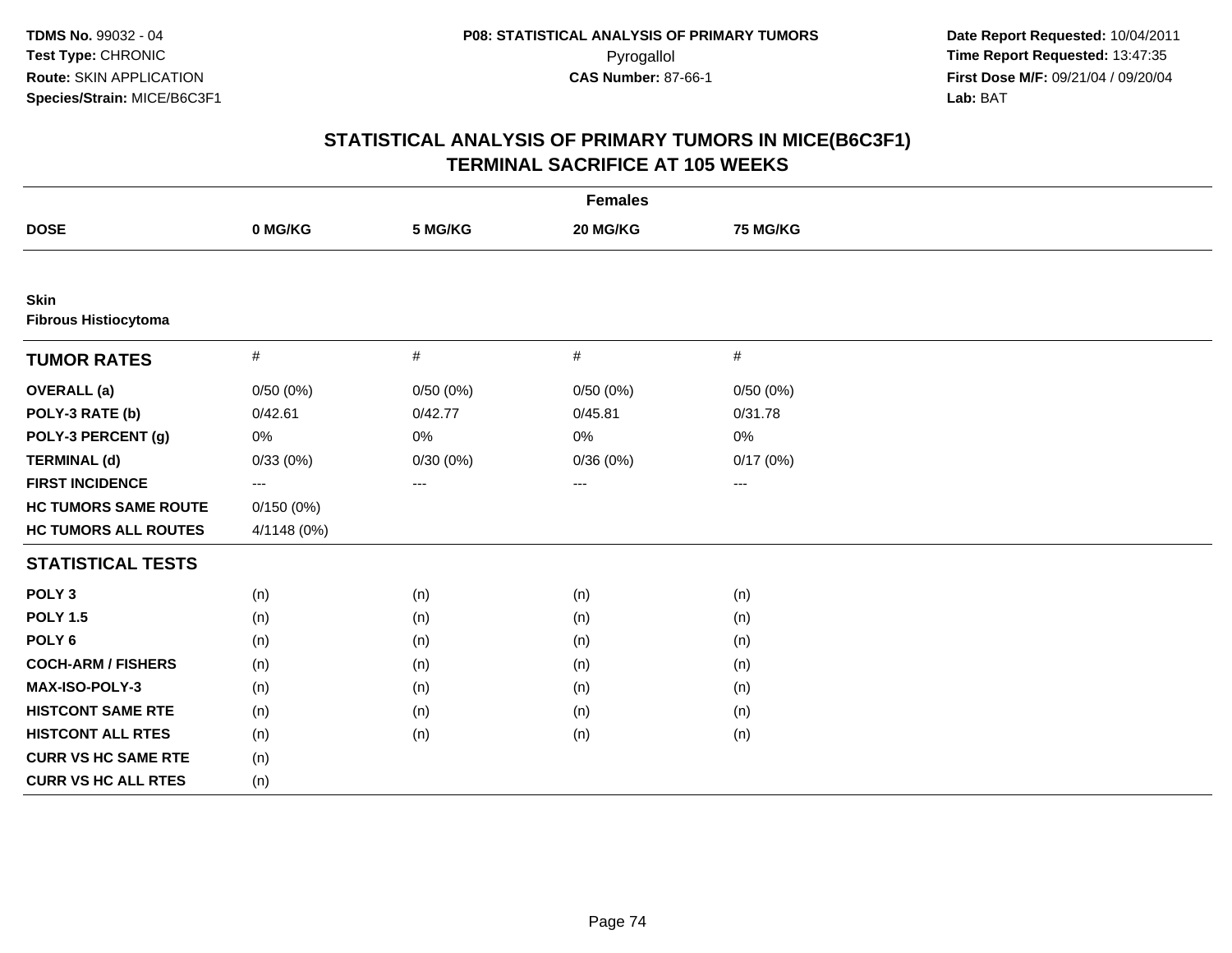| <b>Females</b>                                |             |          |          |             |  |  |
|-----------------------------------------------|-------------|----------|----------|-------------|--|--|
| <b>DOSE</b>                                   | 0 MG/KG     | 5 MG/KG  | 20 MG/KG | 75 MG/KG    |  |  |
|                                               |             |          |          |             |  |  |
| <b>Skin</b><br><b>Squamous Cell Carcinoma</b> |             |          |          |             |  |  |
| <b>TUMOR RATES</b>                            | $\#$        | $\#$     | $\#$     | #           |  |  |
| <b>OVERALL</b> (a)                            | 0/50(0%)    | 0/50(0%) | 0/50(0%) | 4/50 (8%)   |  |  |
| POLY-3 RATE (b)                               | 0/42.61     | 0/42.77  | 0/45.81  | 4/32.78     |  |  |
| POLY-3 PERCENT (g)                            | 0%          | 0%       | 0%       | 12.2%       |  |  |
| <b>TERMINAL (d)</b>                           | 0/33(0%)    | 0/30(0%) | 0/36(0%) | 2/17 (12%)  |  |  |
| <b>FIRST INCIDENCE</b>                        | ---         | ---      | ---      | 575         |  |  |
| <b>HC TUMORS SAME ROUTE</b>                   | 0/150(0%)   |          |          |             |  |  |
| <b>HC TUMORS ALL ROUTES</b>                   | 0/1148(0%)  |          |          |             |  |  |
| <b>STATISTICAL TESTS</b>                      |             |          |          |             |  |  |
| POLY <sub>3</sub>                             | P<0.001**   | (e)      | (e)      | $P=0.033*$  |  |  |
| <b>POLY 1.5</b>                               | P<0.001**   | (e)      | (e)      | $P=0.043*$  |  |  |
| POLY <sub>6</sub>                             | P<0.001**   | (e)      | (e)      | $P=0.025*$  |  |  |
| <b>COCH-ARM / FISHERS</b>                     | P=0.002**   | (e)      | (e)      | $P = 0.059$ |  |  |
| <b>MAX-ISO-POLY-3</b>                         | P<0.001**   | (e)      | (e)      | $P=0.018*$  |  |  |
| <b>HISTCONT SAME RTE</b>                      | $P=0.039*$  | (e)      | (e)      | $P=0.047*$  |  |  |
| <b>HISTCONT ALL RTES</b>                      | P<0.001**   | (e)      | (e)      | P<0.001**   |  |  |
| <b>CURR VS HC SAME RTE</b>                    | $P = 1.000$ |          |          |             |  |  |
| <b>CURR VS HC ALL RTES</b>                    | $P = 1.000$ |          |          |             |  |  |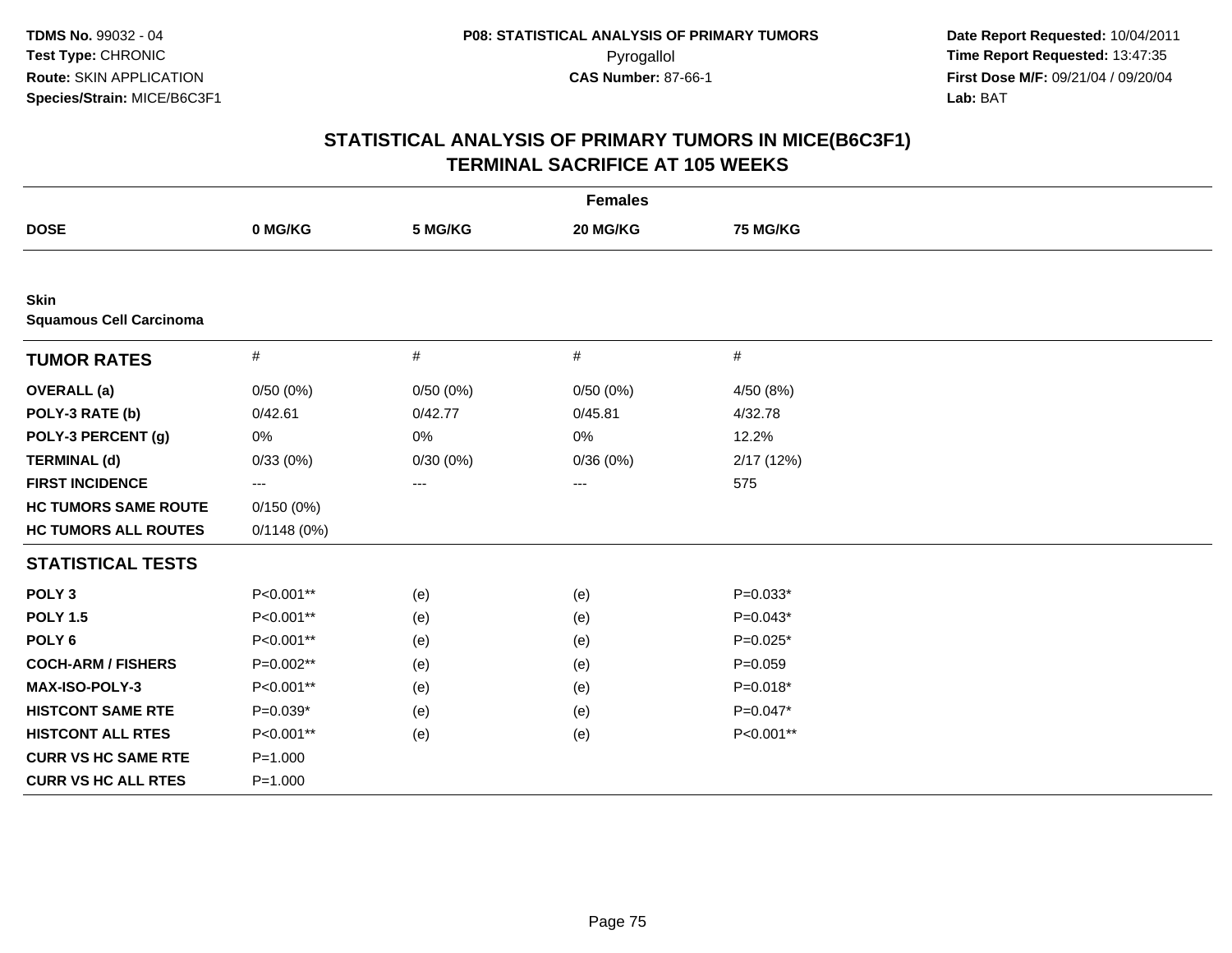# **STATISTICAL ANALYSIS OF PRIMARY TUMORS IN MICE(B6C3F1)TERMINAL SACRIFICE AT 105 WEEKS**

|             |         |         | Females  |                 |
|-------------|---------|---------|----------|-----------------|
| <b>DOSE</b> | າ MG/KG | 5 MG/KG | 20 MG/KG | <b>75 MG/KG</b> |

**Skin**

**Squamous Cell Carcinoma, Basal Cell Carcinoma, Basosquamous Tumor (malignant or NOS), or Carcinoma**

| #           | #        | #        | $\#$       |
|-------------|----------|----------|------------|
| 0/50(0%)    | 0/50(0%) | 0/50(0%) | 4/50 (8%)  |
| 0/42.61     | 0/42.77  | 0/45.81  | 4/32.78    |
| 0%          | 0%       | 0%       | 12.2%      |
| 0/33(0%)    | 0/30(0%) | 0/36(0%) | 2/17 (12%) |
| ---         |          |          | 575        |
| 1/150(1%)   |          |          |            |
| 2/1148(0%)  |          |          |            |
|             |          |          |            |
| P<0.001**   | (e)      | (e)      | $P=0.033*$ |
| P<0.001**   | (e)      | (e)      | $P=0.043*$ |
| P<0.001**   | (e)      | (e)      | $P=0.025*$ |
| P=0.002**   | (e)      | (e)      | $P=0.059$  |
| P<0.001**   | (e)      | (e)      | $P=0.018*$ |
| $P = 0.053$ | (e)      | (e)      | $P=0.055$  |
| P<0.001**   | (e)      | (e)      | P<0.001**  |
| $P = 0.591$ |          |          |            |
| $P = 0.588$ |          |          |            |
|             |          |          |            |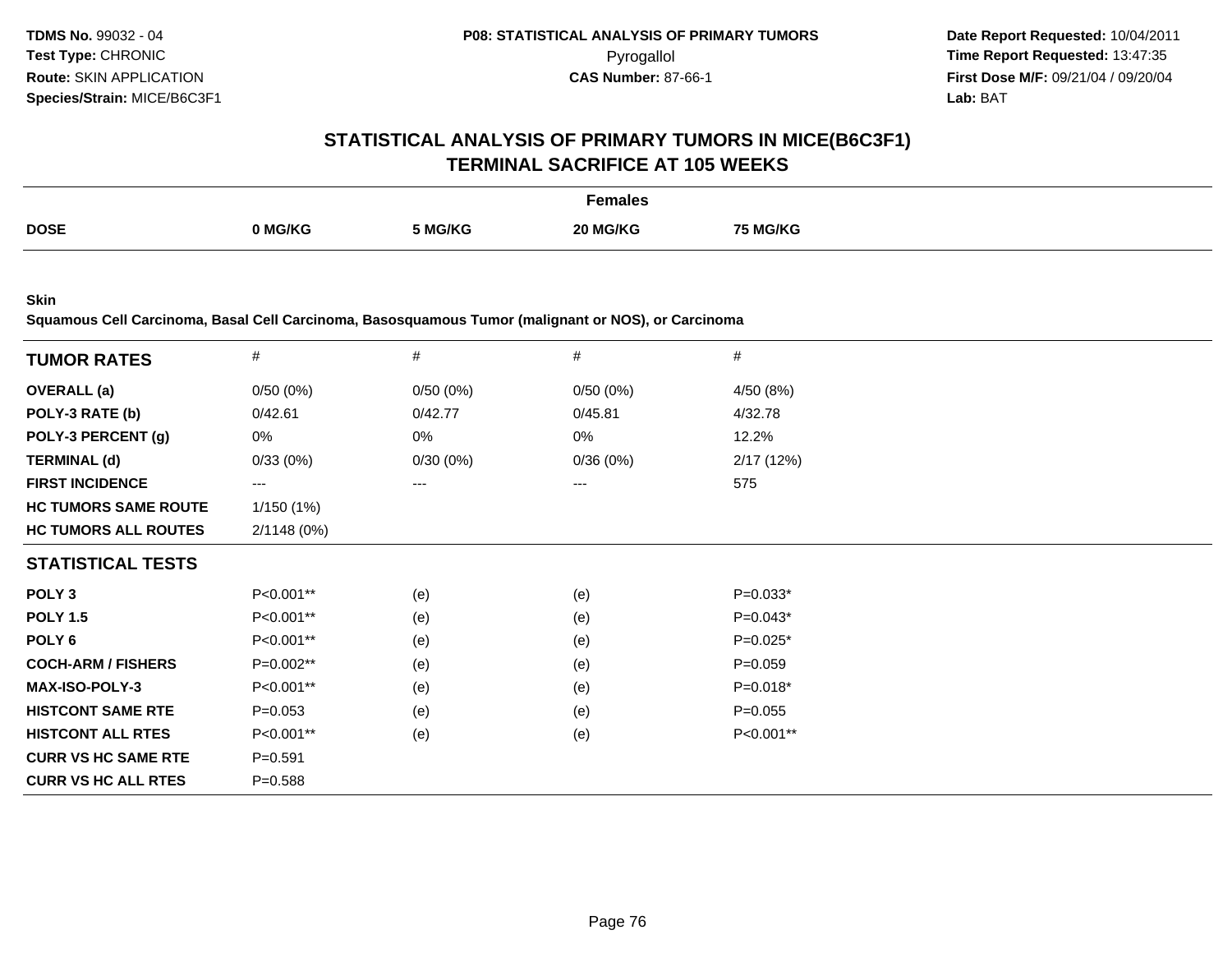| <b>Females</b>                                |             |          |          |          |  |  |
|-----------------------------------------------|-------------|----------|----------|----------|--|--|
| <b>DOSE</b>                                   | 0 MG/KG     | 5 MG/KG  | 20 MG/KG | 75 MG/KG |  |  |
|                                               |             |          |          |          |  |  |
| <b>Skin</b><br><b>Squamous Cell Papilloma</b> |             |          |          |          |  |  |
| <b>TUMOR RATES</b>                            | $\#$        | $\#$     | $\#$     | #        |  |  |
| <b>OVERALL</b> (a)                            | 0/50(0%)    | 0/50(0%) | 0/50(0%) | 0/50(0%) |  |  |
| POLY-3 RATE (b)                               | 0/42.61     | 0/42.77  | 0/45.81  | 0/31.78  |  |  |
| POLY-3 PERCENT (g)                            | 0%          | 0%       | 0%       | 0%       |  |  |
| <b>TERMINAL (d)</b>                           | 0/33(0%)    | 0/30(0%) | 0/36(0%) | 0/17(0%) |  |  |
| <b>FIRST INCIDENCE</b>                        | $---$       | ---      | $---$    | $---$    |  |  |
| <b>HC TUMORS SAME ROUTE</b>                   | 0/150(0%)   |          |          |          |  |  |
| <b>HC TUMORS ALL ROUTES</b>                   | 2/1148 (0%) |          |          |          |  |  |
| <b>STATISTICAL TESTS</b>                      |             |          |          |          |  |  |
| POLY <sub>3</sub>                             | (n)         | (n)      | (n)      | (n)      |  |  |
| <b>POLY 1.5</b>                               | (n)         | (n)      | (n)      | (n)      |  |  |
| POLY <sub>6</sub>                             | (n)         | (n)      | (n)      | (n)      |  |  |
| <b>COCH-ARM / FISHERS</b>                     | (n)         | (n)      | (n)      | (n)      |  |  |
| MAX-ISO-POLY-3                                | (n)         | (n)      | (n)      | (n)      |  |  |
| <b>HISTCONT SAME RTE</b>                      | (n)         | (n)      | (n)      | (n)      |  |  |
| <b>HISTCONT ALL RTES</b>                      | (n)         | (n)      | (n)      | (n)      |  |  |
| <b>CURR VS HC SAME RTE</b>                    | (n)         |          |          |          |  |  |
| <b>CURR VS HC ALL RTES</b>                    | (n)         |          |          |          |  |  |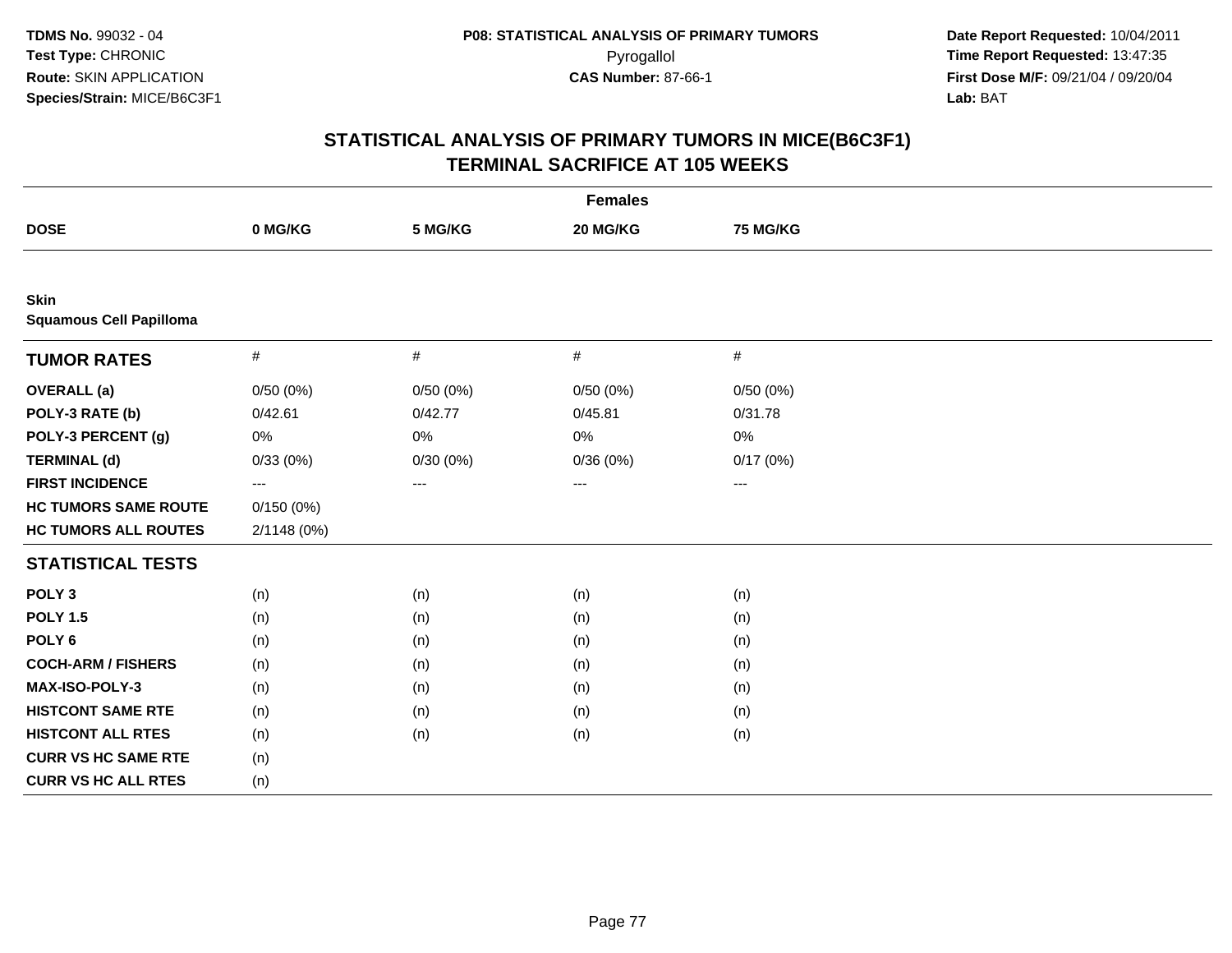# **STATISTICAL ANALYSIS OF PRIMARY TUMORS IN MICE(B6C3F1)TERMINAL SACRIFICE AT 105 WEEKS**

|             |         |         | -emales  |              |
|-------------|---------|---------|----------|--------------|
| <b>DOSE</b> | ↑ MG/KG | 5 MG/KG | 20 MG/KG | <b>MG/KG</b> |

**Skin**

**Squamous Cell Papilloma, Papilloma, Squamous Cell Carcinoma or Keratoacanthoma**

| <b>TUMOR RATES</b>          | $\#$        | #        | #        | #           |  |
|-----------------------------|-------------|----------|----------|-------------|--|
| <b>OVERALL</b> (a)          | 0/50(0%)    | 0/50(0%) | 0/50(0%) | 4/50 (8%)   |  |
| POLY-3 RATE (b)             | 0/42.61     | 0/42.77  | 0/45.81  | 4/32.78     |  |
| POLY-3 PERCENT (g)          | 0%          | 0%       | 0%       | 12.2%       |  |
| <b>TERMINAL (d)</b>         | 0/33(0%)    | 0/30(0%) | 0/36(0%) | 2/17(12%)   |  |
| <b>FIRST INCIDENCE</b>      | ---         | ---      | ---      | 575         |  |
| <b>HC TUMORS SAME ROUTE</b> | 0/150(0%)   |          |          |             |  |
| <b>HC TUMORS ALL ROUTES</b> | 3/1148(0%)  |          |          |             |  |
| <b>STATISTICAL TESTS</b>    |             |          |          |             |  |
| POLY <sub>3</sub>           | P<0.001**   | (e)      | (e)      | $P=0.033*$  |  |
| <b>POLY 1.5</b>             | P<0.001**   | (e)      | (e)      | $P=0.043*$  |  |
| POLY 6                      | P<0.001**   | (e)      | (e)      | $P=0.025*$  |  |
| <b>COCH-ARM / FISHERS</b>   | P=0.002**   | (e)      | (e)      | $P = 0.059$ |  |
| <b>MAX-ISO-POLY-3</b>       | P<0.001**   | (e)      | (e)      | $P=0.018*$  |  |
| <b>HISTCONT SAME RTE</b>    | $P=0.039*$  | (e)      | (e)      | $P=0.047*$  |  |
| <b>HISTCONT ALL RTES</b>    | P<0.001**   | (e)      | (e)      | P<0.001**   |  |
| <b>CURR VS HC SAME RTE</b>  | $P = 1.000$ |          |          |             |  |
| <b>CURR VS HC ALL RTES</b>  | $P = 0.582$ |          |          |             |  |
|                             |             |          |          |             |  |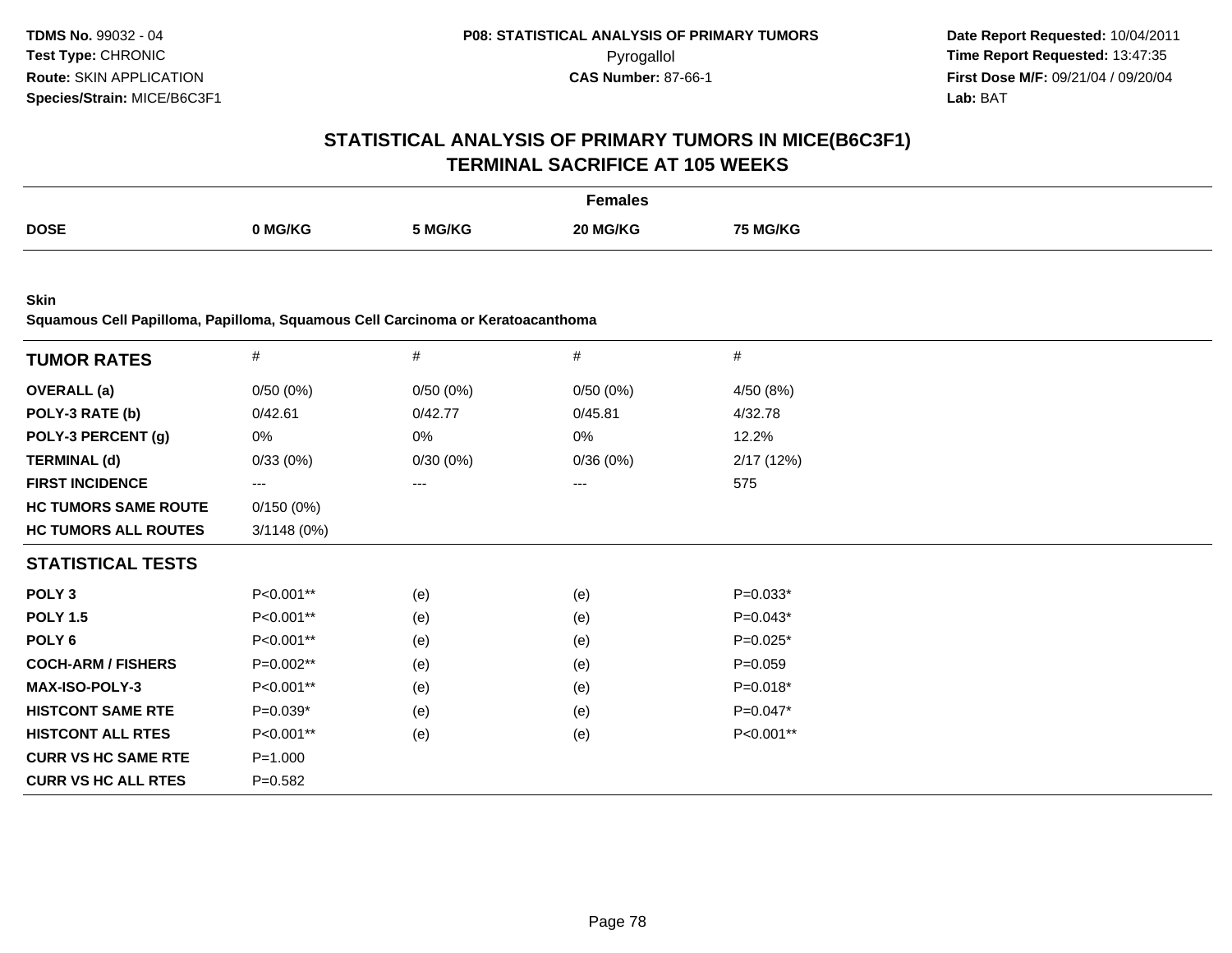| <b>Females</b>              |              |             |             |             |  |  |
|-----------------------------|--------------|-------------|-------------|-------------|--|--|
| <b>DOSE</b>                 | 0 MG/KG      | 5 MG/KG     | 20 MG/KG    | 75 MG/KG    |  |  |
|                             |              |             |             |             |  |  |
| Spleen<br>Hemangiosarcoma   |              |             |             |             |  |  |
| <b>TUMOR RATES</b>          |              |             |             |             |  |  |
| <b>OVERALL</b> (a)          | 1/50(2%)     | 0/50(0%)    | 2/50(4%)    | 2/50(4%)    |  |  |
| POLY-3 RATE (b)             | 1/42.74      | 0/42.77     | 2/46.41     | 2/31.78     |  |  |
| POLY-3 PERCENT (g)          | 2.3%         | 0%          | 4.3%        | 6.3%        |  |  |
| <b>TERMINAL (d)</b>         | 0/33(0%)     | 0/30(0%)    | 0/36(0%)    | 2/17(12%)   |  |  |
| <b>FIRST INCIDENCE</b>      | 695          | $---$       | 573         | 729 (T)     |  |  |
| <b>HC TUMORS SAME ROUTE</b> | 7/149 (5%)   |             |             |             |  |  |
| <b>HC TUMORS ALL ROUTES</b> | 21/1131 (2%) |             |             |             |  |  |
| <b>STATISTICAL TESTS</b>    |              |             |             |             |  |  |
| POLY <sub>3</sub>           | $P = 0.185$  | P=0.500N    | $P = 0.529$ | $P = 0.399$ |  |  |
| <b>POLY 1.5</b>             | $P=0.220$    | P=0.497N    | $P = 0.521$ | $P = 0.441$ |  |  |
| POLY <sub>6</sub>           | $P = 0.150$  | P=0.507N    | $P = 0.534$ | $P=0.349$   |  |  |
| <b>COCH-ARM / FISHERS</b>   | $P = 0.284$  | P=0.500N    | $P = 0.500$ | $P = 0.500$ |  |  |
| MAX-ISO-POLY-3              | $P = 0.243$  | P=0.158N    | $P = 0.312$ | $P = 0.231$ |  |  |
| <b>HISTCONT SAME RTE</b>    | $P=0.595$    | $P = 1.000$ | $P = 1.000$ | $P = 1.000$ |  |  |
| <b>HISTCONT ALL RTES</b>    | $P = 0.140$  | $P = 1.000$ | $P = 0.262$ | $P = 0.160$ |  |  |
| <b>CURR VS HC SAME RTE</b>  | $P = 0.534$  |             |             |             |  |  |
| <b>CURR VS HC ALL RTES</b>  | $P = 0.898$  |             |             |             |  |  |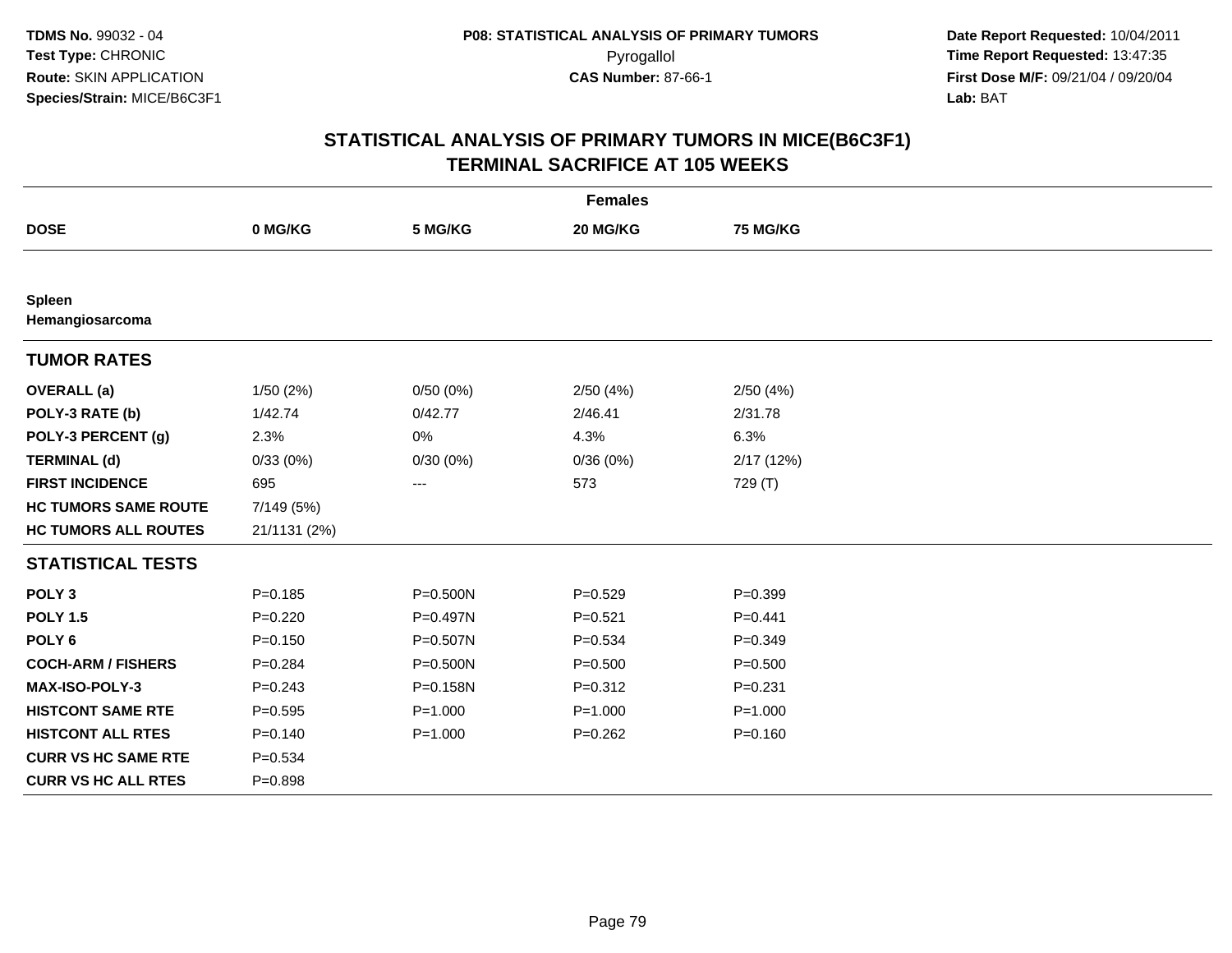| <b>Females</b>                                         |              |             |              |              |  |  |
|--------------------------------------------------------|--------------|-------------|--------------|--------------|--|--|
| <b>DOSE</b>                                            | 0 MG/KG      | 5 MG/KG     | 20 MG/KG     | 75 MG/KG     |  |  |
|                                                        |              |             |              |              |  |  |
| Stomach, Forestomach<br><b>Squamous Cell Papilloma</b> |              |             |              |              |  |  |
| <b>TUMOR RATES</b>                                     | $\#$         | $\#$        | #            | $\#$         |  |  |
| <b>OVERALL</b> (a)                                     | 1/50(2%)     | 3/50(6%)    | 0/50(0%)     | 1/50 (2%)    |  |  |
| POLY-3 RATE (b)                                        | 1/43.31      | 3/43.24     | 0/45.81      | 1/31.97      |  |  |
| POLY-3 PERCENT (g)                                     | 2.3%         | 6.9%        | 0%           | 3.1%         |  |  |
| <b>TERMINAL (d)</b>                                    | 0/33(0%)     | 2/30(7%)    | 0/36(0%)     | 0/17(0%)     |  |  |
| <b>FIRST INCIDENCE</b>                                 | 488          | 589         | $---$        | 682          |  |  |
| <b>HC TUMORS SAME ROUTE</b>                            | 3/150(2%)    |             |              |              |  |  |
| <b>HC TUMORS ALL ROUTES</b>                            | 21/1148 (2%) |             |              |              |  |  |
| <b>STATISTICAL TESTS</b>                               |              |             |              |              |  |  |
| POLY <sub>3</sub>                                      | P=0.517N     | $P = 0.304$ | P=0.489N     | $P = 0.688$  |  |  |
| <b>POLY 1.5</b>                                        | $P=0.497N$   | $P = 0.309$ | $P = 0.491N$ | $P = 0.720$  |  |  |
| POLY <sub>6</sub>                                      | P=0.532N     | $P = 0.294$ | P=0.488N     | $P = 0.648$  |  |  |
| <b>COCH-ARM / FISHERS</b>                              | $P = 0.455N$ | $P = 0.309$ | P=0.500N     | $P = 0.753N$ |  |  |
| <b>MAX-ISO-POLY-3</b>                                  | P=0.400N     | $P = 0.153$ | P=0.158N     | $P = 0.424$  |  |  |
| <b>HISTCONT SAME RTE</b>                               | $P=0.624$    | $P = 0.079$ | $P = 1.000$  | $P = 1.000$  |  |  |
| <b>HISTCONT ALL RTES</b>                               | $P = 0.571$  | $P=0.011*$  | $P = 1.000$  | $P = 1.000$  |  |  |
| <b>CURR VS HC SAME RTE</b>                             | $P = 0.912$  |             |              |              |  |  |
| <b>CURR VS HC ALL RTES</b>                             | $P = 0.901$  |             |              |              |  |  |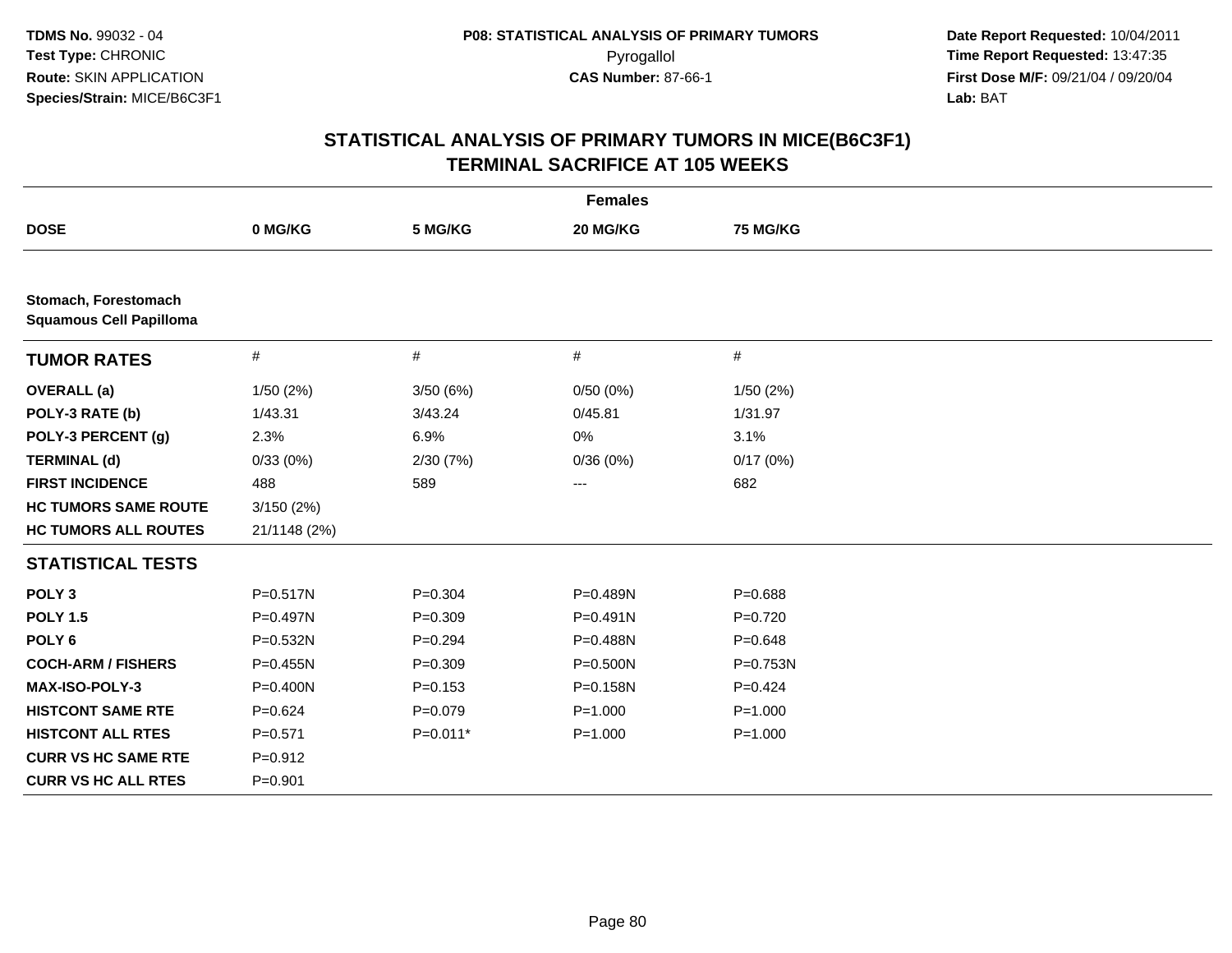|                                                  |              |             | <b>Females</b> |          |  |
|--------------------------------------------------|--------------|-------------|----------------|----------|--|
| <b>DOSE</b>                                      | 0 MG/KG      | 5 MG/KG     | 20 MG/KG       | 75 MG/KG |  |
|                                                  |              |             |                |          |  |
| <b>Thyroid Gland: Follicular Cell</b><br>Adenoma |              |             |                |          |  |
| <b>TUMOR RATES</b>                               |              |             |                |          |  |
| <b>OVERALL</b> (a)                               | 0/50(0%)     | 2/50(4%)    | 0/50(0%)       | 0/50(0%) |  |
| POLY-3 RATE (b)                                  | 0/42.61      | 2/42.77     | 0/45.81        | 0/31.78  |  |
| POLY-3 PERCENT (g)                               | 0%           | 4.7%        | 0%             | 0%       |  |
| <b>TERMINAL (d)</b>                              | 0/33(0%)     | 2/30 (7%)   | 0/36(0%)       | 0/17(0%) |  |
| <b>FIRST INCIDENCE</b>                           | ---          | 729 (T)     | $\cdots$       | $\cdots$ |  |
| <b>HC TUMORS SAME ROUTE</b>                      | 0/149(0%)    |             |                |          |  |
| <b>HC TUMORS ALL ROUTES</b>                      | 5/1137 (0%)  |             |                |          |  |
| <b>STATISTICAL TESTS</b>                         |              |             |                |          |  |
| POLY <sub>3</sub>                                | $P = 0.413N$ | $P = 0.238$ | (e)            | (e)      |  |
| <b>POLY 1.5</b>                                  | P=0.403N     | $P = 0.240$ | (e)            | (e)      |  |
| POLY <sub>6</sub>                                | $P = 0.421N$ | $P = 0.231$ | (e)            | (e)      |  |
| <b>COCH-ARM / FISHERS</b>                        | P=0.383N     | $P=0.247$   | (e)            | (e)      |  |
| MAX-ISO-POLY-3                                   | P=0.368N     | $P = 0.076$ | (e)            | (e)      |  |
| <b>HISTCONT SAME RTE</b>                         | $P=0.488$    | $P=0.079$   | (e)            | (e)      |  |
| <b>HISTCONT ALL RTES</b>                         | $P = 0.439$  | P<0.001**   | (e)            | (e)      |  |
| <b>CURR VS HC SAME RTE</b>                       | $P = 1.000$  |             |                |          |  |
| <b>CURR VS HC ALL RTES</b>                       | $P = 0.610$  |             |                |          |  |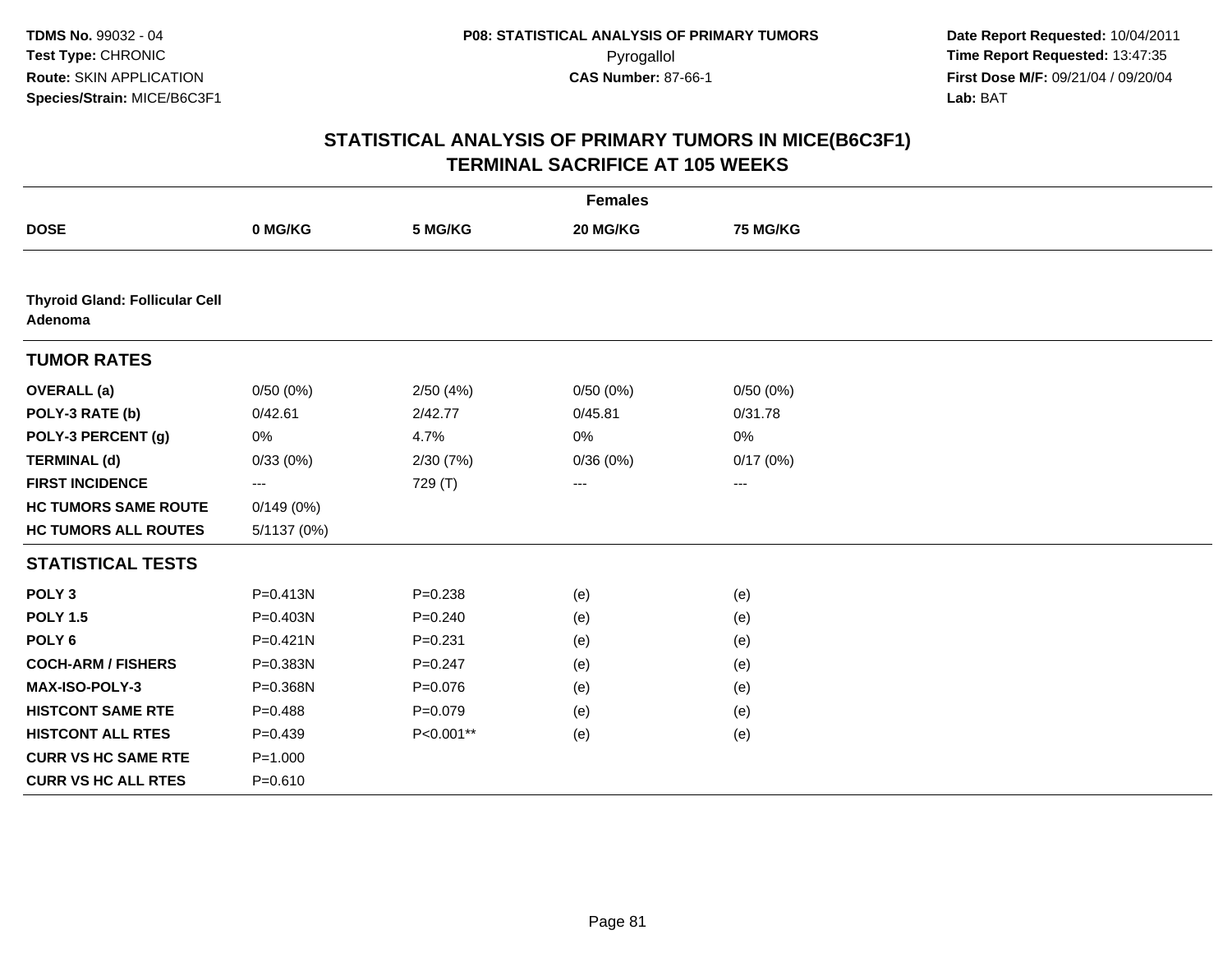| <b>Females</b>              |                     |          |                        |                        |  |  |  |
|-----------------------------|---------------------|----------|------------------------|------------------------|--|--|--|
| <b>DOSE</b>                 | 0 MG/KG             | 5 MG/KG  | 20 MG/KG               | <b>75 MG/KG</b>        |  |  |  |
|                             |                     |          |                        |                        |  |  |  |
| <b>Tooth</b><br>Odontoma    |                     |          |                        |                        |  |  |  |
| <b>TUMOR RATES</b>          | $\#$                | $\#$     | $\#$                   | #                      |  |  |  |
| <b>OVERALL</b> (a)          | 0/50(0%)            | 0/50(0%) | 0/50(0%)               | 0/50(0%)               |  |  |  |
| POLY-3 RATE (b)             | 0/42.61             | 0/42.77  | 0/45.81                | 0/31.78                |  |  |  |
| POLY-3 PERCENT (g)          | 0%                  | 0%       | 0%                     | 0%                     |  |  |  |
| <b>TERMINAL (d)</b>         | 0/33(0%)            | 0/30(0%) | 0/36(0%)               | 0/17(0%)               |  |  |  |
| <b>FIRST INCIDENCE</b>      | $\qquad \qquad - -$ | ---      | $\qquad \qquad \cdots$ | $\qquad \qquad \cdots$ |  |  |  |
| <b>HC TUMORS SAME ROUTE</b> | 0/150(0%)           |          |                        |                        |  |  |  |
| <b>HC TUMORS ALL ROUTES</b> | 0/1148(0%)          |          |                        |                        |  |  |  |
| <b>STATISTICAL TESTS</b>    |                     |          |                        |                        |  |  |  |
| POLY <sub>3</sub>           | (n)                 | (n)      | (n)                    | (n)                    |  |  |  |
| <b>POLY 1.5</b>             | (n)                 | (n)      | (n)                    | (n)                    |  |  |  |
| POLY <sub>6</sub>           | (n)                 | (n)      | (n)                    | (n)                    |  |  |  |
| <b>COCH-ARM / FISHERS</b>   | (n)                 | (n)      | (n)                    | (n)                    |  |  |  |
| MAX-ISO-POLY-3              | (n)                 | (n)      | (n)                    | (n)                    |  |  |  |
| <b>HISTCONT SAME RTE</b>    | (n)                 | (n)      | (n)                    | (n)                    |  |  |  |
| <b>HISTCONT ALL RTES</b>    | (n)                 | (n)      | (n)                    | (n)                    |  |  |  |
| <b>CURR VS HC SAME RTE</b>  | (n)                 |          |                        |                        |  |  |  |
| <b>CURR VS HC ALL RTES</b>  | (n)                 |          |                        |                        |  |  |  |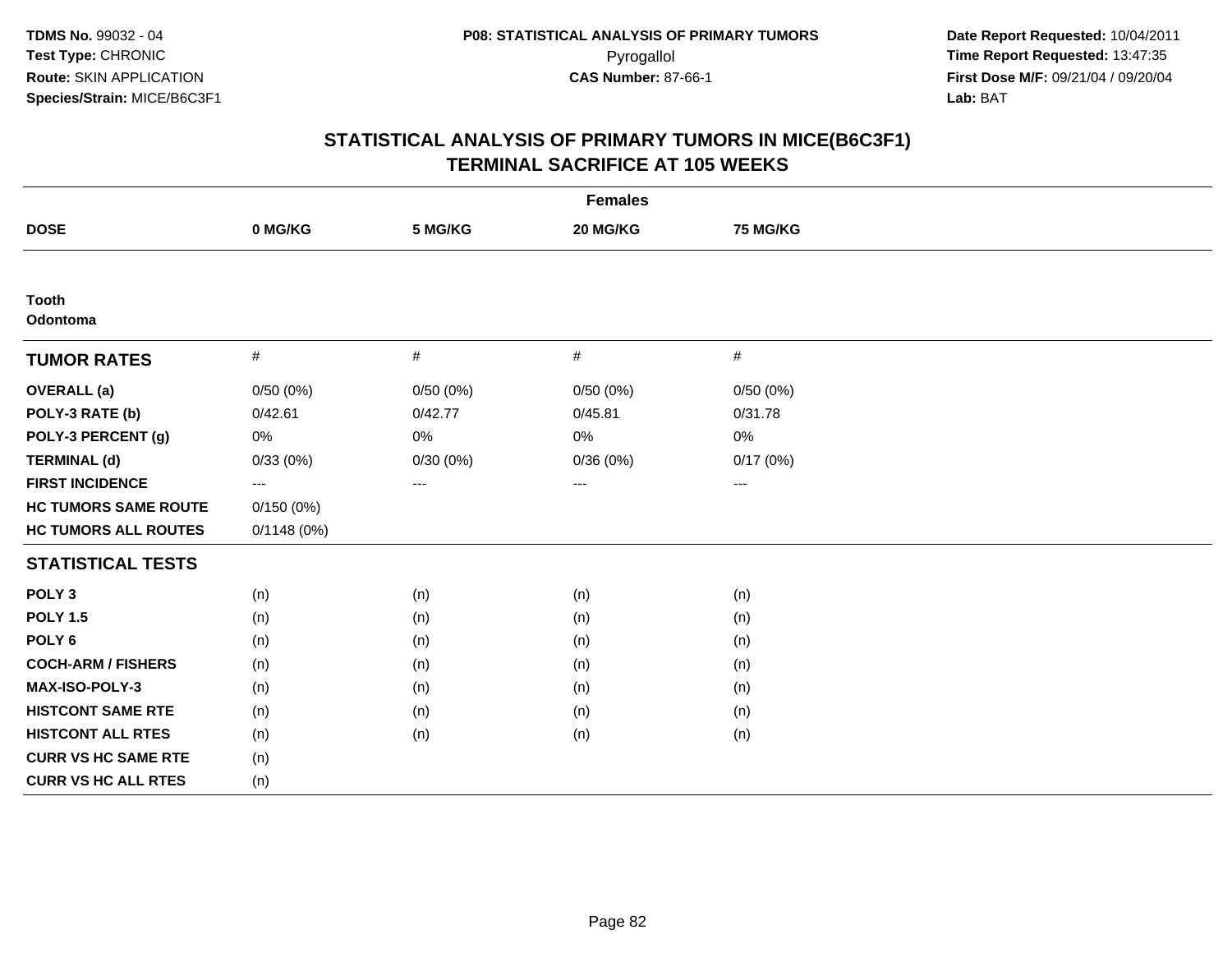| <b>Females</b>                        |              |              |              |                 |  |
|---------------------------------------|--------------|--------------|--------------|-----------------|--|
| <b>DOSE</b>                           | 0 MG/KG      | 5 MG/KG      | 20 MG/KG     | <b>75 MG/KG</b> |  |
|                                       |              |              |              |                 |  |
| <b>Uterus</b><br><b>Polyp Stromal</b> |              |              |              |                 |  |
| <b>TUMOR RATES</b>                    | $\#$         | #            | #            | $\#$            |  |
| <b>OVERALL</b> (a)                    | 3/50(6%)     | 2/50(4%)     | 2/50(4%)     | 1/50(2%)        |  |
| POLY-3 RATE (b)                       | 3/42.61      | 2/42.77      | 2/45.81      | 1/32.51         |  |
| POLY-3 PERCENT (g)                    | 7%           | 4.7%         | 4.4%         | 3.1%            |  |
| <b>TERMINAL (d)</b>                   | 3/33(9%)     | 2/30(7%)     | 2/36(6%)     | 0/17(0%)        |  |
| <b>FIRST INCIDENCE</b>                | 729 (T)      | 729 (T)      | 729 (T)      | 474             |  |
| <b>HC TUMORS SAME ROUTE</b>           | 2/150(1%)    |              |              |                 |  |
| <b>HC TUMORS ALL ROUTES</b>           | 21/1148 (2%) |              |              |                 |  |
| <b>STATISTICAL TESTS</b>              |              |              |              |                 |  |
| POLY <sub>3</sub>                     | P=0.380N     | P=0.498N     | P=0.467N     | P=0.407N        |  |
| <b>POLY 1.5</b>                       | $P = 0.345N$ | P=0.493N     | P=0.475N     | P=0.364N        |  |
| POLY <sub>6</sub>                     | $P = 0.415N$ | $P = 0.512N$ | P=0.463N     | P=0.464N        |  |
| <b>COCH-ARM / FISHERS</b>             | P=0.283N     | P=0.500N     | $P = 0.500N$ | P=0.309N        |  |
| <b>MAX-ISO-POLY-3</b>                 | $P = 0.414N$ | P=0.322N     | $P = 0.301N$ | $P = 0.255N$    |  |
| <b>HISTCONT SAME RTE</b>              | $P = 0.288$  | $P = 0.184$  | $P=0.197$    | $P = 1.000$     |  |
| <b>HISTCONT ALL RTES</b>              | $P=0.447$    | $P = 0.208$  | $P = 0.232$  | $P = 1.000$     |  |
| <b>CURR VS HC SAME RTE</b>            | $P=0.034*$   |              |              |                 |  |
| <b>CURR VS HC ALL RTES</b>            | $P=0.034*$   |              |              |                 |  |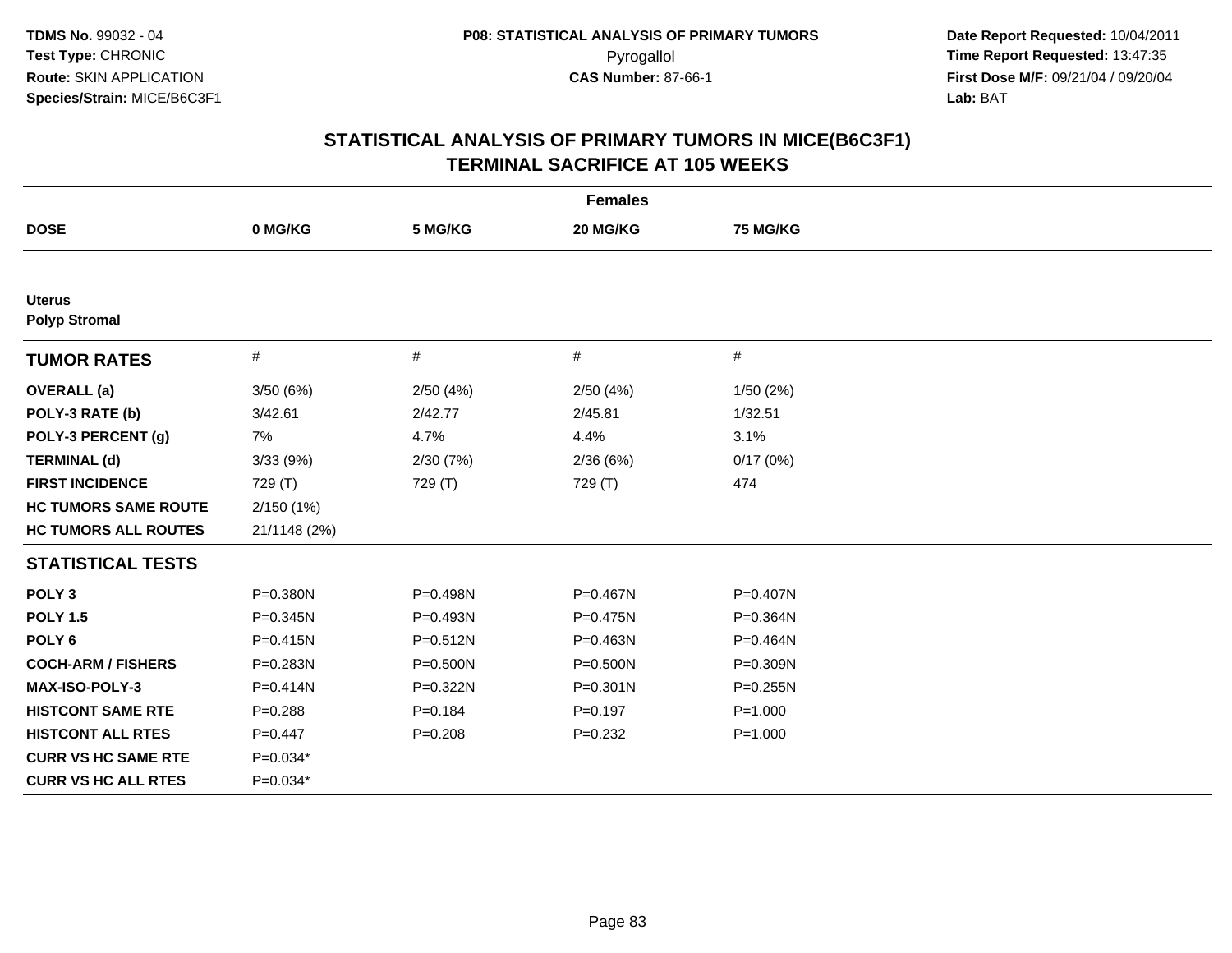| <b>Females</b>                          |              |             |                        |          |
|-----------------------------------------|--------------|-------------|------------------------|----------|
| <b>DOSE</b>                             | 0 MG/KG      | 5 MG/KG     | 20 MG/KG               | 75 MG/KG |
|                                         |              |             |                        |          |
| <b>Uterus</b><br><b>Sarcoma Stromal</b> |              |             |                        |          |
| <b>TUMOR RATES</b>                      | $\#$         | $\#$        | $\#$                   | $\#$     |
| <b>OVERALL</b> (a)                      | 0/50(0%)     | 2/50(4%)    | 0/50(0%)               | 0/50(0%) |
| POLY-3 RATE (b)                         | 0/42.61      | 2/43.24     | 0/45.81                | 0/31.78  |
| POLY-3 PERCENT (g)                      | 0%           | 4.6%        | 0%                     | 0%       |
| <b>TERMINAL (d)</b>                     | 0/33(0%)     | 1/30 (3%)   | 0/36(0%)               | 0/17(0%) |
| <b>FIRST INCIDENCE</b>                  | ---          | 590         | $\qquad \qquad \cdots$ | $--$     |
| <b>HC TUMORS SAME ROUTE</b>             | 0/150(0%)    |             |                        |          |
| <b>HC TUMORS ALL ROUTES</b>             | 2/1148 (0%)  |             |                        |          |
| <b>STATISTICAL TESTS</b>                |              |             |                        |          |
| POLY <sub>3</sub>                       | $P = 0.411N$ | $P = 0.240$ | (e)                    | (e)      |
| <b>POLY 1.5</b>                         | P=0.402N     | $P=0.242$   | (e)                    | (e)      |
| POLY <sub>6</sub>                       | P=0.419N     | $P = 0.235$ | (e)                    | (e)      |
| <b>COCH-ARM / FISHERS</b>               | P=0.383N     | $P = 0.247$ | (e)                    | (e)      |
| <b>MAX-ISO-POLY-3</b>                   | P=0.370N     | $P=0.079$   | (e)                    | (e)      |
| <b>HISTCONT SAME RTE</b>                | $P = 0.487$  | $P = 0.079$ | (e)                    | (e)      |
| <b>HISTCONT ALL RTES</b>                | $P = 0.315$  | P<0.001**   | (e)                    | (e)      |
| <b>CURR VS HC SAME RTE</b>              | $P = 1.000$  |             |                        |          |
| <b>CURR VS HC ALL RTES</b>              | $P = 0.593$  |             |                        |          |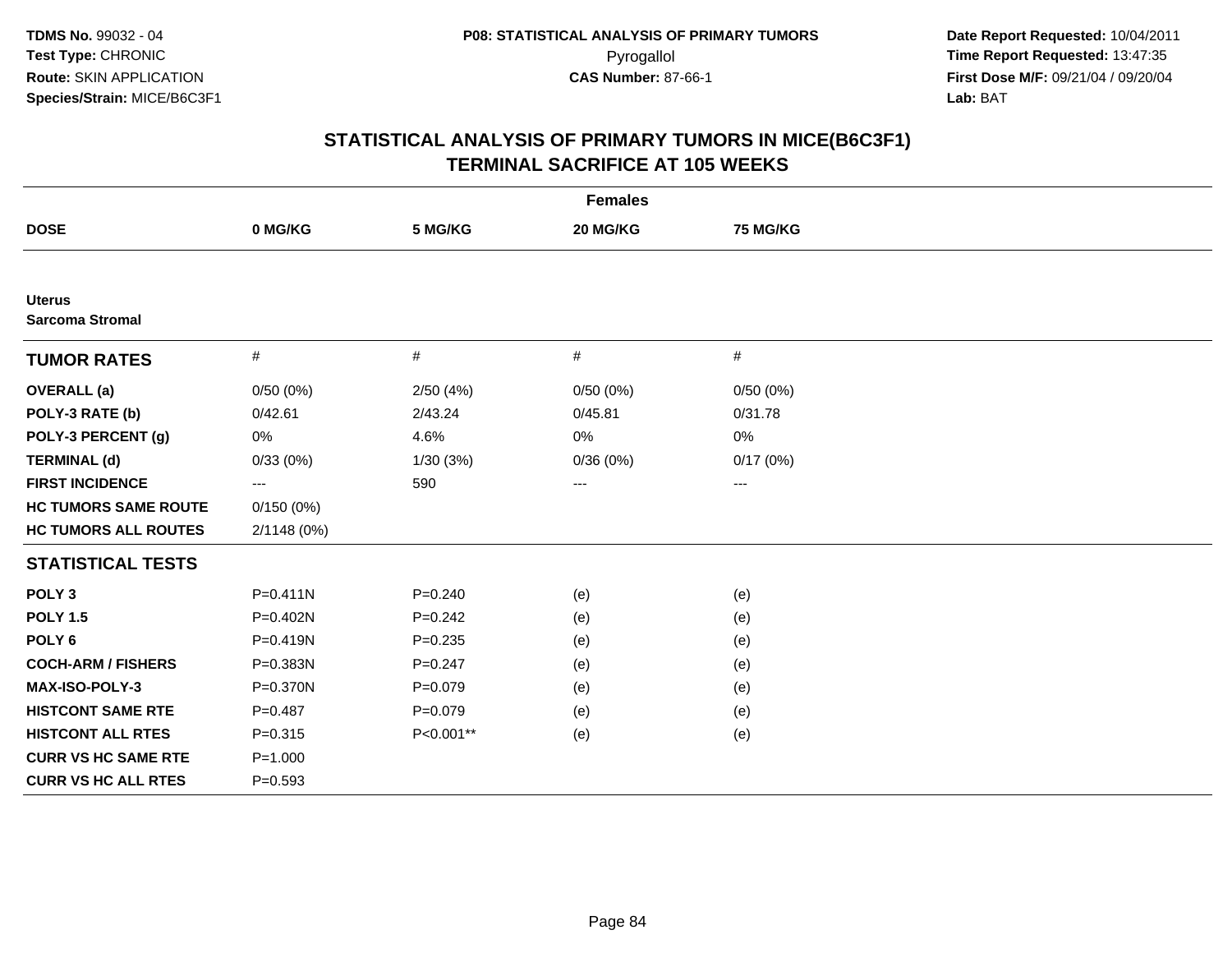| <b>Females</b>                          |              |             |              |                 |  |
|-----------------------------------------|--------------|-------------|--------------|-----------------|--|
| <b>DOSE</b>                             | 0 MG/KG      | 5 MG/KG     | 20 MG/KG     | <b>75 MG/KG</b> |  |
|                                         |              |             |              |                 |  |
| <b>Uterus</b>                           |              |             |              |                 |  |
| <b>Sarcoma Stromal or Polyp Stromal</b> |              |             |              |                 |  |
| <b>TUMOR RATES</b>                      | $\#$         | #           | $\#$         | $\#$            |  |
| <b>OVERALL</b> (a)                      | 3/50(6%)     | 4/50 (8%)   | 2/50(4%)     | 1/50(2%)        |  |
| POLY-3 RATE (b)                         | 3/42.61      | 4/43.24     | 2/45.81      | 1/32.51         |  |
| POLY-3 PERCENT (g)                      | 7%           | 9.3%        | 4.4%         | 3.1%            |  |
| <b>TERMINAL (d)</b>                     | 3/33(9%)     | 3/30 (10%)  | 2/36(6%)     | 0/17(0%)        |  |
| <b>FIRST INCIDENCE</b>                  | 729 (T)      | 590         | 729 (T)      | 474             |  |
| <b>HC TUMORS SAME ROUTE</b>             | 2/150(1%)    |             |              |                 |  |
| <b>HC TUMORS ALL ROUTES</b>             | 23/1148 (2%) |             |              |                 |  |
| <b>STATISTICAL TESTS</b>                |              |             |              |                 |  |
| POLY <sub>3</sub>                       | P=0.257N     | $P = 0.508$ | P=0.467N     | P=0.407N        |  |
| <b>POLY 1.5</b>                         | P=0.224N     | $P = 0.511$ | P=0.475N     | P=0.364N        |  |
| POLY <sub>6</sub>                       | P=0.294N     | $P=0.495$   | P=0.463N     | P=0.464N        |  |
| <b>COCH-ARM / FISHERS</b>               | P=0.170N     | $P = 0.500$ | P=0.500N     | P=0.309N        |  |
| <b>MAX-ISO-POLY-3</b>                   | $P = 0.365N$ | $P = 0.355$ | $P = 0.301N$ | $P = 0.255N$    |  |
| <b>HISTCONT SAME RTE</b>                | $P = 0.335$  | $P = 0.051$ | $P=0.197$    | $P = 1.000$     |  |
| <b>HISTCONT ALL RTES</b>                | $P = 0.308$  | $P=0.002**$ | $P = 0.271$  | $P = 1.000$     |  |
| <b>CURR VS HC SAME RTE</b>              | P=0.034*     |             |              |                 |  |
| <b>CURR VS HC ALL RTES</b>              | $P=0.048*$   |             |              |                 |  |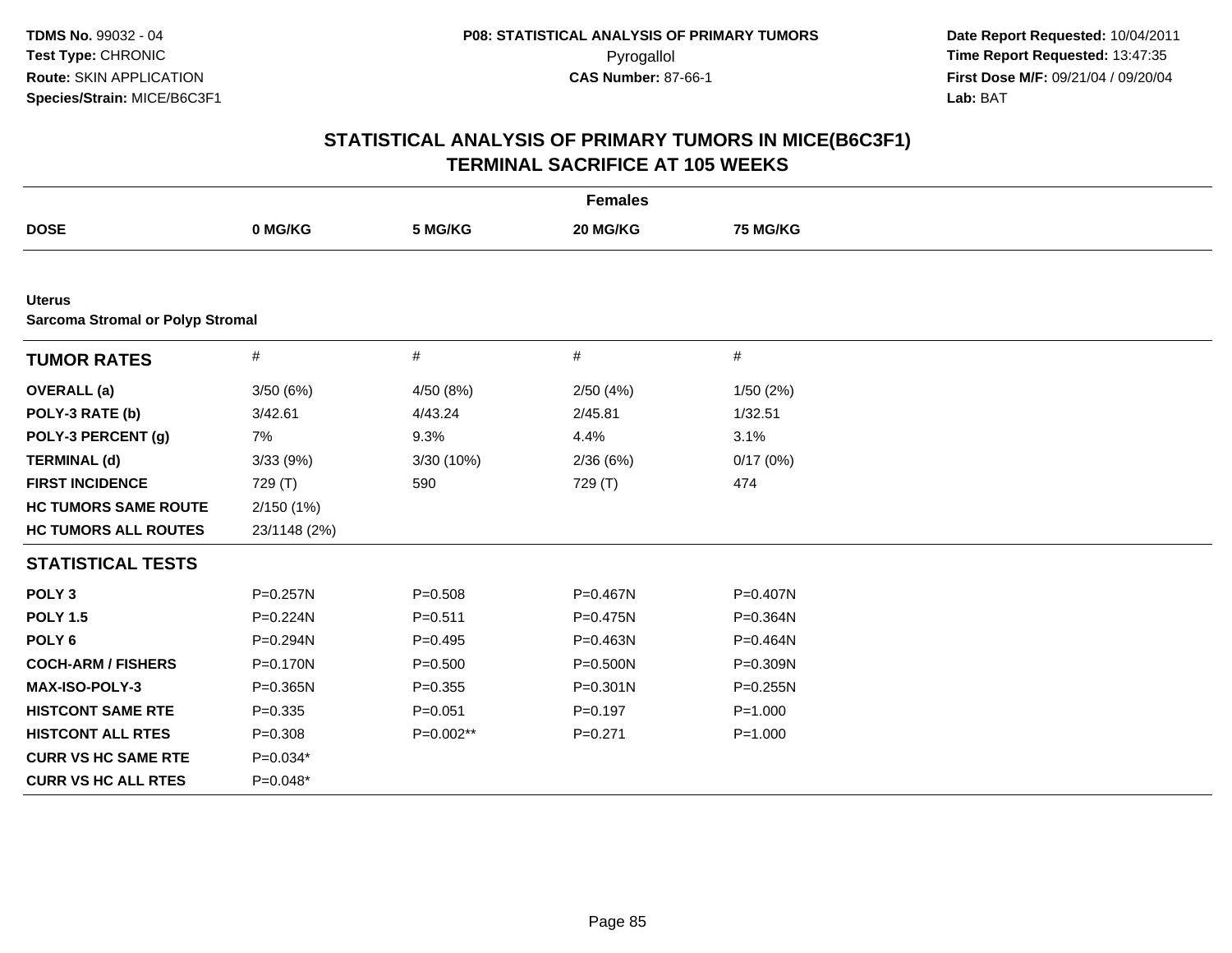|                                      |              |             | <b>Females</b> |                 |
|--------------------------------------|--------------|-------------|----------------|-----------------|
| <b>DOSE</b>                          | 0 MG/KG      | 5 MG/KG     | 20 MG/KG       | <b>75 MG/KG</b> |
|                                      |              |             |                |                 |
| <b>All Organs</b><br>Hemangiosarcoma |              |             |                |                 |
| <b>TUMOR RATES</b>                   | $\#$         | #           | $\#$           | $\#$            |
| <b>OVERALL</b> (a)                   | 6/50 (12%)   | 8/50 (16%)  | 7/50 (14%)     | 3/50(6%)        |
| POLY-3 RATE (b)                      | 6/44.01      | 8/44.35     | 7/46.60        | 3/31.78         |
| POLY-3 PERCENT (g)                   | 13.6%        | 18%         | 15%            | 9.4%            |
| <b>TERMINAL (d)</b>                  | 3/33(9%)     | 4/30 (13%)  | 4/36 (11%)     | 3/17(18%)       |
| <b>FIRST INCIDENCE</b>               | 488          | 544         | 573            | 729 (T)         |
| <b>HC TUMORS SAME ROUTE</b>          | 13/150 (9%)  |             |                |                 |
| <b>HC TUMORS ALL ROUTES</b>          | 48/1148 (4%) |             |                |                 |
| <b>STATISTICAL TESTS</b>             |              |             |                |                 |
| POLY <sub>3</sub>                    | P=0.287N     | $P=0.392$   | $P = 0.544$    | $P = 0.424N$    |
| <b>POLY 1.5</b>                      | P=0.208N     | $P = 0.399$ | $P = 0.534$    | P=0.343N        |
| POLY <sub>6</sub>                    | P=0.386N     | $P = 0.375$ | $P = 0.548$    | P=0.529N        |
| <b>COCH-ARM / FISHERS</b>            | $P = 0.111N$ | $P = 0.387$ | $P = 0.500$    | $P = 0.243N$    |
| MAX-ISO-POLY-3                       | P=0.425N     | $P = 0.287$ | $P=0.426$      | P=0.318N        |
| <b>HISTCONT SAME RTE</b>             | $P=0.485$    | $P = 0.143$ | $P = 0.237$    | $P = 1.000$     |
| <b>HISTCONT ALL RTES</b>             | $P = 0.083$  | P<0.001**   | P=0.002**      | $P = 0.215$     |
| <b>CURR VS HC SAME RTE</b>           | $P = 0.510$  |             |                |                 |
| <b>CURR VS HC ALL RTES</b>           | P=0.008**    |             |                |                 |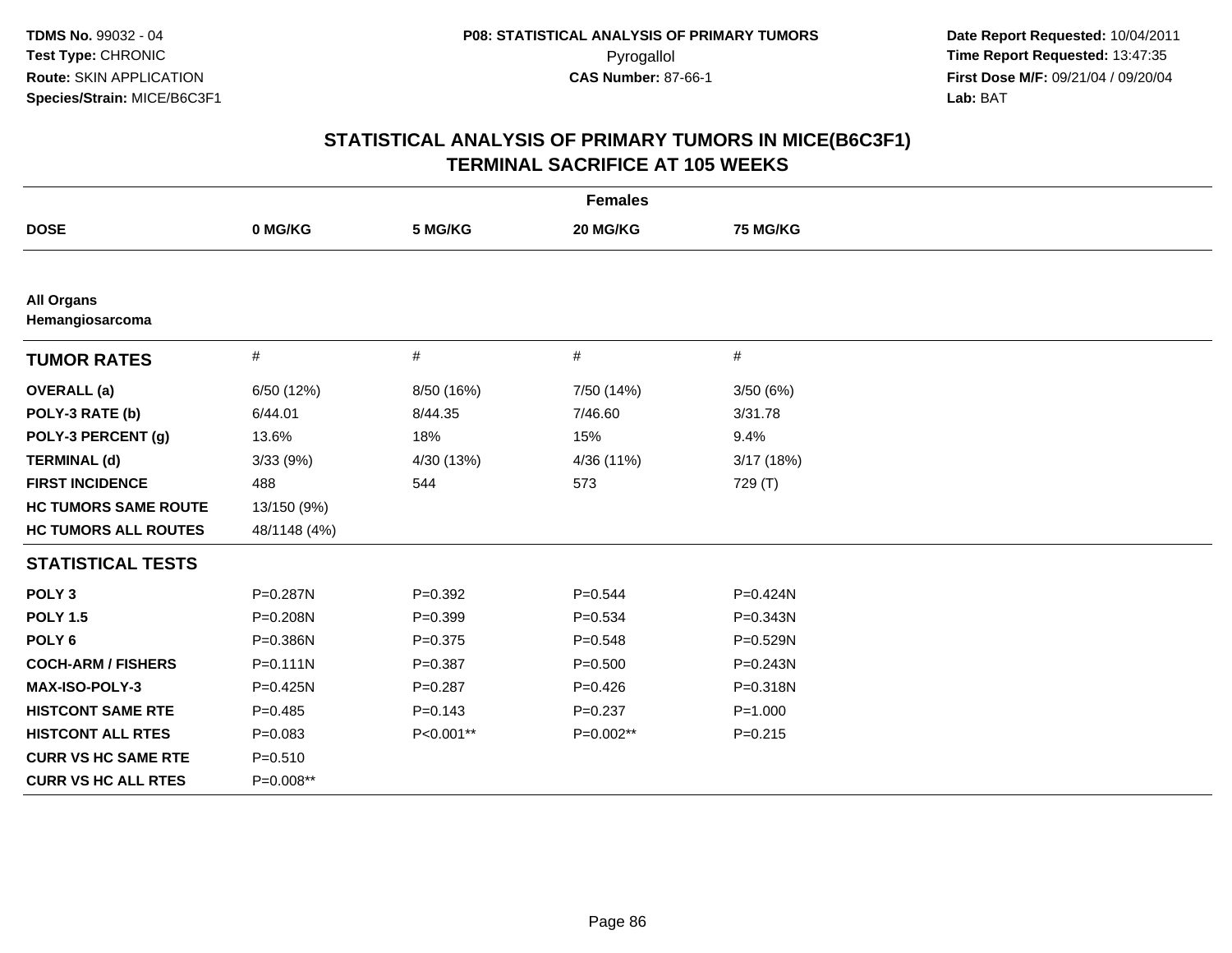| <b>Females</b>                |              |             |             |                 |  |
|-------------------------------|--------------|-------------|-------------|-----------------|--|
| <b>DOSE</b>                   | 0 MG/KG      | 5 MG/KG     | 20 MG/KG    | <b>75 MG/KG</b> |  |
|                               |              |             |             |                 |  |
| <b>All Organs</b>             |              |             |             |                 |  |
| Hemangiosarcoma or Hemangioma |              |             |             |                 |  |
| <b>TUMOR RATES</b>            | #            | $\#$        | $\#$        | $\#$            |  |
| <b>OVERALL</b> (a)            | 7/50 (14%)   | 8/50 (16%)  | 8/50 (16%)  | 4/50 (8%)       |  |
| POLY-3 RATE (b)               | 7/44.44      | 8/44.35     | 8/46.60     | 4/32.68         |  |
| POLY-3 PERCENT (g)            | 15.8%        | 18%         | 17.2%       | 12.2%           |  |
| <b>TERMINAL (d)</b>           | 3/33(9%)     | 4/30 (13%)  | 5/36 (14%)  | 3/17(18%)       |  |
| <b>FIRST INCIDENCE</b>        | 488          | 544         | 573         | 347             |  |
| <b>HC TUMORS SAME ROUTE</b>   | 14/150 (9%)  |             |             |                 |  |
| <b>HC TUMORS ALL ROUTES</b>   | 58/1148 (5%) |             |             |                 |  |
| <b>STATISTICAL TESTS</b>      |              |             |             |                 |  |
| POLY <sub>3</sub>             | $P = 0.361N$ | $P=0.498$   | $P = 0.540$ | $P = 0.459N$    |  |
| <b>POLY 1.5</b>               | $P = 0.270N$ | $P = 0.509$ | $P = 0.533$ | P=0.370N        |  |
| POLY <sub>6</sub>             | $P = 0.474N$ | $P=0.476$   | $P = 0.539$ | $P = 0.574N$    |  |
| <b>COCH-ARM / FISHERS</b>     | $P = 0.153N$ | $P = 0.500$ | $P = 0.500$ | P=0.262N        |  |
| <b>MAX-ISO-POLY-3</b>         | $P = 0.514N$ | $P = 0.386$ | $P = 0.428$ | P=0.353N        |  |
| <b>HISTCONT SAME RTE</b>      | $P=0.457$    | $P = 0.186$ | $P = 0.205$ | $P=0.495$       |  |
| <b>HISTCONT ALL RTES</b>      | $P=0.040*$   | P<0.001**   | P<0.001**   | $P = 0.103$     |  |
| <b>CURR VS HC SAME RTE</b>    | $P = 0.415$  |             |             |                 |  |
| <b>CURR VS HC ALL RTES</b>    | P=0.005**    |             |             |                 |  |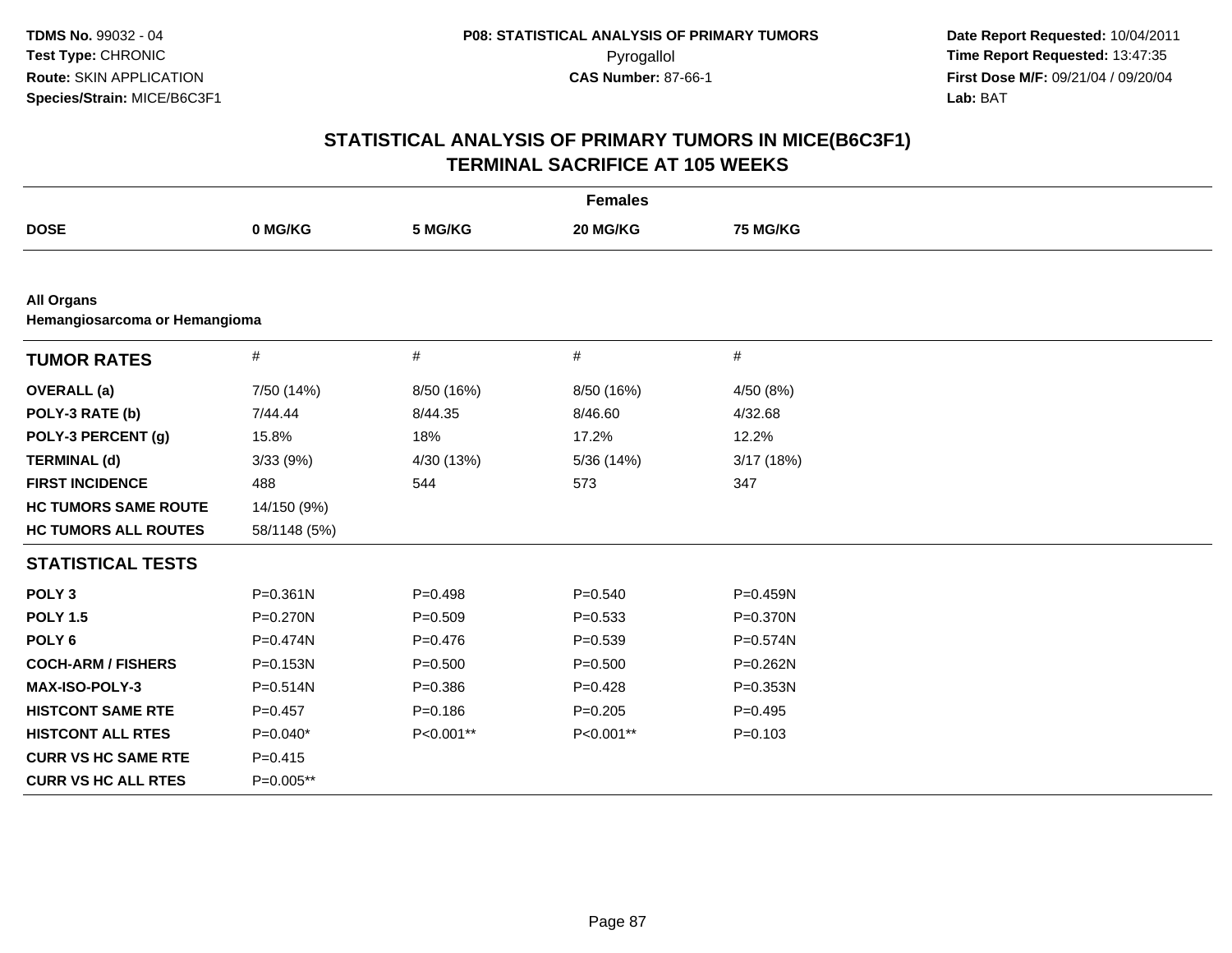| <b>Females</b>                                  |              |             |             |                 |  |
|-------------------------------------------------|--------------|-------------|-------------|-----------------|--|
| <b>DOSE</b>                                     | 0 MG/KG      | 5 MG/KG     | 20 MG/KG    | <b>75 MG/KG</b> |  |
|                                                 |              |             |             |                 |  |
| <b>All Organs</b><br><b>Histiocytic Sarcoma</b> |              |             |             |                 |  |
| <b>TUMOR RATES</b>                              | #            | #           | $\#$        | $\#$            |  |
| <b>OVERALL</b> (a)                              | 0/50(0%)     | 8/50 (16%)  | 2/50(4%)    | 3/50(6%)        |  |
| POLY-3 RATE (b)                                 | 0/42.61      | 8/43.94     | 2/46.39     | 3/32.46         |  |
| POLY-3 PERCENT (g)                              | 0%           | 18.2%       | 4.3%        | 9.2%            |  |
| <b>TERMINAL (d)</b>                             | 0/33(0%)     | 5/30 (17%)  | 0/36(0%)    | 1/17(6%)        |  |
| <b>FIRST INCIDENCE</b>                          | ---          | 438         | 580         | 624             |  |
| <b>HC TUMORS SAME ROUTE</b>                     | 5/150 (3%)   |             |             |                 |  |
| <b>HC TUMORS ALL ROUTES</b>                     | 30/1148 (3%) |             |             |                 |  |
| <b>STATISTICAL TESTS</b>                        |              |             |             |                 |  |
| POLY <sub>3</sub>                               | $P = 0.526$  | P=0.004**   | $P = 0.257$ | $P = 0.077$     |  |
| <b>POLY 1.5</b>                                 | $P = 0.587$  | P=0.004**   | $P = 0.251$ | $P=0.092$       |  |
| POLY <sub>6</sub>                               | $P=0.460$    | P=0.004**   | $P = 0.261$ | $P = 0.063$     |  |
| <b>COCH-ARM / FISHERS</b>                       | P=0.529N     | $P=0.003**$ | $P=0.247$   | $P = 0.121$     |  |
| MAX-ISO-POLY-3                                  | $P = 0.123$  | P<0.001**   | $P=0.094$   | $P=0.037*$      |  |
| <b>HISTCONT SAME RTE</b>                        | $P=0.399$    | $P=0.032*$  | $P = 1.000$ | $P = 0.174$     |  |
| <b>HISTCONT ALL RTES</b>                        | $P = 0.098$  | P<0.001**   | $P=0.423$   | $P=0.025*$      |  |
| <b>CURR VS HC SAME RTE</b>                      | $P = 0.208$  |             |             |                 |  |
| <b>CURR VS HC ALL RTES</b>                      | $P = 0.302$  |             |             |                 |  |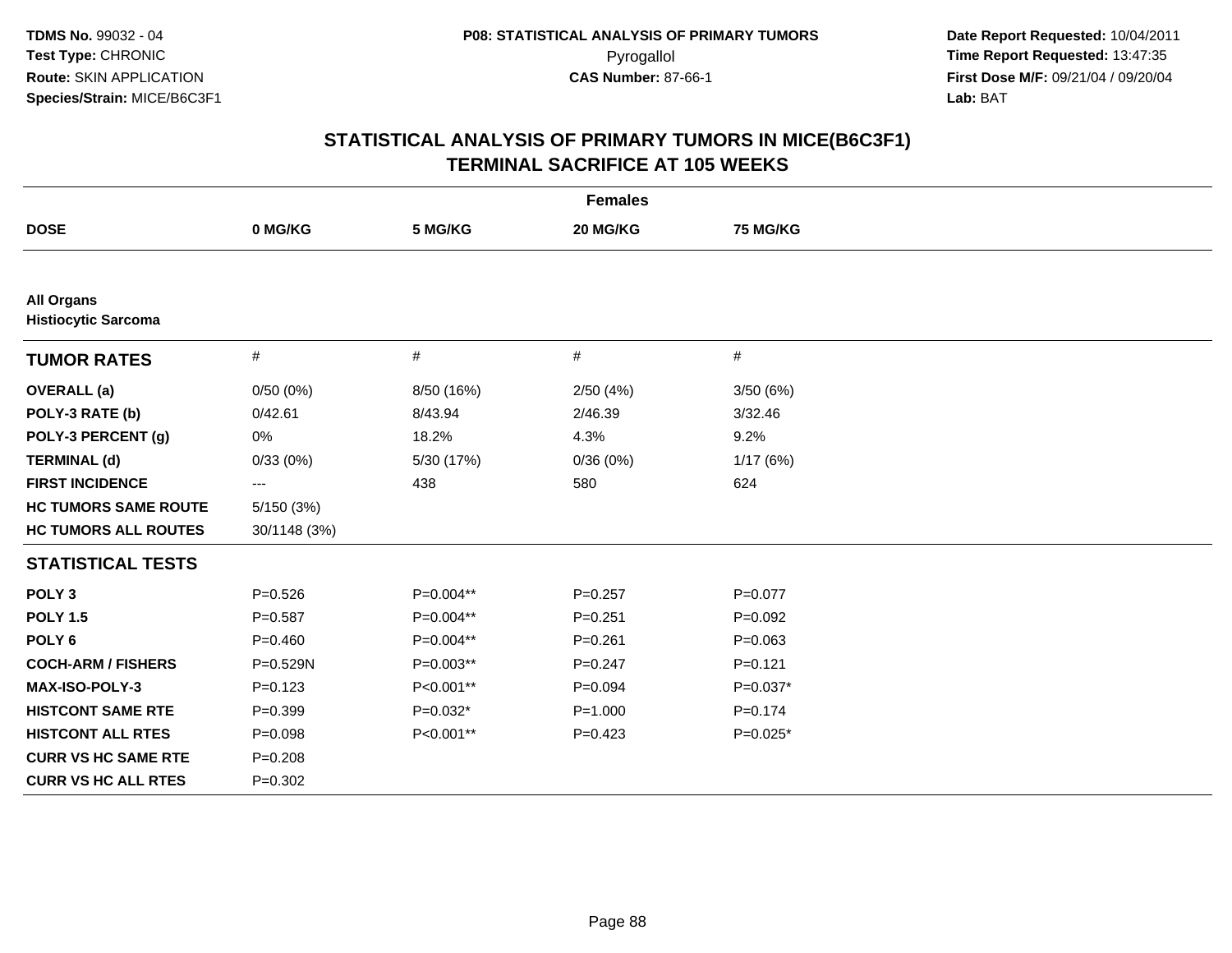# **STATISTICAL ANALYSIS OF PRIMARY TUMORS IN MICE(B6C3F1)TERMINAL SACRIFICE AT 105 WEEKS**

|             |         |         | Females  |                |
|-------------|---------|---------|----------|----------------|
| <b>DOSE</b> | າ MG/KG | 5 MG/KG | 20 MG/KG | ៊ MG/KG<br>. . |

**All Organs**

**Malignant Lymphoma: Histiocytic, Lymphocytic, Mixed, NOS, or Undifferentiated Cell Type**

|                |             |              | #            |
|----------------|-------------|--------------|--------------|
| 13/50 (26%)    | 14/50 (28%) | 12/50 (24%)  | 5/50 (10%)   |
| 13/44.18       | 14/44.72    | 12/46.76     | 5/32.67      |
| 29.4%          | 31.3%       | 25.7%        | 15.3%        |
| 8/33 (24%)     | 8/30 (27%)  | 8/36 (22%)   | 2/17(12%)    |
| 365            | 544         | 529          | 624          |
| 43/150 (29%)   |             |              |              |
| 237/1148 (21%) |             |              |              |
|                |             |              |              |
| P=0.083N       | $P = 0.515$ | P=0.434N     | P=0.122N     |
| P=0.045N*      | $P = 0.520$ | P=0.450N     | P=0.073N     |
| P=0.146N       | $P=0.497$   | $P=0.427N$   | $P = 0.206N$ |
| P=0.013N*      | $P = 0.500$ | P=0.500N     | P=0.033N*    |
| $P = 0.135N$   | $P=0.422$   | $P = 0.347N$ | $P = 0.103N$ |
| $P = 1.000$    | $P = 1.000$ | $P = 1.000$  | $P = 1.000$  |
| $P=0.702$      | $P=0.157$   | $P = 0.387$  | $P = 1.000$  |
| $P = 0.855$    |             |              |              |
| $P = 0.301$    |             |              |              |
|                | #           | #            | #            |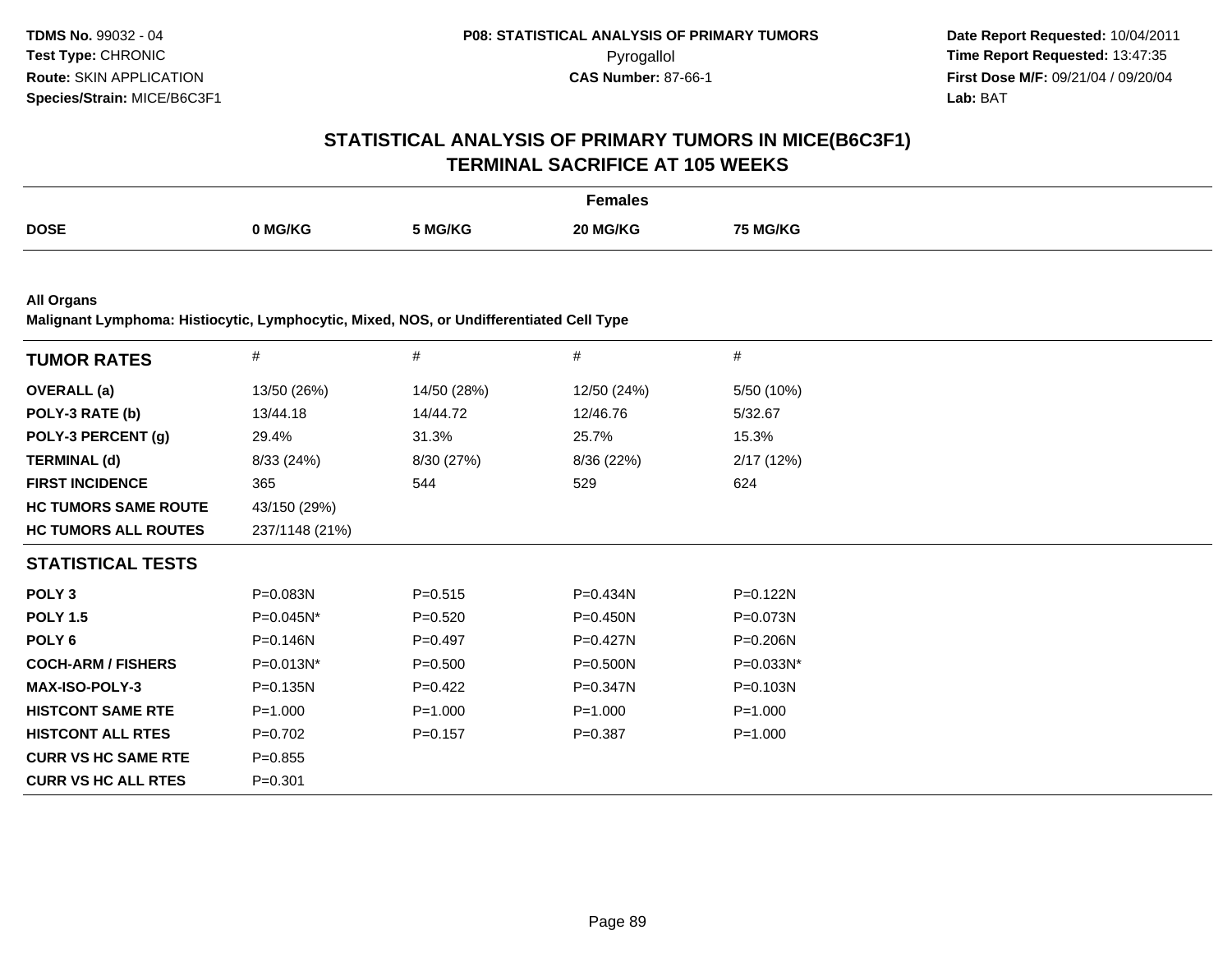| <b>Females</b>                            |                |             |             |                 |  |
|-------------------------------------------|----------------|-------------|-------------|-----------------|--|
| <b>DOSE</b>                               | 0 MG/KG        | 5 MG/KG     | 20 MG/KG    | <b>75 MG/KG</b> |  |
|                                           |                |             |             |                 |  |
| <b>All Organs</b><br><b>Benign Tumors</b> |                |             |             |                 |  |
| <b>TUMOR RATES</b>                        | $\#$           | #           | $\#$        | $\#$            |  |
| <b>OVERALL</b> (a)                        | 34/50 (68%)    | 38/50 (76%) | 38/50 (76%) | 22/50 (44%)     |  |
| POLY-3 RATE (b)                           | 34/44.92       | 38/46.80    | 38/47.34    | 22/36.60        |  |
| POLY-3 PERCENT (g)                        | 75.7%          | 81.2%       | 80.3%       | 60.1%           |  |
| <b>TERMINAL (d)</b>                       | 28/33 (85%)    | 26/30 (87%) | 31/36 (86%) | 11/17 (65%)     |  |
| <b>FIRST INCIDENCE</b>                    | 488            | 542         | 580         | 347             |  |
| <b>HC TUMORS SAME ROUTE</b>               | 99/150 (66%)   |             |             |                 |  |
| <b>HC TUMORS ALL ROUTES</b>               | 594/1148 (52%) |             |             |                 |  |
| <b>STATISTICAL TESTS</b>                  |                |             |             |                 |  |
| POLY <sub>3</sub>                         | P=0.022N*      | $P = 0.341$ | $P = 0.384$ | P=0.086N        |  |
| <b>POLY 1.5</b>                           | P=0.004N**     | $P = 0.331$ | $P = 0.356$ | P=0.036N*       |  |
| POLY <sub>6</sub>                         | P=0.090N       | $P = 0.320$ | $P = 0.391$ | $P = 0.211N$    |  |
| <b>COCH-ARM / FISHERS</b>                 | P<0.001N**     | $P = 0.252$ | $P = 0.252$ | P=0.013N*       |  |
| MAX-ISO-POLY-3                            | P=0.036N*      | $P = 0.253$ | $P=0.293$   | P=0.069N        |  |
| <b>HISTCONT SAME RTE</b>                  | $P = 0.615$    | $P=0.177$   | $P = 0.196$ | $P = 1.000$     |  |
| <b>HISTCONT ALL RTES</b>                  | $P=0.292$      | $P=0.011*$  | $P=0.013*$  | $P = 0.406$     |  |
| <b>CURR VS HC SAME RTE</b>                | $P = 0.577$    |             |             |                 |  |
| <b>CURR VS HC ALL RTES</b>                | P=0.009**      |             |             |                 |  |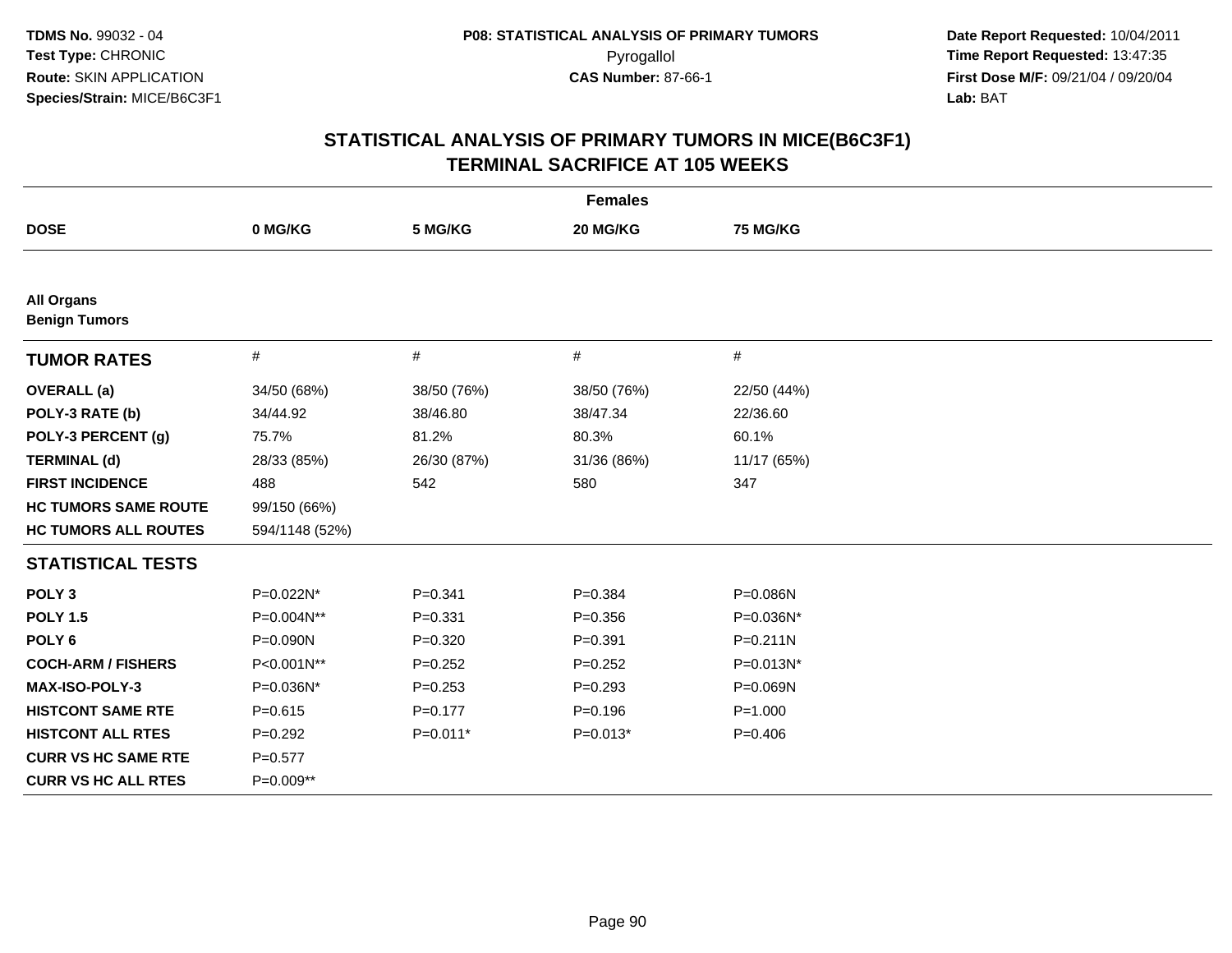| <b>Females</b>                               |                |             |             |                 |  |
|----------------------------------------------|----------------|-------------|-------------|-----------------|--|
| <b>DOSE</b>                                  | 0 MG/KG        | 5 MG/KG     | 20 MG/KG    | <b>75 MG/KG</b> |  |
|                                              |                |             |             |                 |  |
| <b>All Organs</b><br><b>Malignant Tumors</b> |                |             |             |                 |  |
| <b>TUMOR RATES</b>                           | #              | $\#$        | $\#$        | $\#$            |  |
| <b>OVERALL</b> (a)                           | 34/50 (68%)    | 45/50 (90%) | 38/50 (76%) | 25/50 (50%)     |  |
| POLY-3 RATE (b)                              | 34/47.53       | 45/48.29    | 38/49.46    | 25/37.74        |  |
| POLY-3 PERCENT (g)                           | 71.5%          | 93.2%       | 76.8%       | 66.3%           |  |
| <b>TERMINAL (d)</b>                          | 20/33 (61%)    | 28/30 (93%) | 26/36 (72%) | 10/17 (59%)     |  |
| <b>FIRST INCIDENCE</b>                       | 365            | 438         | 529         | 472             |  |
| <b>HC TUMORS SAME ROUTE</b>                  | 104/150 (69%)  |             |             |                 |  |
| <b>HC TUMORS ALL ROUTES</b>                  | 547/1148 (48%) |             |             |                 |  |
| <b>STATISTICAL TESTS</b>                     |                |             |             |                 |  |
| POLY <sub>3</sub>                            | P=0.048N*      | P=0.004**   | $P = 0.357$ | P=0.383N        |  |
| <b>POLY 1.5</b>                              | P=0.008N**     | P=0.005**   | $P = 0.338$ | P=0.198N        |  |
| POLY <sub>6</sub>                            | $P = 0.161N$   | P=0.002**   | $P = 0.358$ | $P = 0.596$     |  |
| <b>COCH-ARM / FISHERS</b>                    | P<0.001N**     | P=0.006**   | $P=0.252$   | P=0.052N        |  |
| <b>MAX-ISO-POLY-3</b>                        | P=0.078N       | $P=0.002**$ | $P = 0.279$ | $P = 0.313N$    |  |
| <b>HISTCONT SAME RTE</b>                     | $P=0.525$      | $P = 0.061$ | $P = 0.335$ | $P = 1.000$     |  |
| <b>HISTCONT ALL RTES</b>                     | $P=0.105$      | P<0.001**   | $P=0.011*$  | $P = 0.145$     |  |
| <b>CURR VS HC SAME RTE</b>                   | $P=0.996$      |             |             |                 |  |
| <b>CURR VS HC ALL RTES</b>                   | P=0.005**      |             |             |                 |  |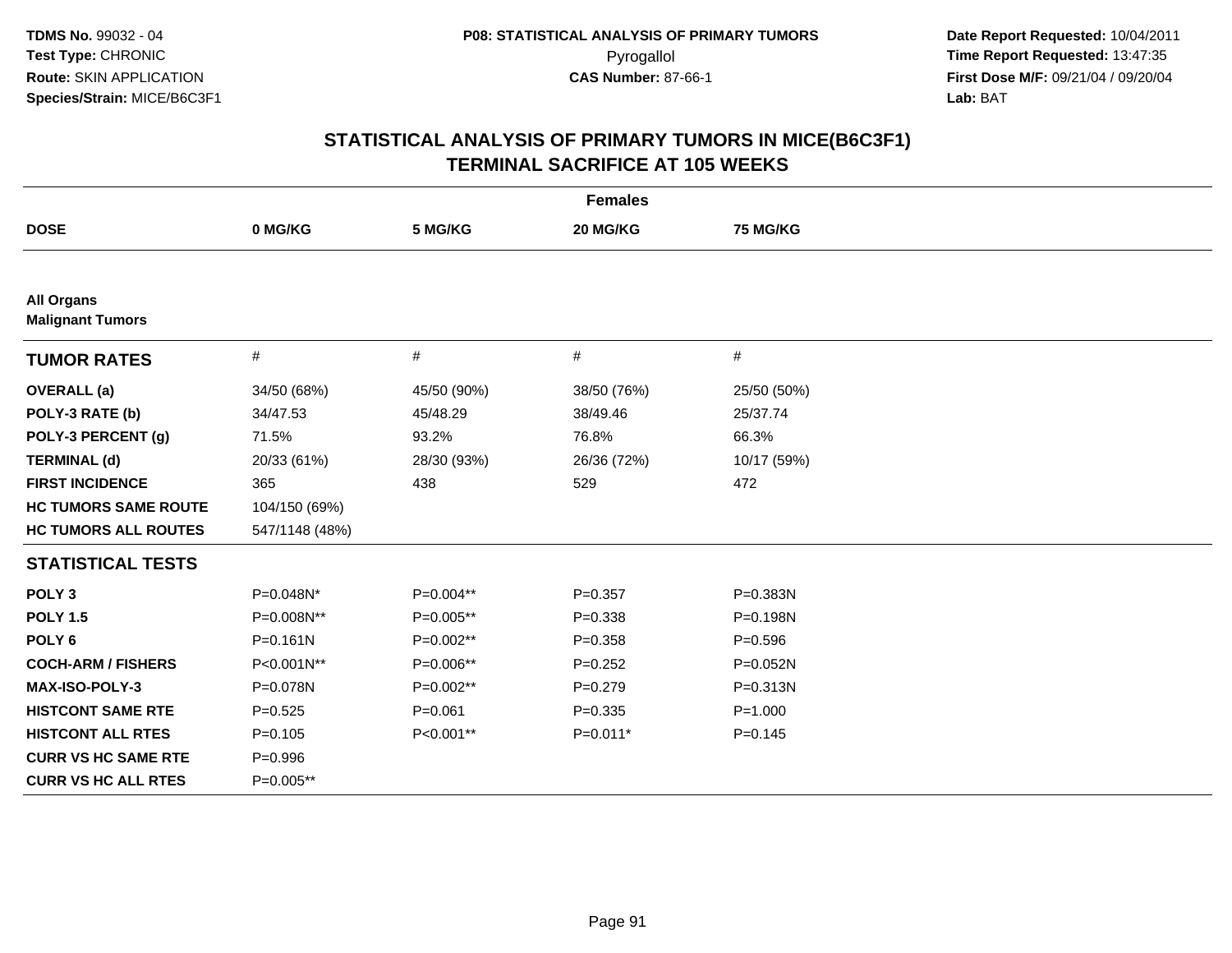| <b>Females</b>                                          |                |             |             |                 |  |
|---------------------------------------------------------|----------------|-------------|-------------|-----------------|--|
| <b>DOSE</b>                                             | 0 MG/KG        | 5 MG/KG     | 20 MG/KG    | <b>75 MG/KG</b> |  |
|                                                         |                |             |             |                 |  |
| <b>All Organs</b><br><b>Malignant and Benign Tumors</b> |                |             |             |                 |  |
| <b>TUMOR RATES</b>                                      | #              | #           | $\#$        | $\#$            |  |
| <b>OVERALL</b> (a)                                      | 42/50 (84%)    | 48/50 (96%) | 47/50 (94%) | 34/50 (68%)     |  |
| POLY-3 RATE (b)                                         | 42/47.53       | 48/49.46    | 47/49.61    | 34/39.58        |  |
| POLY-3 PERCENT (g)                                      | 88.4%          | 97.1%       | 94.7%       | 85.9%           |  |
| <b>TERMINAL (d)</b>                                     | 28/33 (85%)    | 29/30 (97%) | 34/36 (94%) | 16/17 (94%)     |  |
| <b>FIRST INCIDENCE</b>                                  | 365            | 438         | 529         | 347             |  |
| <b>HC TUMORS SAME ROUTE</b>                             | 138/150 (92%)  |             |             |                 |  |
| <b>HC TUMORS ALL ROUTES</b>                             | 864/1148 (75%) |             |             |                 |  |
| <b>STATISTICAL TESTS</b>                                |                |             |             |                 |  |
| POLY <sub>3</sub>                                       | $P = 0.142N$   | $P = 0.093$ | $P = 0.214$ | $P = 0.490N$    |  |
| <b>POLY 1.5</b>                                         | P=0.014N*      | $P = 0.081$ | $P = 0.184$ | P=0.209N        |  |
| POLY <sub>6</sub>                                       | P=0.543N       | $P=0.097$   | $P=0.225$   | $P = 0.467$     |  |
| <b>COCH-ARM / FISHERS</b>                               | P<0.001N**     | $P=0.046*$  | $P=0.100$   | P=0.050N*       |  |
| MAX-ISO-POLY-3                                          | P=0.164N       | $P=0.044*$  | $P=0.126$   | P=0.360N        |  |
| <b>HISTCONT SAME RTE</b>                                | $P = 1.000$    | $P = 0.261$ | $P=0.496$   | $P = 1.000$     |  |
| <b>HISTCONT ALL RTES</b>                                | $P=0.217$      | $P=0.021*$  | $P=0.036*$  | $P = 0.263$     |  |
| <b>CURR VS HC SAME RTE</b>                              | $P = 0.291$    |             |             |                 |  |
| <b>CURR VS HC ALL RTES</b>                              | $P = 0.088$    |             |             |                 |  |